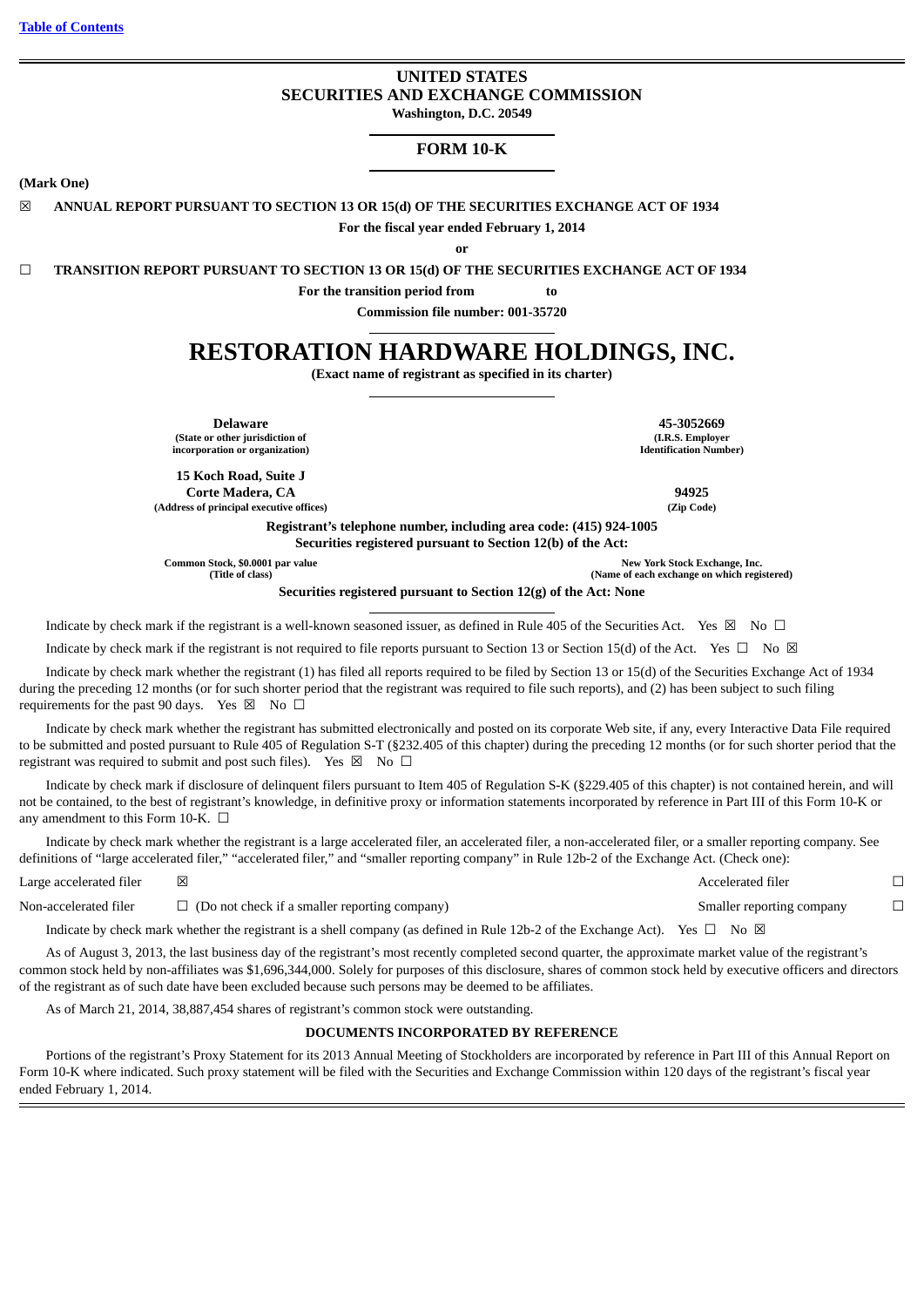# **RESTORATION HARDWARE HOLDINGS, INC. INDEX TO FORM 10-K**

<span id="page-1-0"></span>

|          |                                                                                                              | Page |
|----------|--------------------------------------------------------------------------------------------------------------|------|
|          | PART I.                                                                                                      |      |
| Item 1.  | <b>Business</b>                                                                                              | 1    |
| Item 1A. | <b>Risk Factors</b>                                                                                          | 10   |
| Item 1B. | <b>Unresolved Staff Comments</b>                                                                             | 31   |
| Item 2.  | <b>Properties</b>                                                                                            | 31   |
| Item 3.  | <b>Legal Proceedings</b>                                                                                     | 32   |
| Item 4.  | <b>Mine Safety Disclosures</b>                                                                               | 32   |
|          | PART II.                                                                                                     |      |
| Item 5.  | Market for Registrant's Common Equity, Related Stockholder Matters and Issuer Purchases of Equity Securities | 33   |
| Item 6.  | <b>Selected Consolidated Financial Data</b>                                                                  | 35   |
| Item 7.  | Management's Discussion And Analysis of Financial Condition and Results of Operations                        | 41   |
| Item 7A. | <b>Quantitative and Qualitative Disclosures About Market Risk</b>                                            | 65   |
| Item 8.  | <b>Financial Statements and Supplementary Data</b>                                                           | 66   |
| Item 9.  | Changes in and Disagreements with Accountants on Accounting and Financial Disclosure                         | 102  |
| Item 9A. | <b>Controls and Procedures</b>                                                                               | 102  |
| Item 9B. | <b>Other Information</b>                                                                                     | 102  |
|          | <b>PART III.</b>                                                                                             |      |
| Item 10. | <b>Directors, Executive Officers and Corporate Governance</b>                                                | 103  |
| Item 11. | <b>Executive Compensation</b>                                                                                | 103  |
| Item 12. | <b>Security Ownership of Certain Beneficial Owners and Management and Related Stockholder Matters</b>        | 103  |
| Item 13. | <b>Certain Relationships and Related Transactions and Director Independence</b>                              | 103  |
| Item 14. | <b>Principal Accountant Fees and Services</b>                                                                | 103  |
|          | PART IV.                                                                                                     |      |
| Item 15. | <b>Exhibits and Financial Statement Schedules</b>                                                            | 104  |

i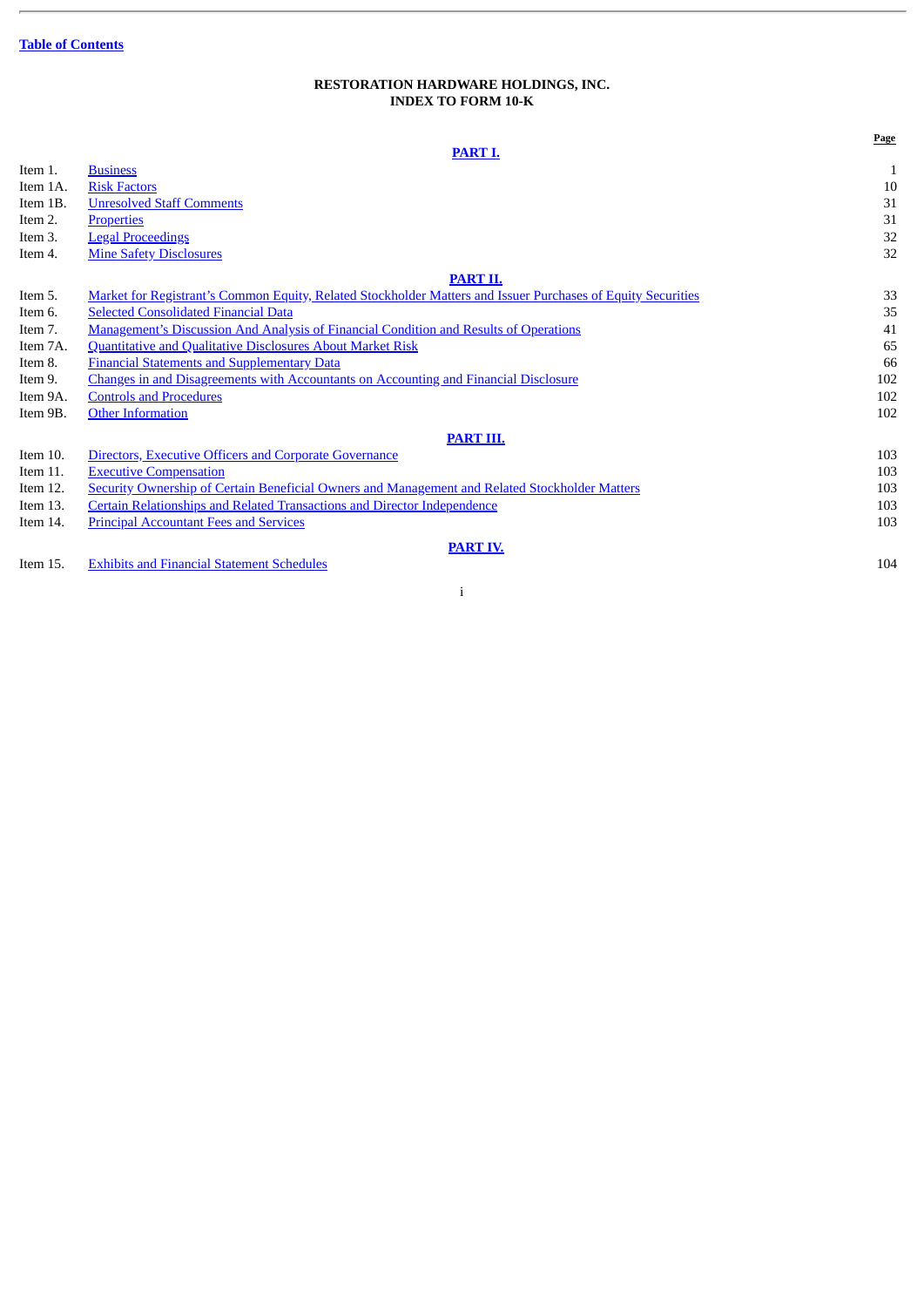### **SPECIAL NOTE REGARDING FORWARD-LOOKING STATEMENTS AND MARKET DATA**

This annual report contains forward-looking statements that are subject to risks and uncertainties. Forward-looking statements give our current expectations and projections relating to our financial condition, results of operations, plans, objectives, future performance and business. You can identify forward-looking statements by the fact that they do not relate strictly to historical or current facts. These statements may include words such as "anticipate," "estimate," "expect," "project," "plan," "intend," "believe," "may," "will," "should," "likely" and other words and terms of similar meaning in connection with any discussion of the timing or nature of future operating or financial performance or other events.

Forward-looking statements are subject to risk and uncertainties that may cause actual results to differ materially from those that we expected. We derive many of our forward-looking statements from our operating budgets and forecasts, which are based upon many detailed assumptions. While we believe that our assumptions are reasonable, we caution that it is very difficult to predict the impact of known factors and it is impossible for us to anticipate all factors that could affect our actual results. Important factors that could cause actual results to differ materially from our expectations, or cautionary statements, are disclosed in *Item 1A*—*Risk Factors*, *Item 7*—*Management's Discussion and Analysis of Financial Condition and Results of Operations*, and elsewhere in this annual report. All forward-looking statements attributable to us, or persons acting on our behalf, are expressly qualified in their entirety by these cautionary statements, as well as other cautionary statements. You should evaluate all forward-looking statements made in this annual report in the context of these risks and uncertainties.

We cannot assure you that we will realize the results or developments we expect or anticipate or, even if substantially realized, that they will result in the consequences or affect us or our operations in the way we expect. The forward-looking statements included in this annual report are made only as of the date hereof. We undertake no obligation to publicly update or revise any forward-looking statement as a result of new information, future events or otherwise, except as otherwise required by law.

ii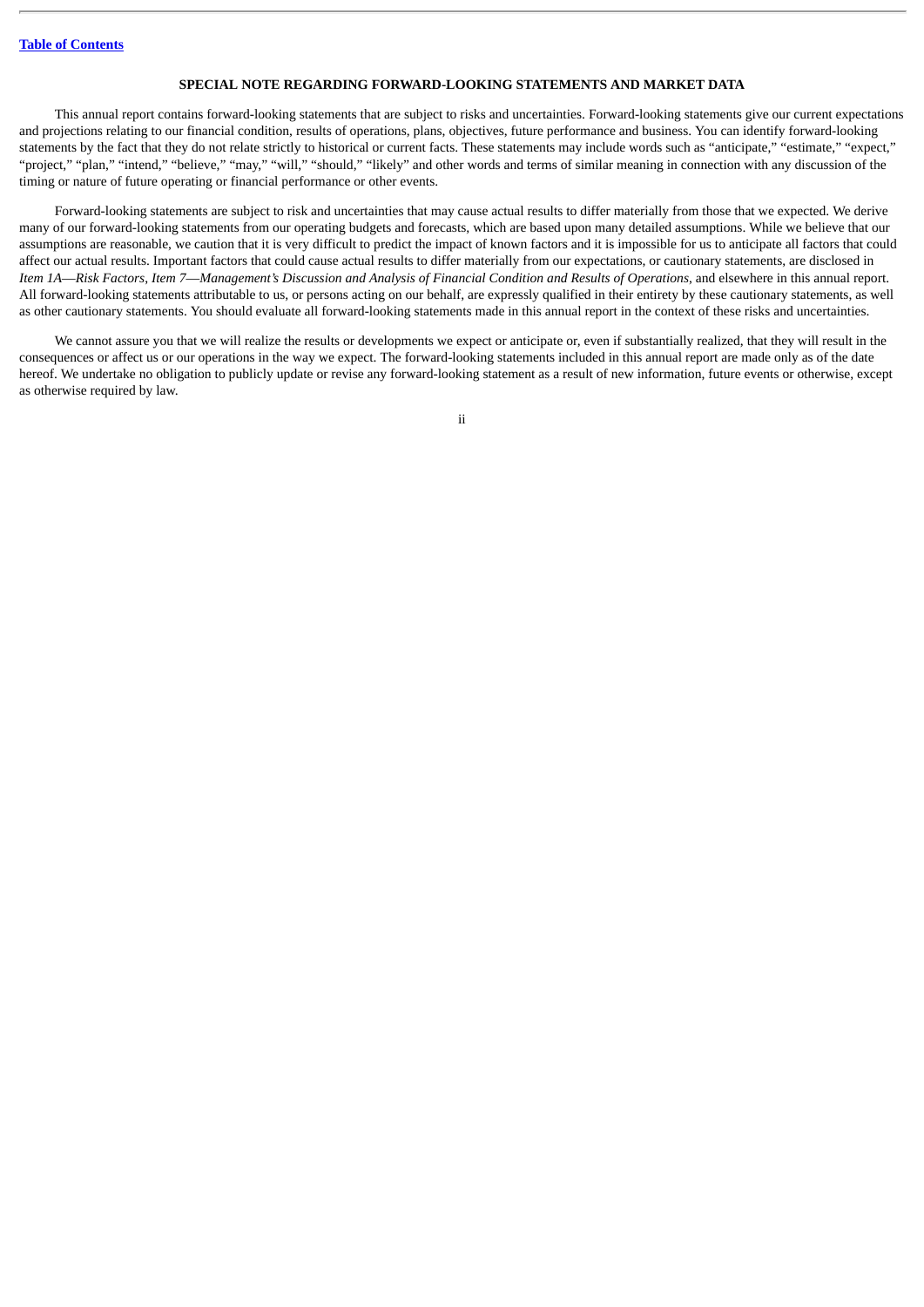### **PART I**

# <span id="page-3-1"></span><span id="page-3-0"></span>**Item 1. Business**

#### **Overview**

Restoration Hardware Holdings, Inc. ("RH" or the "Company") is a leading luxury retailer in the home furnishings marketplace. Our collections of timeless, updated classics and reproductions are presented consistently across our sales channels in sophisticated and unique lifestyle settings that we believe are on par with world-class interior designers. We offer dominant merchandise assortments across a growing number of categories, including furniture, lighting, textiles, bathware, décor, outdoor and garden, tableware and children's furnishings. Our ability to innovate, curate and integrate products, categories, services and businesses with a completely authentic and distinctive point of view, then rapidly scale them across our fully integrated multi-channel infrastructure is a powerful platform for continued long-term growth. We evolved our brand to become RH, positioning our Company to curate a lifestyle beyond the four walls of the home. Our unique product development, go-to-market and supply chain capabilities, together with our significant scale, enable us to offer a compelling combination of design, quality and value that we believe is unparalleled in the marketplace.

Our business is fully integrated across our multiple channels of distribution, consisting of our stores, catalogs and websites. As of February 1, 2014, we operated a total of 70 retail stores, consisting of 62 Galleries, 5 Full Line Design Galleries and 3 Baby & Child Galleries, as well as 17 outlet stores throughout the United States and Canada. In fiscal 2013, we distributed approximately 12.3 million Source Books, and our websites logged approximately 22.2 million unique visits.

We have achieved strong growth in sales and profitability, as illustrated by the following:

- Net revenues increased 30% to \$1.6 billion in fiscal 2013, on top of a 25% increase in fiscal 2012 and a 24% increase in fiscal 2011.
- The fourth quarter of fiscal 2013 marked our  $16<sup>th</sup>$  consecutive quarter of double-digit net revenue growth.
- Our net income increased to \$18.2 million in fiscal 2013 from a net loss of \$12.8 million in fiscal 2012.
- Our adjusted net income increased 83% to \$69.1 million in fiscal 2013 from fiscal 2012.

# **Growth Strategy**

# Key elements of our growth strategy are to:

*Transform Our Real Estate Platform.* We believe we have an opportunity to significantly increase our sales by transforming our real estate platform from our existing retail footprint to a portfolio focused on Full Line Design Galleries. Our Full Line Design Galleries are sized based on the market potential and the size of our assortment. Based on our analysis, we believe we have opportunities to operate Full Line Design Galleries in 60 to 70 locations in the United States and Canada.

*Expand Our Offering and Increase Our Market Share.* We believe we have a significant opportunity to increase our market share by growing our merchandise assortment, introducing new products and categories, expanding our service offerings and exploring and testing new business opportunities complementary to our core business.

*Increase Brand Awareness.* We will continue to increase our brand awareness and customer loyalty through our real estate transformation, our circulation strategy, our digital marketing initiatives, and our advertising and public relations activities and events.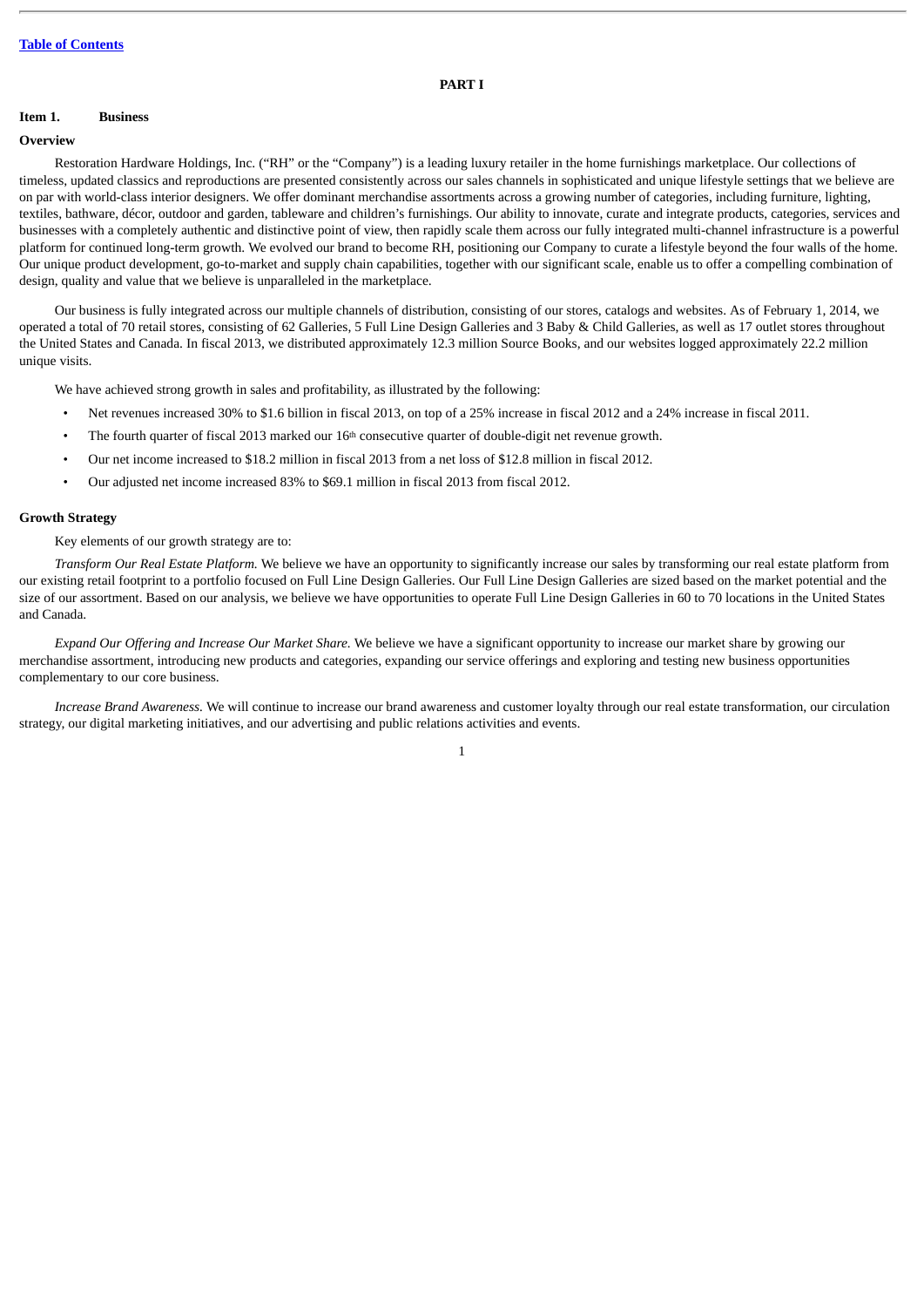*Pursue International Expansion.* We plan to strategically expand our business into select countries outside of the United States and Canada over the next several years. We believe that our luxury brand positioning and unique aesthetic will have strong international appeal.

*Increase Operating Margins.* We have the opportunity to continue to improve our operating margins by leveraging our fixed occupancy costs and scalable infrastructure. We believe that our real estate transformation, specifically consolidating multiple Galleries into single Full Line Design Galleries, will allow us to better leverage our fixed occupancy costs.

#### **Products**

We are merchants of luxury home furnishings offering collections of timeless, updated classics and reproductions. We operate as a curator of products that we regard as the finest historical design. Our luxury products embody our design aesthetic and reflect inspiration from across the centuries and around the globe. Our objective is to position RH as a lifestyle brand and design authority by offering dominant merchandise assortments across a growing number of categories, including furniture, lighting, textiles, bathware, décor, outdoor and garden, tableware and children's furnishings.

#### **Product Development**

We have architected a proprietary product development platform that is fully integrated from ideation to presentation. We have streamlined our product development organization and process to shorten product lead times and enhance our ability to introduce more new products with each collection. Key aspects of our product development platform are:

- *Organization*—We have established a collaborative, cross-functional organization centered on product leadership and coordinated across our product development, sourcing, merchandising, inventory and creative teams. Our product teams are focused on maximizing the sales potential of each product category across all channels, which eliminates the channel conflicts and functional redundancies often found in other retail organizations.
- *Process*—For many of our products, we work closely with our network of artisan partners who possess specialized product development and manufacturing capabilities and who we consider an extension of our product development team. We collaborate with our global network of specialty vendors and manufacturers to produce artisanal pieces on a large scale with a high level of quality and value, including both distinctive original designs and reinterpretations of antiques.
- *Facility*—We have built the *RH Center of Innovation and Product Leadership*, a facility which supports the entire product development process, from product ideation to presentation for all channels.

As a result of our proprietary organization, process and facility, our typical product lead times are 3 – 9 months, which enhances our ability to introduce more new products with each collection. In addition, our product development platform, sourcing capabilities and significant scale have enabled us to reduce our product costs.

#### **Sales Channels**

We distribute our products through a fully integrated sales platform comprised of our stores, catalogs and websites. We believe the level of integration among all of our channels and our approach to the market distinguishes us from most other retailers. For fiscal 2013, sales of products originating in our stores represented 53% of our net revenues, while sales from our direct business represented 47% of our net revenues. We believe our channels complement each other and our customers' buying decisions are influenced by their experiences across more than one of our sales channels. We encourage our customers to shop across our channels and have aligned our business and internal organization to be channel agnostic. Our integrated distribution and product delivery network serves all of our channels.

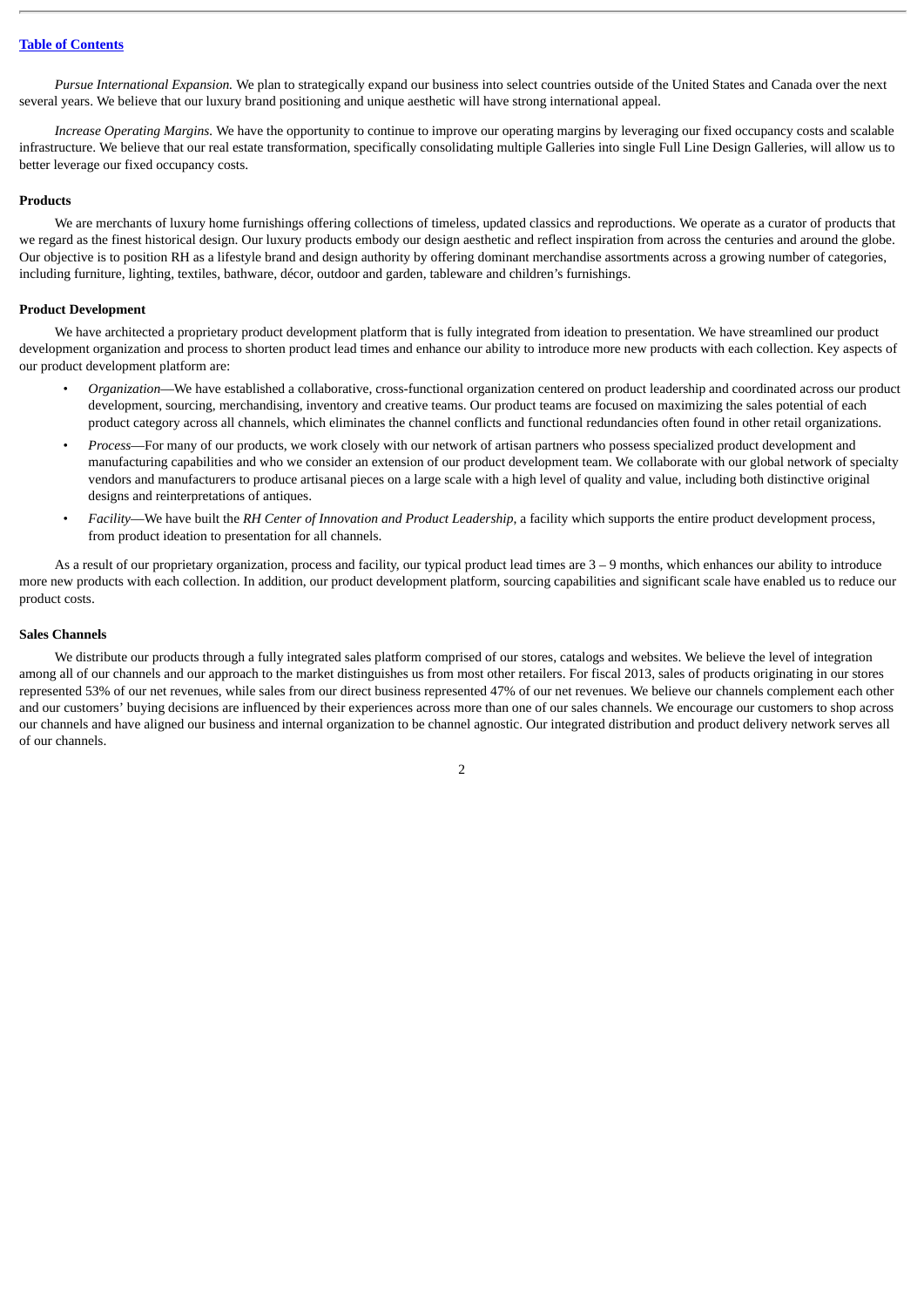We believe the key advantage of our multiple sales channels is our ability to leverage the unique attributes of each channel in our approach to the market. Our catalog mailings serve as a key driver of sales through both our websites and retail stores. Through our Source Book strategy, we have expanded the page count and circulation of our catalogs to expose more customers to a broader product assortment. Our customers respond to the Source Books across all of our channels, with sales trends closely correlating to the assortments that we emphasize and feature prominently both in our Source Books and in our stores. Our retail stores reinforce our luxury brand aesthetic and showcase product collections in lifestyle settings consistent with the presentation in our direct channels. In addition, our store associates use iPads and other devices to allow customers to shop our entire merchandise assortment while in the store.

We maintain a database of customer information, which include sales patterns, detailed purchasing information, certain demographic information, geographic locations and email addresses of our customers. As of February 1, 2014, our customer database contained approximately 15.0 million names. This database supports our ability to analyze our customers' buying behaviors across sales channels and facilitates the development of targeted marketing strategies. We segment our customer files based on multiple variables, and we tailor our catalog mailings and emails in response to the purchasing patterns and product needs of our customers. We focus on continually improving the segmentation of customer files and the expansion of our customer database.

In addition to our core channels, we are also expanding into professional services channels, including Trade and Contract. In the Trade channel, we work directly with independent interior designers purchasing for their businesses. Separately, we sell directly to customers who make purchases with the assistance of their own interior designers or decorators, which we refer to as "designer-assisted sales." We are also expanding our Contract business, which services hospitality, real estate development, and other business clients. These channels offer additional avenues for reaching new customers, including both businesses and individuals.

### *Stores*

# *Retail Stores*

As of February 1, 2014, we operated a total of 70 retail stores throughout the United States and Canada, consisting of 62 Galleries, 5 Full Line Design Galleries and 3 Baby & Child Galleries. Our retail stores are located primarily in upscale malls and street locations. We believe situating our stores in desirable locations with high visibility is critical to the success of our business, and we identify store locations based on several store specific aspects including geographic location, demographics, and proximity to other high-end specialty retail stores. We pursue a market based sales strategy, whereby we assess each market's overall sales potential and how best to approach the market across all of our channels. We customize square footage and catalog circulation to maximize each market's sales potential and increase our return on invested capital.

We currently operate three distinct store types with the following selling square footage as of February 1, 2014: (1) our Full Line Design Gallery format, which averaged approximately 21,600 selling square feet, (2) our Gallery format, which averaged approximately 7,400 selling square feet, and (3) our Baby & Child Gallery format. We are in the process of introducing larger versions of our Full Line Design Gallery format, as discussed further below. We anticipate that our Full Line Design Galleries will include dedicated Baby & Child retail space and we will continue to evaluate potential opportunities for stand-alone Baby & Child Galleries in other markets.

Our store formats convey a design aesthetic and shopping environment that is highly differentiated from other home furnishings retailers. We have reconceptualized the customer experience by showcasing products in a sophisticated lifestyle setting that we believe is on par with world-class interior designers, consistent with the imagery and product presentation featured in our catalogs and on our websites. Products in our stores are presented in fully appointed rooms, emphasizing collections over individual pieces. This presentation encourages a higher average order value as customers are inspired to purchase a full collection of products to replicate the design aesthetic found in our stores. Our goal is to optimize our selling space to display a greater number of products, which should result in higher sales productivity and profitability. On average, our retail stores display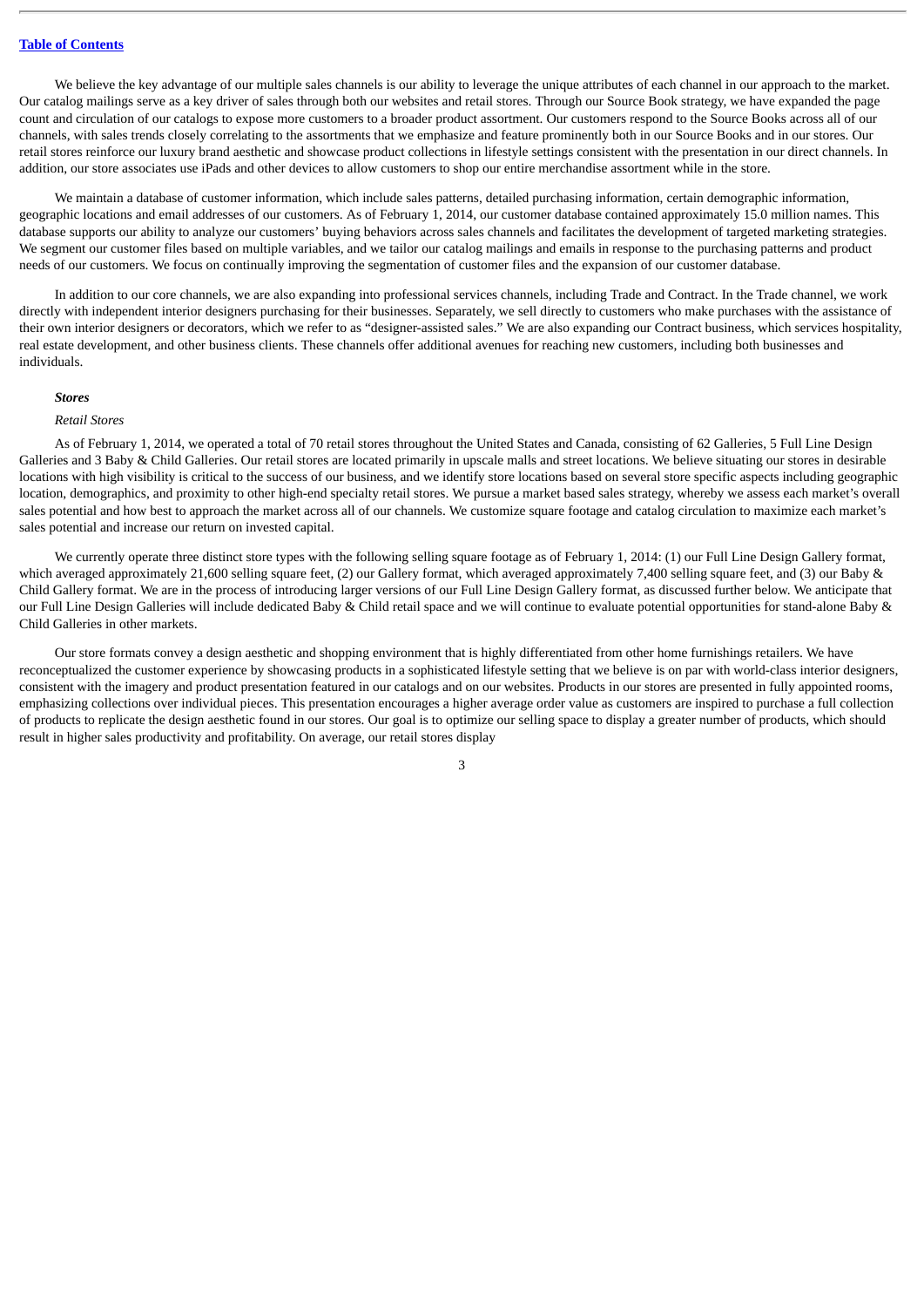less than 20% of our current product assortment. Based on our historical performance, when a product is presented on the selling floor, we experience a significant increase in sales for that product across all of our channels. Our newer, larger store model, the Full Line Design Gallery, significantly enhances our merchandise presentation and customer experience to capitalize on this opportunity for sales growth.

Full Line Design Galleries are shopping destinations in iconic or high-profile locations with high customer visibility that enhance the RH brand. Our strategy is to size these new Full Line Design Galleries based on the potential of each market and the size of our assortment. Based on recent trends and our plans for product assortment expansion and new businesses, we are generally targeting a range of 25,000 to 60,000 square feet for new locations. Our goal is to accommodate a dominant presentation of certain core product categories such as hardware, bathware, rugs and flooring, windows, bed and bath linens, our expanded living, dining, bed and bath assortment, Baby & Child, Small Spaces, RH Design Services, and in many markets, a year-round Outdoor & Garden assortment. This increased size will also support other brand-enhancing offerings such as cafés and wine bars.

The table below highlights certain information regarding our retail stores open during the three years ended February 1, 2014.

|                                    |      | <b>Fiscal Year</b> |      |
|------------------------------------|------|--------------------|------|
|                                    | 2013 | 2012               | 2011 |
| Stores open at beginning of period | 71   | 74                 | 91   |
| Stores opened                      |      |                    |      |
| Stores closed                      | (3)  | (8)                | (22) |
| Stores open at end of period       | 70   | 71                 | 74   |

We continually analyze opportunities to selectively consolidate stores in connection with openings of our Full Line Design Galleries or close stores which have been under-performing or are no longer consistent with our brand positioning. In many cases, we continue to operate a store until its lease has expired in order to effect the closure in a cost-efficient manner. In fiscal 2011, we recorded a charge of \$3.2 million, relating primarily to closing stores prior to lease expiration.

The following list shows the number of retail stores in each U.S. state and each Canadian province where we operate as of February 1, 2014:

| <b>Location</b> | Store          | Location       | <b>Store</b>   | Location                | <b>Store</b> |
|-----------------|----------------|----------------|----------------|-------------------------|--------------|
| Alabama         |                | Massachusetts  |                | Rhode Island            |              |
| Arizona         |                | Michigan       |                | Tennessee               |              |
| California      | 17             | Minnesota      |                | Texas                   | 6            |
| Colorado        |                | Missouri       | 2              | Utah                    |              |
| Connecticut     | $\overline{2}$ | New Jersey     | 2              | Virginia                |              |
| Florida         | 4              | New York       | 3              | Washington              |              |
| Georgia         |                | North Carolina | $\overline{2}$ | District of Columbia    |              |
| Illinois        | 3              | Ohio           | 3              | Alberta                 |              |
| Indiana         |                | Oklahoma       |                | <b>British Columbia</b> |              |
| Louisiana       |                | Oregon         |                | Ontario                 |              |
| Maryland        |                | Pennsylvania   |                |                         |              |
|                 |                |                |                | <b>Total</b>            | 70           |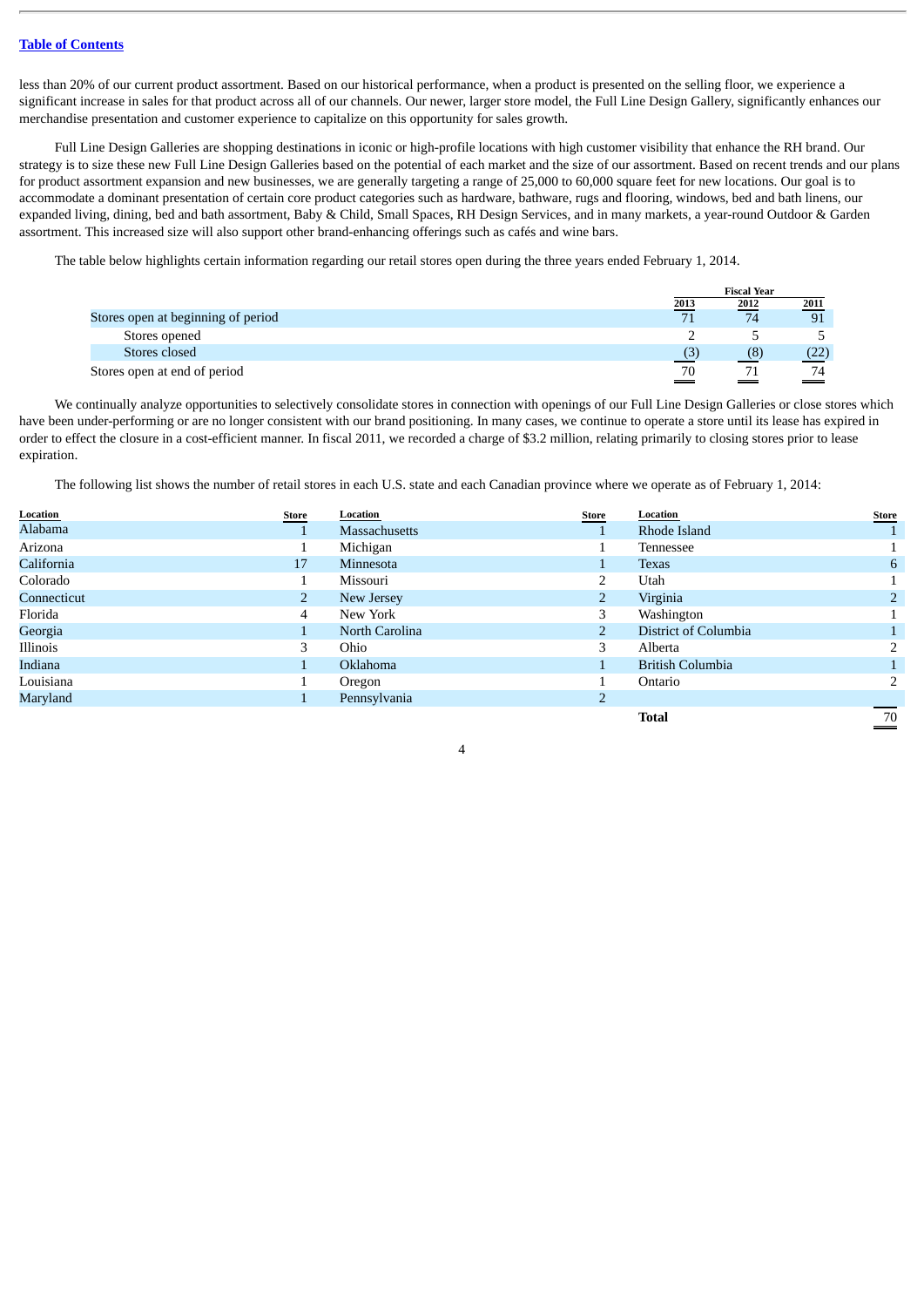#### *Outlet Stores*

As of February 1, 2014, we operated 16 outlet stores in 13 states in the United States and 1 outlet store in Canada. Our outlet stores are branded as Restoration Hardware Outlet or RH Outlet and located primarily in large outlet malls. Our outlet stores serve as an efficient means to sell discontinued or irregular inventory outside of our core sales channels.

#### *Source Books*

We produce a series of catalogs, that we refer to as Source Books, to showcase our merchandise assortment. In 2013, these included our Interiors, Outdoor, Baby & Child, Objects of Curiosity, Small Spaces and Tableware Source Books. Our catalogs are one of our primary branding and advertising vehicles. We have been expanding the page counts of our Source Books, which allow us to showcase nearly our entire product assortment. For example, our Spring 2013 Source Books presented over 80% of our product assortment at the time of publication. We have found that when we display a greater merchandise assortment in our Source Books, we experience increased sales across all of our channels. As in our retail stores, our Source Books present our merchandise in lifestyle settings that represent our unique design aesthetic. Our Source Books also feature profiles of select artisan vendors and other compelling editorial content regarding home décor. All creative work on our catalogs is coordinated by our in-house personnel in our *RH Center of Innovation & Product Leadership*, providing us greater control over the brand image presented to our customers, while also reducing our catalog production costs.

We use our catalogs to drive sales across all of our channels, and we generally experience increased sales of the products featured in our catalogs. We mail our catalogs to addresses from our proprietary customer database, as well as to addresses provided to us by third parties. We also use customer data that we collect to determine which prospective customers are most likely to respond to our catalogs.

Our catalogs, in concert with our e-commerce channel, are a cost-effective means of testing new products, and allow us to launch categories in a disciplined, expeditious and cost-effective manner.

#### *E-Commerce*

Our primary websites, *www.restorationhardware.com* and *www.rh.com*, provide our customers with the ability to purchase our merchandise online. In May 2008, we launched *www.rhbabyandchild.com*, an e-commerce enabled website devoted to our children's furnishings category. In May 2011, we launched apps for smartphones and tablets that enable customers to browse our growing product assortment.

Our e-commerce platform provides simplicity and ease of use while allowing customers to experience the RH lifestyle reflected in our catalogs and throughout our stores. We update our websites on a regular basis to reflect product availability and special offers. In fiscal 2013, our websites logged approximately 22.2 million unique visits, an increase of 17% over fiscal 2012.

We display substantially all of our current product assortment on our websites. The websites also offer a room-based navigation, which allows the customer to envision and shop items by room or by product, expanding on the richness of the online experience. For example, customers can search our websites for products by size or color, browse through our extensive product categories and see detailed information about each item and collection, such as dimensions, materials and care instructions. Additionally, customers can select color swatches and view merchandise displayed with different color and fabric options.

#### **Marketing and Advertising**

We employ a variety of marketing and advertising vehicles to drive customer traffic across all our channels, strengthen and reinforce our brand image and acquire new customers. These include targeted catalog circulation,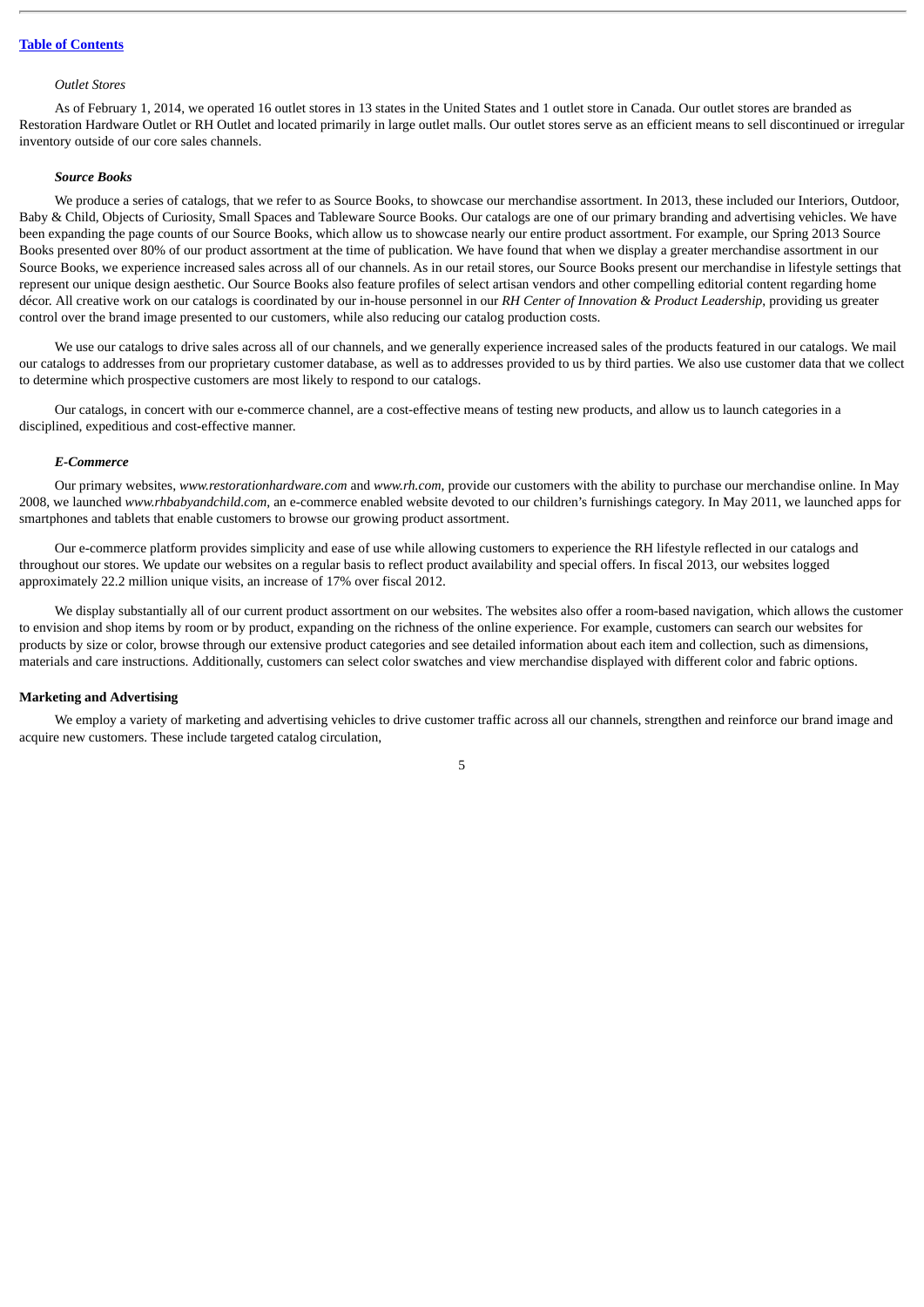promotional mailings, email communications, online and print advertisements and public relations activities and events. We maintain a database of approximately 15.0 million customers, which includes sales patterns, detailed purchasing information, demographic data, geographic locations and postal and email addresses. We use this information to tailor our programs and increase productivity of our marketing and promotion initiatives. We leverage our marketing and advertising expenses across all our channels as we seek to optimize the efficiency of our investment.

Our stores and our Source Books are the primary branding and advertising vehicles for the RH brands. The highly-differentiated design aesthetic and shopping environment of our stores drive customer traffic not only to our stores but also to our direct channels. Our Source Books and targeted emails further reinforce the RH brand image and drive sales across all of our sales channels. We also engage in a wide range of other marketing, promotional and public relations activities to promote our brands. These campaigns include media coverage in design, lifestyle, culture/society and specialty publications, as well as instore events related to new store openings and product launches. We also engage print advertising in brand-relevant publications such as *Architectural Digest, Elle Décor*, *Town and Country, Veranda, DuJour* and others, and from time to time have also engaged in online advertising. We believe that these efforts will drive increased brand awareness, leading to higher sales in our stores and our direct business over time.

#### **Sourcing**

We do not own or operate any manufacturing facilities; instead, we contract with third-party vendors for the manufacture of our merchandise. Our sourcing strategy focuses on identifying and using vendors that can provide the quality materials and fine craftsmanship that our customers expect of our brand. To ensure that our high standards of quality and timely delivery of merchandise are met, we work closely with vendors and manufacturers. We seek to ensure the consistent quality of our manufacturers' products by selectively inspecting pre-production samples, conducting periodic site visits to certain of our vendors' production facilities and by selectively inspecting inbound shipments at our distribution facilities. In fiscal 2013, we sourced approximately 75% of our purchase dollar volume from approximately 33 vendors. In fiscal 2013, one vendor accounted for approximately 12% of our purchase dollar volume. Based on total dollar volume of purchases for fiscal 2013, approximately 69% of our products were sourced in Asia, the majority of which originated from China, 26% from the United States and the remainder from other regions.

We have a limited number of long-term merchandise supply contracts but we believe that we generally have strong relationships with our product vendors. Although we transact business primarily on an order by order basis, we typically work with many of our vendors over extended periods of time, and many vendors are making long-term capacity investments to serve our increasing demands. Over the last several years, we engaged in a sourcing initiative to develop closer relationships with our vendors in order to achieve better efficiencies and further improve our product development process. Through this process, we have eliminated the use of most third party purchasing agents in favor of a model in which we directly manage our vendors. We have achieved significant cost savings and other efficiencies from this initiative.

#### **Distribution and Delivery**

We manage the distribution and delivery of our products through nine facilities, each of which serves all of our sales channels:

- Our West Jefferson, Ohio facility is approximately 1,224,000 square feet. It serves as our distribution center for all of our small parcel direct-tocustomer orders and retail store replenishment. It is also the site of one of our three customer service centers.
- Our North East, Maryland facility is approximately 1,195,000 square feet and is located near our Baltimore facility. It serves as our primary furniture distribution center for the Eastern regions of the United States and Canada.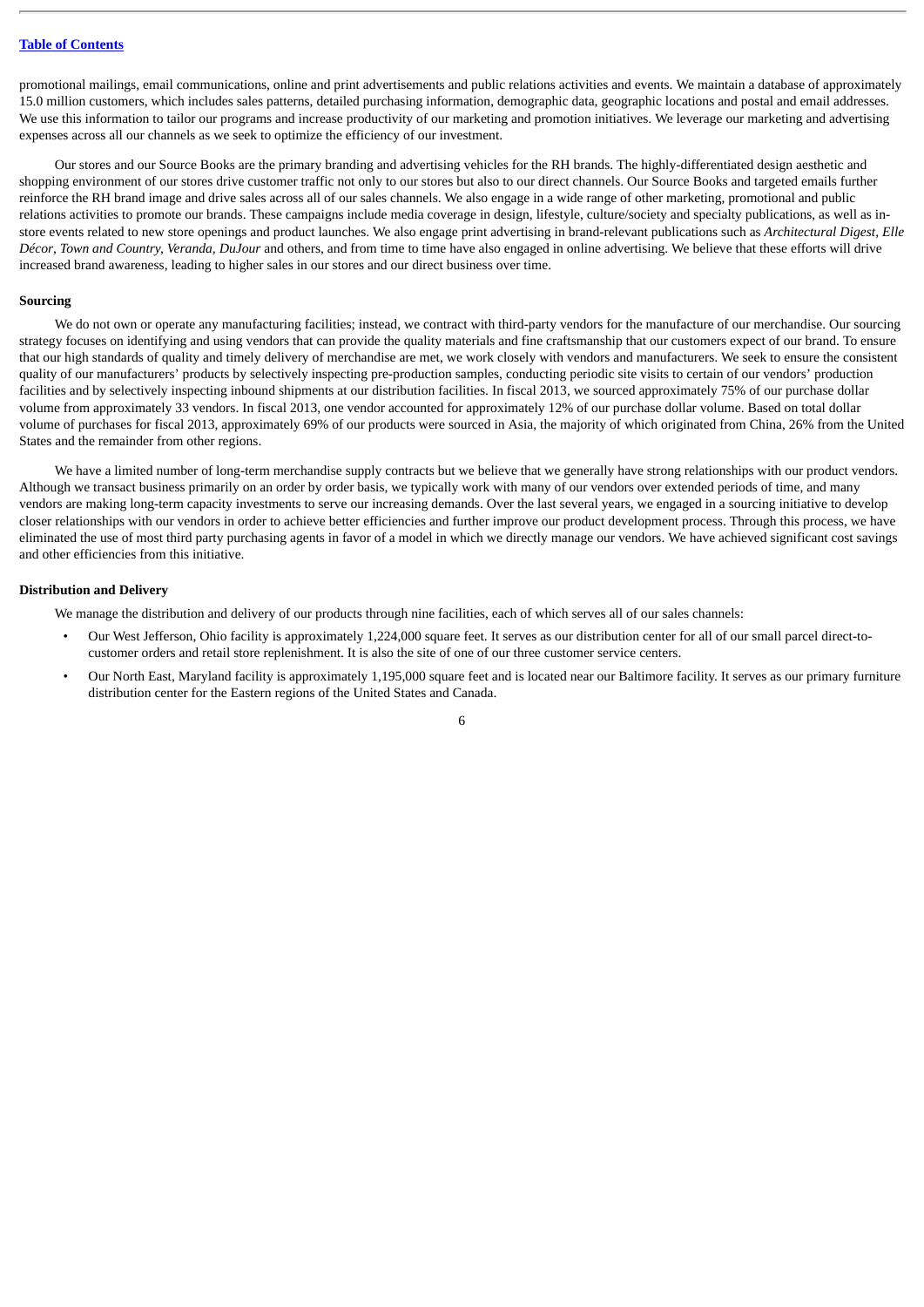- Our Mira Loma, California facility is approximately 886,000 square feet. It serves as a furniture distribution center for the Western regions of the United States and Canada, as well as the furniture home delivery hub for the greater Los Angeles metropolitan area.
- Our Grand Prairie, Texas facility is approximately 859,000 square feet. It supports our furniture distribution for the Central and Southern regions within the United States and houses our newest customer service center. This facility also serves as the furniture delivery hub for the greater Dallas metropolitan area and central Texas region.
- Our Baltimore, Maryland facility is approximately 508,000 square feet. It serves as a secondary furniture distribution center for the Eastern regions of the United States and Canada, as well as a furniture home delivery hub for the greater Baltimore and Washington, D.C. metropolitan areas.
- Our Tracy, California facility is approximately 284,000 square feet. It serves as the furniture home delivery hub for the San Francisco Bay Area region and as a supplemental storage facility for our furniture distribution network. This location also houses our largest customer service center.
- Our Avenel, New Jersey facility is approximately 114,000 square feet. It serves as the furniture delivery hub for the greater New York/New Jersey metropolitan area.
- Our Pompano Beach, Florida facility is approximately 101,000 square feet. It services as the furniture delivery hub for the greater Miami metropolitan area and southern Florida region.
- Our Houston, Texas facility is approximately 71,000 square feet. It serves as the furniture delivery hub for the greater Houston metropolitan area and eastern Texas region.

We offer a white glove home delivery service for our larger merchandise and furniture categories, where our delivery personnel assist our customers by delivering fully assembled items to the location of their choice. We operate portions of our home delivery services in seven key markets to leverage operating costs and improve our customers' delivery experience, while reducing returns and damage to our products. We plan to continue this trend of in-sourcing these services in additional markets over time, including in 2014, while managing deliveries in other markets through third-party vendors.

Through expansions and upgrades to our warehousing, distribution and delivery operations over the last seven years, we have improved our supply chain and fulfillment capabilities, and have built a scalable infrastructure with significant capacity to support our future growth. We believe our enhanced supply chain and fulfillment operations allow us to manage customer orders and distribute merchandise to stores and customers in an efficient and cost-effective manner. We also believe that these upgrades have improved customer satisfaction by reducing delivery times, reducing damage to merchandise, and improving our customer's overall buying experience.

We intend to continue to strengthen our supply chain operations through a number of key initiatives in 2014 designed to improve our fulfillment and delivery logistics performance and to achieve greater efficiencies in the management of our inventories.

# **Management and Information Technology**

We use industry-standard information technology systems to provide customer service, business process support, and business intelligence across our sales channels. Our technology team continues to systematically upgraded several of our core systems, including:

- Implementing new inventory management capabilities to improve inventory productivity and service levels across our supply chain;
- Implementing enhanced special order capabilities optimizing processes to support our increasingly expanding product assortment;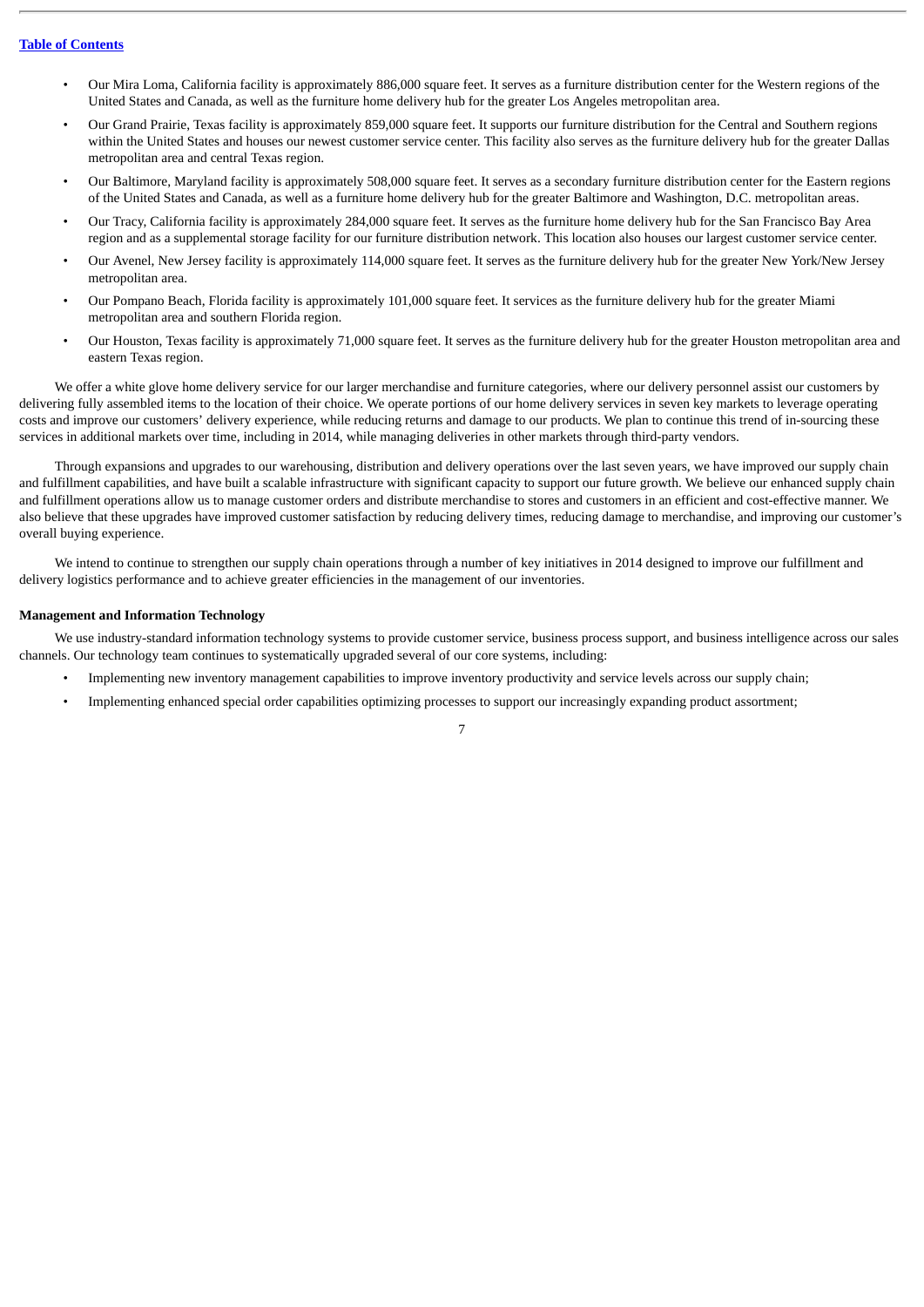- Enhancing our in-store and web commerce capabilities with state-of-the art technology to optimize performance and improve the customer shopping experience;
- Implementing supply chain technology and enhancements to support our expanding supply chain network improving operating efficiencies, accuracy, and service levels; and
- Implementing a new enterprise data warehouse platform upgrade enhancing performance to equip management with more timely analysis of the current business trends, results, and comparisons to our historical performance.

We believe these substantial upgrades to our information technology systems provide management with the ability to drive ongoing improvement in our operating model, focus on efficiency opportunities, and increase management control. New access to results through our technology tools also equips management to more timely identify, analyze and respond to business trends.

Over the next several years, we intend to further enhance our IT capabilities to support our growth. Key initiatives include:

- Further enhancing our delivery, order orchestration, inventory optimization solutions and order management to maximize operating efficiencies focused on enhancing the end-to-end customer experience;
- Implementing enhanced in-store, web, and care center customer service and commerce technology to provide enhanced customer insight and capabilities to support our luxury customer experience; and
- Continuing our expansion and redefinition of business intelligence capabilities to optimize information for timely decision making.

We are committed to a high level of integration in technology across our business. We believe our approach to technology demonstrates an appropriate balance of strategic planning and innovation to support both today's business and tomorrow's growth.

# **Competition**

The home furnishings industry is highly competitive. We primarily compete against a large number of independent retailers that provide unique items and custom-designed product offerings at high price points, including antique dealers and home furnishings retailers who market to the interior design community. We also compete with national and regional home furnishings retailers and department stores, as well as with mail order catalogs and online retailers focused on home furnishings.

We believe we compete primarily on the basis of design, quality, value and customer service. We believe our distinct combination of design, quality and value allows us to compete effectively and we believe we differentiate ourselves from competitors based on the strength of our brand, products and our fully integrated multi-channel business model. We compete with the interior design trade and specialty merchants by providing a broader product assortment at an exceptional value based both upon the price and quality of our products. We compete against certain other home furnishings retailers primarily by offering what we believe is superior quality, highly distinctive design styles and a sophisticated lifestyle presentation in our product offering.

We also believe that our success depends in substantial part on our ability to originate and define product trends, as well as to timely anticipate, gauge and react to changing consumer demands. Certain of our competitors are larger and have greater financial, marketing and other resources than us. However, many smaller specialty retailers may lack the financial resources, infrastructure, scale and national brand identity necessary to compete effectively with us.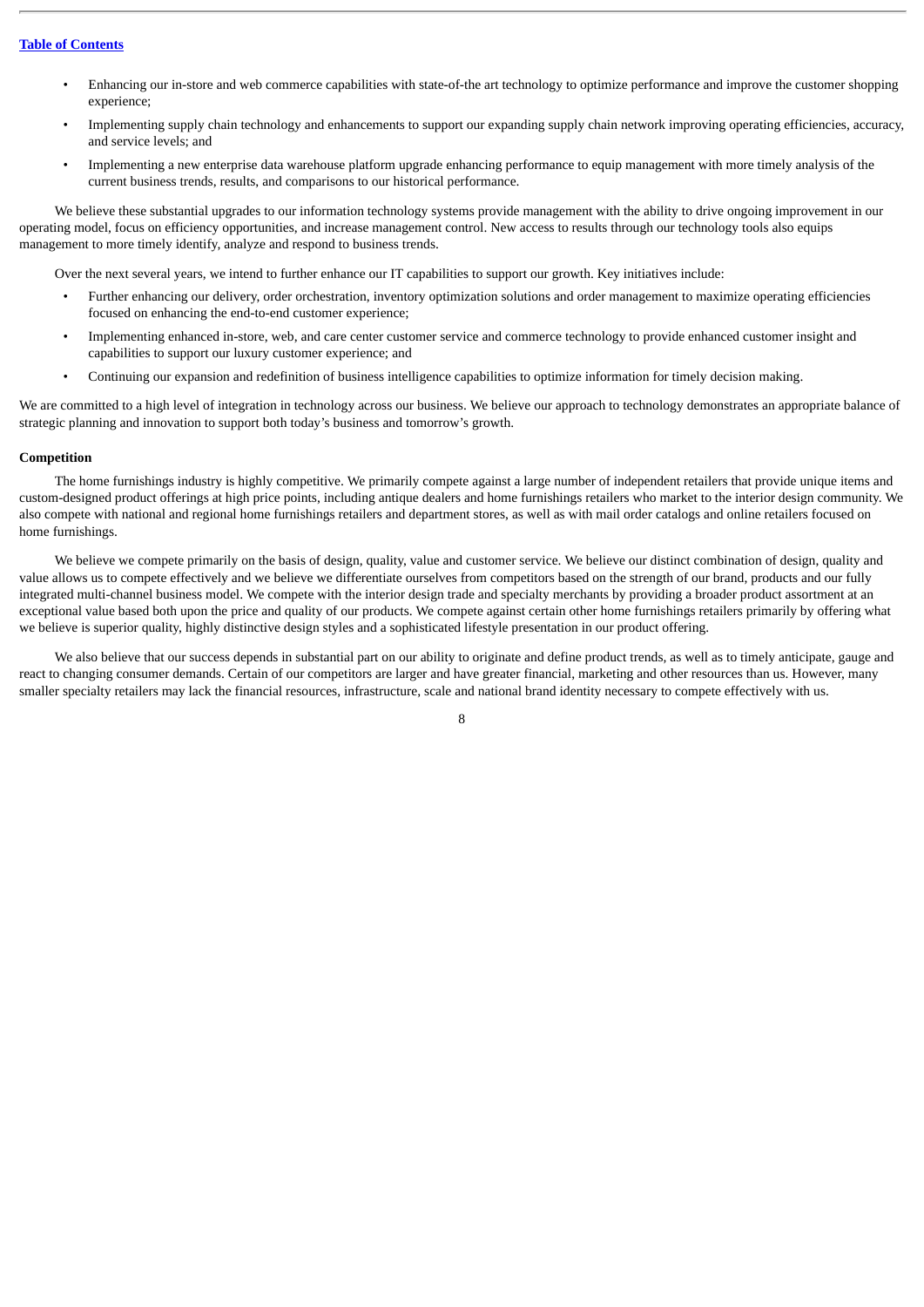#### **Employees**

As of February 1, 2014, we had approximately 3,600 employees, of which approximately 1,000 were part-time employees. As of that date, approximately 1,900 of our employees were based in our stores. None of our employees is represented by a union, and we have had no labor-related work stoppages. We believe our relations with our employees are good.

#### **Intellectual Property**

The "RH", "Restoration Hardware" and "Baby & Child" trademarks, among others, are registered or are the subject of pending trademark applications with the United States Patent and Trademark Office and with the trademark registries of several foreign countries. Each of our trademark registrations is perpetually renewable provided that we use or continue to use the trademarks in commerce in the particular geographic market and for the goods or services covered by the registration. In addition, we own many domain names, including "restorationhardware.com," "rh.com," "rhbabyandchild.com," and others that include our trademarks. These domain names are perpetually renewable. We own design patents or pending applications to protect the ornamental appearance of several of our products. These design patents are valid for 14 years from the date of issuance. We own copyrights, including copyright registrations or pending applications, for several of our catalogs. We believe that our trademarks, design patents, and copyrights have significant value and we will vigorously protect them against infringement.

#### **Fluctuation in Quarterly Results**

Our quarterly results have historically varied depending upon a variety of factors, including our product offerings, promotional events, store openings, shifts in the timing of holidays and timing of catalog releases, among other things. As a result of these factors, our working capital requirements and demands on our product distribution and delivery network may fluctuate during the year.

#### **Regulation and Legislation**

We are subject to labor and employment laws, laws governing truth-in-advertising, privacy laws, safety regulations and other laws, including consumer protection regulations that regulate retailers and govern the promotion and sale of merchandise and the operation of stores and warehouse facilities. We monitor changes in these laws and believe that we are in material compliance with applicable laws.

# **Where You Can Find More Information**

We are required to file annual, quarterly and current reports, proxy statements and other information required by the Securities Exchange Act of 1934, as amended, with the SEC. You may read and copy the reports and other information we file with the SEC at the SEC's Public Reference Room at 100 F Street, N.E., Room 1580, Washington, D.C. 20549. You may also obtain copies of this information by mail from the public reference section of the SEC, 100 F Street, N.E., Washington, D.C. 20549, at prescribed rates. You may obtain information regarding the operation of the public reference room by calling 1-800-SEC-0330. The SEC also maintains a website that contains reports, proxy statements and other information about issuers, like us, who file electronically with the SEC. The address of that website is *http://www.sec.gov*.

We maintain public internet sites at *www.restorationhardware.com* and *www.rh.com* and make available, free of charge, through these sites our Annual Reports on Form 10-K, Quarterly Reports on Form 10-Q, Current Reports on Form 8-K, Proxy Statements and Forms 3, 4 and 5 filed on behalf of directors and executive officers, as well as any amendments to those reports filed or furnished pursuant to the Exchange Act as soon as reasonably practicable after we electronically file such material with, or furnish it to, the SEC. We also put on our websites the charters for our Board of Directors' Audit Committee, Compensation Committee and Nominating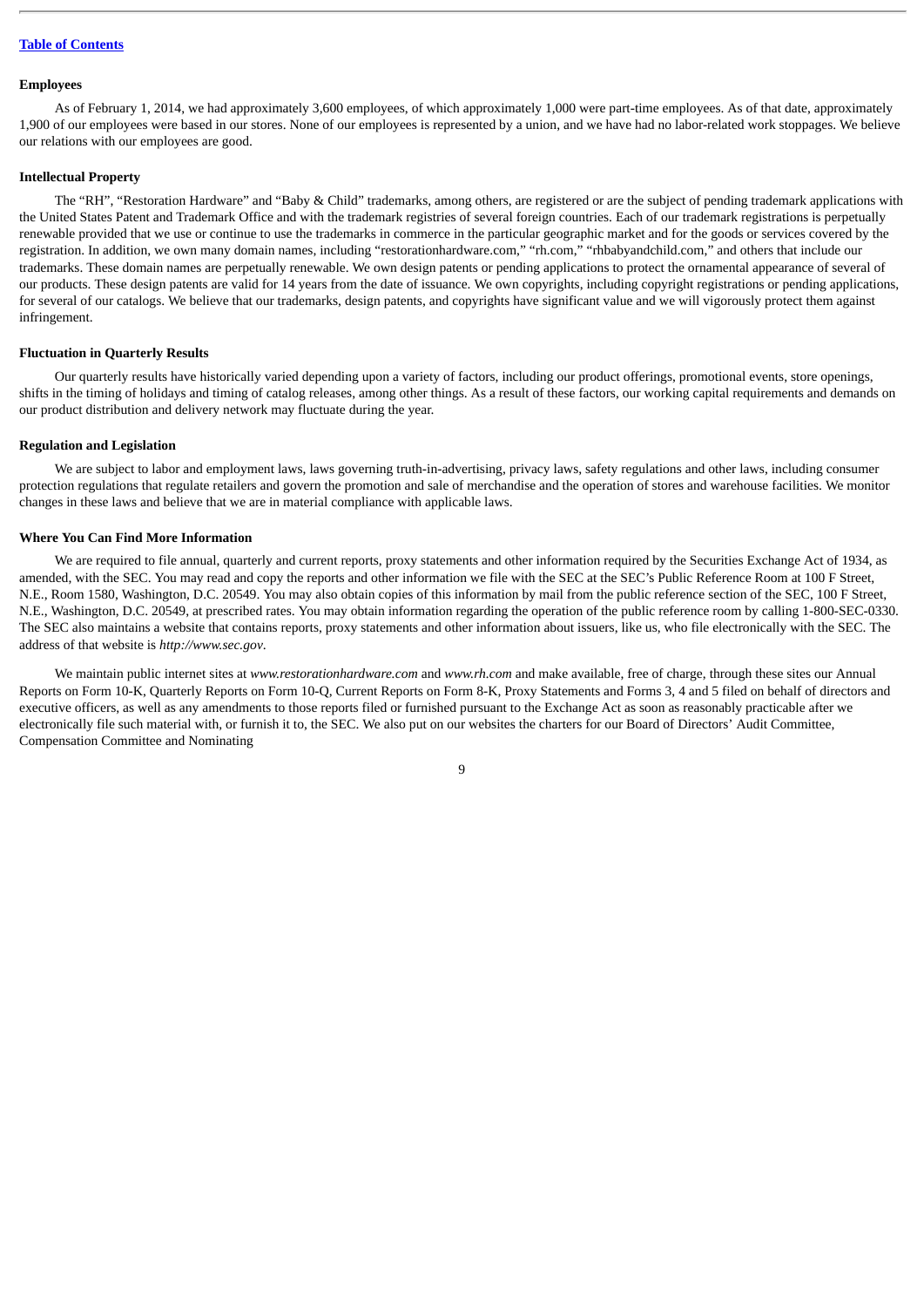Committee, as well as our Code of Business Conduct, our Corporate Governance Guidelines and Code of Ethics governing our chief executive and senior financial officers and other related materials. The information on our websites is not part of this annual report.

Our Investor Relations Department can be contacted at Restoration Hardware, Inc., 15 Koch Road, Suite J, Corte Madera, CA 94925, Attention: Investor Relations; telephone: 415-945-3500; e-mail: investorrelations@rh.com.

#### <span id="page-12-0"></span>**Item 1A. Risk Factors**

*Certain factors may have a material adverse effect on our business, financial condition, and results of operations. You should consider carefully the risks and uncertainties described below, in addition to other information contained in this Annual Report on Form 10-K, including our consolidated financial statements and related notes. The risks and uncertainties described below are not the only ones we face. Additional risks and uncertainties that we are unaware of, or that we currently believe are not material, may also become important factors that adversely affect our business. If any of the following risks actually occurs, our business, financial condition, results of operations, and future prospects could be materially and adversely affected. In that event, the trading price of our common stock could decline, and you could lose part or all of your investment.*

#### **Risks Related to Our Business**

# *Growth in our business may not be sustained and may not generate a corresponding improvement in our results of operations.*

We may not be able to maintain or improve the levels of growth that we have experienced in the recent past. In addition, although we have recently experienced strong comparable brand revenue growth and comparable store sales, if our future comparable brand revenue growth and comparable store sales fail to meet market expectations or decline, the price of our common stock could decline. Various factors affect these measures, including the number, size and location of stores we open, close, remodel or expand in any period, the overall economic and general retail sales environment, consumer preferences and demand, our ability to efficiently source and distribute products, changes in our product offerings, competition, current local and global economic conditions, changes in catalog circulation and the success of marketing programs. These factors may cause our comparable brand revenue growth and comparable store sales results to be materially lower than recent periods and our expectations, which could harm our results of operations and result in a decline in the price of our common stock.

Although we have recently experienced sales growth as a result of a number of new business initiatives, this sales growth may not continue and the level of our sales could decrease if customer response to our product offerings is not sustained. Many factors can influence customer response to our product offerings and store formats including responses from our competitors, who may introduce similar products or merchandise formats. In addition, sales levels for particular merchandise or product categories may not continue over time if customer demand levels are not sustained. The level of customer response to our Full Line Design Galleries may vary in different markets and store locations. Similarly, the level of customer response to our Source Book catalog format, in which we display a greater percentage of our product assortment, may vary in different markets. In addition, there can be no assurance that we will be able to migrate customer demand successfully when we choose to close a store in a particular location in favor of a Full Line Design Gallery in the same or an adjacent market location. While our objective is to retain a high percentage of customer demand from store locations that we close, there can be no assurance that we will retain a high percentage of sales from stores closed in the future or that we will continue to retain a high percentage of sales from stores previously closed.

In addition, these developments in our business could result in material changes in our operating costs, including increased merchandise inventory costs and costs for paper and postage associated with the mailing and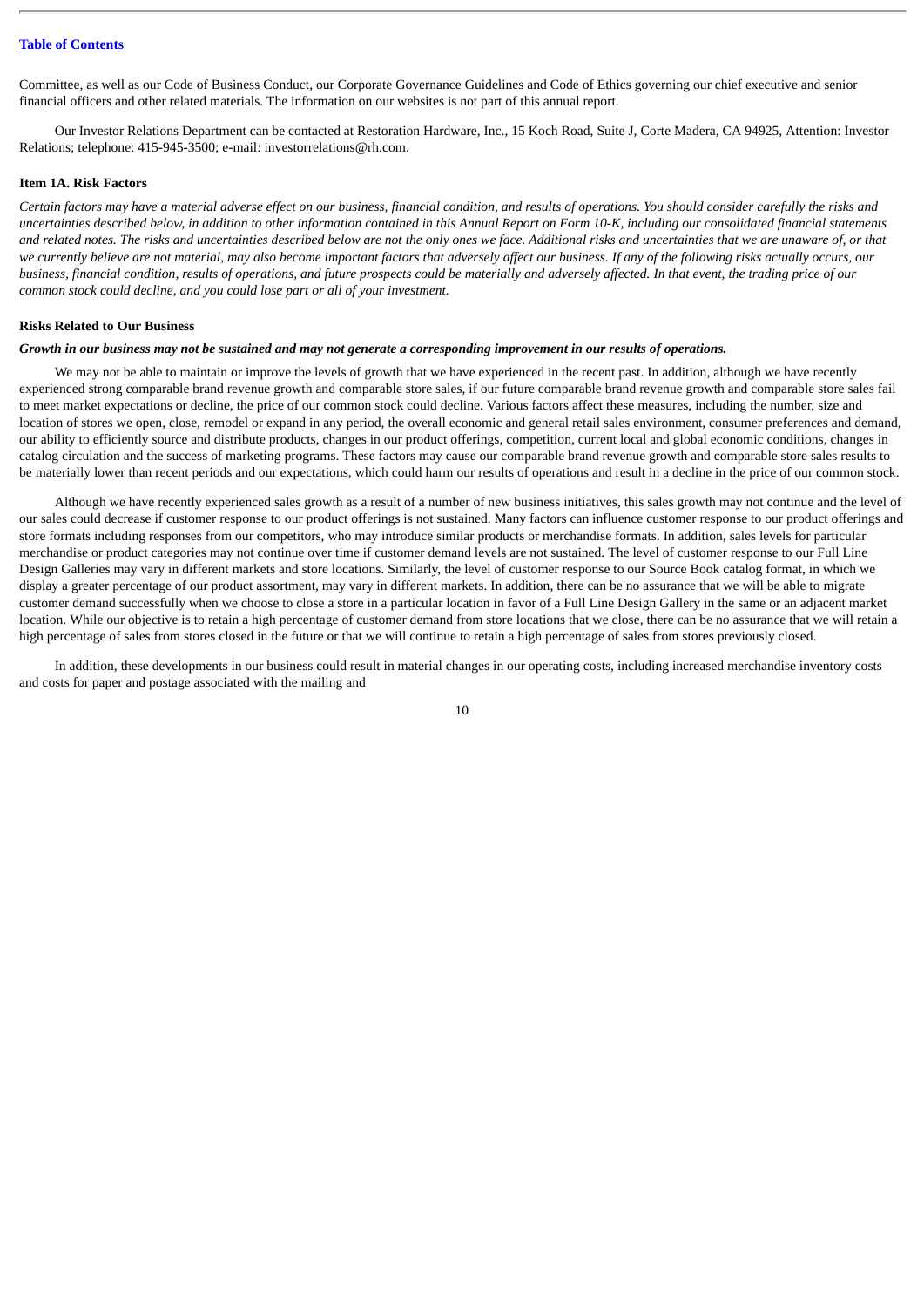shipping of catalogs and products. We cannot assure you that we will succeed in offsetting these expenses with increased efficiency or that cost increases associated with our business will not have an adverse effect on our financial results.

### *If we fail to successfully anticipate consumer preferences and demand, or to manage our inventory commensurate with demand, our results of operations may be adversely affected.*

Our success depends in large part on our ability to originate and define home product trends, as well as to anticipate, gauge and react to changing consumer demands in a timely manner. Our products must appeal to a range of consumers whose preferences cannot always be predicted with certainty. We cannot assure you that we will be able to continue to develop products that customers positively respond to or that we will successfully meet consumer demands in the future. Any failure on our part to anticipate, identify or respond effectively to consumer preferences and demand could adversely affect sales of our products. If this occurs, our sales may decline significantly, and we may be required to mark down certain products to sell the resulting excess inventory or to sell such inventory through our outlet stores, either of which could have a material adverse effect on our financial condition and results of operations.

In addition, we must manage our merchandise in stock and inventory levels to track consumer demand. Much of our merchandise requires that we provide vendors with significant ordering lead time, frequently before market factors are known. In addition, the seasonal nature of some of our products requires us to carry a significant amount of inventory prior to certain selling seasons. If we are not able to anticipate consumer demand for our different product offerings, or successfully manage inventory levels for products that are in demand, we may experience:

- back orders, order cancellations and lost sales for products that are in high demand for which we did not stock adequate inventory; and
- overstock inventory levels for products that have lower consumer demand, requiring us to take markdowns or other steps to sell slower-moving merchandise.

As a result of these and other factors, we are vulnerable to demand and pricing shifts and to misjudgments in the selection and timing of merchandise purchases.

#### *Changes in consumer spending or the housing market may significantly harm our revenue and results of operations.*

Our business depends on consumer demand for our products and, consequently, is sensitive to a number of factors that influence consumer spending in the retail home furnishings sector, including, among other things, the general state of the economy, capital and credit markets, consumer confidence, general business conditions, the availability and cost of consumer credit, the level of consumer debt, interest rates, level of taxes affecting consumers, housing prices, new construction and other activity in the housing sector and the state of the mortgage industry and other aspects of consumer credit tied to housing, including the availability and pricing of mortgage refinancings and home equity lines of credit. We believe that a number of these factors have had, and may continue to have, an adverse impact on the retail home furnishings sector, and have also affected our business and results, and these factors may make it difficult for us to accurately predict our operating and financial results for future periods. We believe that the housing market has been experiencing a recovery after a prolonged downtrend, and rising levels of home purchases and remodelings, in turn, have increased consumer spending on home furnishings. However, the overall economic outlook remains uncertain and there can be no assurance that any economic or housing recovery will be sustained or that our business will continue to perform well even in a stronger housing market.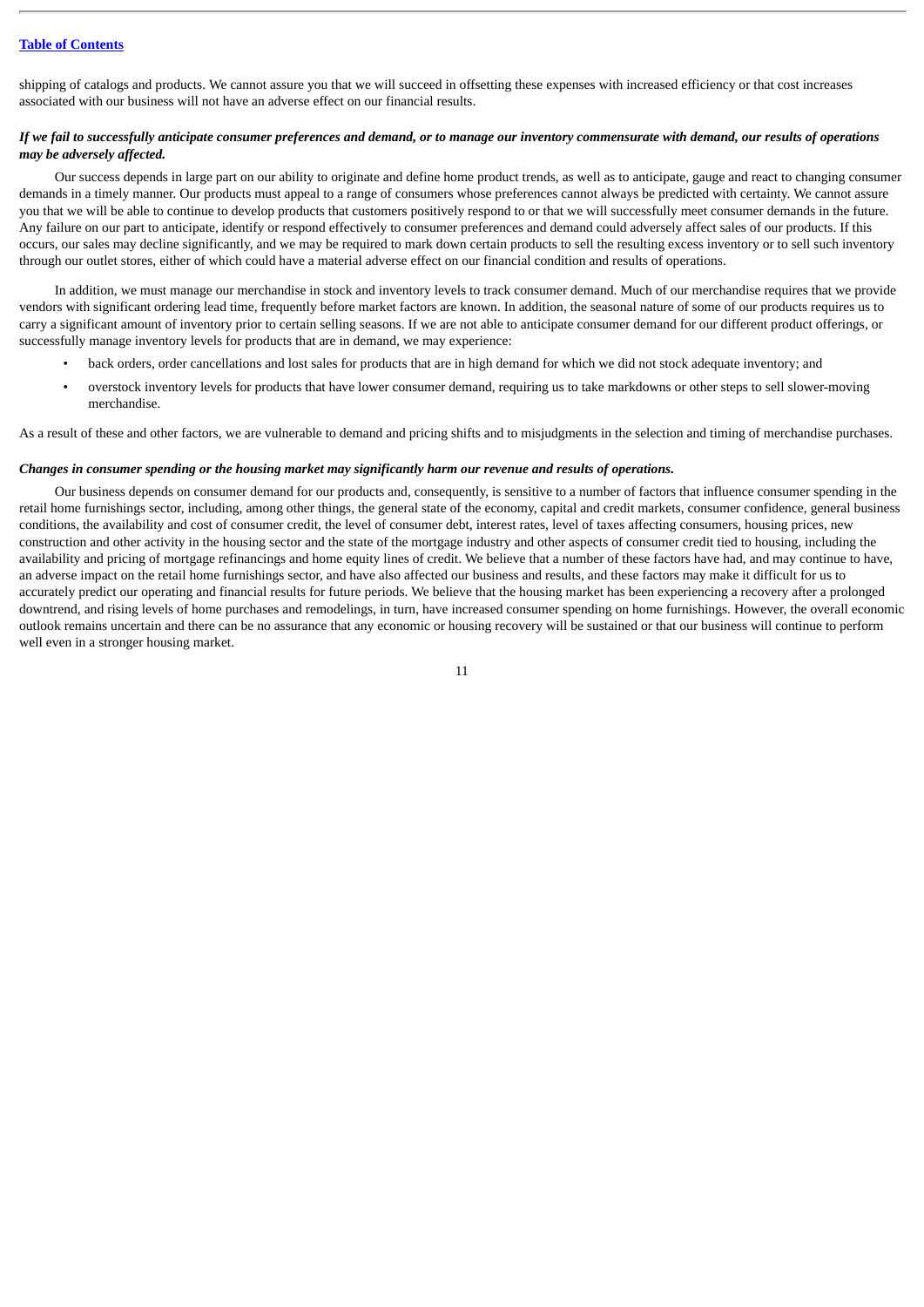# *We are undertaking a large number of business initiatives at the same time and if these new initiatives are not successful, they may have a negative impact on our operating results.*

We are experiencing rapid growth and undertaking a large number of new business initiatives. For example, we have developed and continue to refine and enhance our Full Line Design Gallery format which involves larger store square footage. We plan to continue to open Full Line Design Galleries in select major metropolitan markets and we expect to close a number of our older stores and replace them with the Full Line Design Gallery format. We also continue to add new product categories and to expand product assortments. For example, we introduced our new Tableware category in Spring 2013. We are currently contemplating other new product lines and extensions and complementary brand-enhancing businesses, as well as expanding sales to international markets. In addition, we are continuing a number of new initiatives in other areas of our business, including product sourcing and distribution and management information systems. For example, we have reduced the use of third-party buying agents in most foreign locations. Further, our Source Book strategy continues to evolve. We may incur costs for these new initiatives before we realize any corresponding revenue.

The number of current business initiatives could strain our financial, operational and management resources. In addition, these initiatives may not be successful. If we are not successful in managing our current growth and the large number of new initiatives that are underway, we might experience an adverse impact on our financial performance and results of operations. All of the foregoing risks may be compounded in any economic downturn. If we fail to achieve the intended results of our current business initiatives, or if the implementation of these initiatives is delayed or abandoned, diverts management's attention or resources from other aspects of our business or costs more than anticipated, we may experience inadequate return on investment for some of our business initiatives, which would have a negative effect on our operating results.

# *Our growth strategy and performance depend on our ability to purchase our merchandise in sufficient quantities at competitive prices, including our products that are produced by artisans and specialty vendors, and any disruptions we experience in our ability to obtain our products in a timely fashion or in the quantities required could have a material adverse effect on our business.*

We do not own or operate any manufacturing facilities. We instead purchase all of our merchandise from a large number of vendors, many of which are the sole sources for particular products. Our growth strategy includes expanding the amount of products we sell, and our performance depends on our ability to purchase our merchandise in sufficient quantities at competitive prices. However, many of our key products are produced by artisans, specialty vendors and other vendors that may have limited production capacity. In addition, some of our vendors are small and undercapitalized firms. A number of our vendors, particularly our artisan vendors, may have limited resources, production capacities and operating histories. As a result, the capacity of some of our vendors to meet our supply requirements has been, and may in the future be, constrained at various times and our vendors may be susceptible to production difficulties or other factors that negatively affect the quantity or quality of their production during future periods. A disruption in the ability of our significant vendors to access liquidity could also cause serious disruptions or an overall deterioration of their businesses, which could lead to a significant reduction in their ability to manufacture or ship products to us.

Any difficulties that we experience in our ability to obtain products in sufficient quality and quantity from our vendors could have a material adverse effect on our business. In fiscal 2013, we purchased approximately 74% of our merchandise from vendors that are located abroad. Our ability to obtain desired merchandise in sufficient quantities could be impaired by events that adversely affect our vendors or the locations in which they operate, such as difficulties or problems associated with our vendors' operations, business, finances, labor, economic environment, importation of products, costs, production, insurance and reputation. Failure of vendors to produce adequate quantities of merchandise in a timely manner has resulted in back orders and lower revenue in certain periods of our business operation. While we believe our vendors have the capacity to meet our demand, we cannot assure you that our vendors will be able to produce adequate quantities of merchandise in a timely manner in the future.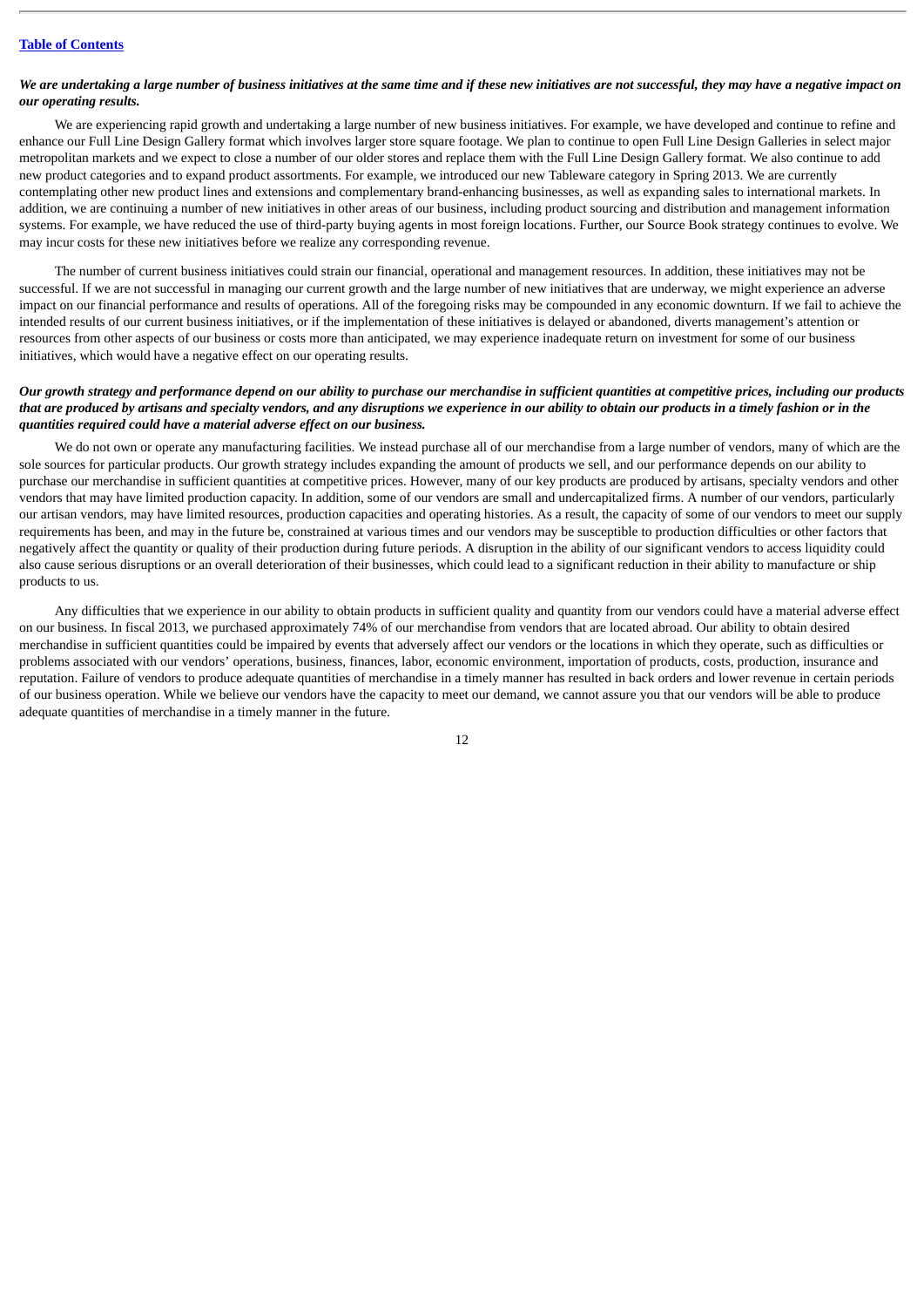We also do not have long-term contracts or other contractual assurances of continued supply, pricing or access to new products with our vendors, and generally we transact business with our vendors on an order-by-order basis. Therefore, any vendor could discontinue selling to us at any time. Any disruptions we experience in our ability to obtain our products in a timely fashion or in the quantities required could have a material adverse effect on our business.

# *We may not be able to locate and develop relationships with a sufficient number of new vendors, which could lead to product shortages and customer backorders, which could harm our business.*

In the event that one or more of our vendors is unable to meet the quantity or quality of our product requirements, we may not be able to develop relationships with new vendors in a manner that is sufficient to supply the shortfall. Even if we do identify such new vendors, we may experience product shortages and customer backorders as we transition our product requirements to incorporate the alternative suppliers. In addition, we cannot assure you that any new vendor with which we do business, particularly any new vendor abroad, would not be subject to the same or similar quality and quantity risks as our existing suppliers.

# *We do not have exclusive relationships with most of our vendors, and there is a risk that our vendors may sell similar or identical products to our competitors, which could harm our business.*

Our arrangements with our vendors are generally not exclusive. As a result, most of our vendors might be able to sell similar or identical products to certain of our competitors, some of which purchase products in significantly greater volume. Our competitors may enter into arrangements with suppliers that could impair our ability to sell those suppliers' products, including by requiring suppliers to enter into exclusive arrangements, which could limit our access to such arrangements or products. Our vendors could also initiate or expand sales of their products through their own stores or through the Internet to the retail market and therefore compete with us directly or sell their products through outlet centers or discount stores, increasing the competitive pricing pressure we face.

# *We may not have adequate remedies with our vendors for defective merchandise, which could damage our reputation and brand image and harm our business.*

If products that we purchase from vendors are damaged or prove to be defective, we may not be able to return products to these vendors and obtain refunds of our purchase price or obtain other indemnification from them. Our vendors' limited capacities may result in a vendor's inability to replace any defective merchandise in a timely manner. In addition, our vendors' limited capitalization or liquidity may mean that a vendor that has supplied defective merchandise will not be able to refund the purchase price to us or pay us any penalties or damages associated with any defects.

In addition, our vendors may not adhere to our quality control standards, and we might not identify a quality deficiency before merchandise ships to our stores or customers. Our vendors' failure to manufacture or import quality merchandise in a timely and effective manner could damage our reputation and brand image, and could lead to an increase in product returns or exchanges or customer litigation against us and a corresponding increase in our routine and non-routine litigation costs. Further, any merchandise that does not meet our quality standards or other government requirements could become subject to a recall, which could damage our reputation and brand image and harm our business.

#### *If we lose key personnel or are unable to hire additional qualified personnel, our business may be harmed.*

The success of our business depends upon the continued service of our key personnel, including our Chairman and Chief Executive Officer, Gary Friedman. The loss of the services of our key personnel could make it more difficult to successfully operate our business and achieve our business goals. In addition, we do not maintain key man life insurance policies on any of our key personnel. As a result, we may not be able to cover the financial loss we may incur in losing the services of any of our key personnel.

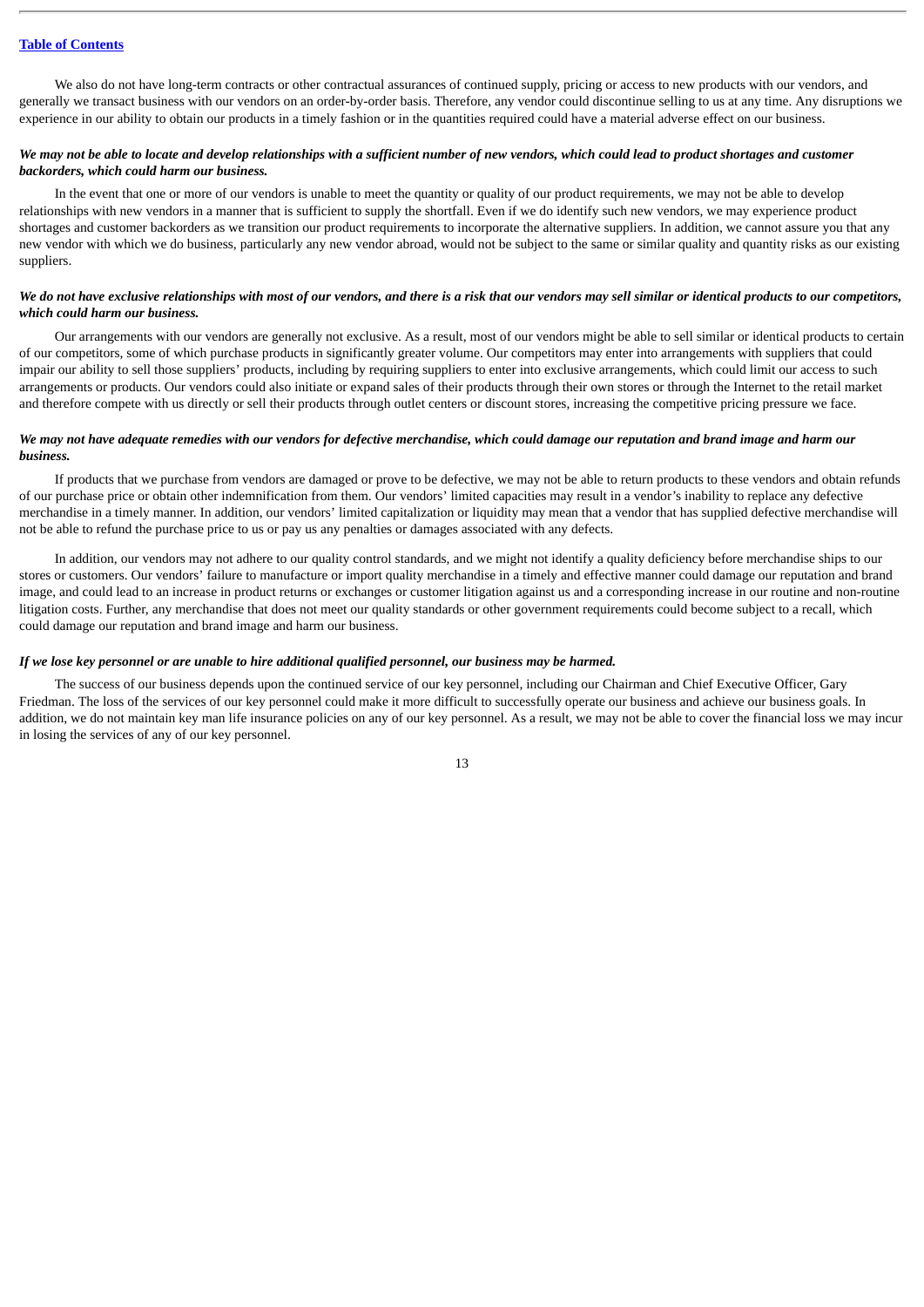Mr. Friedman's equity ownership in our Company has given him a substantial amount of personal wealth. As a result, it may be difficult for us to continue to retain and motivate him, and this wealth could affect his decisions about whether or not he will continue to perform services for us. If we do not succeed in retaining and motivating Mr. Friedman, we may be unable to achieve our historical growth rates.

Competition for qualified employees and personnel in the retail industry is intense. We may be unable to retain other existing personnel that are important to our business or hire additional qualified personnel. The process of locating personnel with the combination of skills and attributes required to carry out our goals is often lengthy. Our success depends to a significant degree upon our ability to attract, retain and motivate qualified management, marketing and sales personnel, and store managers, and upon the continued contributions of these people. We cannot assure you that we will be successful in attracting and retaining qualified executives and personnel.

In addition, our success depends in part upon our ability to attract, motivate and retain a sufficient number of store employees who understand and appreciate our corporate culture and customers. Turnover in the retail industry is generally high. Excessive store employee turnover will result in higher employee costs associated with finding, hiring and training new store employees. If we are unable to hire and retain store personnel capable of consistently providing a high level of customer service, our ability to open new stores may be impaired, the performance of our existing and new stores could be materially adversely affected and our brand image may be negatively impacted.

#### *Our former Co-Chief Executive Officer recently resigned from this position, which may divert management's attention and harm our operations.*

Our Co-Chief Executive Officer, Carlos Alberini, resigned from this position effective January 31, 2014. Mr. Alberini continues to serve as a member of our Board of Directors. Mr. Alberini has been a key contributor to the Company's recent success. While we have implemented a transition plan and are in the process of determining our future leadership structure in light of the departure of Mr. Alberini, the Company faces a variety of risks and uncertainties due to his resignation. Our business may experience adverse consequences as a result of his resignation and the resulting changes we make to our management organizational structure. If we determine a need to fill in the position of Co-Chief Executive Officer and to identify a suitable candidate, the process of implementing such leadership changes may be long, costly and may divert the board of directors' and management's attention from other business concerns. There can be no assurances that we will not experience other disruptions in our management structure arising from transitions in our leadership, or changes in our management structure, including as a result of the resignation of Mr. Alberini or the retention, in the future, of new executives to assist Mr. Friedman in his role as Chairman and Chief Executive Officer.

# *Mr. Alberini currently beneficially owns a substantial number of shares of the Company's common stock, and any sales by Mr. Alberini of these shares could adversely impact our stock price.*

Mr. Alberini currently beneficially owns a total of 2,014,748 shares of common stock, which includes stock options to purchase 992,275 shares of the Company's common stock with an exercise price of \$46.50 per share that are vested and not subject to repurchase by the Company. Mr. Alberini has not yet exercised these options but can exercise them at any time during a 120-day post-termination exercise period on a cashless "net exercise" basis or through payment of the exercise price in cash or by such other means as permitted under the applicable option plan. If Mr. Alberini had fully exercised these options on a net exercise basis on March 10, 2014, the Company would have issued approximately 283,000 shares to him in full settlement of these options based on the closing stock price that day. If Mr. Alberini decides to sell all or some of his shares (including any shares received upon the exercise of his stock options), such transactions could adversely impact the market price of our common stock.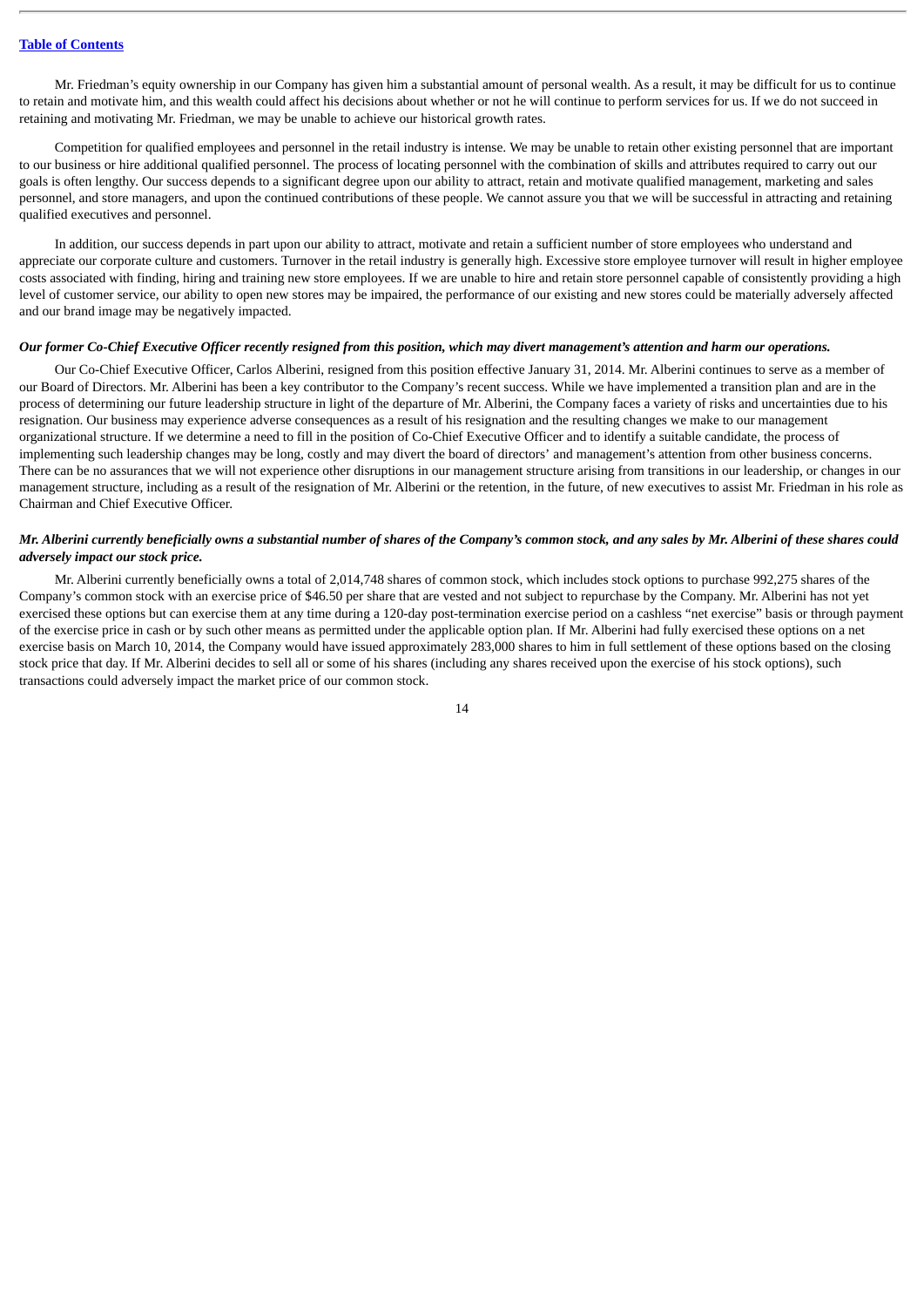# *Gary Friedman was recently re-appointed as our Chairman and Chief Executive Officer. There can be no assurance that this transition will not have an adverse impact on us.*

Effective July 2, 2013, Gary Friedman was appointed to serve as our Co-Chief Executive Officer along with Carlos Alberini, and Mr. Friedman is now serving as our Chief Executive Officer. Mr. Friedman also serves as Chairman of our Board of Directors. Mr. Friedman previously served as Chairman and as Co-Chief Executive Officer with Mr. Alberini from June 2010 through October 2012. Prior to June 2010, Mr. Friedman was our Chief Executive Officer and Chairman. In October 2012, Mr. Friedman resigned as Co-Chief Executive Officer and as a director and agreed to serve in an advisory capacity as our Creator and Curator following an investigation by a special committee of non-management directors of the board assisted by independent counsel prompted by disclosure that Mr. Friedman and a Company employee were engaged in a personal relationship, described by the parties as consensual. The investigation concluded that Mr. Friedman engaged in activities that were inconsistent with the board of directors' expectations for executive conduct as previously communicated by the board of directors and failed to comply with certain Company policies. We incurred \$4.8 million of expenses related to the investigation in fiscal 2012. There can be no assurance that we will not incur expenses or claims in the future related to the conduct that was the subject of the investigation or similar conduct that has occurred in the past or, given Mr. Friedman's continued involvement with the Company, may occur in the future.

# *Our operations have significant liquidity and capital requirements and depend on the availability of adequate financing on reasonable terms, and if we are unable to borrow sufficient capital, it could have a significant negative effect on our business.*

Our operations have significant liquidity and capital requirements. Among other things, we have invested significant capital expenditures in remodeling and opening new Galleries and these capital expenditures have increased and will continue to increase in fiscal 2014 and succeeding fiscal periods as we open additional Full Line Design Galleries, which may require us to undertake upgrades to historical buildings or construction of new buildings. During fiscal 2013, we spent \$93.9 million for capital expenditures. We anticipate our capital expenditure requirements to be approximately \$115 million to \$125 million for fiscal 2014. We plan to continue our growth and expansion, including opening Full Line Design Galleries in select major metropolitan markets, pursuing category extensions of our brand, and exploring new business areas. We own the building and land for our Gallery in San Francisco, but to date we have principally relied upon leases with landlords for our other locations. As we develop new Galleries in the future, we may explore other models for our real estate which could include joint ventures or other forms of equity ownership in the real estate interests associated with new sites and buildings. These approaches might require greater capital investment than a traditional store lease with a landlord.

We depend on our ability to generate cash flows from operating activities, as well as revolving borrowings under the Restoration Hardware, Inc. revolving line of credit, to finance the carrying costs of our inventory, to pay for capital expenditures and operating expenses and to support our growth strategy. As of February 1, 2014, we had borrowed \$85.4 million under the revolving line of credit and had \$261.7 million available for borrowing. Various factors may impact our lenders' willingness to provide funds to us, including:

- our continuing compliance with the terms of our revolving line of credit;
- the amount of availability under the revolving line of credit, which depends on various factors, including the amount of collateral available under the revolving line of credit, which relies on a borrowing base formula tied principally to the value of our assets, including our inventory; and
- our lenders' financial strength and ability to perform under the revolving line of credit.

If the cash flows from our operating activities are not sufficient to finance the carrying costs of inventory and to pay for capital expenditures and operating costs, and if we are unable to borrow a sufficient amount under the revolving line of credit to finance or pay for such expenditures and costs, it could have a significant negative effect on our business.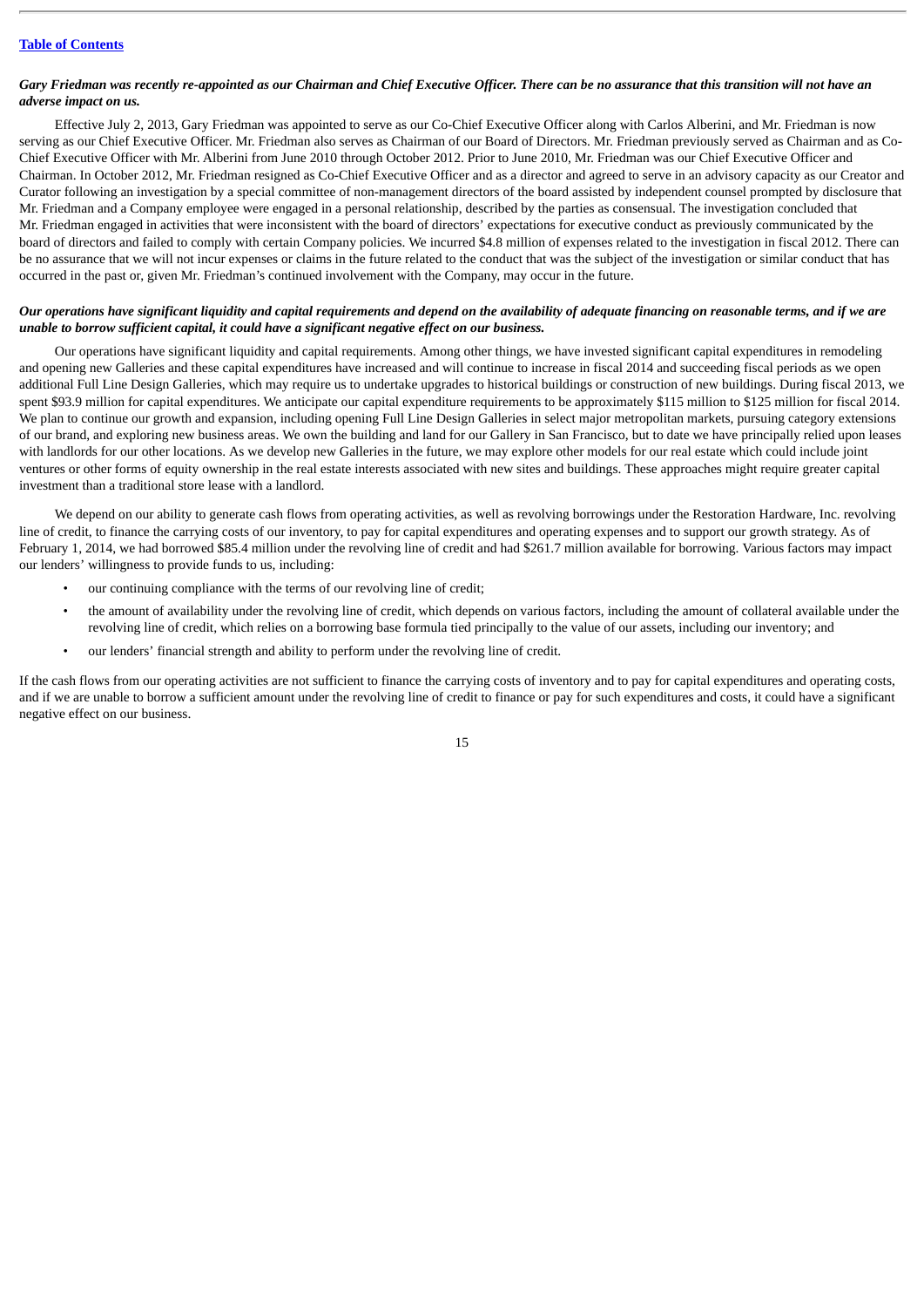We currently believe that our cash flow from operations and funds available under the revolving line of credit will satisfy our capital and operating requirements for the next twelve months. However, any weakening of, or other adverse developments concerning our sales performance or adverse developments concerning the availability of credit under the revolving line of credit, could limit the overall amount of funds available to us.

In addition, we may experience cash flow shortfalls in the future, and we may otherwise require additional external funding, or we may need to raise funds to take advantage of unanticipated opportunities, to make acquisitions of other businesses or companies or to respond to changing business conditions or unanticipated competitive pressures. However, we cannot assure you that we will be able to raise funds on favorable terms, if at all, or that future financing requirements would not be dilutive to holders of our capital stock. If we fail to raise sufficient additional funds, we may be required to delay or abandon some of our planned future expenditures or aspects of our current operations.

# *A number of factors that affect our ability to successfully open new stores within the time frames we initially target or optimize our store footprint are beyond our control, and these factors may harm our ability to execute our strategy of sizing stores to the potential of the market, which may negatively affect our results of operations.*

We are focused on sizing our assortments and our stores to the potential of the market by adjusting the square footage and number of stores on a geographic market-by-market basis. We plan to optimize our real estate by continuing to open larger square footage Full Line Design Galleries in key markets and relocating or closing selected stores in these or adjacent markets. When we address the introduction of new stores in a particular market or changes to, or closure of, existing stores, we must make a series of decisions regarding the size and location of new stores (or the existing stores slated to undergo changes or closure) and the impact on our other existing stores in the area.

Our ability to maximize the productivity of our retail store base, depends on many factors, including, among others, our ability to:

- identify suitable locations, the availability of which is largely outside of our control;
- size the store locations to the market opportunity;
- retain customers in certain geographic markets when we close stores in that market;
- negotiate acceptable new lease terms or lease renewals, modifications or terminations;
- efficiently build and equip new stores or further remodel existing locations;
- source sufficient levels of inventory to meet the needs of changes in our store footprint on a timely basis;
- successfully integrate changes in our store base into our existing operations and information technology systems;
- obtain or maintain adequate capital resources on acceptable terms;
- avoid construction or local permit delays and cost overruns in connection with the opening of new stores or the expansion or further remodeling of existing stores;
- maintain adequate distribution facilities, information systems and other operational systems to serve our new stores and remodeled stores; and
- address competitive, merchandising, marketing, distribution and other challenges encountered in connection with expansion into new geographic areas and markets.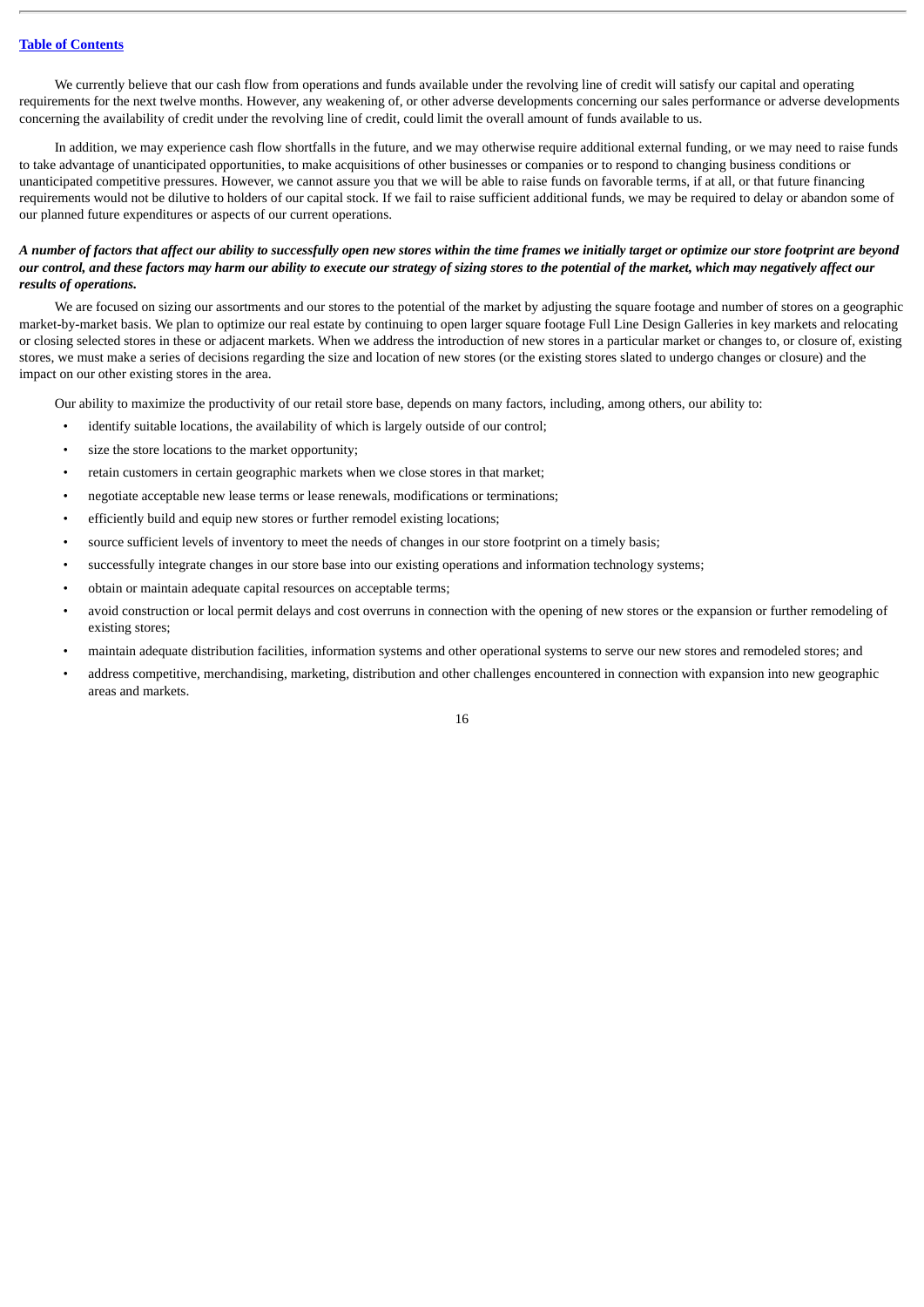We have experienced delays in opening some new stores within the time frames we initially targeted, and may continue to experience such delays in the future. Any of these challenges could delay or prevent us from completing store openings or the additional remodeling of existing stores or hinder the operations of stores we open or remodel. If any of these challenges delays the opening of a store, our results of operations will be negatively affected as we will incur leasing and other costs during the delay without associated store revenue at such location. New or remodeled stores may not be profitable or achieve our target return on investment. Unfavorable economic and business conditions and other events could also interfere with our plans to expand or modify store footprints. Our failure to effectively address challenges such as those listed above could adversely affect our ability to successfully open new stores or change our store footprint in a timely and cost-effective manner and could have a material adverse effect on our business, results of operations and financial condition.

# *Our operating results are subject to quarterly fluctuations, and results for any quarter may not necessarily be indicative of the results that may be achieved for the full fiscal year.*

Our quarterly results have historically varied depending upon a variety of factors, including our product offerings, promotional events, store openings, shifts in the timing of holidays and timing of catalog releases, among other things. As a result of these factors, our working capital requirements and demands on our product distribution and delivery network may fluctuate during the year.

Our results of operation vary relative to corresponding periods in prior years. We may take certain pricing, merchandising or marketing actions that could have a disproportionate effect on our business, financial condition and results of operations in a particular quarter or selling season. For example, we periodically engage in sales promotional activities that may disproportionately impact results in a particular quarter and we believe that period to period comparisons of our operating results are not necessarily meaningful and cannot be relied upon as indicators of future performance.

# *Our business depends in part on a strong brand image. We continue to invest in the development of our brand and the marketing of our business, and if we are not able to maintain and enhance our brand or market our product offerings, we may be unable to attract a sufficient number of customers or sell sufficient quantities of our products.*

We believe that the brand image we have developed, and the lifestyle image associated with our brand, have contributed significantly to the success of our business to date. We also believe that maintaining and enhancing our brand is integral to our business and to the implementation of our strategies for expanding our business. This will require us to continue to make investments in areas such as marketing and advertising, as well as the day-to-day investments required for store operations, catalog mailings, website operations and employee training. Our brand image may be diminished if new products, services or other businesses fail to maintain or enhance our distinctive brand image. Furthermore, our reputation could be jeopardized if we fail to maintain high standards for merchandise and service quality, if we fail to maintain high ethical, social and environmental standards for all of our operations and activities, if we fail to comply with local laws and regulations or if we experience other negative events that affect our image or reputation. Any failure to maintain a strong brand image could have an adverse effect on our sales and results of operations.

# *We are exploring opportunities to expand into new categories or complementary businesses. If we are not successful in these new categories or business areas, it may have an adverse effect on our results of operations and our reputation.*

We are engaged in ongoing efforts to explore new business opportunities that we believe can leverage our current business platform. We have developed a number of new product categories and extensions over the last several years, including Contemporary Art, Outdoor & Garden, Baby & Child and Small Spaces. We also have introduced other merchandise categories that enhance the customer experience in our Full Line Design Galleries, including fresh cut flowers, magazines and tea and a wine bar. We plan further brand-enhancing offerings, such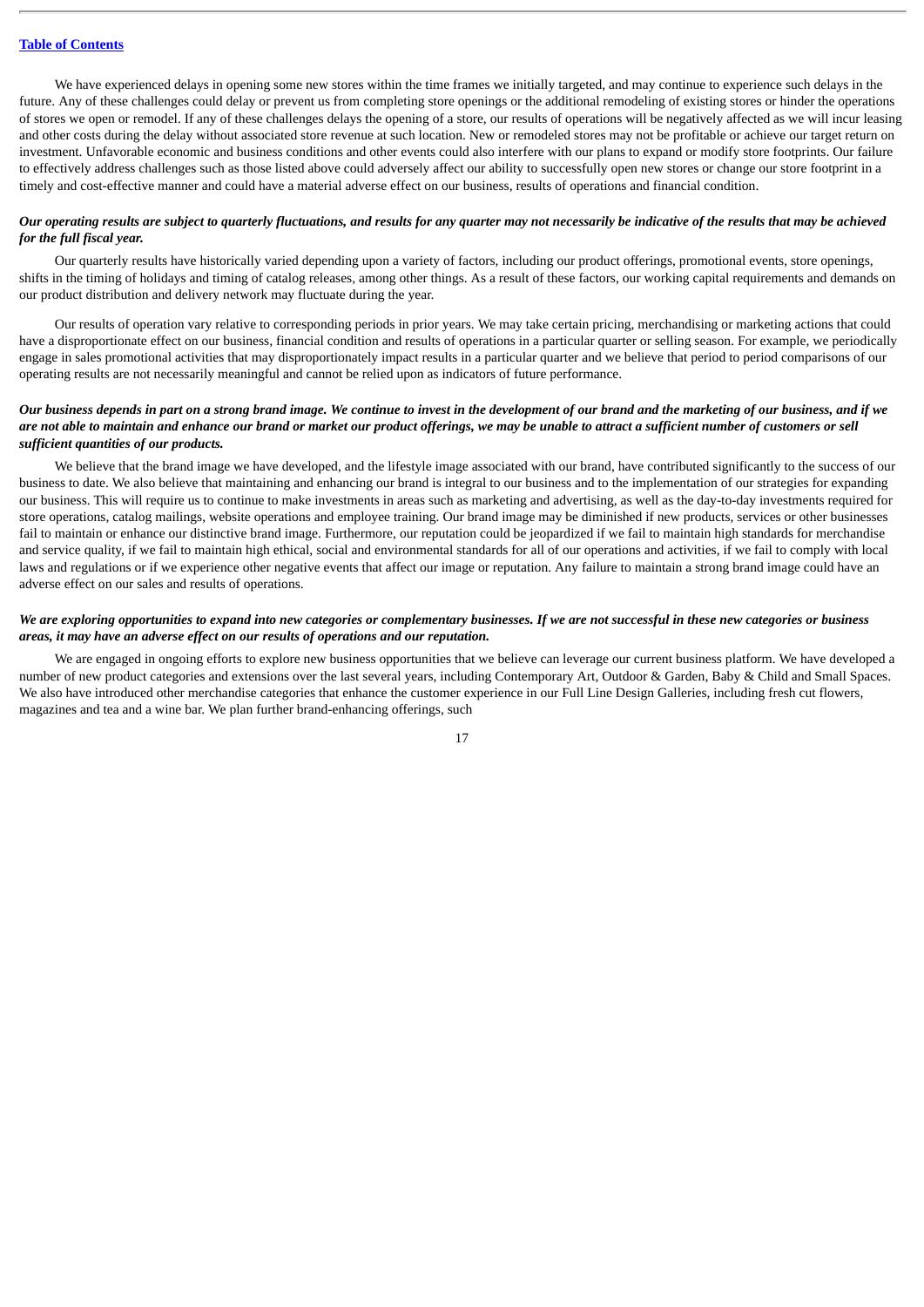as a café or restaurant adjacent to, or inside of, select Full Line Design Galleries. We are incubating a number of other new ideas for potential expansion of our business, some of which may become new core categories or new store concepts and others of which may be primarily offered as enrichment of the customer experience.

Developing and testing new business opportunities will involve us in business operations and areas of expertise that would be new to our organization and may require management time and resources. We may not achieve wide market acceptance or generate revenue sufficient to recoup the cost of developing and operating such new concepts, which in turn could have a material adverse effect on our results of operations. Any new businesses we enter may expose us to additional laws, regulations and risks, including the risk that we may incur ongoing operating expenses in such businesses in excess of revenues, which could harm our results of operations and financial condition. The financial profile of any such new businesses may be different than our current financial profile, which could affect our financial performance and the market price for our common stock.

#### *Competition in the home furnishings sector of the retail market may adversely affect our future financial performance.*

The home furnishings sector within the retail market is highly competitive. We compete with the interior design trade and specialty stores, as well as antique dealers and other merchants that provide unique items and custom-designed product offerings at higher price points. We also compete with national and regional home furnishing retailers and department stores. In addition, we compete with mail order catalogs and online retailers focused on home furnishings. We compete with these and other retailers for customers, suitable retail locations, vendors, qualified employees and management personnel. Many of our competitors have significantly greater financial, marketing and other resources than we do and therefore may be able to adapt to changes in customer preferences more quickly, devote greater resources to the marketing and sale of their products, generate greater national brand recognition or adopt more aggressive pricing policies than we can. In addition, increased catalog mailings by our competitors may adversely affect response rates to our own catalog mailings. Moreover, increased competition may result, and has resulted in the past, in potential or actual litigation between us and our competitors relating to such activities as competitive sales, hiring practices and other matters. As a result, increased competition may adversely affect our future financial performance, and we cannot assure you that we will be able to compete successfully in the future.

We believe that our ability to compete successfully is determined by several factors, including, among other things, the quality of our product selection, our brand, our merchandise presentation and value proposition, customer service, pricing and store locations. We may not ultimately succeed in competing with other retailers in our market.

# *Disruptions in the global financial markets may make it difficult for us to borrow a sufficient amount of capital to finance the carrying costs of inventory and to pay for capital expenditures and operating costs, which could negatively affect our business.*

Disruptions in the global financial markets and banking systems have made credit and capital markets more difficult for companies to access, even for some companies with established revolving or other credit facilities. Under the credit agreement governing the Restoration Hardware, Inc. revolving line of credit, each financial institution that is part of the syndicate for the revolving line of credit is responsible for providing a portion of the loans to be made under the revolving line of credit. Factors that have previously affected our borrowing ability under the revolving line of credit have included the borrowing base formula limitations, adjustments in the appraised value of our inventory used to calculate the borrowing base and the availability of each of our lenders to advance its portion of requested borrowing drawdowns under the facility. If, in connection with a disruption in the global financial markets or otherwise, any participant, or group of participants, with a significant portion of the commitments in the revolving line of credit fails to satisfy its obligations to extend credit under the facility, and if we are unable to find a replacement for such participant or group of participants on a timely basis (if at all), then our liquidity and our business may be materially adversely affected.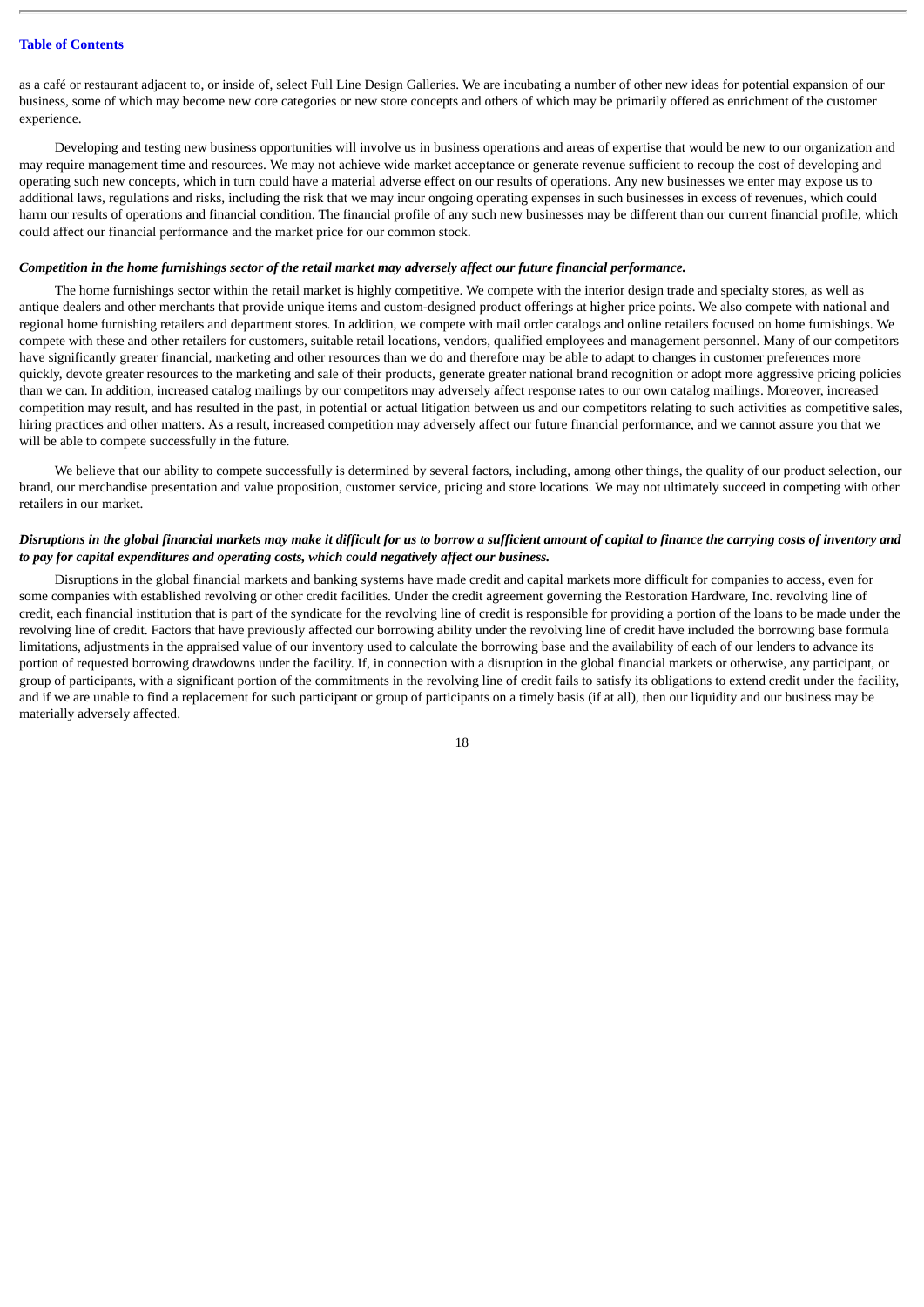#### *Reductions in the volume of mall traffic or closing of shopping malls as a result of unfavorable economic conditions or changing demographic patterns could significantly reduce our sales and leave us with unsold inventory.*

Most of our stores are currently located in shopping malls. Sales at these stores are derived, in part, from the volume of traffic in those malls. These stores benefit from the ability of the malls' "anchor" tenants, generally large department stores and other area attractions, to generate consumer traffic in the vicinity of our stores and the continuing popularity of the malls as shopping destinations. Unfavorable economic conditions, particularly in certain regions, have adversely affected mall traffic and resulted in the closing of certain anchor stores and have threatened the viability of certain commercial real estate firms which operate major shopping malls. A continuation of this trend, including failure of a large commercial landlord or continued declines in the popularity of mall shopping generally among our customers, could reduce our sales and leave us with excess inventory. We may respond by increasing markdowns or initiating marketing promotions to reduce excess inventory, which would further adversely impact our results of operations.

# *Our business depends upon the successful operation of our distribution facilities, furniture home delivery hubs and customer service center, as well as our ability to fulfill orders and to deliver our merchandise to our customers in a timely manner.*

Our business depends upon the successful operation of our distribution centers, furniture home delivery hubs and customer service center, as well as our order management and fulfillment services and the re-stocking of inventories within our stores. The efficient flow of our merchandise requires that our facilities have adequate capacity to support our current level of operations, and any anticipated increased levels that may follow from any growth of our business.

If we encounter difficulties associated with any of our facilities or if any of our facilities were to shut down for any reason, including as a result of fire, earthquakes (to which our California-based distribution and home delivery facilities in Tracy and Mira Loma and our corporate headquarters in Corte Madera are particularly vulnerable), power outages or other natural disasters, we could face shortages of inventory resulting in "out of stock" conditions in our stores, significantly higher costs and longer lead times associated with distributing our products to both our stores and online customers and the inability to process orders in a timely manner or ship goods to our customers. Further, any significant interruption in the operation of our customer service center could also reduce our ability to receive and process orders and provide products and services to our stores and customers, which could result in lost sales, cancelled sales and a loss of loyalty to our brand.

In January 2012, we opened a furniture home delivery hub in Avenel, New Jersey and, in February 2012, we opened a furniture distribution center in North East, Maryland. Further, we expanded into an additional 400,000 square feet at our West Jefferson, Ohio distribution center in May 2013, opened a furniture distribution center in Grand Prairie, Texas in September 2013 and in-sourced three home furniture delivery facilities in 2013. As a result of these and other efforts with respect to our distribution facilities, we may encounter operational difficulties with respect to our facilities, such as disruptions in transitioning fulfillment orders to the new distribution facilities and problems associated with operating new facilities or reducing the size and changing functions of existing facilities, and any such difficulties could have a material adverse effect on our business, financial condition and results of operations.

#### *Our results may be adversely affected by fluctuations in raw materials and energy costs.*

Increases in the prices of the components and raw materials used in our products could negatively affect the sales of our merchandise and our product margins. These prices may fluctuate based on a number of factors beyond our control, including: commodity prices including prices for oil, lumber and cotton, changes in supply and demand, general economic conditions, labor costs, competition, import duties, tariffs, anti-dumping duties, currency exchange rates and government regulation. In addition, energy costs have fluctuated dramatically in the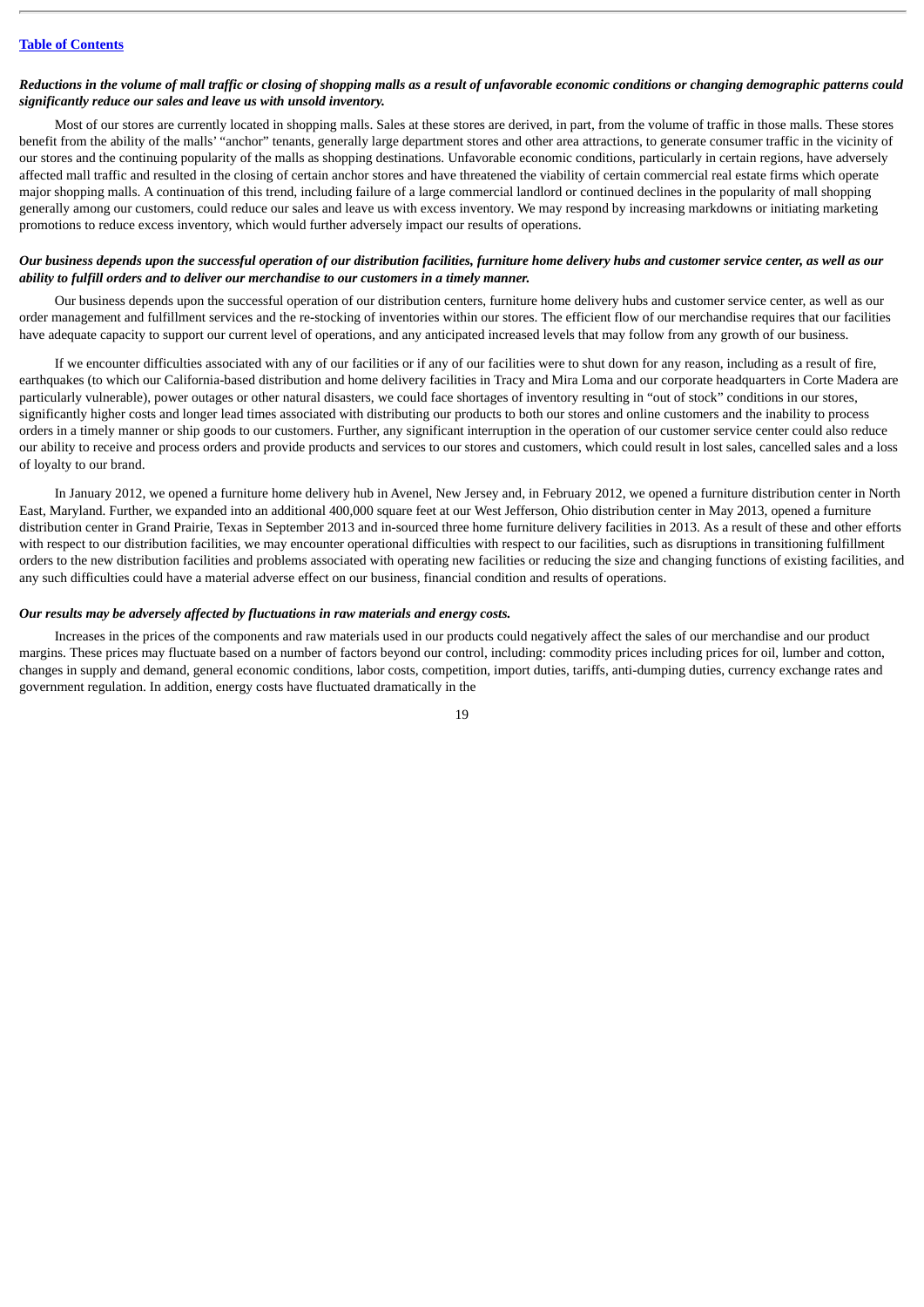past. These fluctuations may result in an increase in our transportation costs for freight and distribution, utility costs for our retail stores and overall costs to purchase products from our vendors. Accordingly, changes in the value of the U.S. dollar relative to foreign currencies may increase our vendors' cost of business and ultimately our cost of goods sold and our selling, general and administrative costs. If we are unable to pass such cost increases on to our customers or the higher cost of the products results in decreased demand for our products, our results of operations would be harmed. Any such cost increase could reduce our earnings to the extent we are unable to adjust the prices of our products.

#### *We are subject to risks associated with our dependence on foreign imports for our merchandise.*

Based on total volume dollar purchases, in fiscal 2013 we purchased approximately 74% of our merchandise from vendors located outside the United States, including 69% from Asia, the majority of which originated from China. In addition, some of the merchandise we purchase from vendors in the United States also depends, in whole or in part, on vendors located outside the United States. As a result, our business highly depends on global trade, as well as trade and cost factors that impact the specific countries where our vendors are located, including Asia. Our future success will depend in large part upon our ability to maintain our existing foreign vendor relationships and to develop new ones. While we rely on our long-term relationships with our foreign vendors, we have no long-term contracts with them and transact business on an order by order basis. Additionally, many of our imported products are subject to existing duties, tariffs, anti-dumping duties and quotas that may limit the quantity of some types of goods which we may import into the United States. Our dependence on foreign imports also makes us vulnerable to risks associated with products manufactured abroad, including, among other things, risks of damage, destruction or confiscation of products while in transit to our distribution centers located in the United States, charges on or assessment of additional import duties, tariffs, antidumping duties and quotas, loss of "most favored nation" trading status by the United States in relation to a particular foreign country, work stoppages, including without limitation as a result of events such as longshoremen strikes, transportation and other delays in shipments, including without limitation as a result of heightened security screening and inspection processes or other port-of-entry limitations or restrictions in the United States, freight cost increases, economic uncertainties, including inflation, foreign government regulations, trade restrictions, including the United States retaliating against protectionist foreign trade practices and political unrest, increased labor costs and other similar factors that might affect the operations of our vendors in specific countries such as China.

An interruption or delay in supply from our foreign sources, or the imposition of additional duties, taxes or other charges on these imports, could have a material adverse effect on our business, financial condition and results of operations unless and until alternative supply arrangements are secured.

In addition, there is a risk that compliance lapses by our vendors could occur which could lead to investigations by U.S. government agencies responsible for international trade compliance. Resulting penalties or enforcement actions could delay future imports/exports or otherwise negatively impact our business. In addition, there remains a risk that one or more of our foreign vendors will not adhere to applicable legal requirements or our global compliance standards such as fair labor standards, the prohibition on child labor and other product safety or manufacturing safety standards. The violation of applicable legal requirements by any of our vendors or the failure to adhere to labor, manufacturing safety and other laws by any of our vendors, or the divergence of the labor practices followed by any of our vendors from those generally accepted in the United States, could disrupt our supply of products from our vendors or the shipment of products to us, result in potential liability to us and harm our reputation and brand and subject us to boycotts by our customers or activist groups, any of which could negatively affect our business and operating results.

# *We extend unsecured credit to our vendors.*

Some of our vendors have limited cash flows and/or access to capital and require us to advance payments in order for them to be able to meet our supply requirements. We typically advance a portion of the payments to be made to such vendors under our purchase orders prior to the delivery of the ordered products. These advance payments are unsecured. These vendors may become insolvent and their failure to repay our advances, and any related failure to deliver products to us, could have a material adverse impact on our results of operations.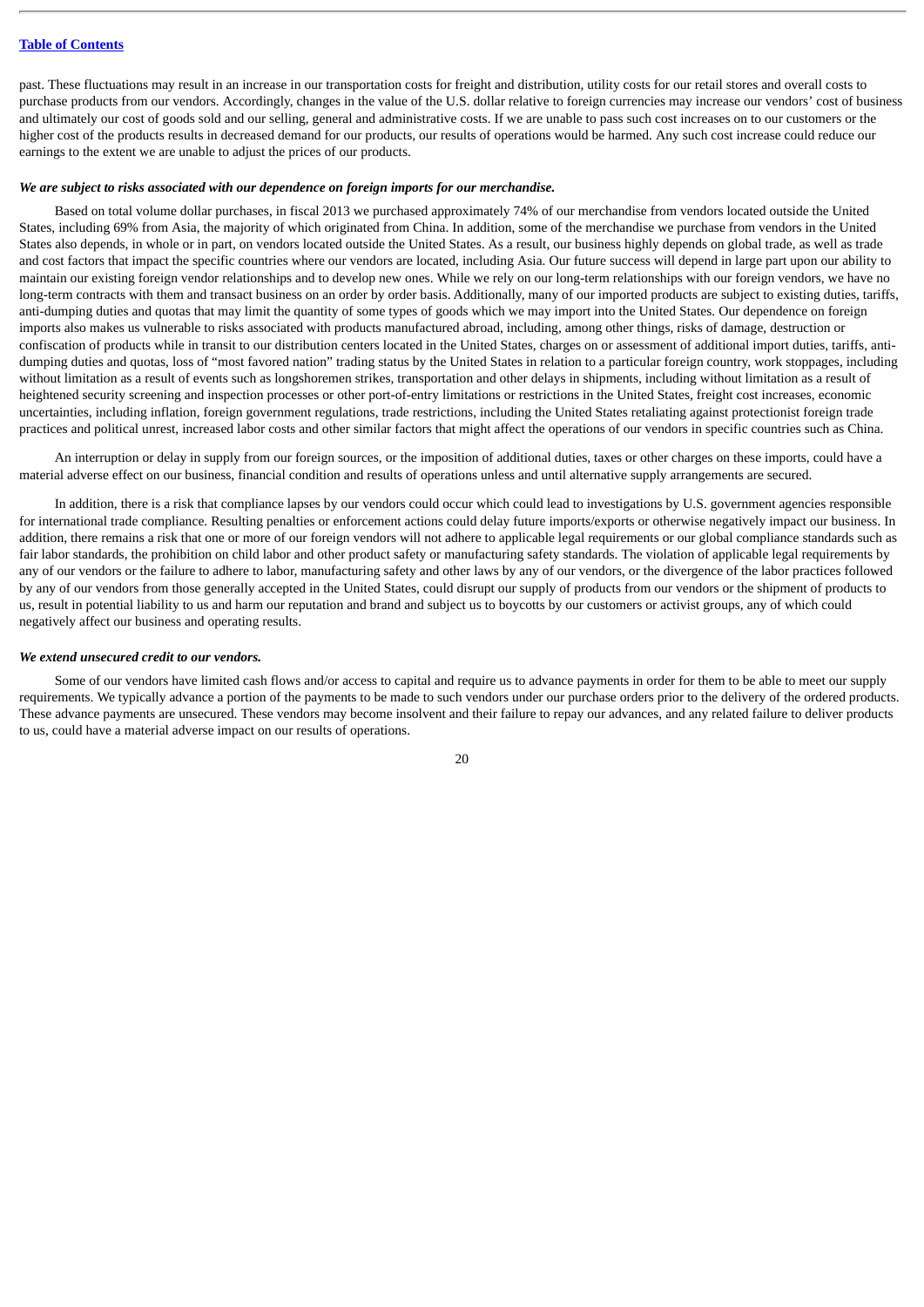#### *We rely upon independent third-party transportation providers for the majority of our product shipments.*

We currently rely upon independent third-party transportation providers for our product shipments to our stores and to our customers outside of certain areas. Our utilization of their delivery services for shipments, or those of any other shipping companies we may elect to use, is subject to risks, including increases in fuel prices, which would increase our shipping costs, and strikes, work stoppages and inclement weather, which may impact the shipping companies' abilities to provide delivery services that adequately meet our shipping needs. If we change shipping companies, we could face logistical difficulties that could adversely affect deliveries and we would incur costs and expend resources in connection with such change. Moreover, we may not be able to obtain terms as favorable as those received from the third-party transportation providers we currently use, which in turn would increase our costs.

# *We may be exposed to risks and costs associated with protecting the integrity and security of our customers' information.*

A significant number of customer purchases across all of our channels are made using credit cards. Additionally, a significant number of our customer orders are placed through our websites, and we process, store, and transmit large amounts of data, including personal information, for our customers. Also, we depend in part throughout our operations on the secure transmission of confidential information over public networks. Our information systems are subject to damage or interruption from power outages, computer and telecommunications failures, computer viruses, security breaches including credit card breaches, vandalism, catastrophic events, and human error. Our operations may further be impacted by security breaches that occur at third party vendors.

In order for our business to function successfully, we and other market participants must be able to handle and transmit confidential information, including credit card information, securely. We are not fully compliant with Payment Card Industry, or PCI, Data Security Standards and there can be no assurance that in the future we will be able to operate our facilities and our customer service and sales operations in accordance with PCI or other industry recommended practices. We intend to obtain compliance with PCI Data Security Standards and will incur additional expenses to attain and maintain PCI compliance. Further, there is increased litigation over personally identifiable information and we may be subject to one or more claims or lawsuits related to intentional or unintentional exposure of our customer's personally identifiable information. Even if we are compliant with such standards, we still may not be able to prevent security breaches involving customer transaction data.

Any breach could cause consumers to lose confidence in the security of our website and choose not to purchase from us. If a computer hacker or other criminal is able to circumvent our security measures, he or she could destroy or steal valuable information or disrupt our operations. Because techniques used to obtain unauthorized access or to sabotage systems change frequently and often are not recognized until launched against a target, we may be unable to anticipate these techniques or to implement adequate preventative measures. Any security breach could expose us to risks of data loss, fines, litigation and liability and could seriously disrupt our operations and harm our reputation, any of which could adversely affect our business. In addition to the possibility of fines, lawsuits and other claims, we could be required to expend significant resources to change our business practices or modify our service offerings in connection with the protection of personally identifiable information, which could have a material adverse effect on our business.

In addition, states and the federal government have enacted additional laws and regulations to protect consumers against identity theft, including laws governing treatment of personally identifiable information. We collect and store personal information from consumers in the course of doing business. These laws have increased the costs of doing business and, if we fail to implement appropriate safeguards or we fail to detect and provide prompt notice of unauthorized access as required by some of these laws, we could be subject to potential claims for damages and other remedies. If we were required to pay any significant amounts in satisfaction of claims under these laws, or if we were forced to cease our business operations for any length of time as a result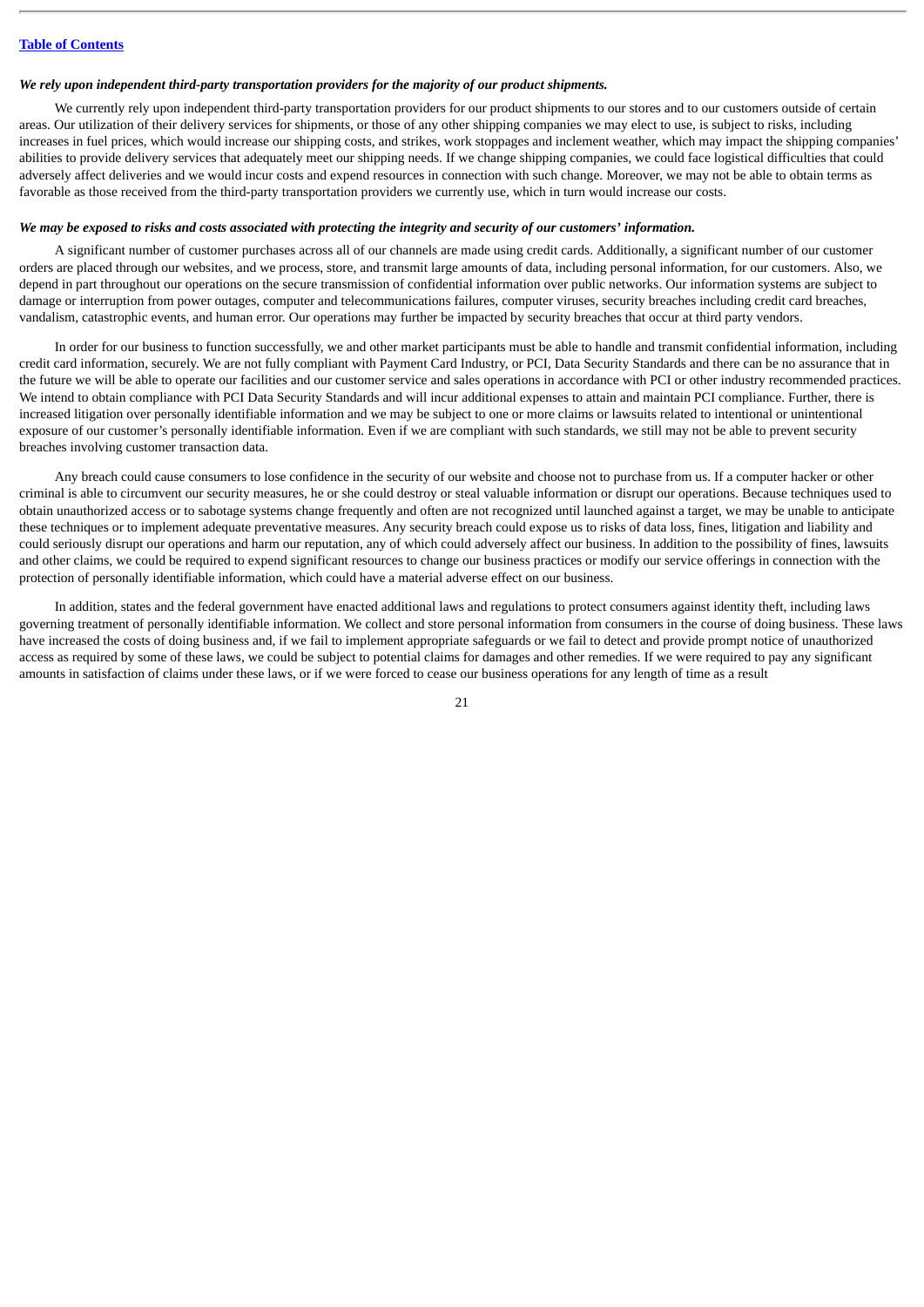of our inability to comply fully with any such law, our business, operating results and financial condition could be adversely affected. We may also incur legal costs if we are required to defend our methods of collection, processing, and storage of personal data. Investigations, lawsuits, or adverse publicity relating to our methods of handling personal data could result in increased costs and negative market reaction.

Furthermore, data security breaches suffered by well-known companies and institutions have attracted a substantial amount of media attention, prompting additional state and federal proposals addressing data privacy and security. If any of the current proposals are adopted, we may be subject to more extensive requirements to protect the customer information that we process in connection with the purchases of our products.

# *Material damage to, or interruptions in, our information systems as a result of external factors, staffing shortages and difficulties in updating our existing software or developing or implementing new software could have a material adverse effect on our business or results of operations.*

We depend largely upon our information technology systems in the conduct of all aspects of our operations, many of which we have only adopted and implemented within the past several years in connection with rebuilding our supply chain and infrastructure. Such systems are subject to damage or interruption from power outages, computer and telecommunications failures, computer viruses, security breaches and natural disasters. Damage or interruption to our information systems may require a significant investment to fix or replace them, and we may suffer interruptions in our operations in the interim. Management information system failures or telecommunications system problems may disrupt operations. In addition, costs and potential problems and interruptions associated with the implementation of new or upgraded systems and technology or with maintenance or adequate support of existing systems could also disrupt or reduce the efficiency of our operations. Any material interruptions or failures in our systems may have a material adverse effect on our business or results of operations.

We also rely heavily on our information technology staff. If we cannot meet our staffing needs in this area, we may not be able to fulfill our technology initiatives while continuing to provide maintenance on existing systems.

We rely on certain software vendors to maintain and periodically upgrade many of these systems so that they can continue to support our business. The software programs supporting many of our systems were licensed to us by independent software developers. The inability of these developers or us to continue to maintain and upgrade these information systems and software programs would disrupt or reduce the efficiency of our operations if we were unable to convert to alternate systems in an efficient and timely manner.

We are vulnerable to various risks and uncertainties associated with our websites, including changes in required technology interfaces, website downtime and other technical failures, costs and technical issues as we upgrade our website software, computer viruses, changes in applicable federal and state regulation, security breaches, legal claims related to our website operations and e-commerce fulfillment and other consumer privacy concerns. Our failure to successfully respond to these risks and uncertainties could reduce website sales and have a material adverse effect on our business or results of operations.

#### *Our failure to successfully manage the costs of our catalog and promotional mailings could have a negative impact on our business.*

Catalog mailings are an important component of our business. Increases in costs relating to paper, printing, shipping rates and other catalog distribution costs would affect the cost of our catalog mailings. In 2013, we continued expanding the page counts of our catalogs. In 2013, we also reduced the frequency of Source Books circulated to one mailing per year. We rely on customary discounts from the basic shipping rate structure that are available for our catalog mailings, which could be changed or discontinued at any time. The market price for paper has fluctuated significantly during the past three fiscal years and may continue to fluctuate in the future.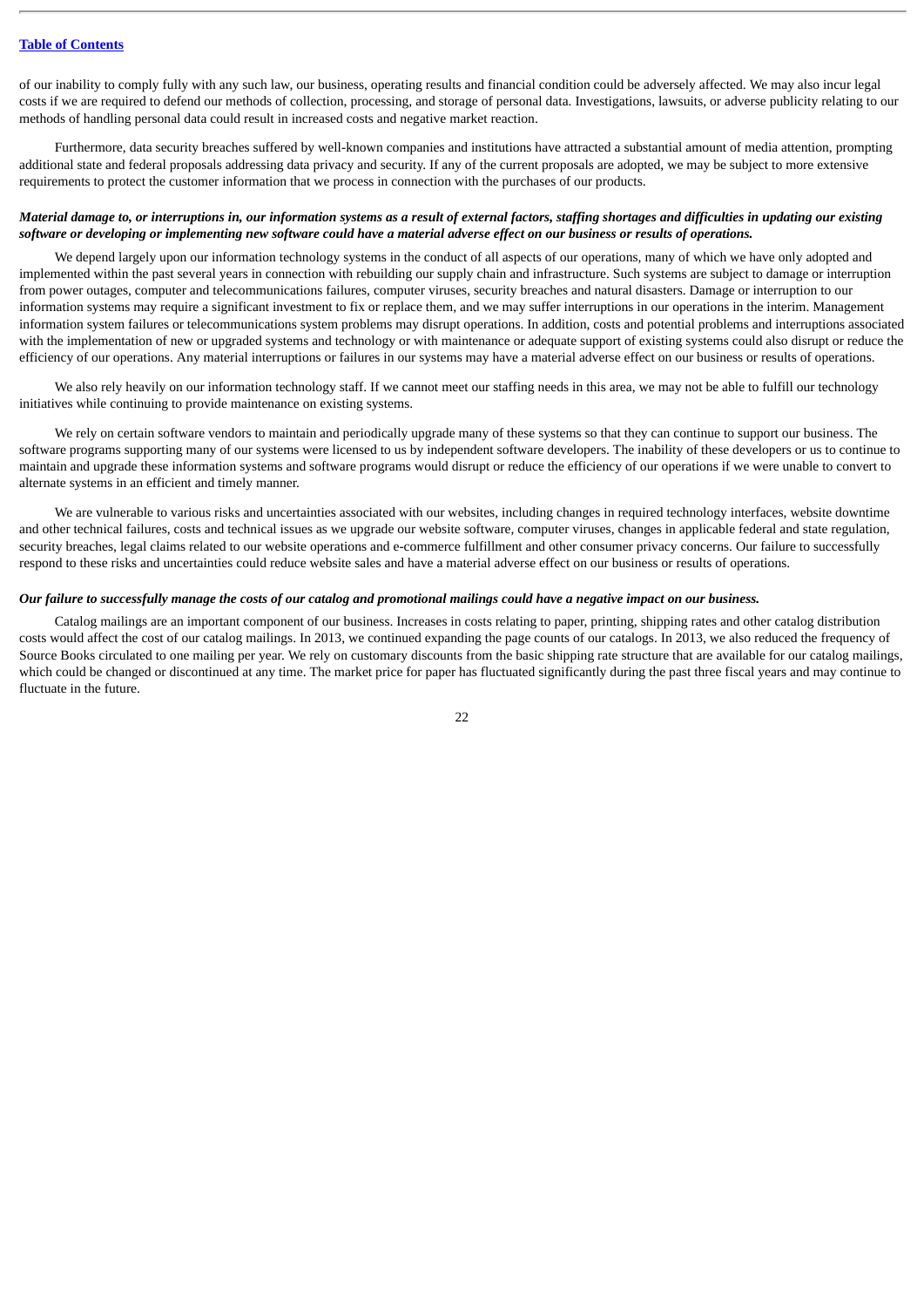Future increases in shipping rates, paper costs or printing costs would have a negative impact on our operating results to the extent that we are unable to offset such increases by raising prices, by implementing more efficient printing, mailing, delivery and order fulfillment systems or by using alternative direct-mail formats.

We have historically experienced fluctuations in customer response to our catalogs. Customer response to our catalogs depends substantially on product assortment, product availability and creative presentation, the selection of customers to whom the catalogs are mailed, changes in mailing strategies, the page size, page count, frequency and timing of delivery of the catalogs, as well as the general retail sales environment and current domestic and global economic conditions. The failure to effectively produce or distribute our catalogs could affect the timing of catalog delivery. The timing of catalog delivery has been and can be affected by shipping service delays. Any delays in the timing of catalog delivery could cause customers to forgo or defer purchases. If the performance of our catalogs declines, if we misjudge the correlation between our catalog circulation and net sales, or if our catalog circulation optimization strategy is not successful, our results of operations could be negatively impacted.

# *Our failure to successfully anticipate merchandise returns might have a negative impact on our business.*

We record a reserve for merchandise returns based on historical return trends together with current product sales performance in each reporting period. If actual returns are greater than those projected and reserved for by management, additional sales returns might be recorded in future periods. In addition, to the extent that returned merchandise is damaged, we often do not receive full retail value from the resale or liquidation of the merchandise. Further, the introduction of new merchandise, changes in merchandise mix, changes in consumer confidence or other competitive and general economic conditions may cause actual returns to exceed merchandise return reserves. Adverse economic conditions in the past have resulted in an increase in our merchandise returns. Any significant increase in merchandise returns that exceeds our reserves could harm our business and operating results.

# *Certain of our products may be subject to recalls or other actions by regulatory authorities, and any such recalls or similar actions could have a material adverse effect on our business.*

Certain of the products we sell are subject to regulation by the federal Consumer Product Safety Commission and similar state and international regulatory authorities, which require certification and testing of certain regulated substances, among other requirements. For example, in August 2008, the Consumer Product Safety Improvement Act of 2008, or CPSIA, was signed into law. In general, the CPSIA bans the sale of children's products containing lead in excess of certain maximum standards, and imposes other restrictions and requirements on the sale of children's products, including importing, testing and labeling requirements. Our products have, from time to time, been subject to recall for product safety reasons, and issues of product safety could result in future product recalls, other actions by applicable government authorities or product liability claims. Product safety concerns may also require us, whether on a voluntary or involuntary basis, to remove selected products from our stores, particularly with respect to our Baby & Child brand. Product recalls and removal of products and defending such product liability claims can result in, among other things, lost sales, diverted resources, potential harm to our reputation and increased customer service costs, any of which could have a material adverse effect on our business and results of operations.

# *There are claims made against us and/or our management from time to time that can result in litigation or regulatory proceedings which could distract management from our business activities and result in significant liability.*

From time to time we and/or our management are involved in litigation, claims and other proceedings relating to the conduct of our business, including purported class action litigation. Such legal proceedings may include claims related to our employment practices, claims of intellectual property infringement, including with respect to trademarks and trade dress, claims asserting unfair competition and unfair business practices, claims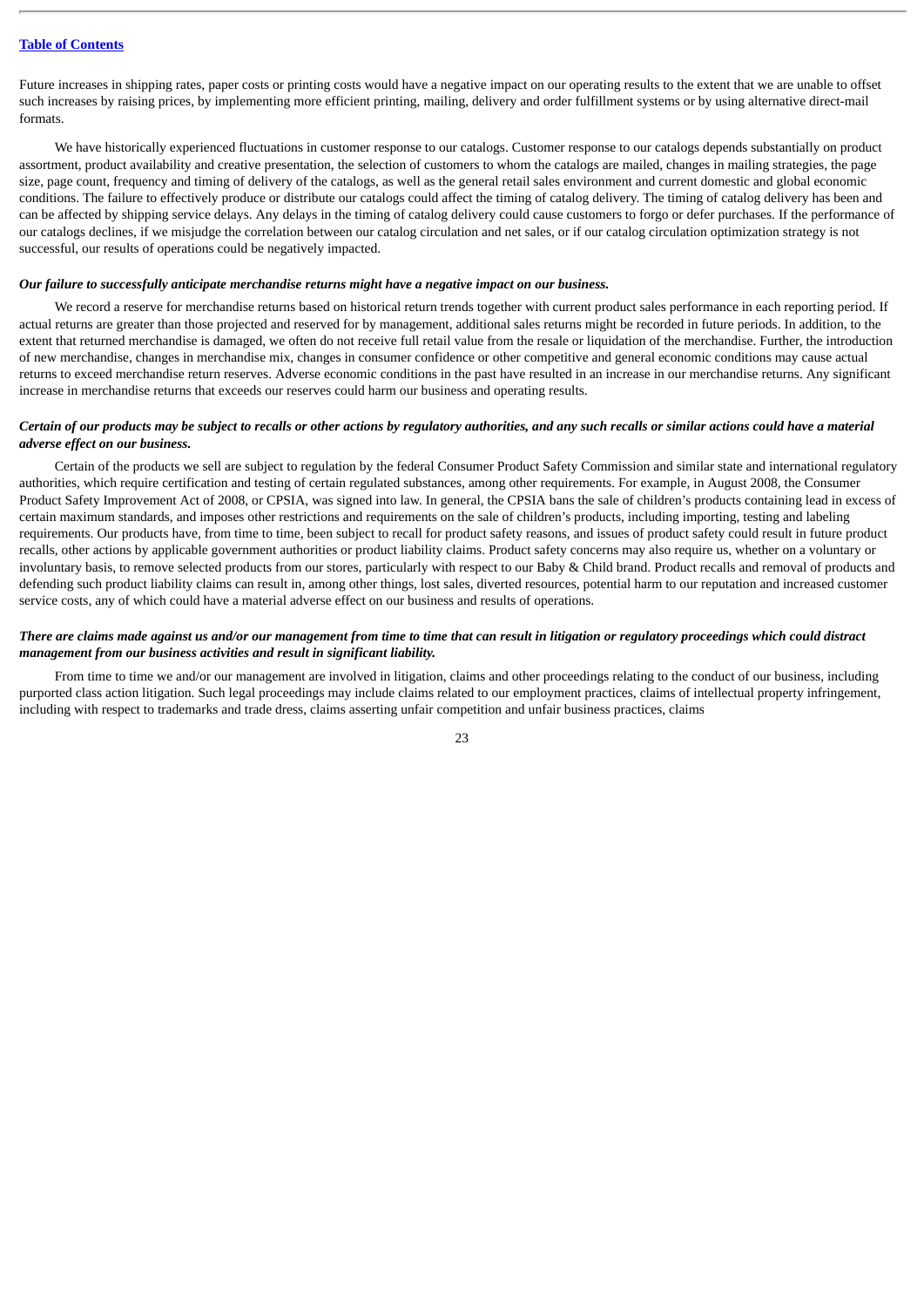with respect to our collection and sale of reproduction products, and consumer class action claims relating to our consumer practices including the collection of zip code or other information from customers. In addition, from time to time, we are subject to product liability and personal injury claims for the products that we sell and the stores we operate. Subject to certain exceptions, our purchase orders generally require the vendor to indemnify us against any product liability claims; however, if the vendor does not have insurance or becomes insolvent, we may not be indemnified. In addition, we could face a wide variety of employee claims against us, including general discrimination, privacy, labor and employment, ERISA and disability claims. Any claims could result in litigation against us and could also result in regulatory proceedings being brought against us by various federal and state agencies that regulate our business, including the United States Equal Employment Opportunity Commission. Often these cases raise complex factual and legal issues, which are subject to risks and uncertainties and which could require significant management time. Litigation and other claims and regulatory proceedings against us or our management could result in unexpected expenses and liability and could also materially adversely affect our operations and our reputation.

#### *Labor activities could cause labor relations difficulties for us.*

Currently none of our employees is represented by a union. However, our employees have the right at any time to form or affiliate with a union, and union organizational activities have occurred previously at our Baltimore distribution center. We cannot predict the negative effects that any future organizational activities will have on our business and operations. If we were to become subject to work stoppages, we could experience disruption in our operations and increases in our labor costs, either of which could materially adversely affect our business, financial condition or results of operations.

# *Intellectual property claims by third parties or our failure or inability to protect our intellectual property rights could diminish the value of our brand and weaken our competitive position.*

Third parties have and may in the future assert intellectual property claims against us, particularly as we expand our business to include new products and product categories and move into other geographic markets. Our defense of any claim, regardless of its merit, could be expensive and time consuming and could divert management resources. Successful infringement claims against us could result in significant monetary liability and prevent us from selling some of our products. In addition, resolution of claims may require us to redesign our products, license rights from third parties or cease using those rights altogether, which could have a material adverse impact on our business, financial condition or results of operations.

We currently rely on a combination of copyright, trademark, trade dress and unfair competition laws, as well as confidentiality procedures and licensing arrangements, to establish and protect our intellectual property rights. We believe that our trademarks and other proprietary rights have significant value and are important to identifying and differentiating certain of our products and brand from those of our competitors and creating and sustaining demand for certain of our products. We also cannot assure you that the steps taken by us to protect our intellectual property rights will be adequate to prevent infringement of such rights by others, including imitation of our products and misappropriation of our brand. If we are unable to protect and maintain our intellectual property rights, the value of our brand could be diminished and our competitive position could suffer.

# *We are subject to risks associated with occupying substantial amounts of space, including future increases in occupancy costs. We may choose in the future to acquire some of our store locations, which will subject us to additional risks.*

We lease all but one of our retail store locations and we also lease our outlet stores, our corporate headquarters and our nine distribution and home delivery facilities. The initial lease term of our retail stores generally ranges from ten to fifteen years, and certain leases contain renewal options for up to fifteen years. Most leases for our retail stores provide for a minimum rent, typically including escalating rent increases, plus a percentage rent based upon sales after certain minimum thresholds are achieved, as well as common area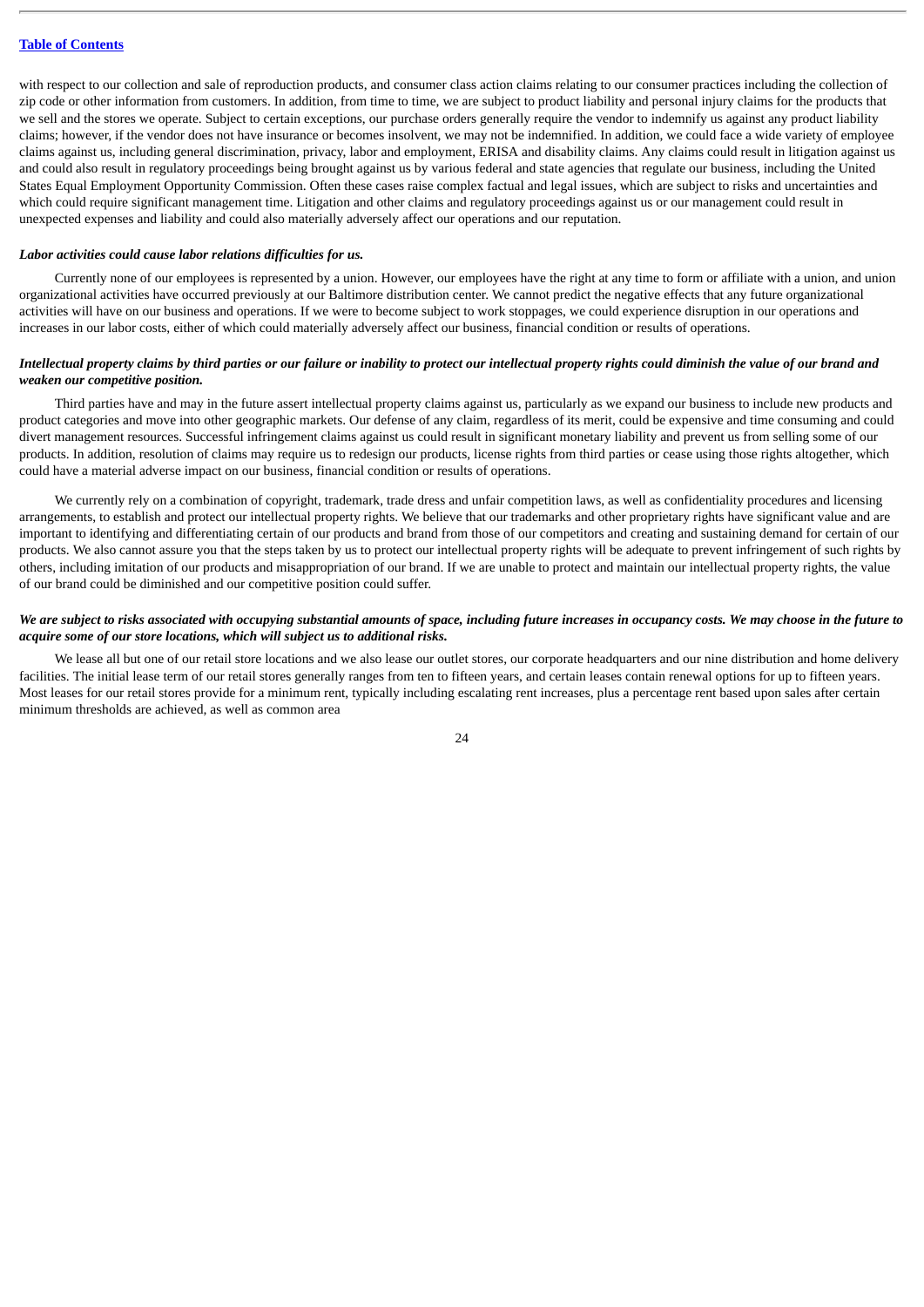maintenance charges, real property insurance and real estate taxes. We purchased the building and land for our store in San Francisco, but to date we have principally relied upon leases with landlords for our other locations. As we develop new stores in the future, we may explore other models for our real estate which could include joint ventures or other forms of equity ownership in the real estate interests associated with new sites and buildings. These approaches might require additional capital investment and could present different risks than a traditional store lease with a landlord, including greater financial exposure if a new store location is not as successful as we originally target in our plans.

If we decide to close an existing or future store, we may nonetheless have continuing obligations with respect to that property pursuant to the applicable lease or ownership arrangements, including, among other things, paying the base rent for the balance of the lease term. Our ability to re-negotiate favorable terms on an expiring lease, to arrange for the sale of an owned property or to negotiate favorable terms for a suitable alternate location could depend on conditions in the real estate market, competition for desirable properties, our relationships with current and prospective landlords and other factors that are not within our control. Our inability to enter into new leases or renew existing leases on terms acceptable to us or be released from our obligations under leases or other obligations for stores that we close could materially adversely affect our business and results of operations.

# *Compliance with laws may be costly, and changes in laws could make conducting our business more expensive or otherwise change the way we do business.*

We are subject to numerous regulations, including labor and employment, customs, truth-in-advertising, consumer protection, privacy, safety, environmental and zoning and occupancy laws and other laws, including consumer protection regulations that regulate retailers generally or govern our business. If these regulations were to change or were violated by us or our vendors or buying agents, the costs of certain goods could increase, or we could experience delays in shipments of our goods, be subject to fines or penalties, or suffer reputational harm, which could reduce demand for our products and harm our business and results of operations.

In addition to increased regulatory compliance requirements, changes in laws could make ordinary conduct of our business more expensive or require us to change the way we do business. For example, as a retail business, changes in laws related to employee benefits and treatment of employees, including laws related to limitations on employee hours, supervisory status, leaves of absence, mandated health benefits or overtime pay, could negatively impact us by increasing compensation and benefits costs for overtime and medical expenses. In addition, newly enacted United States health care laws and potential global and domestic greenhouse gas emission requirements and other environmental legislation and regulations could result in increased direct compliance costs for us (or may cause our vendors to raise the prices they charge us in order to maintain profitable operations because of increased compliance costs), increased transportation costs or reduced availability of raw materials.

# *Because of our international operations, we could be adversely affected by violations of applicable U.S. federal and state or foreign laws and regulations, such as the United States Foreign Corrupt Practices Act and similar worldwide anti-bribery, anti-corruption and anti-kickback laws.*

We source substantially all of our products abroad, and we are increasing the level of our international sourcing activities in an effort to obtain more of our products directly from vendors located abroad. Additionally, we have expanded our business-to-business sales. The foreign and U.S. laws and regulations that are applicable to our operations are complex and may increase the costs of regulatory compliance, or limit or restrict the products or services we sell or subject our business to the possibility of regulatory actions or proceedings. The United States Foreign Corrupt Practices Act, and other similar laws and regulations, generally prohibit companies and their intermediaries from making improper payments to foreign governmental officials for the purpose of obtaining or retaining business. While our policies mandate compliance with applicable laws and regulations, including anti-bribery laws and other anti-corruption laws, we cannot assure you that we will be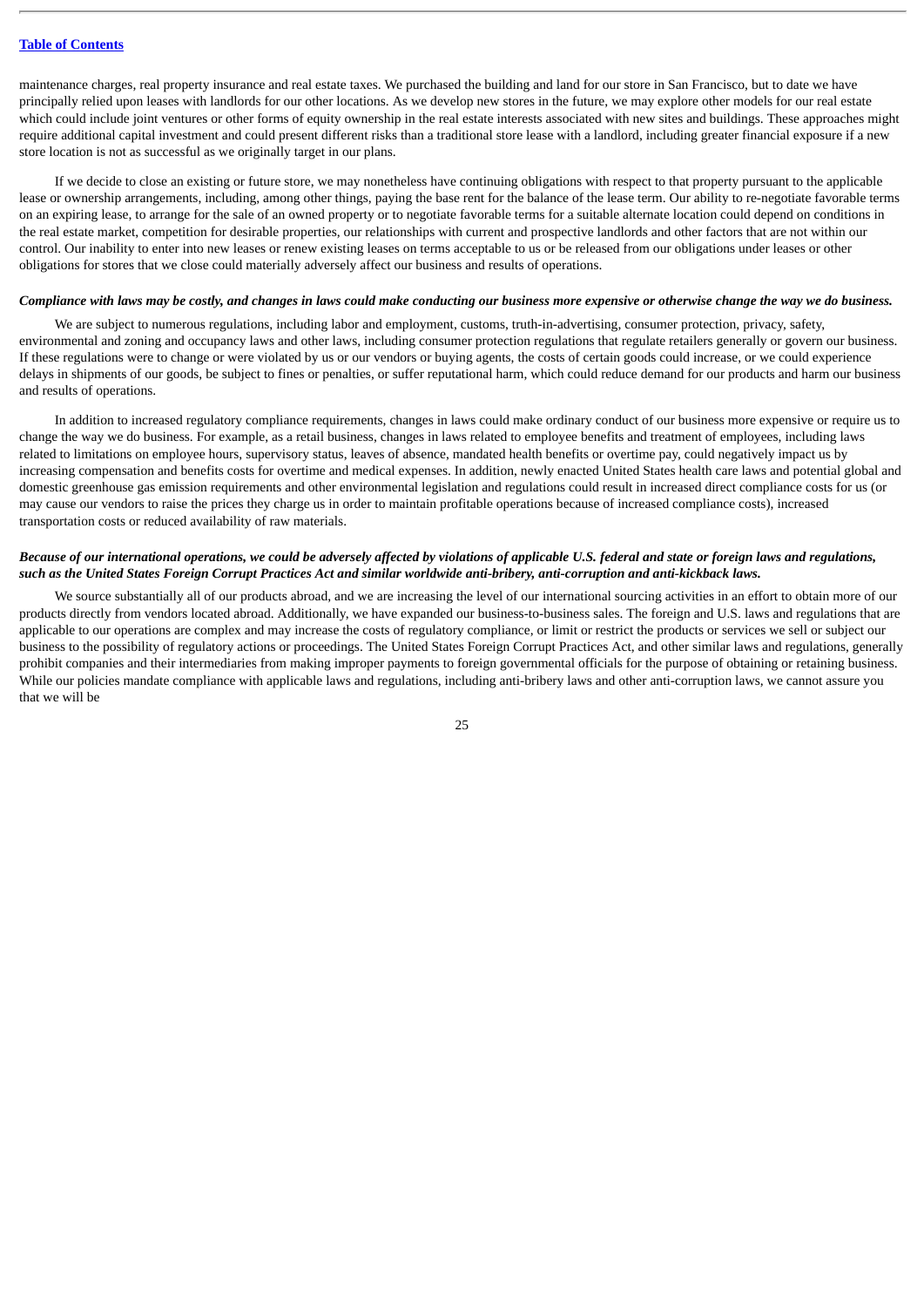successful in preventing our employees or other agents from taking actions in violation of these laws or regulations. Such violations, or allegations of such violations, could disrupt our business and result in a material adverse effect on our financial condition, results of operations and cash flows.

# *Our operations are subject to risks of natural disasters, acts of war, terrorism or widespread illness, any one of which could result in a business stoppage and negatively affect our operating results.*

Our business operations depend on our ability to maintain and protect our facilities, computer systems and personnel. Our operations and consumer spending may be affected by natural disasters or other similar events, including floods, hurricanes, earthquakes, widespread illness or fires. In particular, our corporate headquarters is located in Northern California, and other parts of our operations including distribution facilities are located in Northern and Southern California, each of which is in a seismically active region susceptible to earthquakes that could disrupt our operations and affect our operating results. Many of our vendors are also located in areas that may be affected by such events. Moreover, geopolitical or public safety conditions which affect consumer behavior and spending may impact our business. Terrorist attacks in the United States or threats of terrorist attacks in the United States in the future, as well as future events occurring in response to or in connection with them, could again result in reduced levels of consumer spending. Any of these occurrences could have a significant impact on our operating results, revenue and costs.

# *We have experienced net losses in the past and we may experience net losses in the future.*

We experienced a net loss of \$7.1 million in fiscal 2010. We achieved profitability in fiscal 2011 with net income of \$20.6 million. We experienced a GAAP net loss of \$12.8 million in fiscal 2012 as a result of certain non-recurring and other items. We may experience net losses in the future, and we cannot assure you that we will return to profitability in future periods.

# *Fluctuations in our tax obligations and effective tax rate and realization of our deferred tax assets, including net operating loss carryforwards, may result in volatility of our operating results.*

We are subject to income taxes in the United States and certain foreign jurisdictions. We record income tax expense based on our estimates of future payments, which include reserves for uncertain tax positions in multiple tax jurisdictions, and valuation allowances related to certain net deferred tax assets, including net operating loss carryforwards. At any one time, many tax years are subject to audit by various taxing jurisdictions. The results of these audits and negotiations with taxing authorities may affect the ultimate settlement of these issues. Under United States federal and state income tax laws, if over a rolling three-year period, the cumulative change in our ownership exceeds 50%, our ability to utilize our net operating loss carryforwards to offset future taxable income may be limited. Changes in ownership can occur due to transactions in our stock or the issuance of additional shares of our common stock or, in certain circumstances, securities convertible into our common stock. Certain transactions we have completed, including our going private transaction in June 2008, and the sale of shares contemplated in our initial public offering may impact the timing of the utilization of our net operating loss carryforwards. Furthermore, it is possible that transactions in our stock that may not be within our control may cause us to exceed the 50% cumulative change threshold and may impose a limitation on the utilization of our net operating loss carryforwards in the future. Any such limitation on the timing of utilizing our net operating loss carryforwards would increase the use of cash to settle our tax obligations. We expect that throughout the year there could be ongoing variability in our quarterly tax rates as events occur and exposures are evaluated.

In addition, our effective tax rate in a given financial statement period may be materially impacted by changes in the mix and level of earnings, timing of the utilization of net operating loss carryforwards, changes in the valuation allowance for deferred taxes or by changes to existing accounting rules or regulations. Further, tax legislation may be enacted in the future that could negatively impact our current or future tax structure and effective tax rates.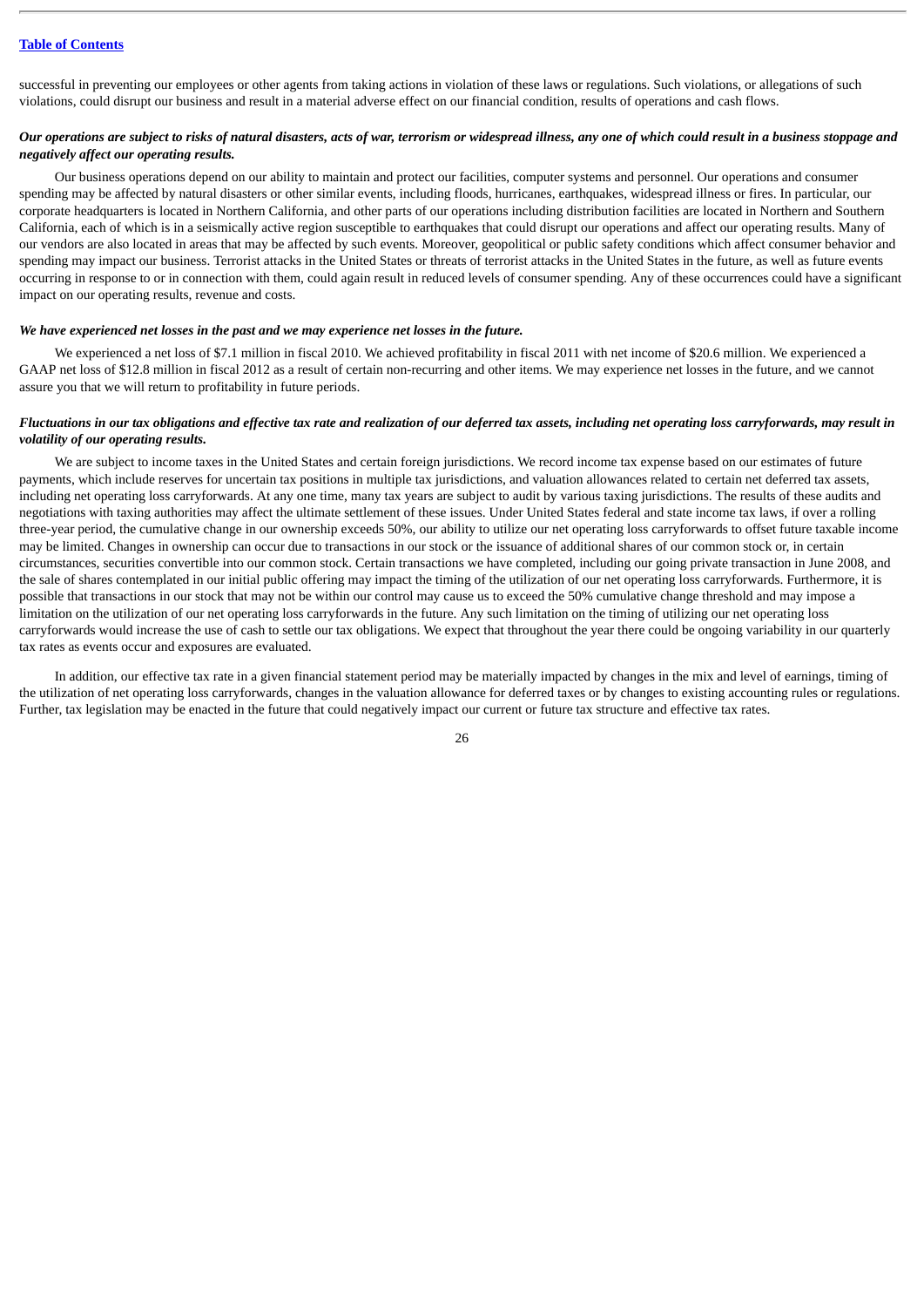#### *Changes to accounting rules or regulations may adversely affect our results of operations.*

New accounting rules or regulations and varying interpretations of existing accounting rules or regulations have occurred and may occur in the future. A change in accounting rules or regulations may even affect our reporting of transactions completed before the change is effective, and future changes to accounting rules or regulations or the questioning of current accounting practices may adversely affect our results of operations. For example, in May 2013, the Financial Accounting Standards Board ("FASB") issued an exposure draft outlining proposed changes to current lease accounting in FASB Accounting Standards Codification ("ASC") 840 – *Leases*. The proposed new accounting pronouncement, if ultimately adopted in its proposed form, could result in significant changes to current accounting, including the capitalization of leases on the balance sheet that currently are recorded off balance sheet as operating leases. While this change would not impact the cash flow related to our store leases, it could adversely impact our balance sheet and could therefore impact our ability to raise financing from banks or other sources.

# *Our total assets include intangible assets with an indefinite life, goodwill and trademarks, and substantial amounts of long lived assets, principally property and equipment. Changes to estimates or projections used to assess the fair value of these assets, or operating results that are lower than our current estimates at certain store locations, may cause us to incur impairment charges that could adversely affect our results of operations.*

Our total assets include intangible assets with an indefinite life, goodwill and trademarks, and substantial amounts of property and equipment. We make certain estimates and projections in connection with impairment analyses for these long lived assets. We also review the carrying value of these assets for impairment whenever events or changes in circumstances indicate that the carrying value of the asset may not be recoverable. We will record an impairment loss when the carrying value of the underlying asset, asset group or reporting unit exceeds its fair value. These calculations require us to make a number of estimates and projections of future results. If these estimates or projections change, we may be required to record additional impairment charges on certain of these assets. If these impairment charges are significant, our results of operations would be adversely affected. In that regard, we recorded \$1.4 million and \$2.1 million impairment charges on long-lived assets of certain underperforming stores in fiscal 2013 and fiscal 2010, respectively, and we recorded charges amounting to \$3.2 million related to retail store closures in fiscal 2011. No such related charges were recorded in fiscal 2012.

# *If we are unable to implement and maintain effective internal control over financial reporting in the future, the accuracy and timeliness of our financial reporting may be adversely affected.*

We are subject to Section 404 of the Sarbanes-Oxley Act of 2002, as amended (the "Sarbanes-Oxley Act"), which requires us to maintain internal control over financial reporting and to report any material weaknesses in such internal control. Our first assessment of the effectiveness of our internal control over financial reporting since becoming a public company in 2012 is included within this Form 10-K. Management concluded that our internal control over financial reporting was effective as of February 1, 2014. However, if we identify in the future one or more material weaknesses in our internal control over financial reporting, we will be unable to assert that our internal control over financial reporting is effective. In addition, our independent registered public accounting firm is required to attest to the effectiveness of our internal control over financial reporting. Therefore, even if our management concludes in the future that our internal control over financial reporting is effective, our independent registered public accounting firm may issue a report that is qualified if they are not satisfied with our controls or the level at which our controls are documented, designed, operated, or reviewed, or if they interpret the relevant requirements differently from us. Material weaknesses and significant deficiencies may be identified during the audit process or at other times.

Our reporting obligations as a public company place a significant strain on our management and our operational and financial resources and systems and will continue to do so for the foreseeable future. If we fail to timely achieve and maintain the adequacy of our internal control over financial reporting, we may not be able to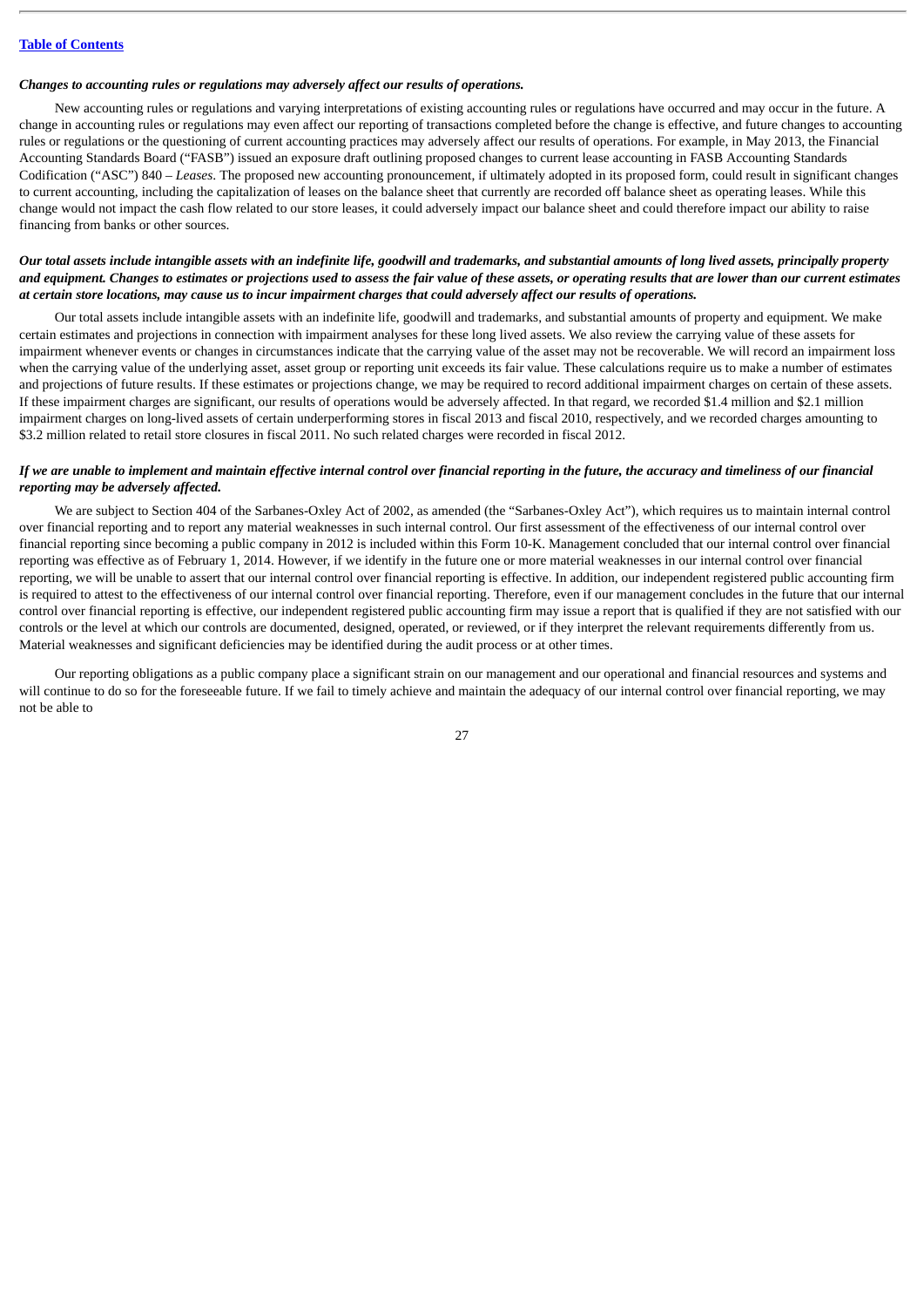produce reliable financial reports. Our failure to achieve and maintain effective internal control over financial reporting could prevent us from filing our periodic reports on a timely basis, which could result in the loss of investor confidence in the reliability of our financial statements, harm our business, and negatively impact the trading price of our common stock.

#### *We incur costs as a public company, and our management is required to devote substantial time to compliance matters.*

As a public company, we incur significant legal, accounting, and other expenses, including costs resulting from public company reporting obligations under the Exchange Act and the rules and regulations regarding corporate governance practices, including those under the Sarbanes-Oxley Act, the Dodd-Frank Act, and the listing requirements of the stock exchange on which our securities are listed. Our management and other personnel need to devote a substantial amount of time to ensure that we comply with all of these requirements. The reporting requirements, rules, and regulations increase our legal and financial compliance costs and make some activities more time-consuming and costly.

These rules and regulations make it more difficult and more expensive for us to obtain director and officer liability insurance, and we may be required to accept reduced policy limits and coverage or incur substantially higher costs to obtain the same or similar coverage. These factors could also make it more difficult for us to attract and retain qualified persons to serve on our board of directors, particularly to serve on our audit and compensation committees, or as executive officers.

### *New regulations related to "conflict minerals" may force us to incur additional expenses, may make the sourcing of our products more complex and may result in damage to our reputation with customers.*

On August 22, 2012, under the Dodd-Frank Wall Street Reform and Consumer Protection Act of 2010 ("Dodd-Frank"), the SEC adopted new requirements for companies that use certain minerals and metals in their products, known as "conflict minerals," whether or not these products are manufactured by third parties. Some of these minerals are commonly used in many products and may be used in some of the products we offer. These requirements require companies to diligence, disclose, and report whether such minerals, if used in the products of the company, originate from the Democratic Republic of Congo and adjoining countries. The implementation of these new requirements could adversely affect the sourcing, availability, and pricing of such minerals if they are found to be used in our products and necessary for their functionality. Since we source substantially all of our products abroad, we may not be able to sufficiently verify the origins of these minerals and metals used in our products through the due diligence procedures that we implement, which may harm our reputation and affect our compliance with the SEC regulations. The first report is due on May 31, 2014 for the 2013 calendar year.

# **Risks Related to Ownership of Our Common Stock**

# *Our common stock price may be volatile or may decline regardless of our operating performance.*

The market price for our common stock may be volatile. As a retailer, our results are significantly affected by factors outside our control, particularly consumer spending and consumer confidence, which can significantly affect our stock price. In addition, the market price of our common stock may fluctuate significantly in response to a number of other factors, including those described elsewhere in this "Risk Factors" section, as well as the following:

- quarterly variations in our operating results compared to market expectations;
- changes in preferences of our customers;
- announcements of new products or significant price reductions by us or our competitors;
- size of the public float:
- stock price performance of our competitors;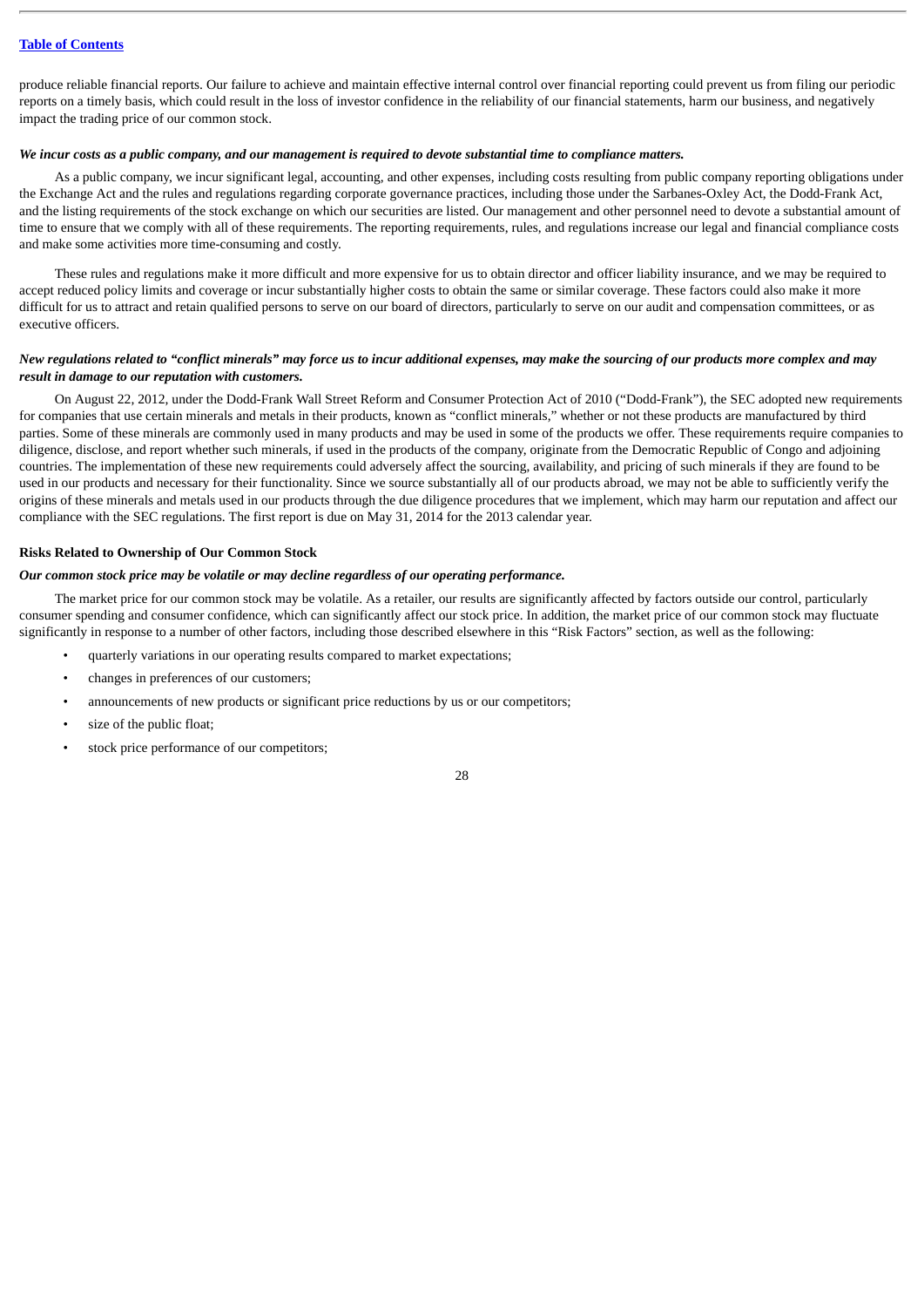- fluctuations in stock market prices and volumes;
- default on our indebtedness;
- actions by competitors or other shopping center tenants;
- changes in senior management or key personnel;
- changes in financial estimates by securities analysts or failure to meet their expectations;
- actual or anticipated negative earnings or other announcements by us or other retail companies;
- downgrades in our credit ratings or the credit ratings of our competitors;
- natural disasters or other similar events;
- issuances or expected issuances of capital stock; and
- global economic, legal and regulatory changes unrelated to our performance.

In addition, stock markets have experienced extreme price and volume fluctuations that have affected and continue to affect the market prices of equity securities of many retail companies. In the past, stockholders have instituted securities class action litigation following periods of market volatility. If we were involved in securities litigation, we could incur substantial costs and our resources and the attention of management could be diverted from our business.

Our filings and public disclosures have attracted the attention of a hedge fund manager whose investment strategies we believe include making investments that increase in value when stock prices decline. The fund manager has informed us of the fund's negative view of our Company and business and has threatened to publicize those views. There can be no assurance that this fund manager will not attempt to influence the broader investment community or otherwise attempt to disparage our Company or our brand, which could negatively affect our stock price.

# *Substantial future sales of our common stock, or the perception in the public markets that these sales may occur, may depress our stock price.*

In the future, we may also issue our securities in connection with a capital raise or acquisitions. The amount of shares of our common stock issued in connection with a capital raise or acquisition could constitute a material portion of our then-outstanding shares of our common stock, which would result in dilution.

In addition, sales of substantial amounts of our common stock in the public market, or the perception that these sales could occur, could adversely affect the price of our common stock and could impair our ability to raise capital through the sale of additional shares. All of our outstanding shares of common stock are freely tradable, except for (i) 76,983 shares as of March 21, 2014 issued under our 2012 Equity Replacement Plan that are subject to additional time-based resale restrictions and (ii) certain other shares of our common stock that are held or acquired by our directors, executive officers and other affiliates, as that term is defined in the Securities Act of 1933, as amended (the "Securities Act"), which are restricted securities under the Securities Act.

# *Anti-takeover provisions in our charter documents and Delaware law might discourage or delay acquisition attempts for us that you might consider favorable.*

Our certificate of incorporation and bylaws contain provisions that may make the acquisition of our Company more difficult without the approval of our board of directors. These provisions:

• establish a classified board of directors so that not all members of our board of directors are elected at one time;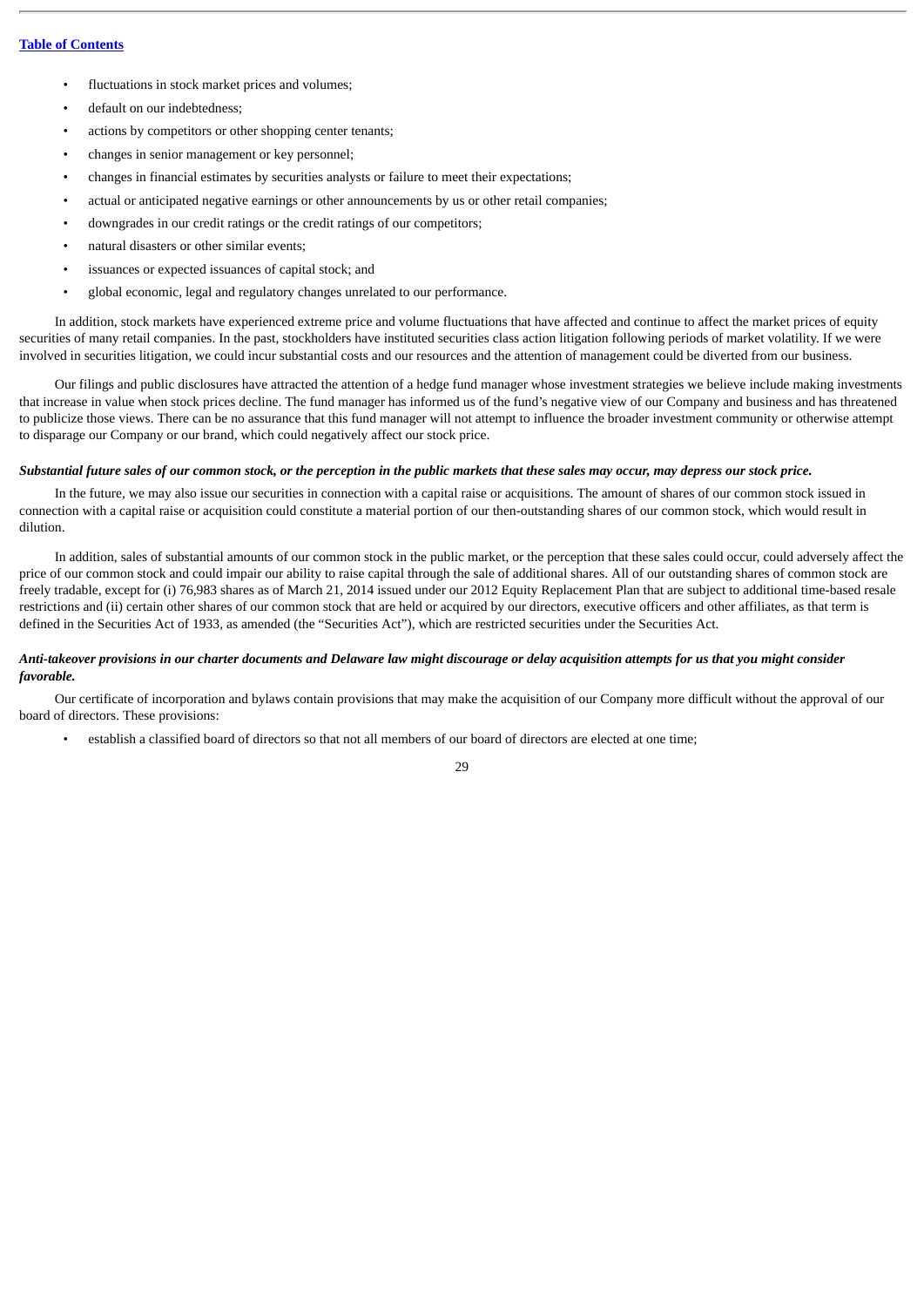- authorize the issuance of undesignated preferred stock, the terms of which may be established and the shares of which may be issued without stockholder approval, and which may include super voting, special approval, dividend or other rights or preferences superior to the rights of the holders of common stock;
- prohibit stockholder action by written consent, which requires all stockholder actions to be taken at a meeting of our stockholders;
- provide that our board of directors is expressly authorized to make, alter or repeal our bylaws; and
- establish advance notice requirements for nominations for elections to our board of directors or for proposing matters that can be acted upon by stockholders at stockholder meetings.

Our certificate of incorporation also contains a provision that provides us with protections similar to Section 203 of the Delaware General Corporation Law ("DGCL"), and prevents us from engaging in a business combination with a person who acquires at least 15% of our common stock for a period of three years from the date such person acquired such common stock unless board or stockholder approval is obtained prior to the acquisition, subject to certain exceptions. These anti-takeover provisions and other provisions under Delaware law could discourage, delay or prevent a transaction involving a change in control of our Company, even if doing so would benefit our stockholders. These provisions could also discourage proxy contests and make it more difficult for you and other stockholders to elect directors of your choosing and to cause us to take other corporate actions you desire.

# *We do not expect to pay any cash dividends for the foreseeable future.*

We do not anticipate that we will pay any cash dividends on shares of our common stock for the foreseeable future. Any determination to pay dividends in the future will be at the discretion of our board of directors and will depend upon results of operations, financial condition, contractual restrictions, restrictions imposed by applicable law and other factors our board of directors deems relevant. Accordingly, realization of a gain on your investment will depend on the appreciation of the price of our common stock, which may never occur. Investors seeking cash dividends in the foreseeable future should not purchase our common stock.

# *Effective May 20, 2013, we ceased to be a "controlled company" within the meaning of the New York Stock Exchange ("NYSE") rules upon completion of our May 2013 offering. However, we may continue to rely on exemptions from certain corporate governance requirements during a one-year transition period until May 20, 2014.*

Effective May 20, 2013, Home Holdings LLC, a Delaware limited liability company ("Home Holdings"), ceased to control a majority of our voting common stock. As a result, we ceased to be a "controlled company" within the meaning of the NYSE corporate governance standards. In accordance with NYSE requirements, before we ceased to be a "controlled company," we appointed at least one independent member to each of the compensation and nominating and governance committees. NYSE rules also require that we appoint at least a majority of independent members to such committees within 90 days of the date we ceased to be a "controlled company," or August 18, 2013. We complied with this requirement within the period prescribed by the rules. Our audit committee is fully independent.

NYSE rules also require that we appoint compensation, and nominating and governance committees composed entirely of independent directors and appoint a majority of independent directors to our board of directors within one year of such date, or May 20, 2014. Although we expect that our board and committees will meet these independence requirements by the May 20, 2014 deadline, we do not currently have compensation, and nominating and governance committees composed entirely of independent directors or a majority of independent directors on our board of directors. Accordingly, until such time that our board and committees meet these independence, stockholders will not have the same protections afforded to stockholders of companies that are currently required to comply with such corporate governance requirements.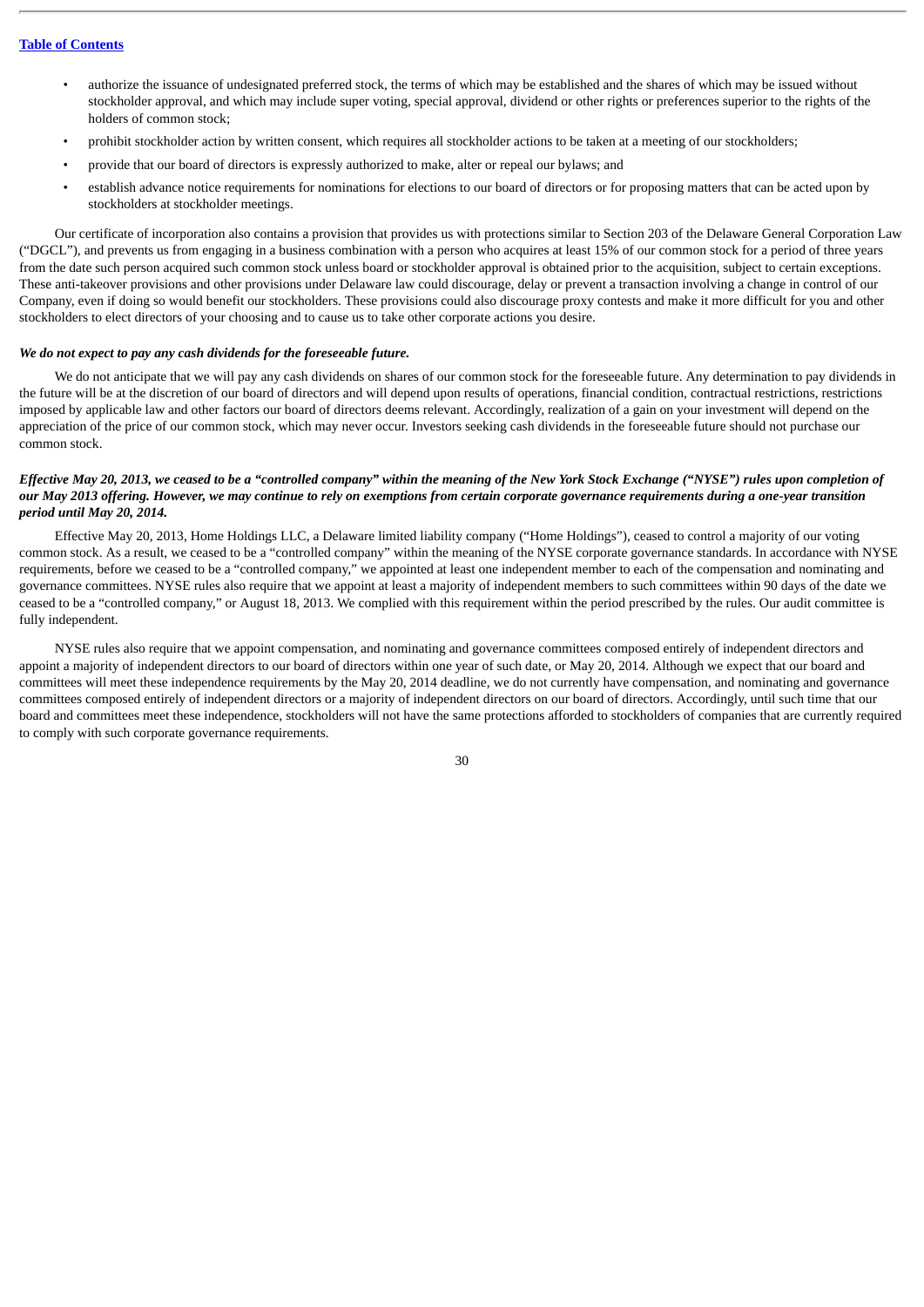#### <span id="page-33-0"></span>**Item 1B. Unresolved Staff Comments**

None.

#### <span id="page-33-1"></span>**Item 2. Properties**

We leased approximately 1,030,000 gross square feet for 61 Galleries, 5 Full Line Design Galleries, 3 Baby & Child Galleries and 17 outlet stores that were open as of February 1, 2014. The initial lease term of our retail stores is generally 10 –15 years. Certain leases contain renewal options for up to 20 years.

Most leases for our retail stores provide for a minimum rent, typically including escalating rent increases. In addition, certain leases have a percentage rent based upon sales after minimum thresholds are achieved. Leases generally require us to pay insurance, utilities, real estate taxes and repair and maintenance expenses. We also lease approximately 20,000 square feet for offsite storage.

#### *Leased Properties*

The following table summarizes the location and size of our leased distribution centers and corporate facilities occupied as of February 1, 2014:

| Location                     | <b>Purpose</b>             | <b>Lease Expiration</b> | Occupied Square Footage (Approximate) |
|------------------------------|----------------------------|-------------------------|---------------------------------------|
| <b>Distribution Centers</b>  |                            |                         |                                       |
| West Jefferson, Ohio         | Distribution center        | April 2028              | 1,224,000                             |
| North East, Maryland         | Distribution center        | February 2028           | 1,195,000                             |
| Mira Loma, California        | Distribution center / Home |                         |                                       |
|                              | delivery                   | June 2020               | 886,000                               |
| Grand Prairie, Texas         | Distribution center / Home |                         |                                       |
|                              | delivery                   | August 2028             | 859,000                               |
| Baltimore, Maryland          | Distribution center / Home |                         |                                       |
|                              | delivery                   | June 2014               | 508,000                               |
| Tracy, California            | Home delivery              | September 2016          | 284,000                               |
| Avenel, New Jersey           | Home delivery              | November 2016           | 114,000                               |
| Pompano Beach, Florida       | Home delivery              | October 2020            | 101,000                               |
| Houston, Texas               | Home delivery              | August 2018             | 71,000                                |
| Corporate Facilities         |                            |                         |                                       |
| Corte Madera, California (1) | Corporate headquarters     | (2)                     | 267,000                               |
| Richmond, California         | Warehouse                  | September 2022          | 259,000                               |
| San Rafael, California       | Warehouse                  | July 2014               | 10,000                                |
| Pleasanton, California       | Corporate office           | June 2020               | 8,000                                 |
|                              |                            |                         |                                       |

(1) Includes approximately 15,000 square feet of warehouse space.

(2) Lease agreements for our corporate headquarters expire between May 2020 and May 2028.

#### *Owned Properties*

We currently own one store, our approximately 8,000 square foot Gallery in San Francisco's Design District.

We believe that our current offices and facilities are in good condition, are being used productively and are adequate to meet our requirements for the foreseeable future.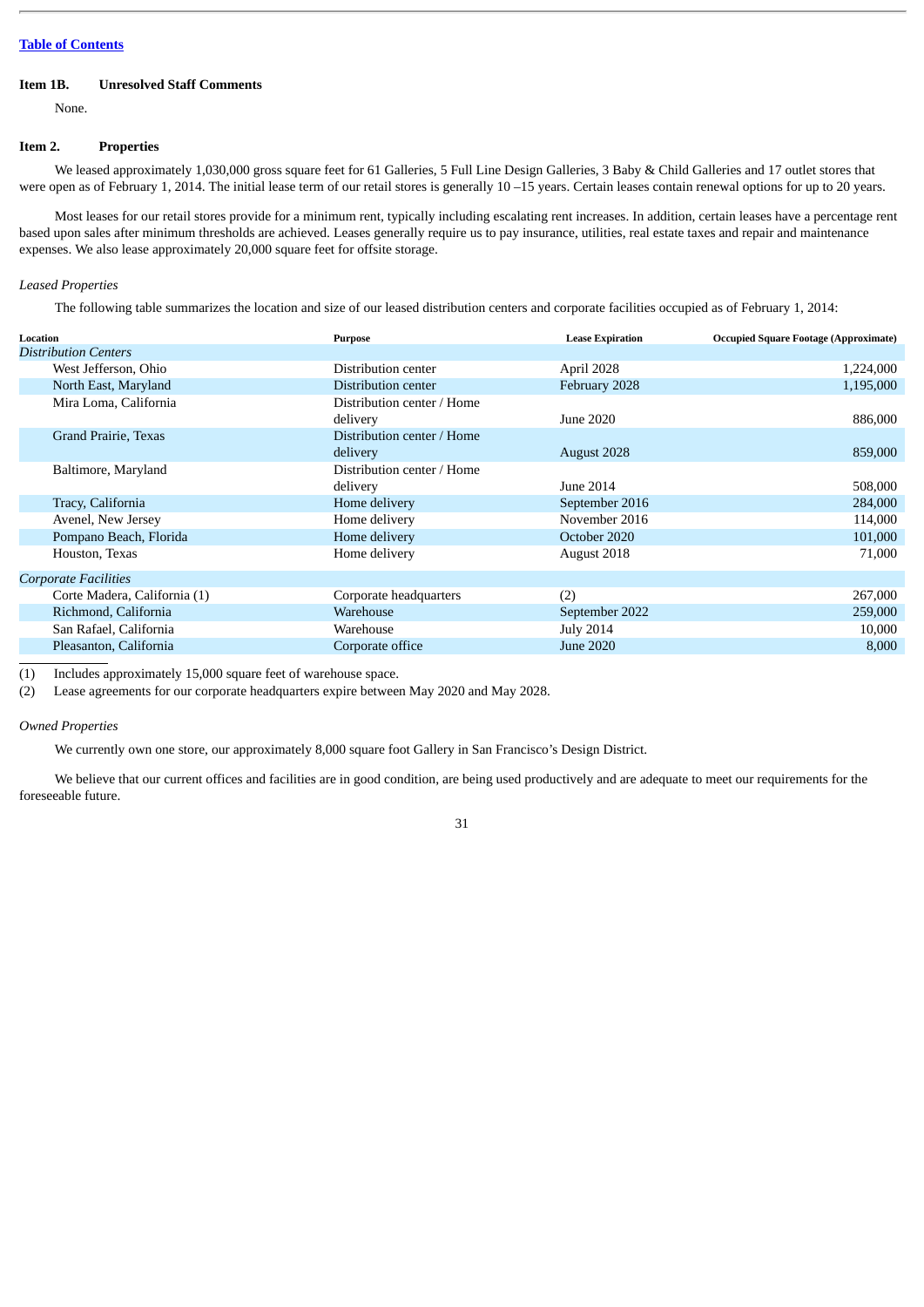# <span id="page-34-0"></span>**Item 3. Legal Proceedings**

From time to time we and/or our management are involved in litigation, claims and other proceedings relating to the conduct of our business, including purported class action litigation. Such legal proceedings may include claims related to our employment practices, claims of intellectual property infringement, including with respect to trademarks and trade dress, claims asserting unfair competition and unfair business practices, claims with respect to our collection and sale of reproduction products, and consumer class action claims relating to our consumer practices including the collection of zip code or other information from customers. In addition, from time to time, we are subject to product liability and personal injury claims for the products that we sell and the stores we operate. Subject to certain exceptions, our purchase orders generally require the vendor to indemnify us against any product liability claims; however, if the vendor does not have insurance or becomes insolvent, we may not be indemnified. In addition, we could face a wide variety of employee claims against us, including general discrimination, privacy, labor and employment, ERISA and disability claims. Any claims could result in litigation against us and could also result in regulatory proceedings being brought against us by various federal and state agencies that regulate our business, including the U.S. Equal Employment Opportunity Commission. Often these cases raise complex factual and legal issues, which are subject to risks and uncertainties and which could require significant management time. Litigation and other claims and regulatory proceedings against us could result in unexpected expenses and liability and could also materially adversely affect our operations and our reputation.

# <span id="page-34-1"></span>**Item 4. Mine Safety Disclosures**

Not applicable.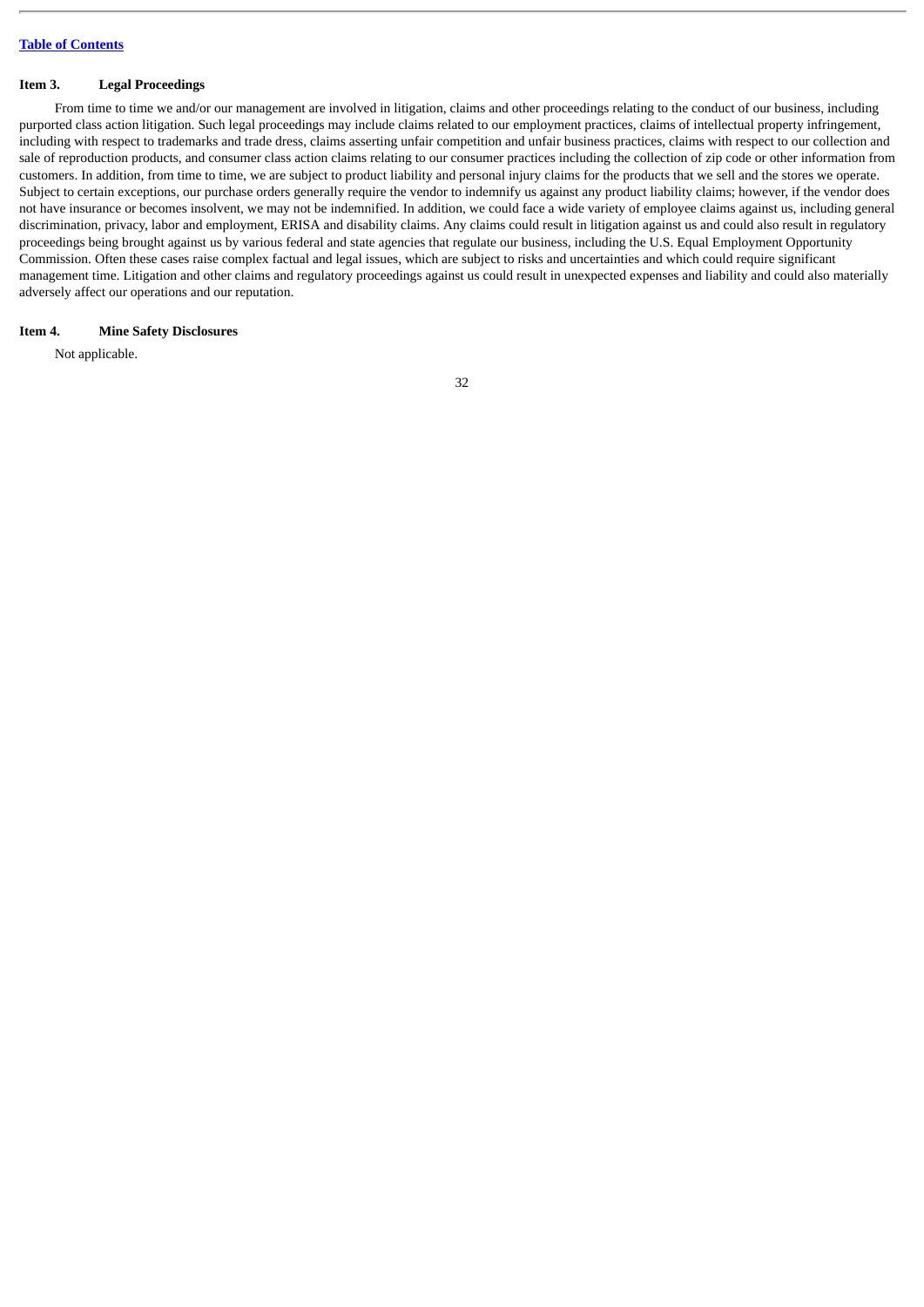# **PART II**

# <span id="page-35-1"></span><span id="page-35-0"></span>**Item 5. Market For Registrant's Common Equity, Related Stockholder Matters and Issuer Purchases of Equity Securities**

# **Market Information and Dividend Policy**

Our common stock began trading on the NYSE, under the symbol "RH" on November 2, 2012. The following table sets forth the highest and lowest closing prices for our common stock on the NYSE for the periods indicated since our initial public offering.

|                                        | <b>Highest</b> | Lowest  |
|----------------------------------------|----------------|---------|
| Fiscal 2012                            |                |         |
| Fourth Quarter (from November 2, 2012) | \$37.99        | \$31.10 |
| Fiscal 2013                            |                |         |
| <b>First Quarter</b>                   | \$39.58        | \$32.75 |
| Second Quarter                         | \$77.18        | \$39.55 |
| Third Quarter                          | \$76.80        | \$60.52 |
| Fourth Quarter                         | \$76.25        | \$54.96 |
|                                        |                |         |

The number of stockholders of record of our common stock as of February 1, 2014 was 58. This number excludes stockholders whose stock is held in nominee or street name by brokers.

No dividends have been declared or paid on our common stock. We do not currently anticipate that we will pay any cash dividends on our common stock in the foreseeable future.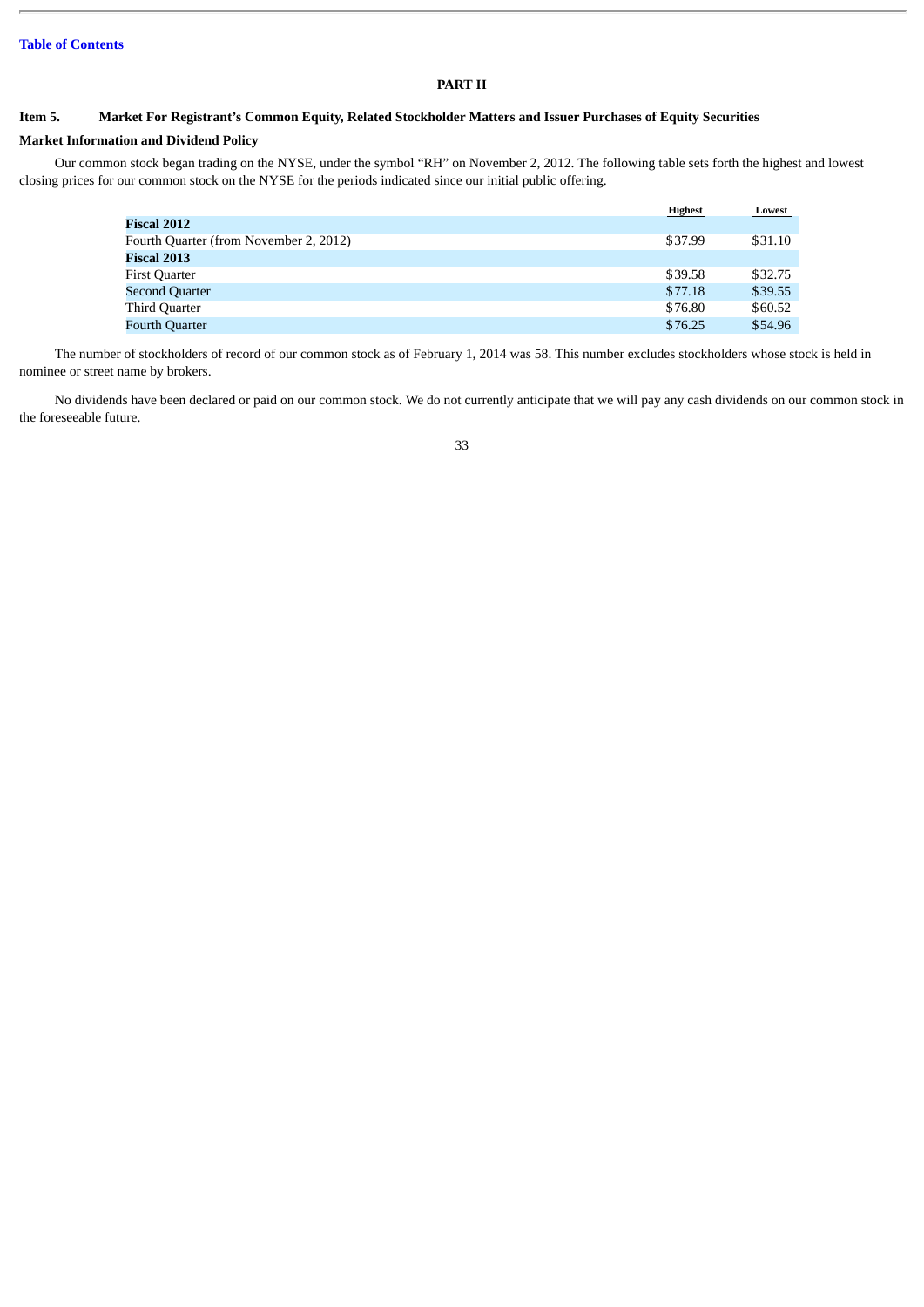#### **Stock Performance Graph**

*This performance graph shall not be deemed "soliciting material" or to be "filed" with the SEC for purposes of Section 18 of the Securities Exchange Act of 1934, as amended (the "Exchange Act"), or otherwise subject to the liabilities under that Section, and shall not be deemed to be incorporated by reference into any filing of Restoration Hardware Holdings, Inc. under the Securities Act of 1933, as amended, or the Exchange Act.*

The following graph and table compare the cumulative total stockholder return for our common stock during the period from November 2, 2012 (the date our common stock commenced trading on the NYSE) through February 1, 2014 in comparison to the NYSE Composite Index and the S&P Retailing Select Index, our peer group index. The graph and the table below assume that \$100 was invested at the market close on November 2, 2012 in the common stock of Restoration Hardware Holdings, Inc., the NYSE Composite Index and the S&P Retailing Select Index. Data for the NYSE Composite Index and the S&P Retailing Select Index assumes reinvestments of dividends. The comparisons in the graph and table are required by the SEC and are not intended to be indicative of possible future performance of our common stock.

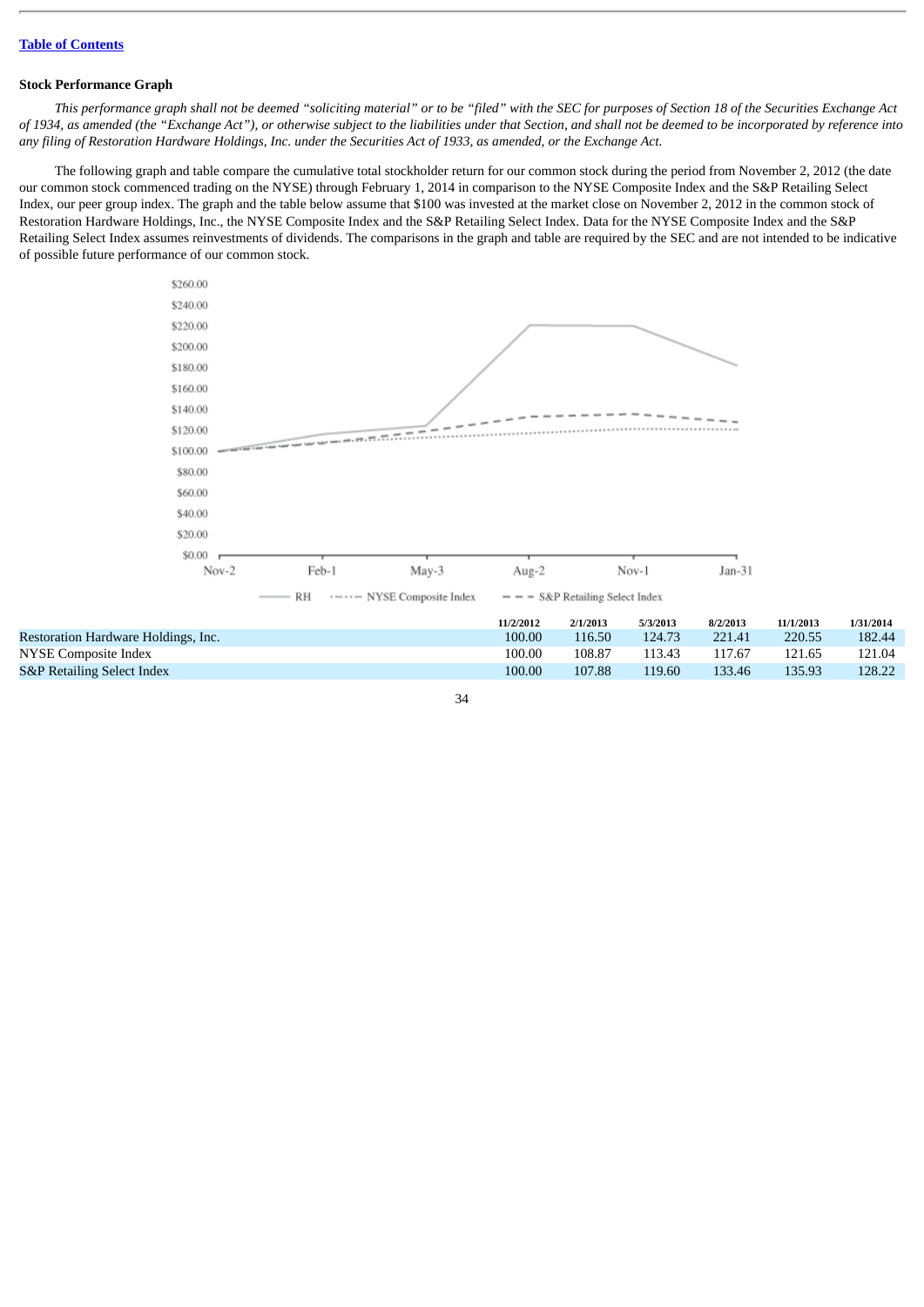#### **Repurchases of Common Stock during the Three Months Ended February 1, 2014**

The following table provides information with respect to shares of common stock we repurchased during the three months ended February 1, 2014. For additional information, please see Note 12—*Share Repurchases* to our audited consolidated financial statements. These repurchases are related to certain options and awards granted under the Company's equity plans that contain a repurchase right.

|                                       | Number of<br><b>Shares</b> | Average<br>Purchase<br><b>Price Per</b><br>Share |
|---------------------------------------|----------------------------|--------------------------------------------------|
| November 3, 2013 to November 30, 2013 |                            |                                                  |
| <b>Employee transactions</b>          | 2.470                      | \$75.11                                          |
| December 1, 2013 to January 4, 2013   |                            |                                                  |
| No activity                           |                            |                                                  |
| January 5, 2014 to February 1, 2014   |                            |                                                  |
| No activity                           |                            |                                                  |
| Total                                 | 2,470                      | \$75.11                                          |
|                                       |                            |                                                  |

On March 10, 2014, we repurchased 238,290 shares of common stock from Carlos Alberini, our former Co-Chief Executive Officer, for a purchase price of \$65.06 per share, which was the closing sale price per share of our common stock on the New York Stock Exchange on that date, payable through the issuance of a promissory note. The shares repurchased were issued to Mr. Alberini under the Company's 2012 Equity Replacement Plan. For additional information, please see Note 20—*Subsequent Events.*

#### **Item 6. Selected Consolidated Financial Data**

The following tables present Restoration Hardware Holdings, Inc.'s consolidated financial and operating data as of the dates and for the periods indicated.

Restoration Hardware Holdings, Inc. was formed as a Delaware corporation on August 18, 2011. On November 7, 2012, Restoration Hardware Holdings, Inc. completed an initial public offering and acquired all of the outstanding shares of capital stock of Restoration Hardware, Inc. In connection with the initial public offering, common stock of Restoration Hardware Holdings, Inc. was issued in replacement of prior unit awards under the Team Resto Ownership Plan. These transactions are referred to as the "Reorganization." Restoration Hardware Holdings, Inc. has not engaged in any business or other activities except in connection with its formation and the Reorganization. Accordingly, all financial and other information herein relating to periods prior to the completion of the Reorganization is that of Restoration Hardware, Inc.

The selected consolidated financial data as of February 1, 2014 and February 2, 2013 and for the fiscal years ended February 1, 2014, February 2, 2013 and January 28, 2012, were derived from consolidated financial statements included in *Item 8*—*Financial Statements and Supplementary Data*. The selected consolidated financial data as of January 28, 2012 and as of and for the periods ended January 29, 2011 and January 30, 2010 were derived from consolidated financial statements for such years not included herein.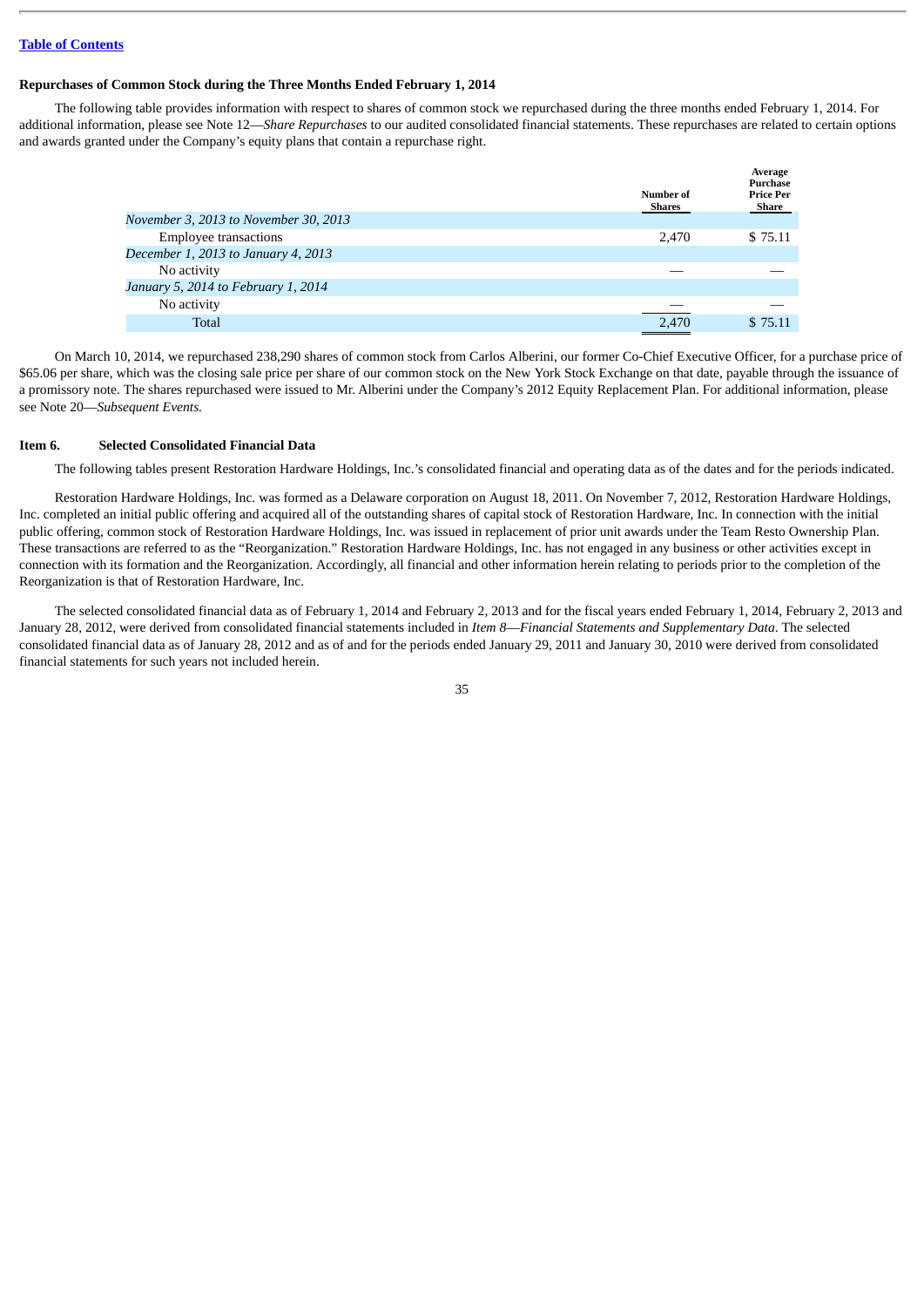The selected historical consolidated data presented below should be read in conjunction with *Item 1A*—*Risk Factors, Item 7*— *Management's Discussion and Analysis of Financial Condition and Results of Operations*, our consolidated financial statements and the notes to our consolidated financial statements.

|                                                          | <b>Year Ended</b> |                     |    |                                                              |    |                     |                     |    |                     |
|----------------------------------------------------------|-------------------|---------------------|----|--------------------------------------------------------------|----|---------------------|---------------------|----|---------------------|
|                                                          |                   | February 1,<br>2014 |    | February 2,<br>2013                                          |    | January 28,<br>2012 | January 29,<br>2011 |    | January 30,<br>2010 |
|                                                          |                   |                     |    | (dollars in thousands, excluding per square foot store data) |    |                     |                     |    |                     |
| <b>Statement of Operations Data:</b>                     |                   |                     |    |                                                              |    |                     |                     |    |                     |
| Net revenues                                             |                   | \$1,550,961         |    | \$1,193,046                                                  |    | \$958,084           | \$772,752           |    | \$625,685           |
| Cost of goods sold                                       |                   | 994,081             |    | 756,597                                                      |    | 601,735             | 501,132             |    | 412,629             |
| Gross profit                                             |                   | 556,880             |    | 436,449                                                      |    | 356,349             | 271,620             |    | 213,056             |
| Selling, general and administrative expenses             |                   | 502,029             |    | 505,485                                                      |    | 329,506             | 274,836             |    | 238,889             |
| Income (loss) from operations                            |                   | 54,851              |    | (69,036)                                                     |    | 26,843              | (3,216)             |    | (25, 833)           |
| Interest expense                                         |                   | (5,733)             |    | (5,776)                                                      |    | (5, 134)            | (3, 150)            |    | (3,241)             |
| Income (loss) before income taxes                        |                   | 49,118              |    | (74, 812)                                                    |    | 21,709              | (6,366)             |    | (29,074)            |
| Income tax expense (benefit) (1)                         |                   | 30,923              |    | (62, 023)                                                    |    | 1,121               | 685                 |    | (423)               |
| Net income (loss)                                        | \$                | 18,195              | \$ | (12,789)                                                     |    | \$20,588            | \$<br>(7,051)       |    | $$$ (28,651)        |
| Weighted-average number of basic shares outstanding      |                   | 38,671,564          |    | 9,428,828                                                    |    | 468                 | 100                 |    | 100                 |
| Basic net income (loss) per share                        | \$                | 0.47                | \$ | (1.36)                                                       |    | \$43,991            | \$(70,510)          |    | \$(286,510)         |
| Weighted-average number of diluted shares outstanding    |                   | 40,416,630          |    | 9,428,828                                                    |    | 468                 | 100                 |    | 100                 |
| Diluted net income (loss) per share                      | \$                | 0.45                | \$ | (1.36)                                                       |    | \$43,991            | \$(70,510)          |    | \$(286,510)         |
| <b>Other Financial and Operating Data:</b>               |                   |                     |    |                                                              |    |                     |                     |    |                     |
| Growth in net revenues:                                  |                   |                     |    |                                                              |    |                     |                     |    |                     |
| Stores <sup>(2)</sup>                                    |                   | 27%                 |    | 20%                                                          |    | 22%                 | 15%                 |    | (6)%                |
| Direct                                                   |                   | 33%                 |    | 30%                                                          |    | 27%                 | 37%                 |    | (15)%               |
| <b>Total</b>                                             |                   | 30%                 |    | 25%                                                          |    | 24%                 | 24%                 |    | $(10)\%$            |
| Comparable brand revenue growth (3)                      |                   | 31%                 |    | 28%                                                          |    | 26%                 | 26%                 |    | $(10)\%$            |
| Retail: (4)                                              |                   |                     |    |                                                              |    |                     |                     |    |                     |
| Comparable store sales change (5)                        |                   | 27%                 |    | 28%                                                          |    | 25%                 | 19%                 |    | (7)%                |
| Retail stores open at end of period                      |                   | 70                  |    | 71                                                           |    | 74                  | 91                  |    | 95                  |
| Retail sales per leased selling square foot (6)          | \$                | 1,395               | \$ | 1,143                                                        | \$ | 846                 | \$<br>635           | \$ | 525                 |
| Total leased square footage at end of period (in         |                   |                     |    |                                                              |    |                     |                     |    |                     |
| thousands)                                               |                   | 798                 |    | 768                                                          |    | 808                 | 970                 |    | 1,015               |
| Total leased selling square footage at end of period (in |                   |                     |    |                                                              |    |                     |                     |    |                     |
| thousands) (7)                                           |                   | 554                 |    | 501                                                          |    | 516                 | 613                 |    | 642                 |
| Average leased square footage (in thousands) (8)         |                   | 793                 |    | 784                                                          |    | 913                 | 1,014               |    | 1,042               |
| Average leased selling square footage (in thousands) (8) |                   | 522                 |    | 504                                                          |    | 580                 | 641                 |    | 660                 |
| Direct:                                                  |                   |                     |    |                                                              |    |                     |                     |    |                     |
| Catalogs circulated (in thousands) (9)                   |                   | 12,325              |    | 32,712                                                       |    | 26,052              | 46,507              |    | 31,336              |
| Catalog pages circulated (in millions) (9)               |                   | 6,583               |    | 16,029                                                       |    | 8,848               | 6,260               |    | 4,418               |
| Direct as a percentage of net revenues (10)              |                   | 47%                 |    | 46%                                                          |    | 44%                 | 43%                 |    | 39%                 |
| Capital expenditures                                     | \$                | 93,868              | \$ | 49,058                                                       |    | \$25,593            | \$ 39,907           | \$ | 2,024               |
| Adjusted net income (loss) (11)                          | \$                | 69,101              | S  | 37,739                                                       |    | \$26,451            | 3,025               | \$ | (18, 483)           |
| Adjusted EBITDA (12)                                     | \$                | 148,555             | \$ | 96,571                                                       |    | \$80,154            | \$<br>41,097        | \$ | 17,596              |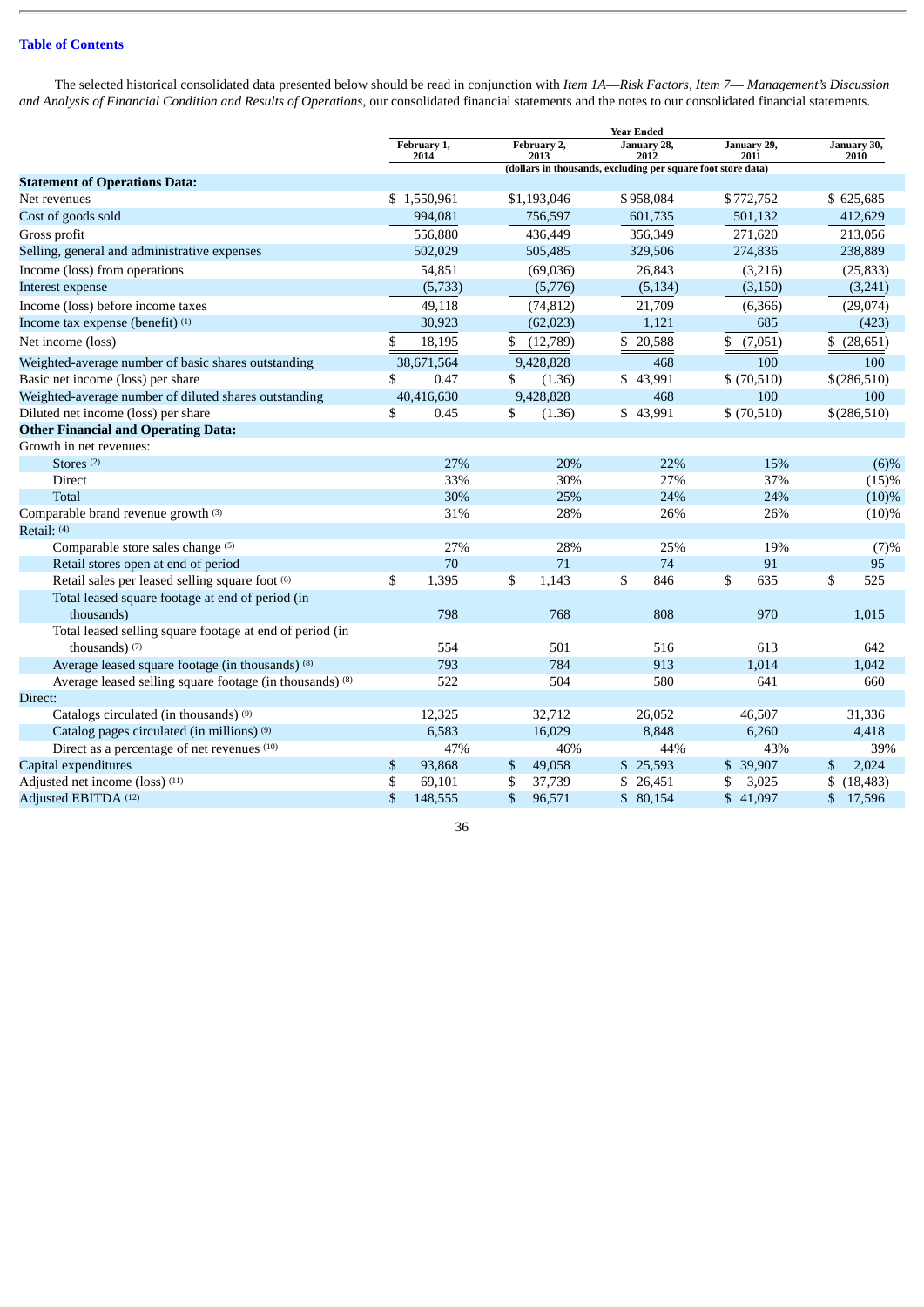|                                                            | February 1,<br>2014 | February 2,<br>2013 | January 28,<br>2012 | January 29,<br>2011 | January 30,<br>2010 |
|------------------------------------------------------------|---------------------|---------------------|---------------------|---------------------|---------------------|
|                                                            |                     |                     | (in thousands)      |                     |                     |
| <b>Balance Sheet Data:</b>                                 |                     |                     |                     |                     |                     |
| Cash and cash equivalents                                  | \$<br>13.389        | 8.354<br>S.         | 8.512<br>S          | \$13.364            | \$13,186            |
| Working capital (excluding cash and cash equivalents) (13) | 284,785             | 267,905             | 156,506             | 103,894             | 57,058              |
| Total assets                                               | 1,025,103           | 789.613             | 586,810             | 501.991             | 431,528             |
| Line of credit                                             | 85,425              | 82,501              | 107,502             | 111,837             | 57,442              |
| Term loan                                                  |                     |                     | 14.798              |                     |                     |
| Total debt (including current portion) (14)                | 87.621              | 87,029              | 131,040             | 116.995             | 61,652              |
| Total stockholders' equity                                 | 545,272             | 451,611             | 250,463             | 215,804             | 221.079             |

(1) As of the end of fiscal 2012, our U.S. operations achieved a position of cumulative profits (adjusted for permanent differences) for the most recent threeyear period. We concluded that this record of cumulative profitability in recent years, coupled with our business plan for profitability in future periods, provided assurance that our future tax benefits more likely than not would be realized. Accordingly, in the three and twelve months ended February 2, 2013, we released all of our U.S. valuation allowance of \$57.2 million against net deferred tax assets.

- (2) Stores data represents retail stores plus outlet stores.
- (3) Comparable brand revenue growth includes retail comparable store sales, including Baby & Child Galleries, and direct net revenues. Comparable brand revenue growth excludes retail non-comparable store sales and outlet store net revenues. Refer to footnote (5) below for a definition of comparable store sales. Because fiscal 2012 was a 53-week year, comparable brand revenue growth percentage for fiscal 2012 excludes the extra week of revenue. (4) Retail data has been calculated based upon retail stores, which includes our Baby & Child Galleries and excludes outlet stores.
- (5) Comparable store sales have been calculated based upon retail stores that were open at least fourteen full months as of the end of the reporting period and did not change square footage by more than 20% between periods. If a store is closed for seven days during a month, that month will be excluded from comparable store sales. Comparable store net revenues exclude revenues from outlet stores. Because fiscal 2012 was a 53-week year, comparable store sales change percentage for fiscal 2012 excludes the extra week of sales.
- (6) Retail sales per leased selling square foot is calculated by dividing total net revenues for all retail stores, comparable and non-comparable, by the average leased selling square footage for the period.
- (7) Leased selling square footage is retail space at our stores used to sell our products. Leased selling square footage excludes backrooms at retail stores used for storage, office space or similar matters. Leased selling square footage excludes exterior sales space located outside a store, such as courtyards, gardens and rooftops. Leased selling square footage for fiscal 2013, fiscal 2012 and fiscal 2011 includes approximately 4,500 square feet related to one owned store location.
- (8) Average square footage (leased or leased selling, as applicable) is calculated for each quarter by taking the total applicable square footage at the beginning of the quarter plus the total applicable square footage at the end of the quarter and dividing by two. Average square footage for periods of six, nine and twelve months is calculated by averaging the average square footage for the quarters within such periods.
- (9) The catalogs and catalog pages circulated from period to period do not take into account different page sizes per catalog distributed. Page sizes and page counts vary for different catalog mailings and we sometimes mail different versions of a catalog at the same time. Accordingly, period to period comparisons of catalogs circulated and catalog pages circulated do not take these variations into account.
- (10) Direct revenues include sales through our catalogs and websites.
- (11) Adjusted net income (loss) is a supplemental measure of financial performance that is not required by, or presented in accordance with, generally accepted accounting principles ("GAAP"). We define adjusted net income (loss) as consolidated net income (loss), adjusted for the impact of certain nonrecurring and other items that we do not consider representative of our ongoing operating performance. Adjusted net income (loss) is included in this filing because management believes that adjusted net income (loss) provides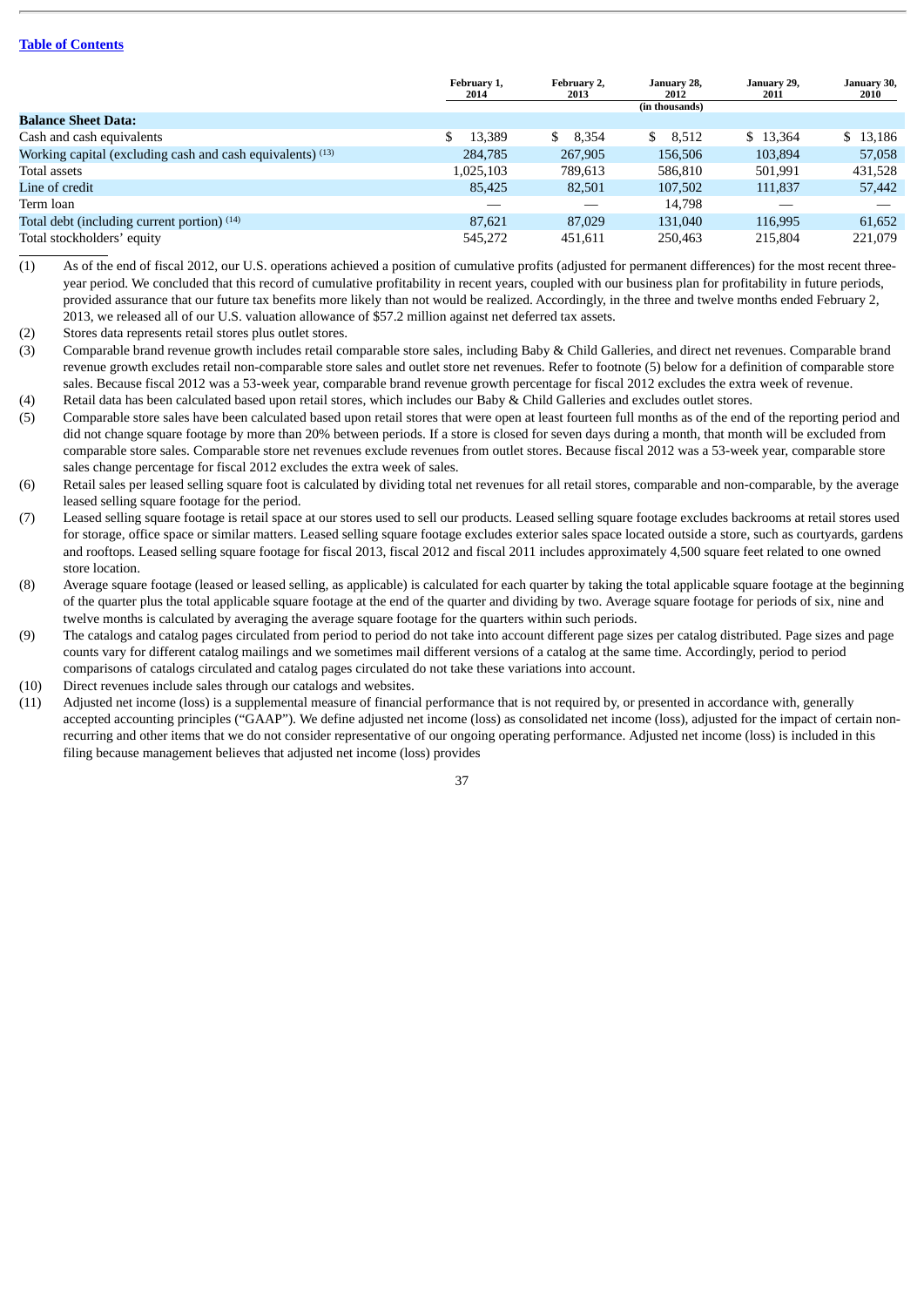meaningful supplemental information for investors regarding the performance of our business and facilitates a meaningful evaluation of actual results on a comparable basis with historical results. Our management uses this non-GAAP financial measure in order to have comparable financial results to analyze changes in our underlying business from quarter to quarter. The following table presents a reconciliation of net income (loss), the most directly comparable GAAP financial measure, to adjusted net income for the periods indicated below.

|                                                     |                     |                     | <b>Year Ended</b>   |                     |                     |
|-----------------------------------------------------|---------------------|---------------------|---------------------|---------------------|---------------------|
|                                                     | February 1,<br>2014 | February 2,<br>2013 | January 28,<br>2012 | January 29,<br>2011 | January 30,<br>2010 |
|                                                     |                     |                     | (in thousands)      |                     |                     |
| <b>Statement of Operations Data:</b>                |                     |                     |                     |                     |                     |
| Net income (loss)                                   | \$18,195            | \$(12,789)          | \$ 20,588           | \$<br>(7,051)       | $$$ (28,651)        |
| Adjustments pre-tax:                                |                     |                     |                     |                     |                     |
| Management and pre-IPO board fees (a)               |                     | 4,258               | 10,715              | 4,793               | 4,620               |
| Non-cash and other one-time compensation (b)        | 63,155              | 115,055             | 6,350               |                     |                     |
| Terminated operations (c)                           |                     |                     | 1,580               | 352                 | 2,604               |
| Severance and other transaction costs (d)           |                     |                     | 621                 | 1,797               | 1,521               |
| Impairment of long-lived assets (e)                 |                     |                     |                     | 2,115               | 2,304               |
| Lease termination costs <sup>(f)</sup>              |                     | (386)               | 3,110               |                     |                     |
| Inventory write-down amortization (g)               |                     |                     |                     |                     | (12,780)            |
| Special committee investigation and remediation (h) |                     | 4,778               |                     |                     |                     |
| Initial public offering costs (i)                   |                     | 10,755              |                     |                     |                     |
| Anti-dumping exposure (i)                           |                     | 3,250               |                     |                     |                     |
| Non-capitalized IPO costs (k)                       |                     |                     |                     | 2,351               |                     |
| Follow-on offering fees (1)                         | 2,895               |                     |                     |                     |                     |
| Subtotal adjusted items                             | 66,050              | 137,710             | 22,376              | 11,408              | (1,731)             |
| Impact of income tax items (m)                      | (15, 144)           | (87, 182)           | (16, 513)           | (1, 332)            | 11,899              |
| Adjusted net income (loss)                          | \$69,101            | \$ 37,739           | \$26,451            | 3,025               | \$ (18, 483)        |

 (a) Includes fees and expenses paid in accordance with our management services agreement with Home Holdings, as well as fees and expense reimbursements paid to our board of directors prior to the initial public offering.

- (b) Fiscal 2013 includes a \$33.7 million non-cash compensation charge related to the one-time, fully vested option granted to Mr. Friedman upon his reappointment as Chairman and Co-Chief Executive Officer in July 2013 and a \$29.5 million non-cash compensation charge related to the performance-based vesting of certain shares granted to Mr. Friedman. Fiscal 2012 includes a \$92.0 million non-cash compensation charge related to equity grants at the time of the Reorganization, as well as a non-cash compensation charge of \$23.1 million related to the performance-based vesting of certain shares granted to Mr. Alberini and Mr. Friedman. Fiscal 2011 includes a \$6.4 million compensation charge related to the repayment of loans owed to Home Holdings by Gary Friedman, through the reclassification by Home Holdings of Mr. Friedman's Class A and Class A-1 ownership units into an equal number of Class A Prime and Class A-1 Prime ownership units. Mr. Friedman served as our Chairman and Co-Chief Executive Officer at the time of such loan repayment.
- (c) Includes costs related to the restructuring of our Shanghai office location.
- (d) Generally includes executive severance and other related costs.
- (e) Includes costs related to impairment of long-lived assets related to our retail store operations.
- (f) Includes lease termination costs for retail stores that were closed prior to their respective lease termination dates. The lease termination amount in fiscal 2012 includes changes in estimates regarding liabilities for future lease payments for closed stores.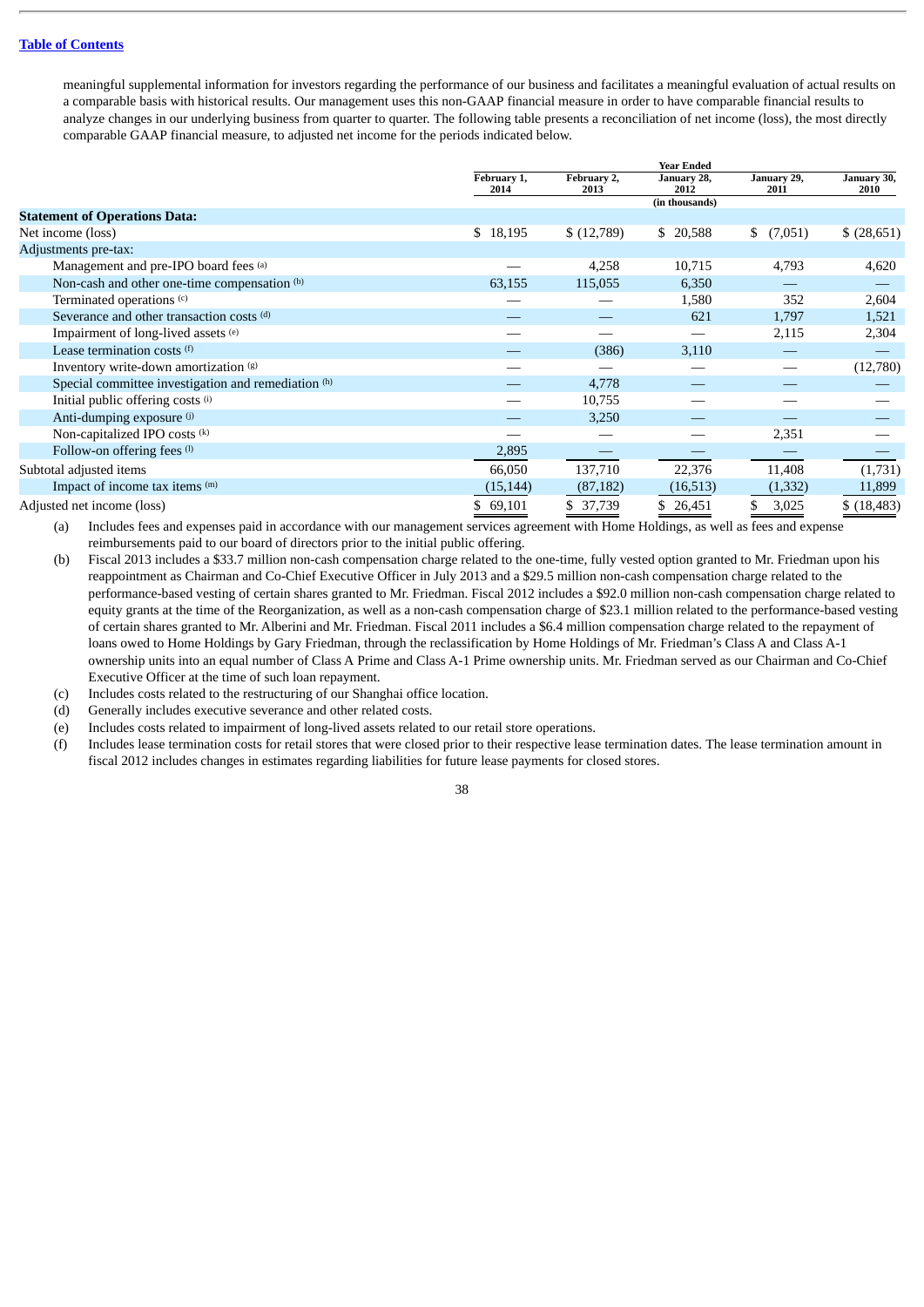- (g) Represents non-cash impact of amortizing, over the period of the inventory turn, the net fair value adjustment to inventory recorded in connection with the purchase price allocation for the acquisition of all of the outstanding capital stock of Restoration Hardware, Inc. by Home Holdings on June 16, 2008.
- (h) Represents legal and other professional fees incurred in connection with the investigation conducted by the special committee of the board of directors relating to our Chief Executive Officer, Gary Friedman, and our subsequent remedial actions.
- (i) Represents costs incurred in connection with our initial public offering, including a fee of \$7.0 million to Catterton Management Company, LLC ("Catterton"), Tower Three Partners LLC ("Tower Three") and GJK Capital Advisors, LLC ("Glenhill") in accordance with our management services agreement, payments of \$2.2 million to certain former executives and bonus payments to employees of \$1.3 million.
- (j) Represents expense incurred as a result of increased tariff obligations of one of our foreign suppliers following the U.S. Department of Commerce's review of the anti-dumping duty order on wooden bedroom furniture from China for the period from January 1, 2011 through December 31, 2011.
- (k) Represents costs related to our initial public offering.
- (l) Represents legal and other professional fees incurred in connection with our follow-on offerings in May 2013 and July 2013.
- (m) As of the end of fiscal 2012, our U.S. operations achieved a position of cumulative profits for the most recent three-year period. We concluded that this record of cumulative profitability in recent years, coupled with our business plan for profitability in future periods provided assurance that our future tax benefits more likely than not would be realized. Accordingly, in fiscal 2012, we released all of our U.S. valuation allowance against net deferred tax assets. In addition, income tax items exclude the tax benefit related to the resolution of our Canada Revenue Agency examination in fiscal 2012, exclude the tax benefit from the utilization of federal and state net operating losses, and assume a normalized tax rate of 40% for all periods.
- (12) EBITDA and adjusted EBITDA are supplemental measures of financial performance that are not required by, or presented in accordance with, GAAP. We define EBITDA as consolidated net income (loss) before depreciation and amortization, interest expense and provision for income taxes. We define adjusted EBITDA as consolidated net income (loss) before depreciation and amortization, interest expense and provision for income taxes, adjusted for the impact of certain non-recurring and other items that we do not consider representative of our ongoing operating performance.

 We believe that EBITDA and adjusted EBITDA are useful measures of operating performance, as they eliminate expenses that are not reflective of the underlying business performance, facilitate a comparison of our operating performance on a consistent basis from period-to-period and provide for a more complete understanding of factors and trends affecting our business. We also use adjusted EBITDA as one of the primary methods for planning and forecasting overall expected performance and for evaluating on a quarterly and annual basis actual results against such expectations, and as the basis of our Management Incentive Plan ("MIP"), which is our cash based-incentive compensation program designed to motivate and reward annual performance for eligible employees. Additionally, EBITDA is frequently used by analysts, investors and other interested parties to evaluate companies in our industry. We use EBITDA and adjusted EBITDA, alongside other GAAP measures such as gross profit, operating income (loss) and net income (loss), to measure profitability, as a key profitability target in our annual and other budgets, and to compare our performance against that of peer companies.

EBITDA and adjusted EBITDA are not GAAP measures of our financial performance or liquidity and should not be considered as alternatives to net income (loss) or net income (loss) per share as a measure of financial performance, cash flows from operating activities as a measure of liquidity, or any other performance measure derived in accordance with GAAP and they should not be construed as an inference that our future results will be unaffected by unusual or non-recurring items. Additionally, EBITDA and adjusted EBITDA are not intended to be measures of free cash flow for management's discretionary use, as they do not consider certain cash requirements such as tax payments and debt service requirements and certain other cash costs that may recur in the future. EBITDA and adjusted EBITDA contain certain other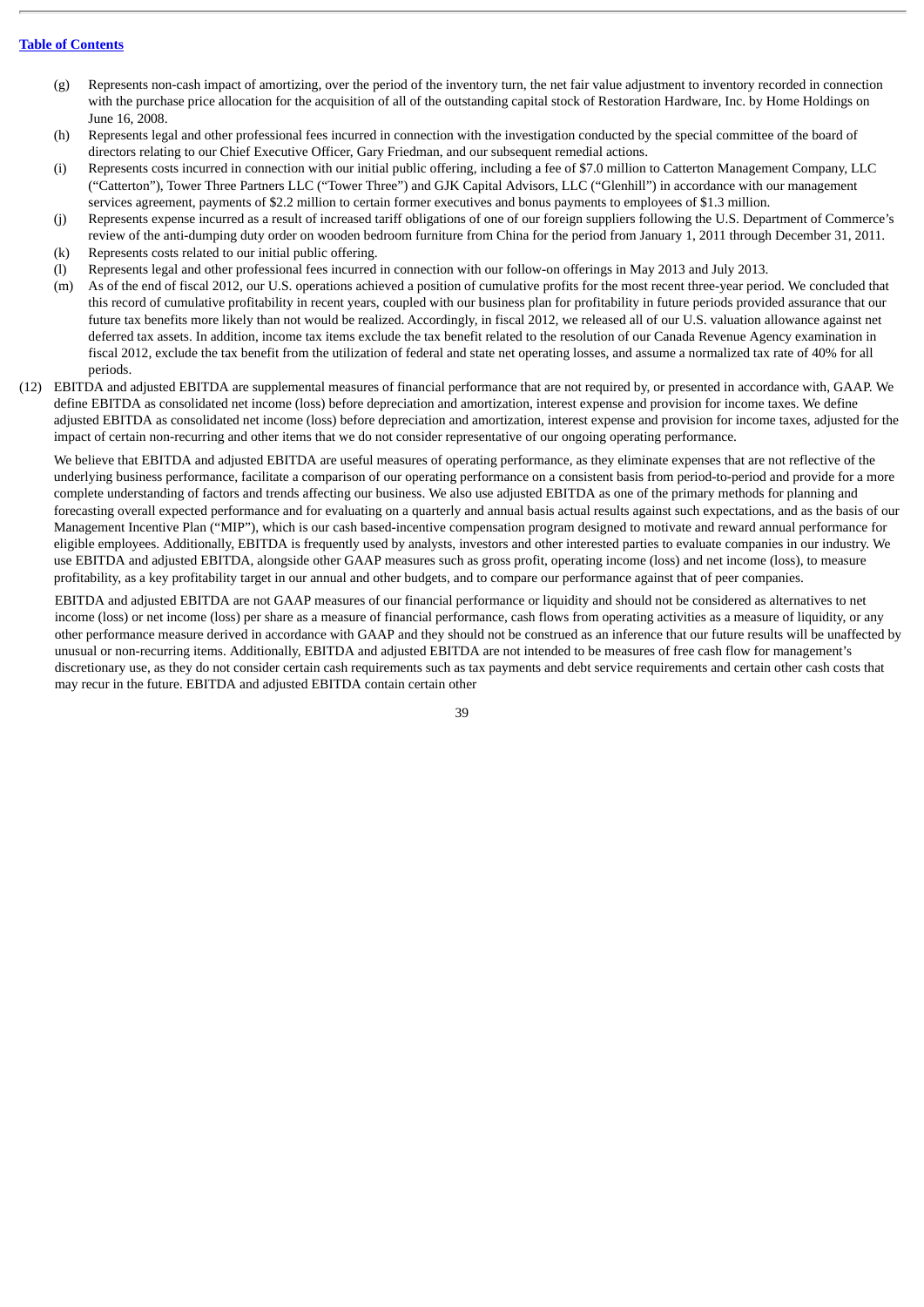limitations, including the failure to reflect our cash expenditures, cash requirements for working capital needs and cash costs to replace assets being depreciated and amortized. In addition, these non-GAAP measures exclude certain non-recurring and other charges.

In evaluating these non-GAAP measures, you should be aware that in the future we may incur expenses that are the same as or similar to some of the adjustments in these non-GAAP measures. Our presentation of these non-GAAP measures should not be construed to imply that our future results will be unaffected by any such adjustments. Management compensates for these limitations by relying primarily on our GAAP results and by using these non-GAAP only supplementally. These non-GAAP measures are not necessarily comparable to other similarly titled captions of other companies due to different methods of calculation.

|                                                     |                     | <b>Year Ended</b>   |                     |                     |                     |  |  |  |
|-----------------------------------------------------|---------------------|---------------------|---------------------|---------------------|---------------------|--|--|--|
|                                                     | February 1,<br>2014 | February 2,<br>2013 | January 28,<br>2012 | January 29,<br>2011 | January 30,<br>2010 |  |  |  |
|                                                     |                     |                     | (in thousands)      |                     |                     |  |  |  |
| <b>Statement of Operations Data:</b>                |                     |                     |                     |                     |                     |  |  |  |
| Net income (loss)                                   | \$18,195            | \$(12,789)          | \$20,588            | \$<br>(7,051)       | \$(28,651)          |  |  |  |
| Depreciation and amortization                       | 27,654              | 26,748              | 29,186              | 31,263              | 43,065              |  |  |  |
| Interest expense                                    | 5,733               | 5,776               | 5,134               | 3,150               | 3,241               |  |  |  |
| Income tax expense (benefit)                        | 30,923              | (62, 023)           | 1,121               | 685                 | (423)               |  |  |  |
| <b>EBITDA</b>                                       | 82,505              | (42, 288)           | 56,029              | 28,047              | 17,232              |  |  |  |
| Management and pre-IPO board fees (n)               |                     | 4,258               | 10,715              | 4,793               | 4,620               |  |  |  |
| Non-cash and other one-time compensation (o)        | 63,155              | 116,157             | 7,907               | 1,119               | 592                 |  |  |  |
| Terminated operations (p)                           |                     |                     | 1,580               | 352                 | 2,604               |  |  |  |
| Severance and other transaction costs (q)           |                     |                     | 621                 | 1,797               | 1,521               |  |  |  |
| Impairment of long-lived assets (r)                 |                     |                     |                     | 2,115               | 2,304               |  |  |  |
| Lease termination costs (s)                         |                     | (386)               | 3,110               |                     |                     |  |  |  |
| Inventory write-down amortization (t)               |                     |                     |                     |                     | (12,780)            |  |  |  |
| Special committee investigation and remediation (u) |                     | 4,778               |                     |                     |                     |  |  |  |
| Initial public offering costs (v)                   |                     | 10,755              |                     |                     |                     |  |  |  |
| Anti-dumping exposure (w)                           |                     | 3,250               |                     |                     |                     |  |  |  |
| Non-capitalized IPO costs (x)                       |                     |                     |                     | 2,351               |                     |  |  |  |
| Follow-on offering fees (y)                         | 2,895               |                     |                     |                     |                     |  |  |  |
| Other $(2)$                                         |                     | 47                  | 192                 | 523                 | 1,503               |  |  |  |
| <b>Adjusted EBITDA</b>                              | \$148,555           | \$96,571            | \$ 80,154           | \$41,097            | \$17,596            |  |  |  |

 (n) Includes fees and expenses paid in accordance with our management services agreement with Home Holdings, as well as fees and expense reimbursements paid to our board of directors prior to the initial public offering.

(o) Fiscal 2013 includes a \$33.7 million non-cash compensation charge related to the one-time, fully vested option granted to Mr. Friedman upon his reappointment as Chairman and Co-Chief Executive Officer in July 2013 and a \$29.5 million non-cash compensation charge related to the performance-based vesting of certain shares granted to Mr. Friedman. Fiscal 2012 includes a \$92.0 million non-cash compensation charge related to equity grants at the time of the Reorganization, as well as a non-cash compensation charge of \$23.1 million related to the performance-based vesting of certain shares granted to Mr. Alberini and Mr. Friedman. Fiscal 2011 includes a \$6.4 million compensation charge related to the repayment of loans owed to Home Holdings by Mr. Friedman, through the reclassification by Home Holdings of Mr. Friedman's Class A and Class A-1 ownership units into an equal number of Class A Prime and Class A-1 Prime ownership units. Mr. Friedman served as our Chairman and Co-Chief Executive Officer at the time of such loan repayment. In addition, amounts include stock-based compensation expense incurred prior to our initial public offering.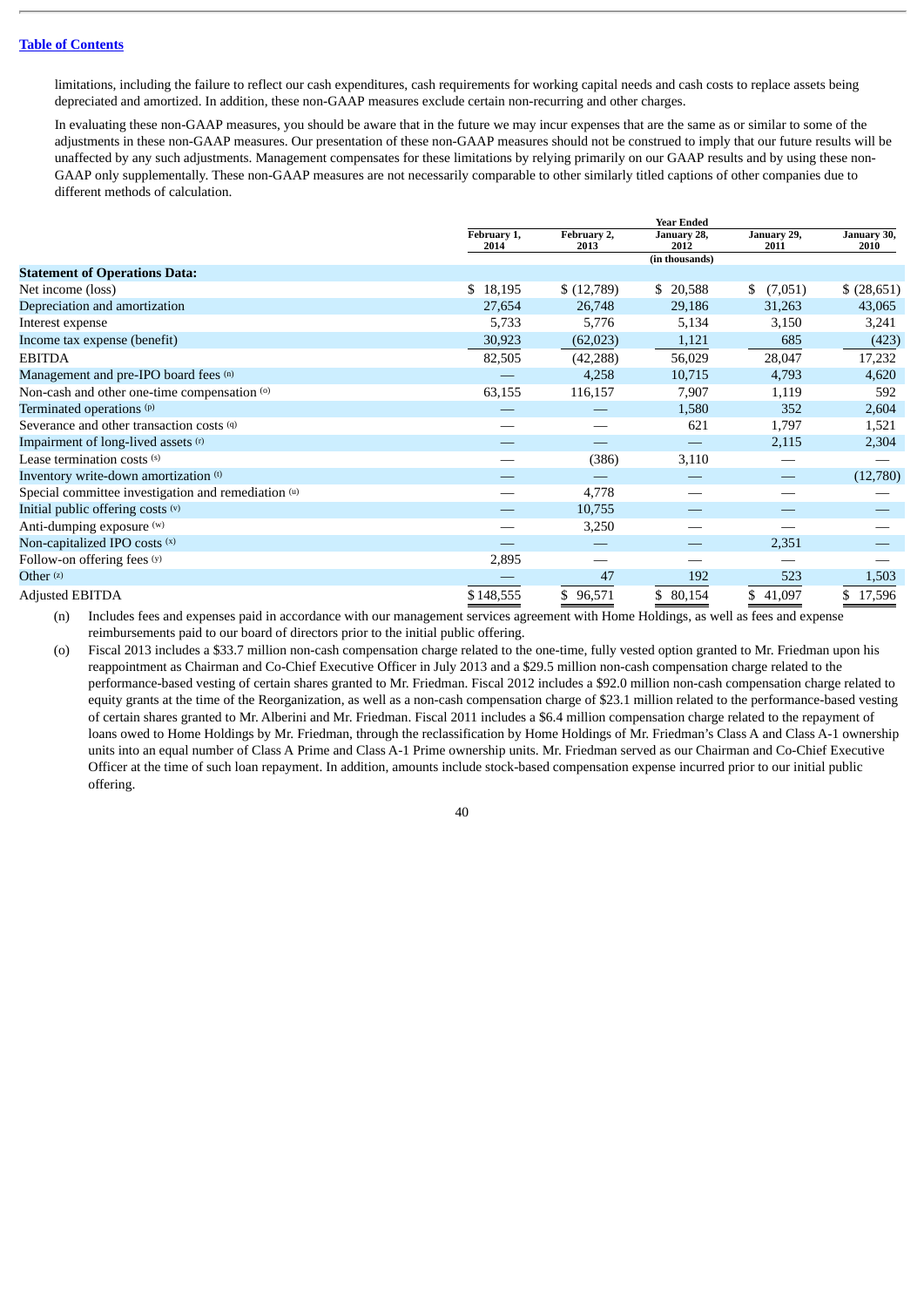- (p) Includes the impact of divesting our Brocade Home brand, closing four temporary clearance centers operated from October 2008 to March 2010, costs related to closing The Michaels Furniture Company and costs related to the restructuring of our Shanghai office location.
- (q) Generally includes executive severance and other related costs.
- (r) Includes costs related to impairment of long-lived assets related to our retail store operations prior to our initial public offering.
- (s) Includes lease termination costs for retail stores that were closed prior to their respective lease termination dates. The lease termination amount in fiscal 2012 includes changes in estimates regarding liabilities for future lease payments for closed stores.
- (t) Represents non-cash impact of amortizing, over the period of the inventory turn, the net fair value adjustment to inventory recorded in connection with the purchase price allocation for the acquisition of all of the outstanding capital stock of Restoration Hardware, Inc. by Home Holdings on June 16, 2008.
- (u) Represents legal and other professional fees incurred in connection with the investigation conducted by the special committee of the board of directors relating to Mr. Friedman and our subsequent remedial actions.
- (v) Represents costs incurred in connection with our initial public offering, including a fee of \$7.0 million to Catterton, Tower Three and Glenhill in accordance with our management services agreement, payments of \$2.2 million to certain former executives and bonus payments to employees of \$1.3 million.
- (w) Represents expense incurred as a result of increased tariff obligations of one of our foreign suppliers following the U.S. Department of Commerce's review of the anti-dumping duty order on wooden bedroom furniture from China for the period from January 1, 2011 through December 31, 2011.
- (x) Represents costs related to our efforts to pursue an initial public offering.
- (y) Represents legal and other professional fees incurred in connection with our follow-on offerings in May 2013 and July 2013.
- (z) Represents items which management believes are not indicative of our ongoing operating performance. Fiscal 2009 includes one-time start-up costs associated with Baby& Child, occupancy costs for corporate office space exited by us as part of the acquisition of all of the outstanding capital stock of Restoration Hardware, Inc. by Home Holdings on June 16, 2008, and foreign exchange gains and losses. Fiscal 2010 and fiscal 2011 include consulting fees related to organizational matters, state franchise tax amounts and foreign exchange gains and losses.
- (13) Working capital is defined as current assets, excluding cash and cash equivalents, less current liabilities, excluding the current portion of long-term debt. (14) Total debt (including current portion) includes the revolving line of credit, term loan, and capital lease obligations.
- 

## **Item 7. Management's Discussion and Analysis of Financial Condition and Results of Operations**

#### **Overview**

We are a leading luxury retailer in the home furnishings marketplace. Our collections of timeless, updated classics and reproductions are presented consistently across our sales channels in sophisticated and unique lifestyle settings that we believe are on par with world-class interior designers. We offer dominant merchandise assortments across a growing number of categories, including furniture, lighting, textiles, bathware, décor, outdoor and garden, tableware and children's furnishings. Our business is fully integrated across our multiple channels of distribution, consisting of our stores, catalogs and websites. We position our stores as showrooms for our brand, while our Source Books and websites act as virtual extensions of our stores. As of February 1, 2014, we operated 62 Galleries, 5 Full Line Design Galleries and 3 Baby & Child Galleries, as well as 17 outlet stores throughout the United States and Canada.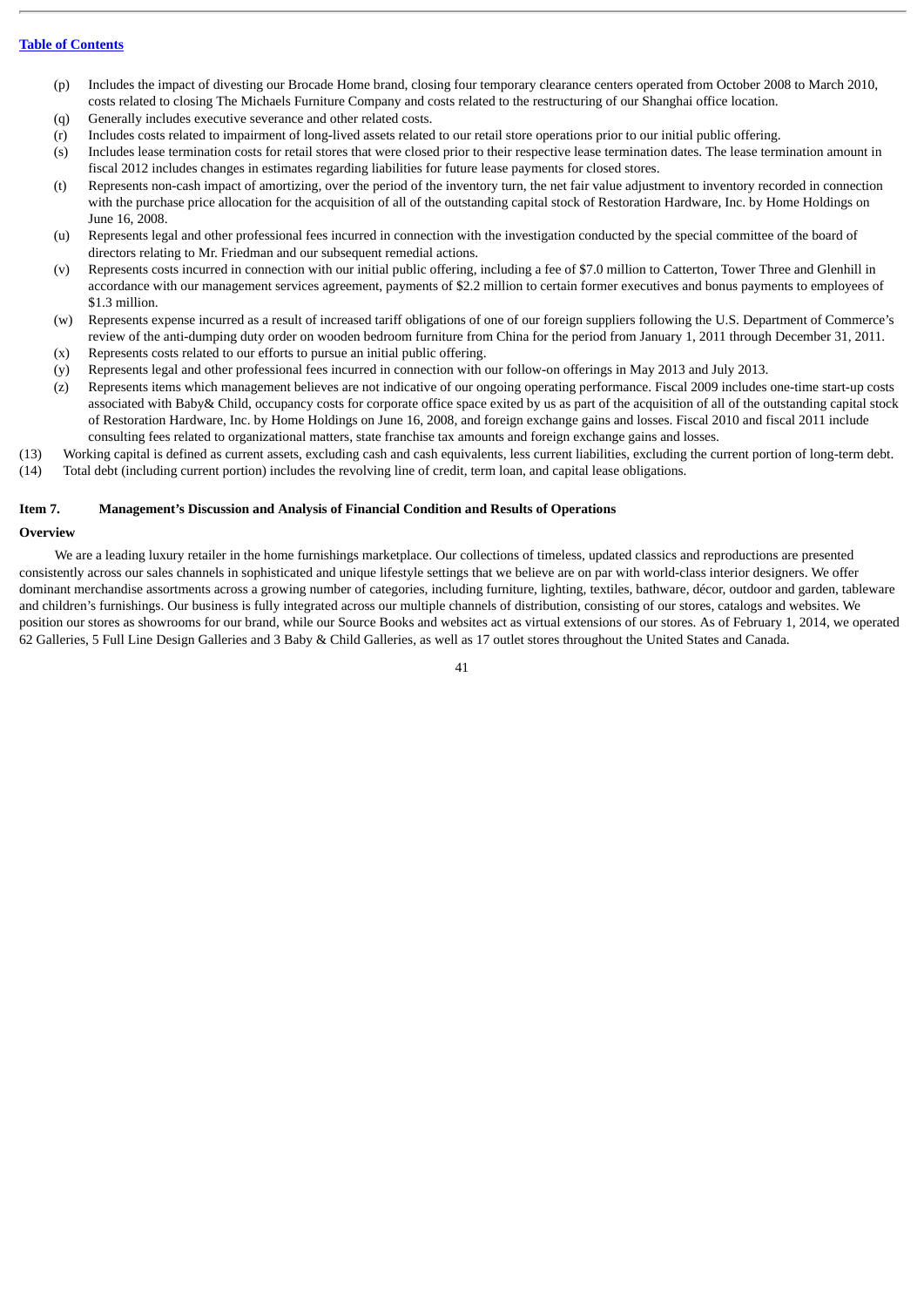In order to drive growth across our business, we are focused on the following key strategies:

- *Transform Our Real Estate Platform.* We believe we have an opportunity to significantly increase our sales by transforming our real estate platform from our existing retail footprint to a portfolio focused on Full Line Design Galleries. Our Full Line Design Galleries are sized based on the market potential and the size of our assortment. Based on our analysis, we believe we have opportunities to operate Full Line Design Galleries in 60 to 70 locations in the United States and Canada.
- *Expand Our Offering and Increase Our Market Share.* We believe we have a significant opportunity to increase our market share by:
	- Growing our merchandise assortment;
	- Introducing new products and categories;
	- Expanding our service offerings; and
	- Exploring and testing new business opportunities complementary to our core business.
- *Increase Brand Awareness.* We will continue to increase our brand awareness and customer loyalty through our real estate transformation, our Source Book circulation strategy, our digital marketing initiatives, and our increased advertising and public relations activities and events.
- *Pursue International Expansion.* We plan to strategically expand our business into select countries outside of the United States and Canada over the next several years. We believe that our luxury brand positioning and unique aesthetic will have strong international appeal.
- *Increase Operating Margins.* We have the opportunity to continue to improve our operating margins by leveraging our fixed occupancy costs and scalable infrastructure.

Our fiscal 2013 results reflect the ongoing strength of our business. We have continued to increase market share, and at the same time invested in our infrastructure and supply chain to support future growth. Key financial achievements of fiscal 2013 include:

- Net revenues increased 30% to \$1.6 billion in fiscal 2013, on top of a 25% increase in fiscal 2012 and a 24% increase in fiscal 2011.
- The fourth quarter of fiscal 2013 marked our  $16<sup>th</sup>$  consecutive quarter of double-digit net revenue growth.
- Net income increased to \$18.2 million in fiscal 2013 from a net loss of \$12.8 million in fiscal 2012.

## **Factors Affecting Our Operating Results**

Various factors affected our results for the periods presented in this "Management's Discussion and Analysis of Financial Condition and Results of Operations" including the following:

*Overall Economic Trends*. The industry in which we operate is cyclical, and consequently our revenues are affected by general economic conditions. For example, reduced consumer confidence and lower availability and higher cost of consumer credit reduces demand for our products and limits our ability to increase prices or sustain price increases. We expect that some of the economic factors that have been in place for the last several years, including the continuing economic uncertainty (particularly in the housing market in the United States) may continue in future periods. For more information, see "Risk Factors—Changes in consumer spending or the housing market may significantly harm our revenue and results of operations."

*Our Strategic Initiatives*. We are in the process of implementing a number of significant business initiatives that have had and will continue to have an impact on our results of operations, including the development of new larger Full Line Design Galleries in a number of new locations, the optimization of our store sizes to better fit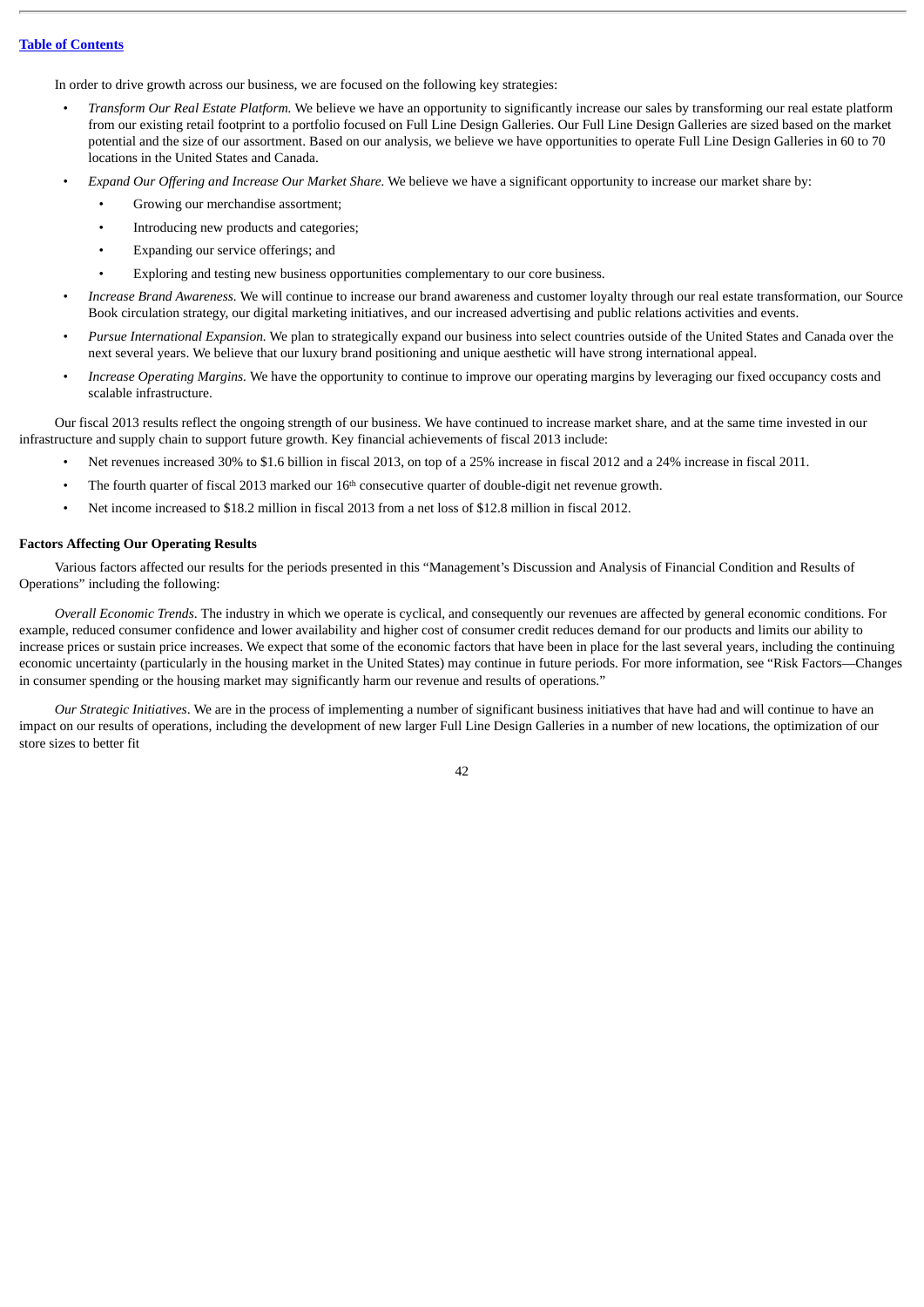anticipated demand in a given market, the expansion of our product categories and services and changes in the ways in which we market with our catalogs. Although these initiatives are designed to create growth in our business and continuing improvement in our operating results, the timing of expenditures related to these initiatives, as well as the achievement of returns on our investments, may affect our results of operation in future periods, and we may not achieve the desired benefits. Opening Full Line Design Galleries will require significant capital expenditures, and retail store closures may lead to charges including lease termination and other exit costs. These changes could affect our results of operation in future periods. In addition, the investments required to continue our strategic initiatives may have a negative impact on cash flows in future periods and could create pressure on our liquidity if we do not achieve the desired results from these initiatives in a timely manner. We expect that we will continue to incur significant capital expenditures as part of our initiative to open more Full Line Design Galleries over the next several years, and that these expenditures will have an impact on our cash flows during this time. For fiscal 2013, we incurred total capital expenditures of \$93.9 million and we anticipate our capital expenditure requirements to be approximately \$115 million to \$125 million for fiscal 2014.

*Consumer Preferences and Demand*. Our ability to maintain our appeal to existing customers and attract new customers depends on our ability to originate, develop and offer a compelling product assortment responsive to customer preferences and design trends. We have successfully introduced a large number of new products during recent periods, which we believe has been a contributing factor in our sales and operating results. Periods in which our products have achieved strong customer acceptance generally have had more favorable results. If we misjudge the market for our products, we may be faced with excess inventories for some products and may be required to become more promotional in our selling activities, which would impact our net revenues and gross profit.

*Our Ability to Source and Distribute Products Effectively*. Our net revenues and gross profit are affected by our ability to purchase our merchandise in sufficient quantities at competitive prices. While we believe our vendors have adequate capacity to meet our current and anticipated demand, our level of net revenues have been adversely affected in prior periods by constraints in our supply chain, including the inability of our vendors to produce sufficient quantities of some merchandise in a manner that was able to match market demand from our customers, leading to higher levels of customer back orders and lost sales.

*Fluctuation in Quarterly Results*. Our quarterly results have historically varied depending upon a variety of factors, including our product offerings, promotional events, store openings, shifts in the timing of holidays and timing of catalog releases, among other things. As a result of these factors, our working capital requirements and demands on our product distribution and delivery network may fluctuate during the year. See "Risk Factors—Our operating results are subject to quarterly fluctuations, and results for any quarter may not necessarily be indicative of the results that may be achieved for the full fiscal year."

#### **How We Assess the Performance of Our Business**

In assessing the performance of our business, we consider a variety of financial and operating measures that affect our operating results, including net revenues, gross profit, selling, general and administrative expenses and adjusted EBITDA and adjusted net income.

*Net Revenues.* Net revenues reflect our sale of merchandise plus shipping and handling revenue collected from our customers, less returns and discounts. Revenues are recognized upon receipt of product by our customers.

*Gross Profit.* Gross profit is equal to our net revenues less cost of goods sold. Gross profit as a percentage of our net revenues is referred to as gross margin. Cost of goods sold include the direct cost of purchased merchandise; inventory shrinkage; inventory adjustments due to obsolescence, including excess and slowmoving inventory and lower of cost or market reserves; inbound freight; all freight costs to get merchandise to our stores; design, buying and allocation costs; occupancy costs related to store operations, such as rent and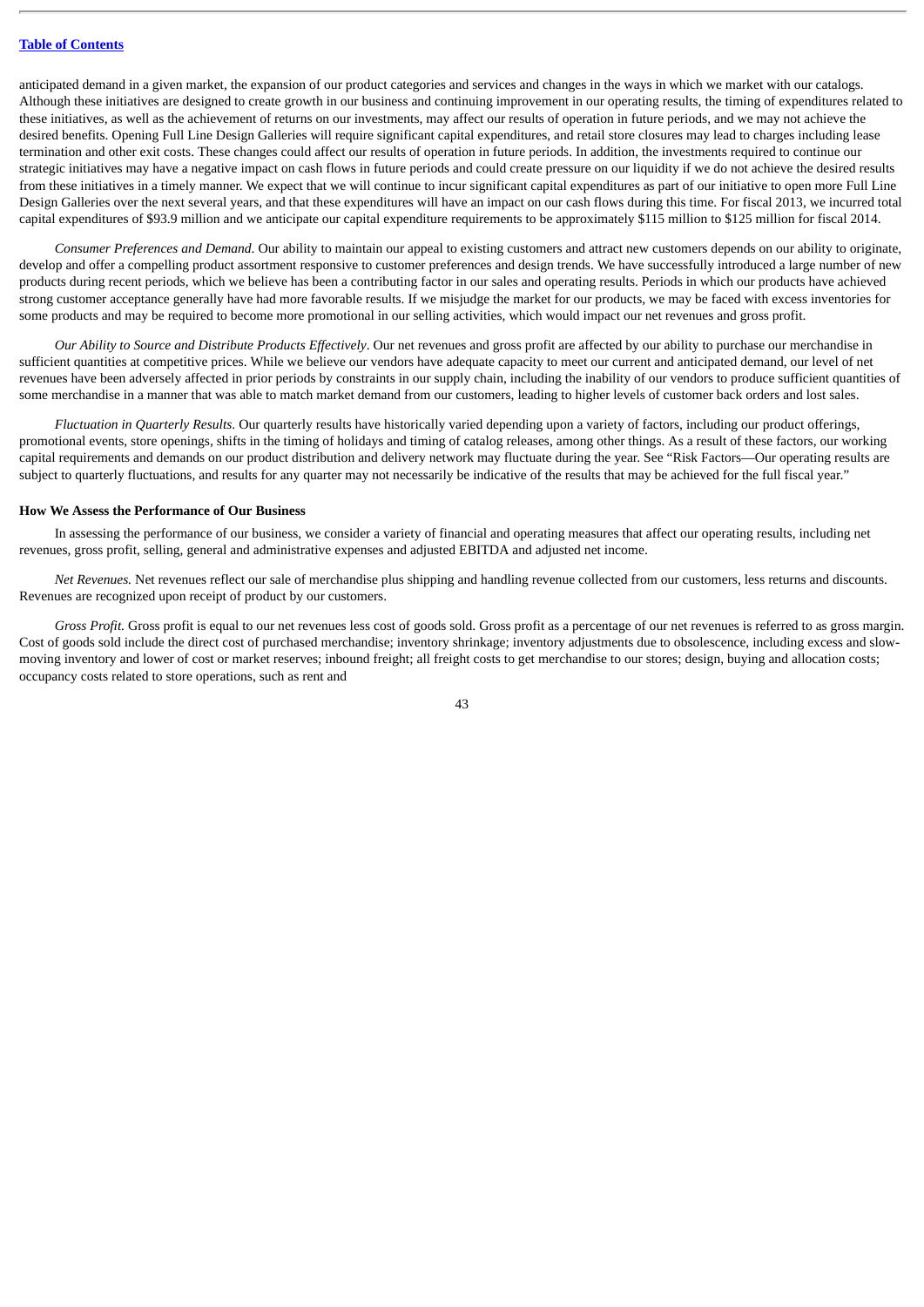common area maintenance; depreciation and amortization of leasehold improvements, equipment and other assets in our stores and distribution centers; and all logistics costs associated with shipping product to our customers, which are only partially offset by shipping income collected from customers. We expect gross profit to increase to the extent that we successfully grow our net revenues and leverage the fixed portion of cost of goods sold.

Our gross profit can be favorably impacted by sales volume increases, as occupancy and certain other costs that are largely fixed do not necessarily increase proportionally with volume increases. Changes in the mix of our products may also impact our gross profit. We review our inventory levels on an ongoing basis in order to identify slow-moving merchandise and use product markdowns and our outlet stores to efficiently sell these products. The timing and level of markdowns are driven primarily by customer acceptance of our merchandise. The primary drivers of the costs of individual goods are raw materials costs, which fluctuate based on a number of factors beyond our control, including commodity prices, changes in supply and demand, general economic conditions, competition, import duties, tariffs and government regulation, logistics costs (which may increase in the event of, for example, expansions of or interruptions in the operation of our distribution centers, furniture home delivery hubs and customer service center or damage or interruption to our information systems) and labor costs in the countries where we source our merchandise. We place orders with merchandise vendors primarily in United States dollars and, as a result, are not exposed to significant foreign currency exchange risk.

Our gross profit may not be comparable to other specialty retailers, as some companies may not include all or a portion of the costs related to their distribution network and store occupancy in calculating gross profit as we and many other retailers do, but instead may include them in selling, general and administrative expenses.

*Selling, General and Administrative Expenses.* Selling, general and administrative expenses include all operating costs not included in cost of goods sold. These expenses include all payroll and payroll related expenses, store expenses other than occupancy and expenses related to many of our operations at our headquarters, including utilities, depreciation and amortization, credit card fees and marketing expense, which primarily includes catalog production, mailing and print advertising costs. All store pre-opening costs are included in selling, general and administrative expenses and are expensed as incurred. Selling, general and administrative expenses as a percentage of net revenues is usually higher in lower-volume quarters and lower in higher-volume quarters because a significant portion of the costs are relatively fixed.

Our recent revenue growth has been accompanied by increased selling, general and administrative expenses, excluding certain one-time and non-cash items discussed in "Basis of Presentation and Results of Operations" below. The most significant components of these increases are payroll costs, as well as credit card fees due to increased revenue. We expect these expenses to continue to increase as we continue to open new stores, develop new product categories and otherwise grow our business. These increases were partially offset by a decrease in advertising and marketing costs as a result of modifying our Source Book strategy for fiscal 2013 and eliminating our Fall Source Book.

*Adjusted EBITDA and Adjusted Net Income.* We believe that adjusted EBITDA and adjusted net income are useful measures of operating performance, as the adjustments eliminate non-recurring and other items that are not reflective of underlying business performance, facilitate a comparison of our operating performance on a consistent basis from period-to-period and provide for a more complete understanding of factors and trends affecting our business. We also use adjusted EBITDA as one of the primary methods for planning and forecasting overall expected performance and for evaluating on a quarterly and annual basis actual results against such expectations, and as the basis of our MIP.

We define adjusted EBITDA as consolidated net income (loss) before depreciation and amortization, interest expense and provision for income taxes, adjusted for the impact of certain non-recurring and other items that we do not consider representative of our ongoing operating performance. Because adjusted EBITDA omits non-cash items, we feel that it is less susceptible to variances in actual performance resulting from depreciation, amortization and other non-cash charges and is more reflective of other factors that affect our operating performance.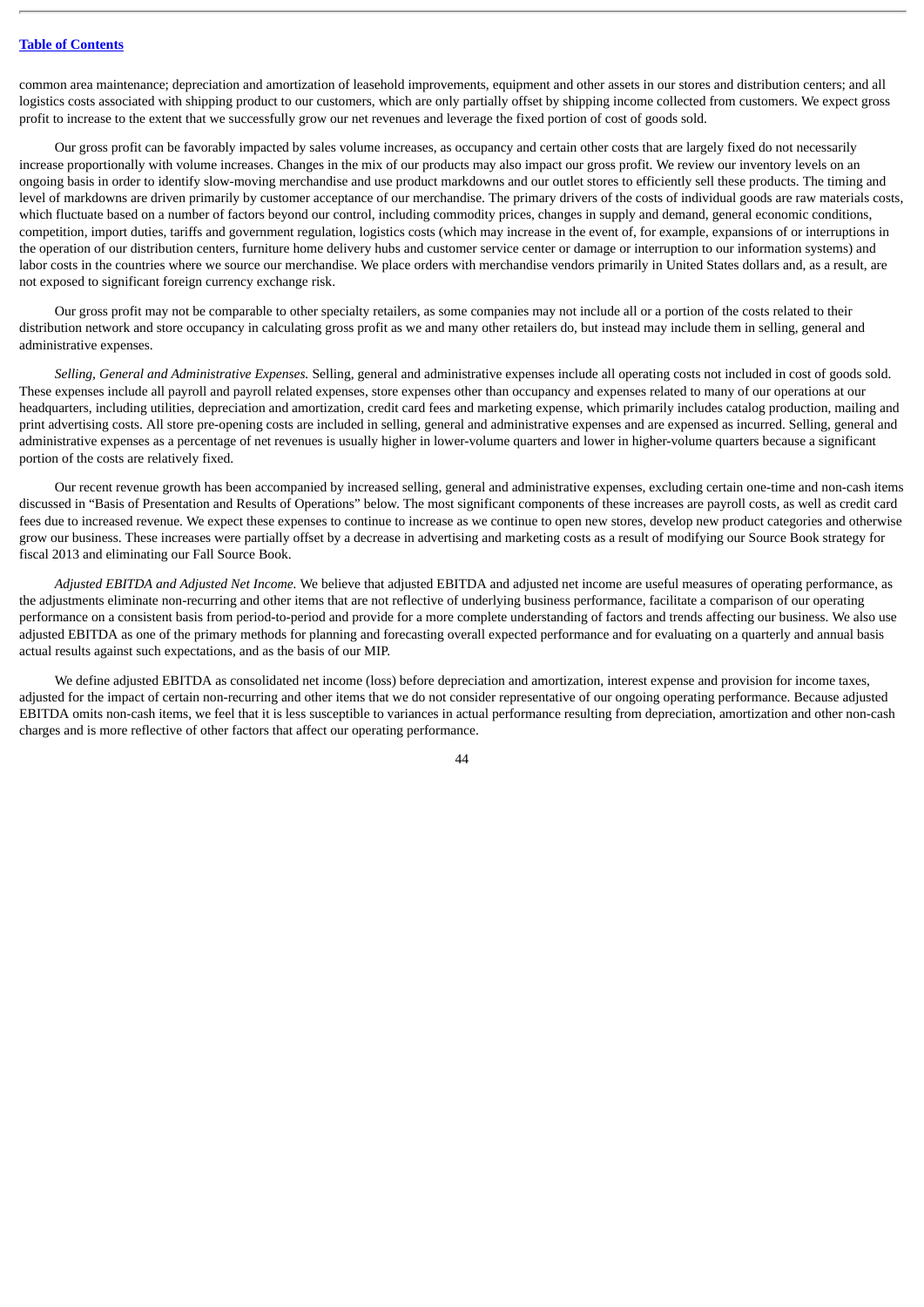We define adjusted net income as consolidated net income (loss), adjusted for the impact of certain non-recurring and other items that we do not consider representative of our ongoing operating performance.

## **Basis of Presentation and Results of Operations**

On November 7, 2012, Restoration Hardware Holdings, Inc. completed an initial public offering and acquired all of the outstanding shares of capital stock of Restoration Hardware, Inc. In connection with the initial public offering, common stock of Restoration Hardware Holdings, Inc. was issued in replacement of prior unit awards under the Team Resto Ownership Plan. These transactions are referred to as the "Reorganization." Prior to the Reorganization, Restoration Hardware Holdings, Inc. had not engaged in any business or other activities except in connection with its formation and the Reorganization. Accordingly, all financial and other information herein relating to periods prior to the completion of the Reorganization is that of Restoration Hardware, Inc.

The following table sets forth our statement of operations and other financial and operating data.

|                                                                         | February 1,<br>2014   | February 2,<br>2013                                          | January 28,<br>2012 |
|-------------------------------------------------------------------------|-----------------------|--------------------------------------------------------------|---------------------|
|                                                                         |                       | (dollars in thousands, excluding per square foot store data) |                     |
| <b>Statement of Operations Data:</b>                                    |                       |                                                              |                     |
| Net revenues                                                            | \$1,550,961           | \$1,193,046                                                  | \$958,084           |
| Cost of goods sold                                                      | 994,081               | 756,597                                                      | 601,735             |
| Gross profit                                                            | 556,880               | 436,449                                                      | 356,349             |
| Selling, general and administrative expenses                            | 502,029               | 505,485                                                      | 329,506             |
| Income (loss) from operations                                           | 54,851                | (69,036)                                                     | 26,843              |
| Interest expense                                                        | (5,733)               | (5,776)                                                      | (5, 134)            |
| Income (loss) before income taxes                                       | 49,118                | (74, 812)                                                    | 21,709              |
| Income tax expense (benefit)                                            | 30,923                | (62, 023)                                                    | 1,121               |
| Net income (loss)                                                       | \$<br>18,195          | \$<br>(12,789)                                               | \$<br>20,588        |
| <b>Other Financial and Operating Data:</b>                              |                       |                                                              |                     |
| Growth in net revenues:                                                 |                       |                                                              |                     |
| Stores $(1)$                                                            |                       | 27%<br>20%                                                   | 22%                 |
| Direct                                                                  |                       | 33%<br>30%                                                   | 27%                 |
| <b>Total</b>                                                            |                       | 30%<br>25%                                                   | 24%                 |
| Comparable brand revenue growth (2)                                     |                       | 31%<br>28%                                                   | 26%                 |
| Retail: $(3)$                                                           |                       |                                                              |                     |
| Comparable store sales change (4)                                       |                       | 27%<br>28%                                                   | 25%                 |
| Retail stores open at beginning of period                               |                       | 71<br>74                                                     | 91                  |
| Stores opened                                                           |                       | 5<br>2                                                       | 5                   |
| Stores closed                                                           |                       | 3<br>8                                                       | 22                  |
| Retail stores open at end of period                                     |                       | 70<br>71                                                     | 74                  |
| Retail sales per leased selling square foot (5)                         | $\mathbb{S}$<br>1,395 | \$<br>1.143                                                  | \$<br>846           |
| Total leased square footage at end of period (in thousands)             |                       | 798<br>768                                                   | 808                 |
| Total leased selling square footage at end of period (in thousands) (6) |                       | 554<br>501                                                   | 516                 |
| Average leased square footage (in thousands) (7)                        |                       | 793<br>784                                                   | 913                 |
| Average leased selling square footage (in thousands) (7)                |                       | 504<br>522                                                   | 580                 |
|                                                                         |                       |                                                              |                     |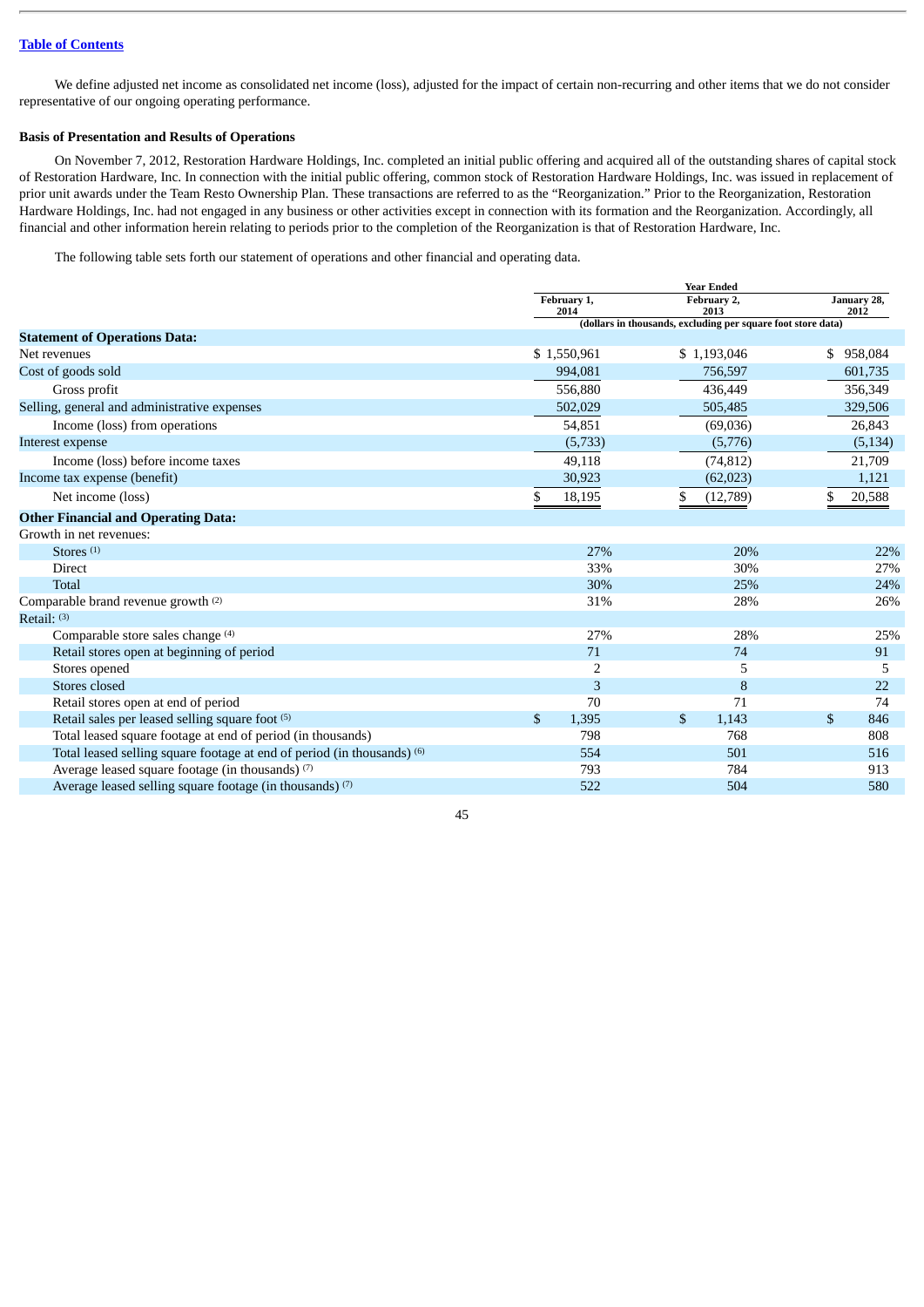|         |                                            | <b>Year Ended</b> |                                                              |             |  |             |  |
|---------|--------------------------------------------|-------------------|--------------------------------------------------------------|-------------|--|-------------|--|
|         |                                            | February 1,       |                                                              | February 2, |  | January 28, |  |
|         |                                            | 2014              |                                                              | 2013        |  | 2012        |  |
|         |                                            |                   | (dollars in thousands, excluding per square foot store data) |             |  |             |  |
| Direct: |                                            |                   |                                                              |             |  |             |  |
|         | Catalogs circulated (in thousands) (8)     | 12,325            |                                                              | 32,712      |  | 26,052      |  |
|         | Catalog pages circulated (in millions) (8) | 6,583             |                                                              | 16.029      |  | 8,848       |  |
|         | Direct as a percentage of net revenues (9) | 47%               |                                                              | 46%         |  | 44%         |  |
|         | Capital expenditures                       | 93.868            |                                                              | 49,058      |  | 25.593      |  |

(1) Stores data represents retail stores plus outlet stores. Net revenues for outlet stores for fiscal 2013, fiscal 2012 and fiscal 2011 were \$89.6 million, \$54.3 million and \$43.9 million, respectively.

- (2) Comparable brand revenue growth includes retail comparable store sales, including Baby & Child Galleries, and direct net revenues. Comparable brand revenue growth excludes retail non-comparable store sales and outlet store net revenues. Refer to footnote (4) below for a definition of comparable store sales. Because fiscal 2012 was a 53-week year, comparable brand revenue growth percentage for fiscal 2012 excludes the extra week of revenue.
- (3) Retail data has been calculated based upon retail stores, which includes our Baby & Child Galleries and excludes outlet stores.
- (4) Comparable store sales have been calculated based upon retail stores that were open at least fourteen full months as of the end of the reporting period and did not change square footage by more than 20% between periods. If a store is closed for seven days during a month, that month will be excluded from comparable store sales. Comparable store net revenues exclude revenues from outlet stores. Because fiscal 2012 was a 53-week year, comparable store sales change percentage for fiscal 2012 excludes that extra week of sales.
- (5) Retail sales per leased selling square foot is calculated by dividing total net revenues for all retail stores, comparable and non-comparable, by the average leased selling square footage for the period.
- (6) Leased selling square footage is retail space at our stores used to sell our products. Leased selling square footage excludes backrooms at retail stores used for storage, office space or similar matters. Leased selling square footage excludes exterior sales space located outside a store, such as courtyards, gardens and rooftops. Leased selling square footage includes approximately 4,500 square feet related to one owned store location.
- (7) Average square footage (leased or leased selling, as applicable) is calculated for each quarter by taking the total applicable square footage at the beginning of the quarter plus the total applicable square footage at the end of the quarter and dividing by two. Average square footage for periods of six, nine and twelve months is calculated by averaging the average square footage for the quarters within such periods.
- (8) The catalogs and catalog pages circulated from period to period do not take into account different page sizes per catalog distributed. Page sizes and page counts vary for different catalog mailings and we sometimes mail different versions of a catalog at the same time. Accordingly, period to period comparisons of catalogs circulated and catalog pages circulated do not take these variations into account.
- (9) Direct revenues include sales through our catalogs and websites.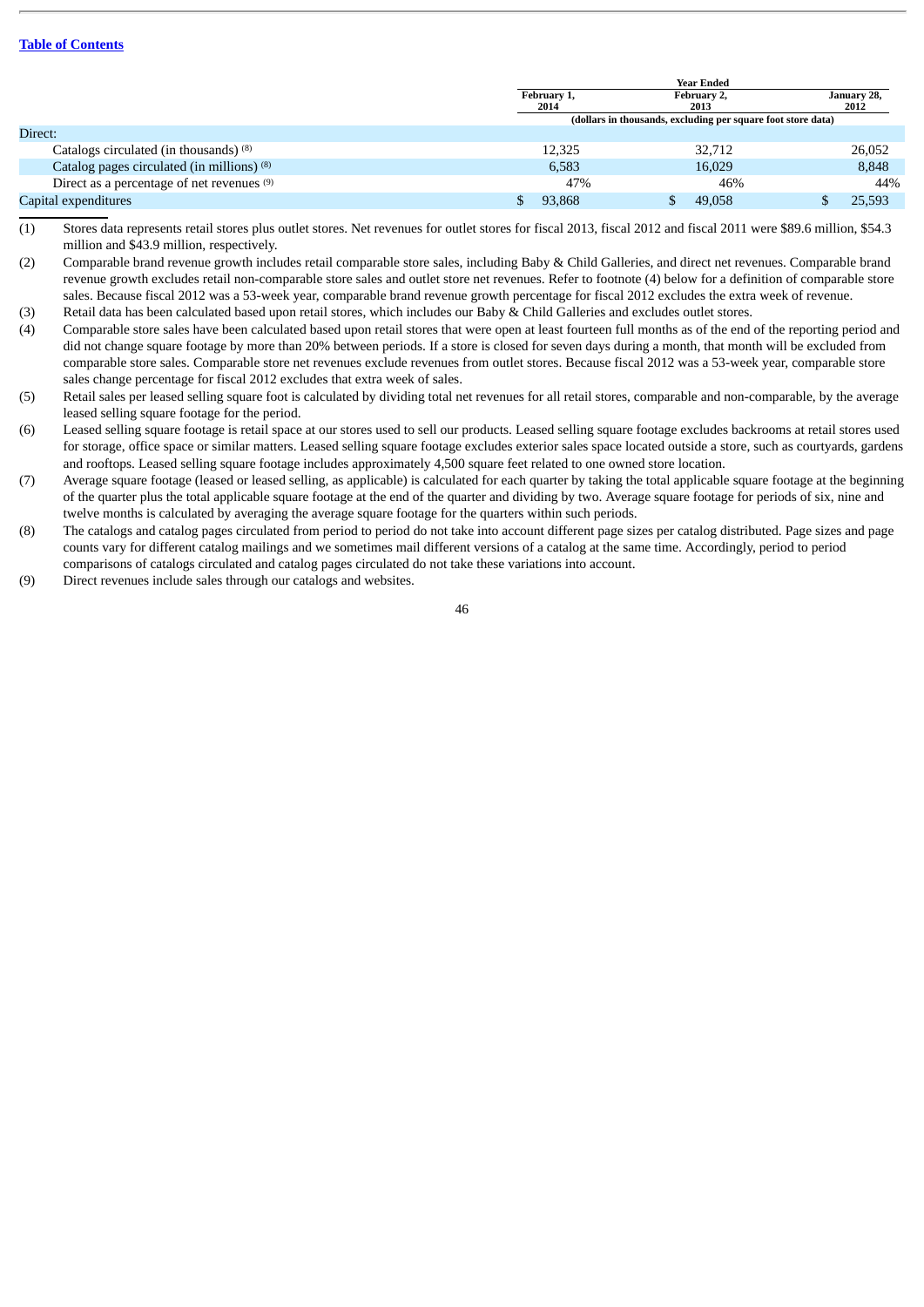The following table sets forth our consolidated statement of operations data as a percentage of total revenues.

|                                              |                     | <b>Year Ended</b>   |                     |  |  |  |
|----------------------------------------------|---------------------|---------------------|---------------------|--|--|--|
|                                              | February 1,<br>2014 | February 2,<br>2013 | January 28,<br>2012 |  |  |  |
| <b>Statement of Operations Data:</b>         |                     |                     |                     |  |  |  |
| Net revenues                                 | 100.0%              | 100.0%              | 100.0%              |  |  |  |
| Cost of goods sold                           | 64.1                | 63.4                | 62.8                |  |  |  |
| Gross profit                                 | 35.9                | 36.6                | 37.2                |  |  |  |
| Selling, general and administrative expenses | 32.4                | 42.4                | 34.4                |  |  |  |
| Income (loss) from operations                | 3.5                 | (5.8)               | 2.8                 |  |  |  |
| Interest expense                             | (0.3)               | (0.5)               | (0.5)               |  |  |  |
| Income (loss) before income taxes            | 3.2                 | (6.3)               | 2.3                 |  |  |  |
| Income tax expense (benefit)                 | 2.0                 | (5.2)               | 0.1                 |  |  |  |
| Net income (loss)                            | 1.2%                | $(1.1)\%$           | 2.2%                |  |  |  |

We operate a fully integrated distribution model through our stores, catalogs and websites. The following table shows a summary of our Stores net revenues, which include all sales for orders placed in retail stores as well as sales through outlet stores, and our Direct net revenues which include sales through our catalogs and websites.

|               |                                            | <b>Year Ended</b> |                     |  |  |
|---------------|--------------------------------------------|-------------------|---------------------|--|--|
|               | February 1,<br>February 2,<br>2014<br>2013 |                   | January 28,<br>2012 |  |  |
|               |                                            | (in thousands)    |                     |  |  |
| <b>Stores</b> | 818,372                                    | 643,306           | \$534,411           |  |  |
| Direct        | 732,589                                    | 549,740           | 423,673             |  |  |
| Net revenues  | \$1,550,961                                | \$1,193,046       | \$958,084           |  |  |

## **Fiscal 2013 Compared to Fiscal 2012**

## *Net revenues*

Net revenues increased \$357.9 million, or 30.0%, to \$1,551.0 million in fiscal 2013 compared to \$1,193.0 million in fiscal 2012. We had 70 and 71 retail stores open at February 1, 2014 and February 2, 2013, respectively. Stores sales increased \$175.1 million, or 27.2%, to \$818.4 million in fiscal 2013 compared to \$643.3 million in fiscal 2012 due in large part to our comparable store sales increase of 27% in fiscal 2013 compared to fiscal 2012. Direct sales increased \$182.8 million, or 33.3%, to \$732.6 million in fiscal 2013 compared to \$549.7 million in fiscal 2012. Our comparable brand revenue growth increased by 31% in fiscal 2013 compared to fiscal 2012. We believe that the increase in comparable brand revenue, comparable store sales and direct sales was due primarily to our customers' favorable reaction to our merchandise assortment, including the expansion of existing product categories, and the introduction of new product categories.

#### *Gross profit*

Gross profit increased \$120.4 million, or 27.6%, to \$556.9 million in fiscal 2013 from \$436.4 million in fiscal 2012. As a percentage of net revenues, gross margin decreased 0.7% to 35.9% of net revenues in fiscal 2013 from 36.6% of net revenues in fiscal 2012.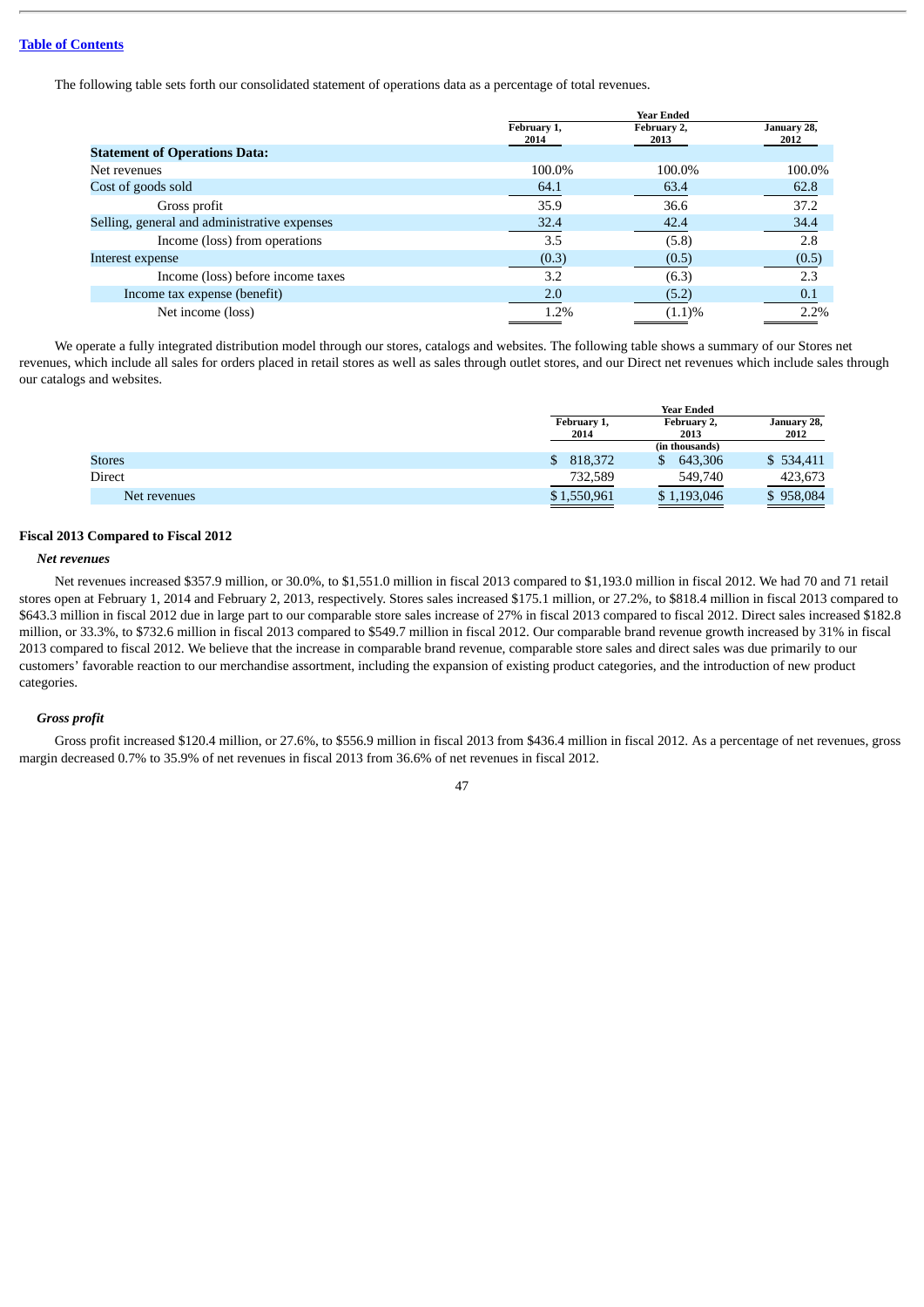In fiscal 2012, we incurred a \$3.3 million charge related to increased tariff obligations of one of our foreign suppliers following the U.S. Department of Commerce's review of the anti-dumping duty order on wooden bedroom furniture from China for the period from January 1, 2011 through December 31, 2011. Excluding the impact associated with this obligation, gross margin decreased 1.0% to 35.9% of net revenues in fiscal 2013 from 36.9% in fiscal 2012. This decrease was primarily driven by strategic pricing on new product introductions and changes in product mix. In addition, gross profit as a percentage of net revenues decreased due to increased freight costs resulting from a larger percentage of furniture sales during the period, which incur higher shipping costs than our other products. These decreases in gross profit as a percentage of net revenues were partially offset by improvement in store occupancy costs from improved leverage on the fixed portion of such costs.

### *Selling, general and administrative expenses*

Selling, general and administrative expenses decreased \$3.5 million, or 0.7%, to \$502.0 million in fiscal 2013 compared to \$505.5 million in fiscal 2012.

Selling, general and administrative expenses in fiscal 2013 included: (i) a \$33.7 million non-cash compensation charge related to the one-time, fully vested option to Mr. Friedman upon his reappointment as Chairman and Co-Chief Executive Officer, (ii) a \$29.5 million non-cash compensation charge related to the performance-based vesting of certain shares granted to Mr. Friedman in connection with the Reorganization and initial public offering, and (iii) \$2.9 million of costs incurred in connection with our follow-on offerings in May 2013 and July 2013.

Selling, general and administrative expenses for fiscal 2012 included (i) a \$92.0 million non-cash compensation charge related to equity grants at the time of the Reorganization and initial public offering, (ii) a \$23.1 million non-cash compensation charge related to the performance-based vesting of certain shares granted to Mr. Alberini and Mr. Friedman in connection with the Reorganization and initial public offering, (iii) \$10.8 million of costs incurred in connection with our initial public offering, including a fee of \$7.0 million to Catterton, Tower Three and Glenhill in accordance with our management services agreement, payments of \$2.2 million to certain former executives and bonus payments to employees of \$1.3 million, and (iv) \$4.8 million of legal and other professional fees incurred in connection with the investigation conducted by the special committee of the board of directors relating to Mr. Friedman and our subsequent remedial actions.

The increase in selling, general and administrative expenses, excluding the one-time and non-cash compensation items mentioned above, was primarily related to an increase in employment costs, an increase in credit card fees due to increased revenues and an increase in corporate occupancy costs. These increases were partially offset by a decrease in advertising and marketing costs as a result of modifying our Source Book strategy in fiscal 2013 to eliminate the Fall Source Book.

Excluding the one-time and non-cash compensations items in fiscal 2013 and fiscal 2012 mentioned above, selling, general and administrative expenses were 28.1% of net revenues in fiscal 2013 compared to 31.4% of net revenues in fiscal 2012. The improvement in selling, general and administrative expenses as a percentage of net revenues was primarily driven by a decrease in advertising and marketing costs due to the change in the Source Book strategy.

#### *Interest expense*

Interest expense was \$5.7 million in fiscal 2013 compared to \$5.8 million in fiscal 2012. This decrease was primarily due to a decrease in the average borrowings under the revolving line of credit in fiscal 2013 compared to fiscal 2012 partially offset by interest expense of \$1.1 million in fiscal 2013 related to accounting for build-to-suit transactions under ASC 840 for certain of our Full Line Design Galleries.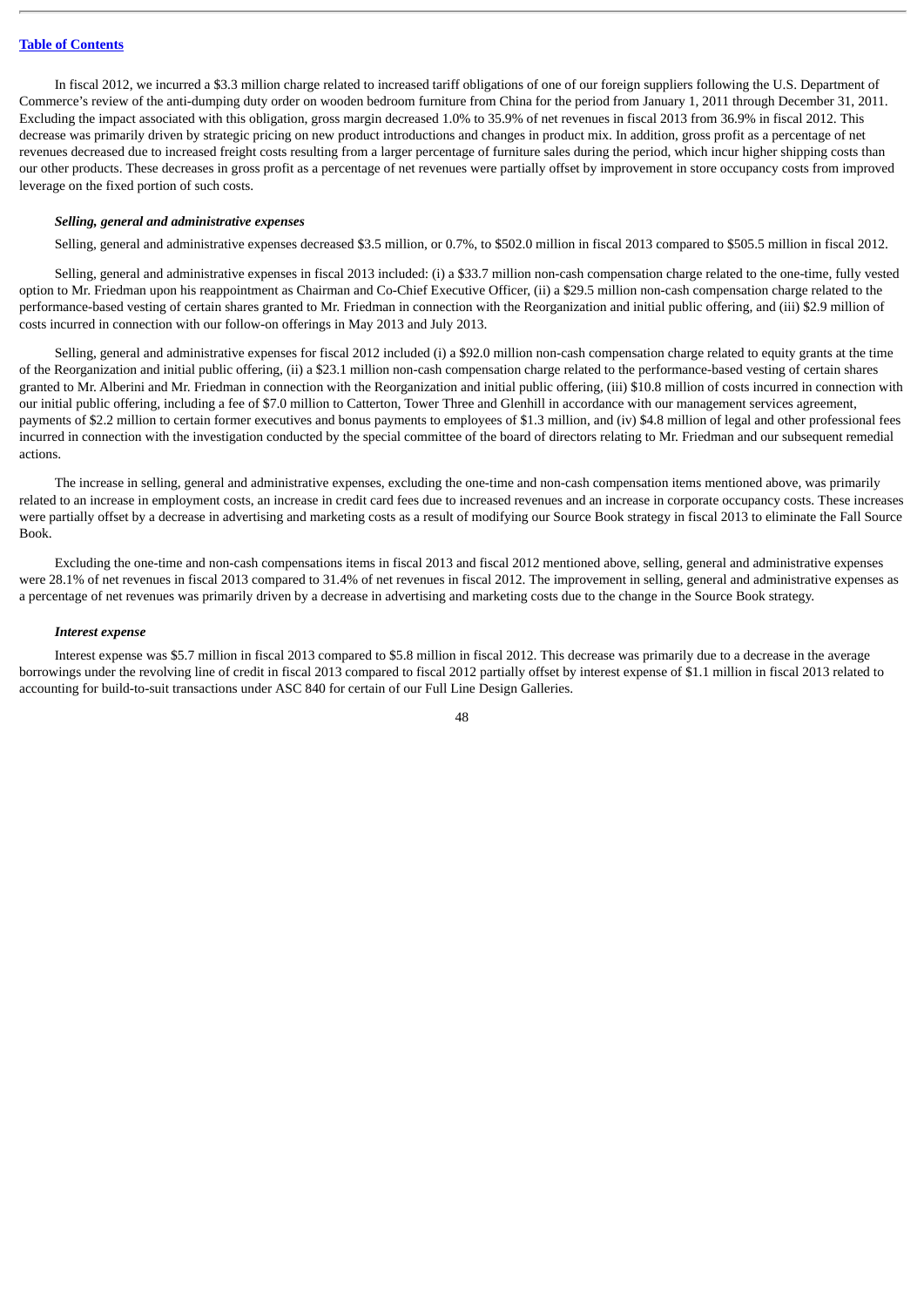#### *Income tax expense (benefit)*

Income tax expense increased \$92.9 million to a \$30.9 million expense in fiscal 2013 compared to a benefit of \$62.0 million in fiscal 2012. Our effective tax rate was 63.0% in fiscal 2013 compared to 82.9% in fiscal 2012. The fiscal 2013 effective tax rate was significantly impacted by (i) non-deductible stockbased compensation and (ii) other non-deductible expenses. The fiscal 2012 effective tax rate was significantly impacted by (i) our reporting a loss before income taxes, (ii) the release of the U.S. valuation allowance against our net deferred tax assets, and (iii) non-deductible stock-based compensation. By the end of fiscal 2012, our U.S. operations achieved a position of cumulative profits (adjusted for permanent differences) for the most recent three-year period, and this coupled with our business plan for profitability in future periods, provided assurance that our future tax benefits are more likely than not to be realized. Accordingly, in the fourth quarter of fiscal 2012 we released \$57.2 million of our U.S. valuation allowance against net deferred tax assets.

## **Fiscal 2012 Compared to Fiscal 2011**

#### *Net revenues*

Net revenues increased \$234.9 million, or 24.5%, to \$1,193.0 million in fiscal 2012 compared to \$958.1 million in fiscal 2011. We had 71 and 74 retail stores open at February 1, 2014 and January 28, 2012, respectively. Stores sales increased \$108.9 million, or 20.4%, to \$643.3 million in fiscal 2012 compared to \$534.4 million in fiscal 2011 due in large part to our comparable store sales increase of 28% in fiscal 2012 compared to fiscal 2011, partially offset by having fewer stores open during fiscal 2012 compared to fiscal 2011. Direct sales increased \$126.0 million, or 29.8%, to \$549.7 million in fiscal 2012 compared to \$423.7 million in fiscal 2011. Our comparable brand revenue growth increased by 28% in fiscal 2012 compared to fiscal 2011. We believe that the increase in comparable brand revenue, comparable store sales and direct sales was due primarily to our customers' favorable reaction to our merchandise assortment, including the expansion of existing product categories, new product categories, and an increase in catalog pages circulated.

### *Gross profit*

Gross profit increased \$80.1 million, or 22.5%, to \$436.4 million in fiscal 2012 from \$356.3 million in fiscal 2011. As a percentage of net revenues, gross margin decreased 0.6% to 36.6% of net revenues in fiscal 2012 from 37.2% of net revenues in fiscal 2011.

In fiscal 2012, we incurred a \$3.3 million charge related to increased tariff obligations of one of our foreign suppliers following the U.S. Department of Commerce's review of the anti-dumping duty order on wooden bedroom furniture from China for the period from January 1, 2011 through December 31, 2011. Excluding the impact associated with this obligation, gross margin decreased 0.3% to 36.9% of net revenues in fiscal 2012 from 37.2% in fiscal 2011. This decrease was primarily driven by changes in product mix, strategic pricing on new product introductions and increased promotional activity. In addition, gross margin decreased due to increased freight costs resulting from a higher percentage of furniture sales during the period, as furniture deliveries require greater shipping costs than our other products. These decreases in gross margins as a percentage of net revenues were partially offset by improvement in occupancy costs from improved leverage on the fixed portion of our store and distribution center occupancy costs.

#### *Selling, general and administrative expenses*

Selling, general and administrative expenses increased \$176.0 million, or 53.4%, to \$505.5 million in fiscal 2012 compared to \$329.5 million in fiscal 2011.

Selling, general and administrative expenses for fiscal 2012 included (i) a \$92.0 million non-cash compensation charge related to equity grants at the time of the Reorganization and initial public offering, (ii) a \$23.1 million non-cash compensation charge related to the performance-based vesting of certain shares granted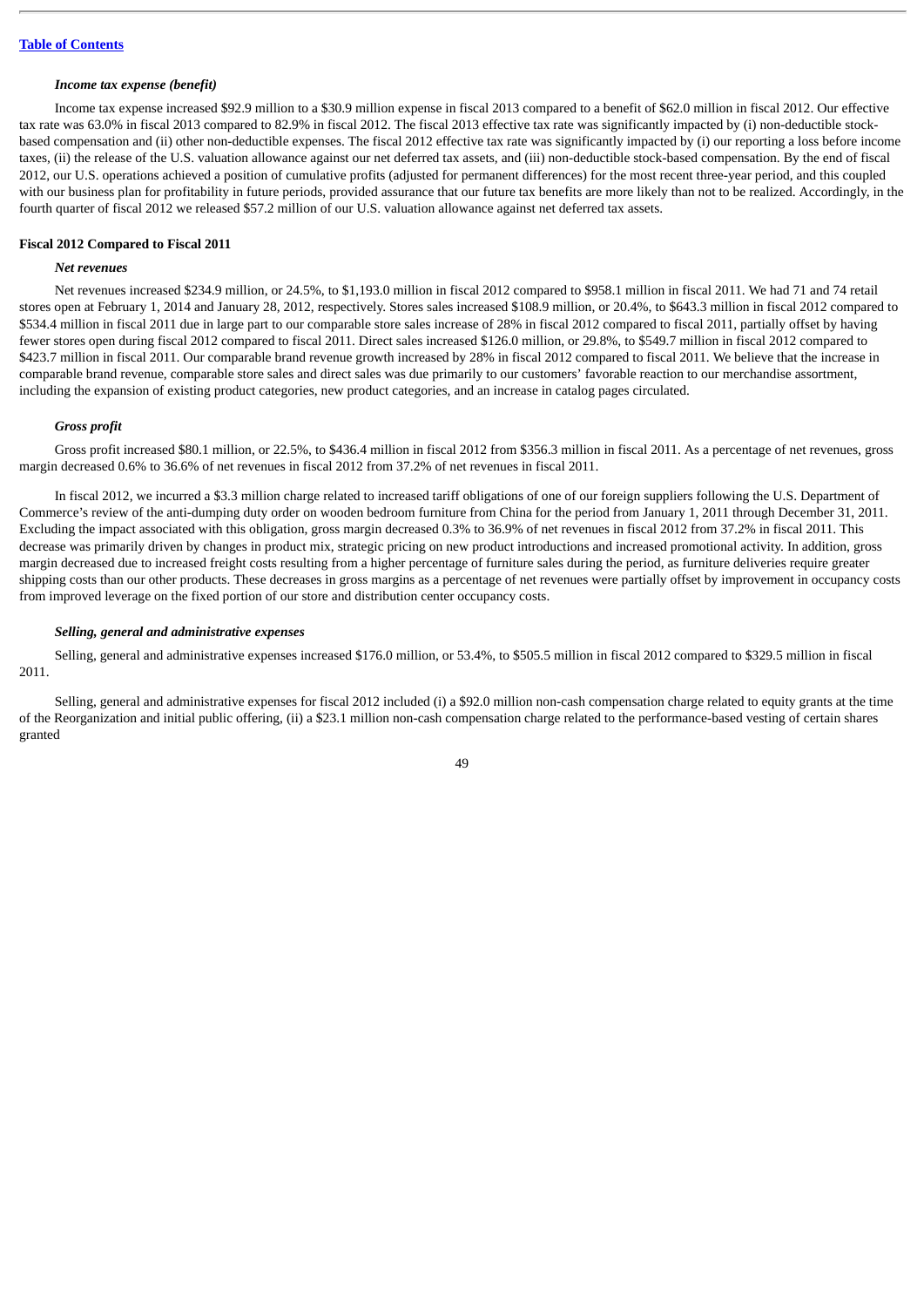to Mr. Alberini and Mr. Friedman in connection with the Reorganization and initial public offering, (iii) \$10.8 million of costs incurred in connection with our initial public offering, including a fee of \$7.0 million to Catterton, Tower Three and Glenhill in accordance with our management services agreement, payments of \$2.2 million to certain former executives and bonus payments to employees of \$1.3 million, and (iv) \$4.8 million of legal and other professional fees incurred in connection with the investigation conducted by the special committee of the board of directors relating to Mr. Friedman and our subsequent remedial actions.

Selling, general and administrative expenses for fiscal 2011 included a \$6.4 million non-cash compensation charge related to the repayment of loans to Mr. Friedman from Home Holdings through the reclassification by Home Holdings of certain pre-Reorganization ownership units in Home Holdings held by Mr. Friedman at that time.

The increase in selling, general and administrative expenses, excluding the one-time and non-cash compensation items mentioned above, was primarily related to advertising and marketing costs associated with increased catalog circulation, an increase in employment costs, an increase in credit card fees increased due to growth in revenues and an increase in occupancy costs.

Excluding the one-time and non-cash compensations items mentioned above, selling, general and administrative expenses were 31.8% of net revenues in fiscal 2012 compared to 33.7% of net revenues in fiscal 2011. The improvement in selling, general and administrative expenses as a percentage of net revenues was primarily driven by reductions in employment costs, professional fees and occupancy costs, in each case as a percentage of net revenues, due to leverage on the fixed portion of these expenses. These reductions were partially offset by an increase in advertising and marketing costs associated with increased catalog circulation.

#### *Interest expense*

Interest expense was \$5.8 million in fiscal 2012 compared to \$5.1 million in fiscal 2011. This increase was primarily due to the higher interest rate under the modified revolving line of credit agreement entered into in August 2011, higher borrowings under the revolving line of credit, as well as interest related to the term loan entered into in January 2012.

### *Income tax expense (benefit)*

Income tax benefit increased \$63.1 million to a \$62.0 million benefit in fiscal 2012 compared to an expense of \$1.1 million in fiscal 2011. Our effective tax rate was 82.9% in fiscal 2012 compared to 5.2% in fiscal 2011. The increase in the tax benefit was primarily attributable to the reversal of the U.S. valuation allowance against our net deferred tax assets, resulting in a \$57.2 million benefit in our provision for income taxes. By the end of fiscal 2012, our U.S. operations achieved a position of cumulative profits (adjusted for permanent differences) for the most recent three-year period. We concluded that this record of cumulative profitability in recent years, coupled with our business plan for profitability in future periods, provided assurance that our future tax benefits are more likely than not to be realized. Accordingly, in the fourth quarter of fiscal 2012, we released all of our U.S. valuation allowance against net deferred tax assets.

#### **Quarterly Results**

The following table sets forth our historical quarterly consolidated statements of income for each of the last eight fiscal quarters ended through February 1, 2014. This quarterly information has been prepared on the same basis as our annual audited financial statements and includes all adjustments that we consider necessary to present fairly the financial information for the fiscal quarters presented. The quarterly data should be read in conjunction with our consolidated financial statements and the related notes included in *Item 8*—*Financial Statements and Supplementary Data*.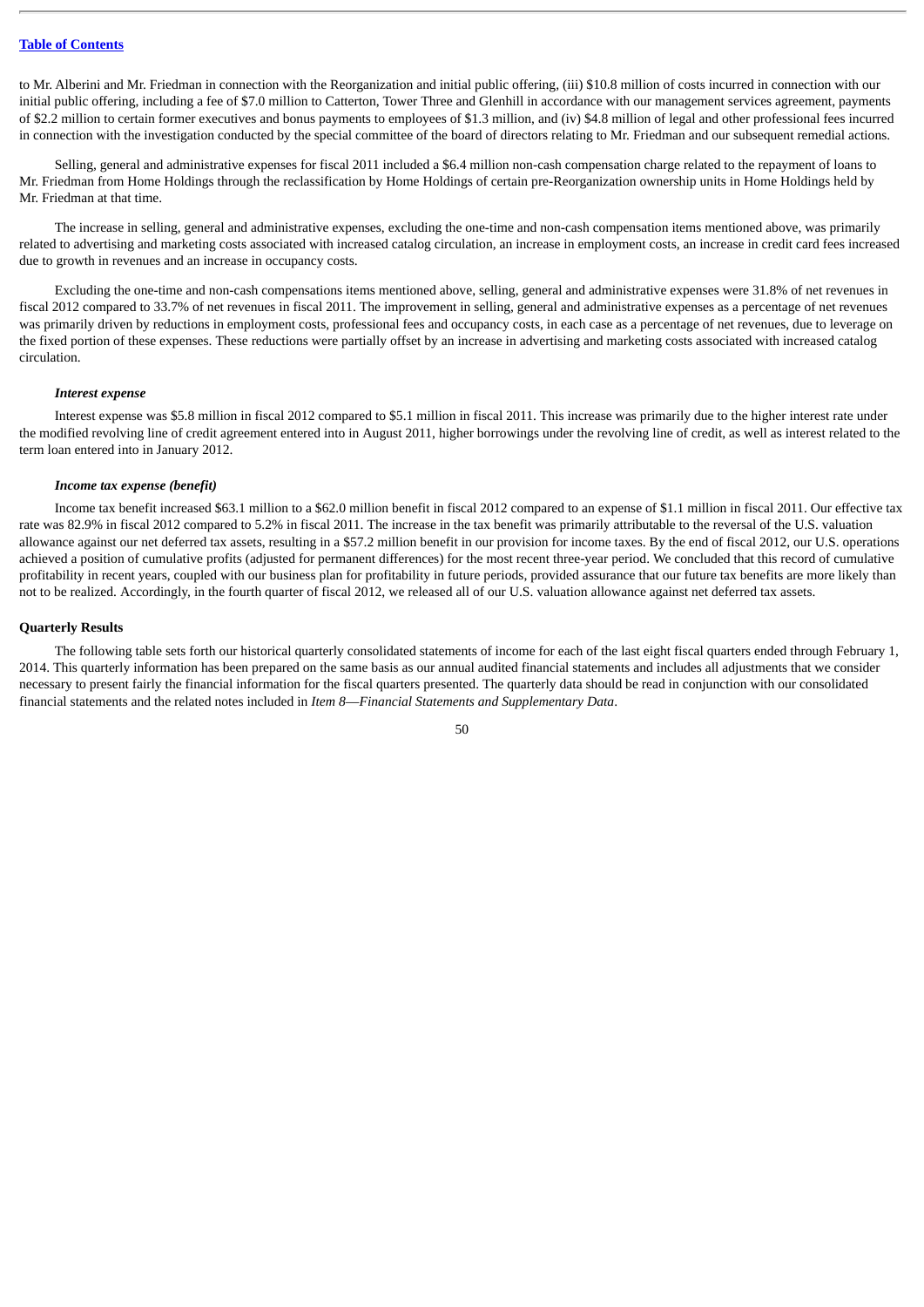Our quarterly results have historically varied depending upon a variety of factors, including our product offerings, promotional events, store openings, shifts in the timing of holidays and timing of catalog releases, among other things. As a result of these factors, our working capital requirements and demands on our product distribution and delivery network may fluctuate during the year. During these peak periods of working capital requirements, we have historically increased our borrowings under the Restoration Hardware, Inc. revolving line of credit. As such, results of a period shorter than a full year may not be indicative of results expected for the entire year.

|                                   |           | Fiscal 2012                      |                                        |                                  |                                 | Fiscal 2013                      |                       |               |  |  |
|-----------------------------------|-----------|----------------------------------|----------------------------------------|----------------------------------|---------------------------------|----------------------------------|-----------------------|---------------|--|--|
|                                   | First     | Second<br>Quarter <sup>(1)</sup> | <b>Third</b><br>Quarter <sup>(1)</sup> | Fourth<br>Quarter <sup>(2)</sup> | First<br>Quarter <sup>(3)</sup> | Second<br>Quarter <sup>(4)</sup> | <b>Third</b>          | Fourth        |  |  |
|                                   | Quarter   |                                  |                                        | (dollars in thousands)           |                                 |                                  | Quarter               | Quarter       |  |  |
| Net revenues                      | \$217,914 | \$292,906                        | \$284,171                              | \$398,055                        | \$301,337                       | \$382,098                        | \$395,832             | \$471,694     |  |  |
| Cost of goods sold                | 142,646   | 178,779                          | 182,291                                | 252,881                          | 199,460                         | 242,872                          | 255,032               | 296,717       |  |  |
| Gross profit                      | 75,268    | 114,127                          | 101,880                                | 145,174                          | 101,877                         | 139,226                          | 140,800               | 174,977       |  |  |
| Selling, general, and             |           |                                  |                                        |                                  |                                 |                                  |                       |               |  |  |
| administrative expenses           | 77,365    | 94,465                           | 99,886                                 | 233,769                          | 101,366                         | 167,006                          | 116,940               | 116,717       |  |  |
| Income (loss) from operations     | (2,097)   | 19,662                           | 1,994                                  | (88, 595)                        | 511                             | (27,780)                         | 23,860                | 58,260        |  |  |
| Interest expense                  | (1, 575)  | (1, 479)                         | (1,544)                                | (1,178)                          | (840)                           | (1,191)                          | (2, 165)              | (1,537)       |  |  |
| Income (loss) before income taxes | (3,672)   | 18,183                           | 450                                    | (89,773)                         | (329)                           | (28,971)                         | 21,695                | 56,723        |  |  |
| Income tax expense (benefit)      | 56        | 567                              | (1,235)                                | (61, 411)                        | (168)                           | (11, 136)                        | 12,146                | 30,081        |  |  |
| Net income (loss)                 | (3,728)   | \$17,616                         | 1,685<br>\$                            | \$(28, 362)                      | (161)<br>\$                     | \$(17,835)                       | 9,549<br>$\mathbb{S}$ | 26,642<br>\$  |  |  |
| Adjusted net income (loss) (5)    | (1,324)   | \$12,245                         | 2,662<br>\$.                           | \$24,156                         | 2,257                           | \$19,793                         | \$13,017              | \$.<br>34,034 |  |  |
| Adjusted EBITDA (6)               | 6,159     | \$28,738                         | \$12,973                               | \$48,701                         | 11,231<br>S.                    | \$40,778                         | \$ 30,591             | \$65,955      |  |  |
| Comparable brand revenue          |           |                                  |                                        |                                  |                                 |                                  |                       |               |  |  |
| growth $(7)$                      | 23%       | 30%                              | 27%                                    | 29%                              | 39%                             | 30%                              | 38%                   | 24%           |  |  |
| Comparable store sales (8)        | 26%       | 31%                              | 29%                                    | 26%                              | 41%                             | 26%                              | 29%                   | 17%           |  |  |

(1) The second and third quarters of fiscal 2012 include \$2.0 million and \$2.8 million, respectively, of legal and other professional fees incurred in connection with the investigation conducted by the special committee of the board of directors relating to our Chief Executive Officer, Gary Friedman, and our subsequent remedial actions.

(2) The fourth quarter of fiscal 2012 includes (i) a \$92.0 million non-cash compensation charge related to equity grants at the time of the Reorganization, (ii) a non-cash compensation charge of \$23.1 million related to the performance-based vesting of certain shares granted to Mr. Alberini and Mr. Friedman, (iii) costs incurred in connection with our initial public offering, including a fee of \$7.0 million to Catterton, Tower Three and Glenhill in accordance with our management services agreement, payments of \$2.2 million to certain former executives and bonus payments to employees of \$1.3 million and (iv) \$3.3 million incurred as a result of increased tariff obligations of one of our foreign suppliers following the U.S. Department of Commerce's review of the antidumping duty order on wooden bedroom furniture from China for the period from January 1, 2011 through December 31, 2011. In addition, as of the end of fiscal 2012, our U.S. operations achieved a position of cumulative profits (adjusted for permanent differences) for the most recent three-year period. We concluded that this record of cumulative profitability in recent years, coupled with our business plan for profitability in future periods, provided assurance that our future tax benefits more likely than not would be realized. Accordingly, in the fourth fiscal quarter of 2012, we released all of our U.S. valuation allowance of \$57.2 million against net deferred tax assets.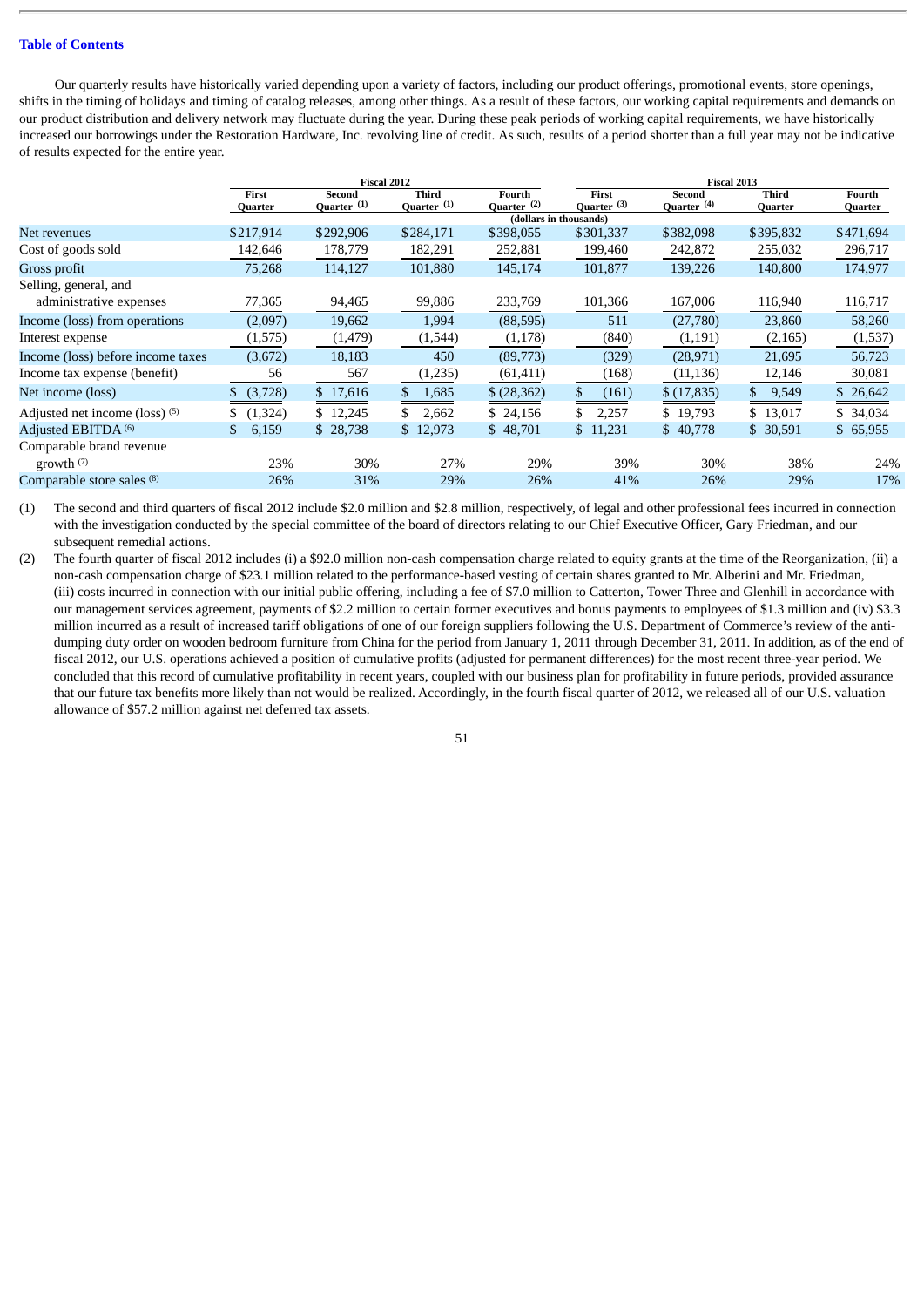- (3) The first quarter of fiscal 2013 includes (i) a \$3.3 million non-cash compensation charge related to the performance-based vesting of certain shares granted to Mr. Friedman and (ii) \$0.8 million of costs incurred in connection with our follow-on offering in May 2013.
- (4) The second quarter of fiscal 2013 includes (i) a \$33.7 million non-cash compensation charge related to the one-time, fully vested option granted to Mr. Friedman upon his reappointment as Chairman and Co-Chief Executive Officer in July 2013, (ii) a \$26.2 million non-cash compensation charge related to the performance-based vesting of certain shares granted to Mr. Friedman and (iii) \$2.1 million of legal and other professional fees incurred in connection with our follow-on offerings in May 2013 and July 2013.
- (5) Adjusted net income (loss) is a supplemental measure of financial performance that is not required by, or presented in accordance with, GAAP. We define adjusted net income (loss) as consolidated net income (loss), adjusted for the impact of certain non-recurring and other items that we do not consider representative of our ongoing operating performance. Adjusted net income (loss) is included in this filing because management believes that adjusted net income (loss) provides meaningful supplemental information for investors regarding the performance of our business and facilitates a meaningful evaluation of actual results on a comparable basis with historical results. Our management uses this non-GAAP financial measure in order to have comparable financial results to analyze changes in our underlying business from quarter to quarter. The following table presents a reconciliation of net income (loss), the most directly comparable GAAP financial measure, to adjusted net income (loss) for the periods indicated below.

|                                              | Fiscal 2012      |                   |                  |                   |                  | Fiscal 2013       |                  |                   |
|----------------------------------------------|------------------|-------------------|------------------|-------------------|------------------|-------------------|------------------|-------------------|
|                                              | First<br>Quarter | Second<br>Quarter | Third<br>Quarter | Fourth<br>Quarter | First<br>Quarter | Second<br>Quarter | Third<br>Quarter | Fourth<br>Quarter |
|                                              |                  |                   |                  | (in thousands)    |                  |                   |                  |                   |
| Net income (loss)                            | \$(3,728)        | \$17,616          | \$1,685          | \$(28,362)        | \$<br>(161)      | \$(17, 835)       | \$9,549          | \$26,642          |
| Adjustments pre-tax:                         |                  |                   |                  |                   |                  |                   |                  |                   |
| Management and board fees (a)                | 889              | 1,198             | 1,198            | 973               |                  |                   |                  |                   |
| Non-cash and other one-time compensation (b) |                  |                   |                  | 115,055           | 3,323            | 59,832            |                  |                   |
| Lease termination costs $(c)$                | 575              | (961)             |                  |                   |                  |                   |                  |                   |
| Special committee investigation (d)          |                  | 1,989             | 2,789            |                   |                  |                   |                  |                   |
| Initial public offering costs (e)            |                  |                   |                  | 10,755            |                  |                   |                  |                   |
| Anti-dumping exposure (f)                    |                  |                   |                  | 3,250             |                  |                   |                  |                   |
| Follow-on offering fees (g)                  |                  |                   |                  |                   | 767              | 2,128             |                  |                   |
| Subtotal adjusted items                      | 1,464            | 2,226             | 3,987            | 130,033           | 4,090            | 61,960            |                  |                   |
| Impact of income tax items (h)               | 940              | (7,597)           | (3,010)          | (77, 515)         | (1,672)          | (24, 332)         | 3,468            | 7,392             |
| Adjusted net income (loss)                   | \$(1,324)        | \$12,245          | \$2,662          | \$24,156          | \$2,257          | \$19,793          | \$13,017         | \$34,034          |

(a) Includes fees and expenses paid in accordance with our management services agreement with Home Holdings, as well as fees and expense reimbursements paid to our board of directors prior to the initial public offering.

(b) The fourth quarter of fiscal 2012 includes a \$92.0 million non-cash compensation charge related to equity grants at the time of the Reorganization, as well as a non-cash compensation charge of \$23.1 million related to the performance-based vesting of certain shares granted to Mr. Alberini and Mr. Friedman. The first quarter of fiscal 2013 includes a non-cash compensation charge of \$3.3 million related to the performance-based vesting of certain shares granted to Mr. Friedman. The second quarter of fiscal 2013 includes a \$33.7 million non-cash compensation charge related to the onetime, fully vested option granted to Mr. Friedman upon his reappointment as Chairman and Co-Chief Executive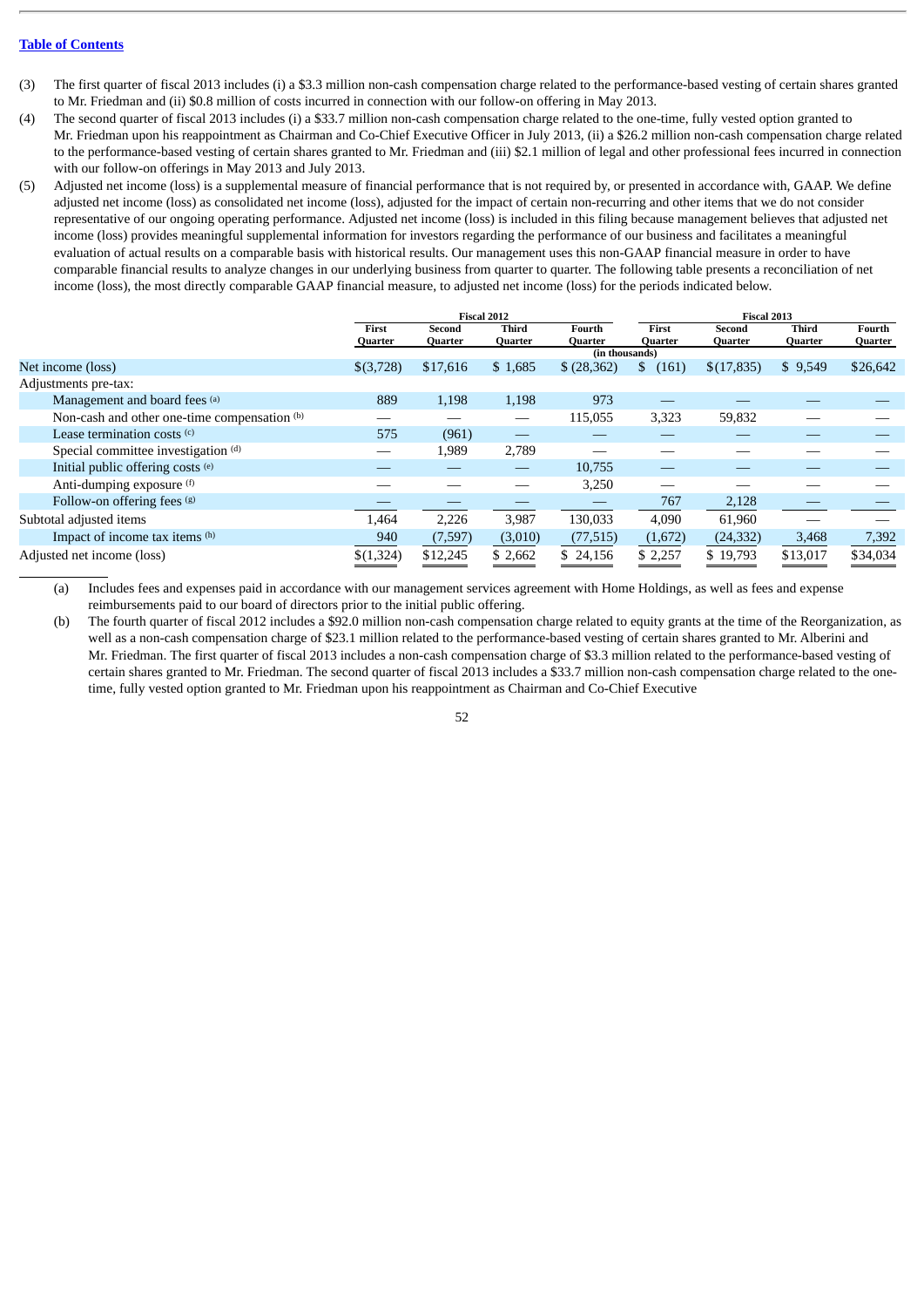Officer in July 2013 and a \$26.2 million non-cash compensation charge related to the performance-based vesting of certain shares granted to Mr. Friedman.

- (c) Represents changes in estimates of future lease payments related to lease termination cost liabilities for retail stores that were closed prior to their respective lease termination dates.
- (d) Represents legal and other professional fees incurred in connection with the investigation conducted by the special committee of the board of directors relating to our Chief Executive Officer, Gary Friedman, and our subsequent remedial actions.
- (e) Represents costs incurred in connection with our initial public offering, including a fee of \$7.0 million to Catterton, Tower Three and Glenhill in accordance with our management services agreement, payments of \$2.2 million to certain former executives and bonus payments to employees of \$1.3 million.
- (f) Represents expense incurred as a result of increased tariff obligations of one of our foreign suppliers following the U.S. Department of Commerce's review of the anti-dumping duty order on wooden bedroom furniture from China for the period from January 1, 2011 through December 31, 2011.
- (g) Represents legal and other professional fees incurred in connection with our follow-on offerings in May 2013 and July 2013.
- (h) As of the end of fiscal 2012, our U.S. operations achieved a position of cumulative profits for the most recent three-year period. We concluded that this record of cumulative profitability in recent years, coupled with our business plan for profitability in future periods provided assurance that our future tax benefits more likely than not would be realized. Accordingly, in the fourth quarter of fiscal 2012, we released all of our U.S. valuation allowance against net deferred tax assets. In addition, income tax items exclude the tax benefit related to the resolution of our Canada Revenue Agency examination in the third quarter of fiscal 2012, exclude the tax benefit from the utilization of federal and state net operating losses, and assume a normalized tax rate of 40% for all periods.
- (6) The following table presents a reconciliation of net income (loss), the most directly comparable GAAP financial measure, to EBITDA and Adjusted EBITDA for the periods indicated below. For further discussion of the use of EBITDA and Adjusted EBITDA, see footnote 12 to the table included in "Selected Consolidated Financial Data".

|                                              | Fiscal 2012 |          |          |            | <b>Fiscal 2013</b> |             |          |          |
|----------------------------------------------|-------------|----------|----------|------------|--------------------|-------------|----------|----------|
|                                              | First       | Second   | Third    | Fourth     | First              | Second      | Third    | Fourth   |
|                                              | Quarter     | Quarter  | Quarter  | Quarter    | Quarter            | Quarter     | Quarter  | Quarter  |
|                                              |             |          |          |            | (in thousands)     |             |          |          |
| Net income (loss)                            | \$(3,728)   | \$17,616 | \$1,685  | \$(28,362) | (161)              | \$(17, 835) | \$9,549  | \$26,642 |
| Depreciation and amortization                | 6,424       | 6,468    | 6,593    | 7,263      | 6,630              | 6,598       | 6,731    | 7,695    |
| Interest expense                             | 1,575       | 1,479    | 1,544    | 1,178      | 840                | 1,191       | 2,165    | 1,537    |
| Income tax expense (benefit)                 | 56          | 567      | (1,235)  | (61, 411)  | (168)              | (11, 136)   | 12,146   | 30,081   |
| <b>EBITDA</b>                                | 4,327       | 26,130   | 8,587    | (81, 332)  | 7,141              | (21, 182)   | 30,591   | 65,955   |
| Management and board fees (i)                | 889         | 1,198    | 1,198    | 973        | __                 |             |          |          |
| Non-cash and other one-time compensation (i) | 387         | 351      | 364      | 115,055    | 3,323              | 59,832      |          |          |
| Lease termination costs (k)                  | 575         | (961)    |          |            |                    |             |          |          |
| Special committee investigation (l)          |             | 1,989    | 2,789    |            |                    |             |          |          |
| Initial public offering costs $(m)$          |             |          |          | 10,755     |                    |             |          |          |
| Anti-dumping exposure (n)                    |             |          |          | 3,250      |                    |             |          |          |
| Follow-on offering fees (o)                  |             |          |          |            | 767                | 2,128       |          |          |
| Other $(p)$                                  | (19)        | 31       | 35       |            |                    |             |          |          |
| Adjusted EBITDA                              | \$6,159     | \$28,738 | \$12,973 | \$48,701   | \$11,231           | \$40,778    | \$30,591 | \$65,955 |

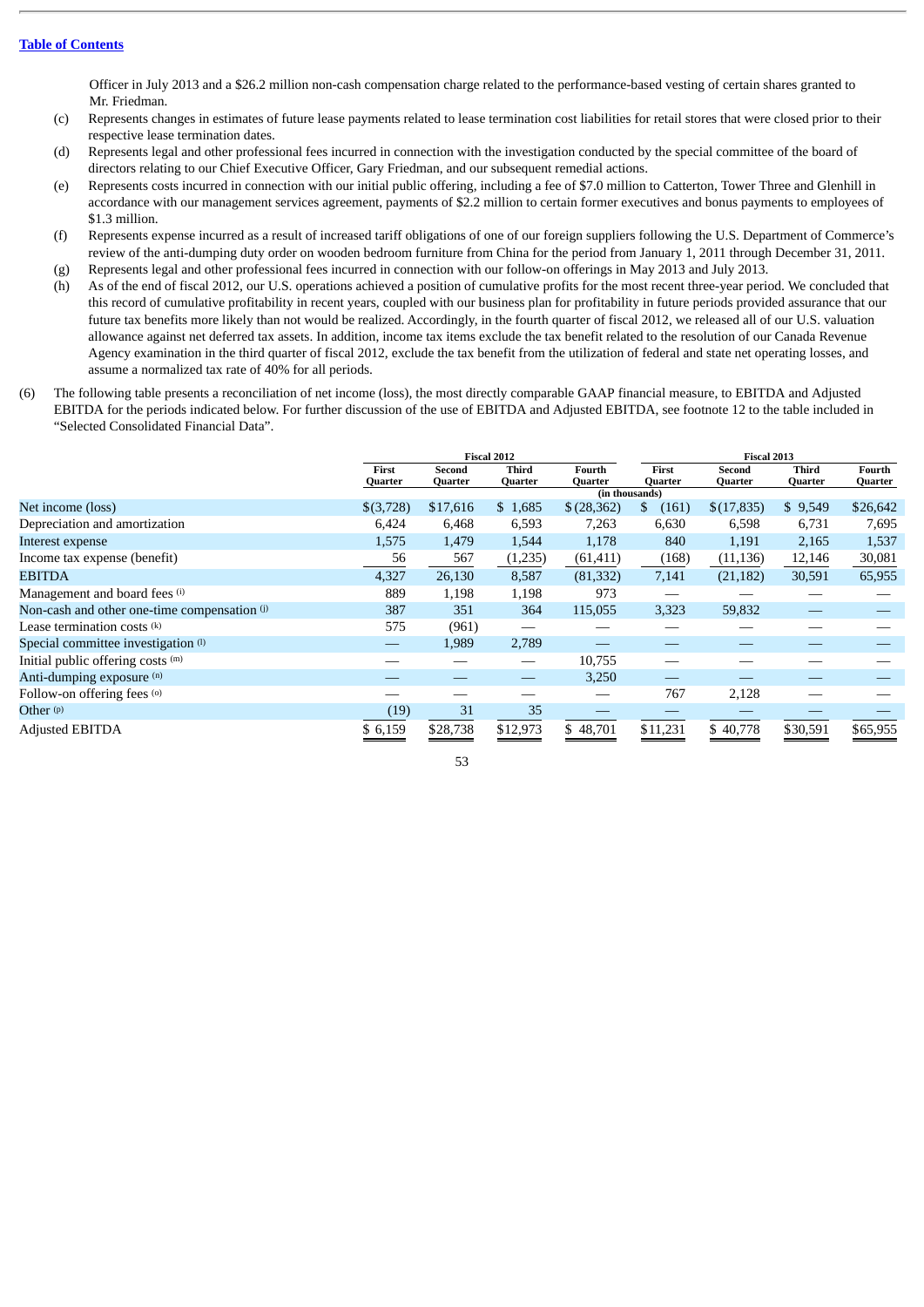- (i) Includes fees and expenses paid in accordance with our management services agreement with Home Holdings, as well as fees and expense reimbursements paid to our board of directors prior to the initial public offering.
- (j) The fourth quarter of fiscal 2012 includes a \$92.0 million non-cash compensation charge related to equity grants at the time of the Reorganization, as well as a non-cash compensation charge of \$23.1 million related to the performance-based vesting of certain shares granted to Mr. Alberini and Mr. Friedman. The first quarter of fiscal 2013 includes a non-cash compensation charge of \$3.3 million related to the performance-based vesting of certain shares granted to Mr. Friedman. The second quarter of fiscal 2013 includes a \$33.7 million non-cash compensation charged related to the onetime, fully vested option granted to Mr. Friedman upon his reappointment as Chairman and Co-Chief Executive Officer in July 2013 and a \$26.2 million non-cash compensation charge related to the performance-based vesting of certain shares granted to Mr. Friedman. In addition, amounts include stock-based compensation expense incurred prior to our initial public offering.
- (k) Represents changes in estimates of future lease payments related to lease termination cost liabilities for retail stores that were closed prior to their respective lease termination dates.
- (l) Represents legal and other professional fees incurred in connection with the investigation conducted by the special committee of the board of directors relating to Mr. Friedman and our subsequent remedial actions.
- (m) Represents costs incurred in connection with our initial public offering, including a fee of \$7.0 million to Catterton, Tower Three and Glenhill in accordance with our management services agreement, payments of \$2.2 million to certain former executives and bonus payments to employees of \$1.3 million.
- (n) Represents expense incurred as a result of increased tariff obligations of one of our foreign suppliers following the U.S. Department of Commerce's review of the anti-dumping duty order on wooden bedroom furniture from China for the period from January 1, 2011 through December 31, 2011.
- (o) Represents legal and other professional fees incurred in connection with our follow-on offerings in May 2013 and July 2013.
- (p) Represents items which management believes are not indicative of our ongoing operating performance which includes foreign exchange gains and losses.
- (7) Comparable brand revenue growth includes retail comparable store sales, including Baby & Child Galleries, and direct net revenues. Comparable brand revenue growth excludes retail non-comparable store sales and outlet store net revenues. Refer to footnote (8) below for a definition of comparable store sales. Because the fourth quarter of fiscal 2012 was a 14-week quarter, comparable brand revenue growth percentage for fourth quarter of fiscal 2012 excludes the extra week of revenue.
- (8) Comparable store sales have been calculated based upon retail stores that were open at least fourteen full months as of the end of the reporting period and did not change square footage by more than 20% between periods. If a store is closed for seven days during a month, that month will be excluded from comparable store sales. Comparable store net revenues exclude revenues from outlet stores. Because the fourth quarter of fiscal 2012 was a 14-week quarter, comparable store sales change percentage for fourth quarter of fiscal 2012 excludes the extra week of sales.

## **Liquidity and Capital Resources**

## *General*

Our business relies on cash flows from operations and the revolving line of credit as our primary sources of liquidity. Our primary cash needs are for merchandise inventories, payroll, Source Books and other catalogs, store rent, capital expenditures associated with opening new stores and updating existing stores, as well as infrastructure and information technology. The most significant components of our working capital are cash and cash equivalents, merchandise inventories, accounts receivable, accounts payable and other current liabilities. Our working capital varies as a result of increases in our inventory levels and costs related to our catalogs and our borrowings have generally increased as a result of the growth of our business and ongoing transformation of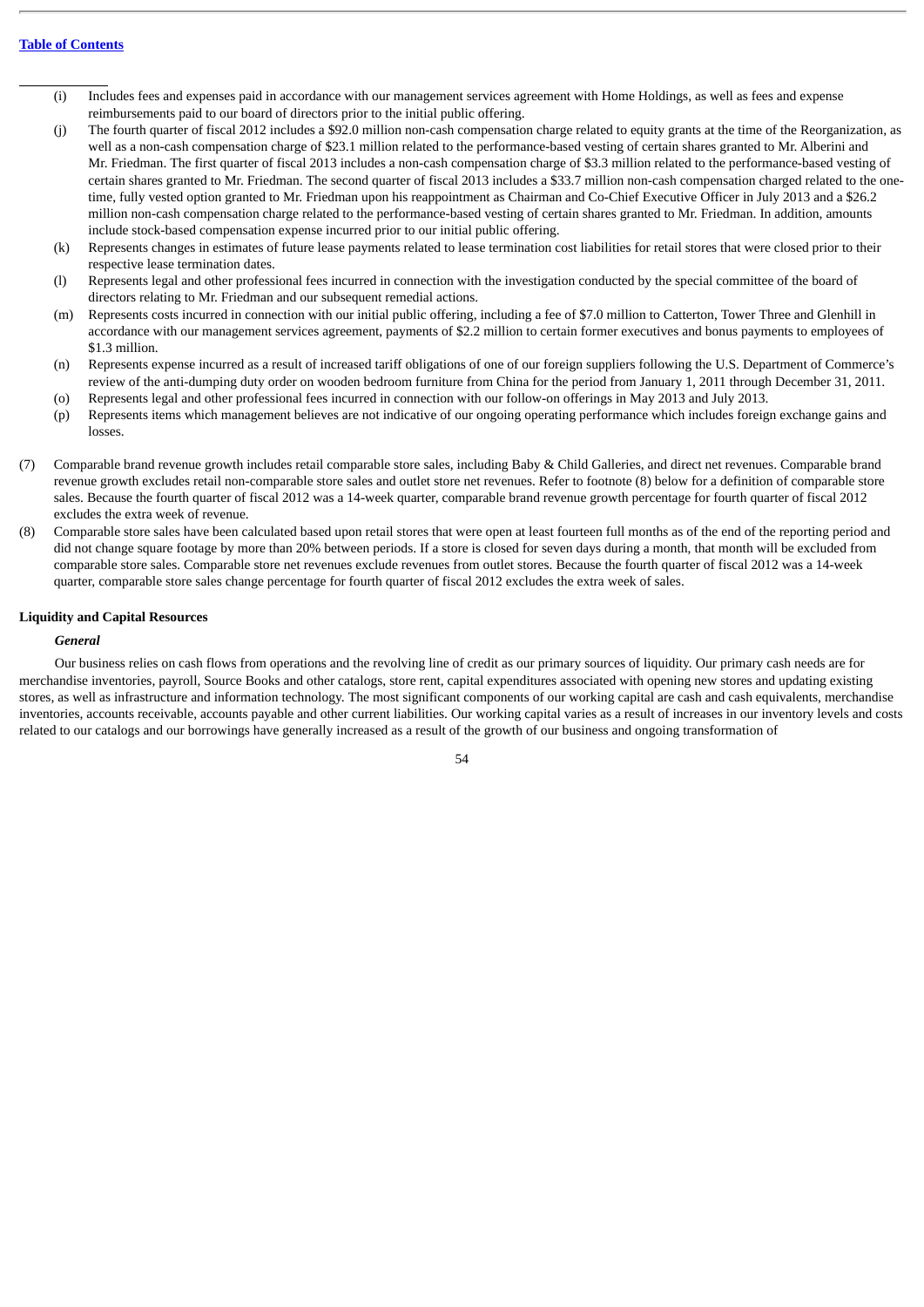our retail stores. We believe that cash expected to be generated from operations, and borrowing availability under the revolving line of credit or other financing arrangements, will be sufficient to meet working capital requirements, anticipated capital expenditures and payments due under our revolving line of credit for at least the next 12 – 24 months. Our investments in capital expenditures for fiscal 2013 totaled \$93.9 million. We expect to have capital expenditures of approximately \$115 million to \$125 million in fiscal 2014, primarily related to our efforts to continue our growth and expansion, including construction of Full Line Design Galleries and infrastructure investments.

## *Cash Flow Analysis*

A summary of operating, investing, and financing activities is shown in the following table:

|                                                  |                     | <b>Year Ended</b>   |                     |  |
|--------------------------------------------------|---------------------|---------------------|---------------------|--|
|                                                  | February 1,<br>2014 | February 2,<br>2013 | January 28,<br>2012 |  |
|                                                  |                     | (in thousands)      |                     |  |
| Provided by (used in) operating activities       | \$ 87,521           | (3,864)<br>S.       | \$17,121            |  |
| Used in investing activities                     | (93, 868)           | (49,368)            | (25,593)            |  |
| Provided by financing activities                 | 11,505              | 53,052              | 3,371               |  |
| Increase (decrease) in cash and cash equivalents | 5,035               | (158)               | (4,852)             |  |
| Cash and cash equivalents at end of period       | 13,389              | 8,354               | 8,512               |  |

## *Net Cash Used In Operating Activities*

Cash from operating activities consists primarily of net income (loss) adjusted for non-cash items including depreciation and amortization, stock-based compensation and the effect of changes in working capital and other activities.

For fiscal 2013, net cash provided by operating activities was \$87.5 million and consisted of net income of \$18.2 million and non-cash items of \$99.2 million, offset by a decrease in working capital and other activities of \$29.9 million. Non-cash items of \$99.2 million include stock-based compensation expense of \$67.6 million, depreciation and amortization of \$27.7 million, and an increase in our deferred income tax of \$5.6 million. The decrease in working capital and other activities consisted primarily of increases in inventory of \$100.9 million to support our growth, increases in prepaid expenses of \$22.8 million primarily due to an increase in vendor deposits and capitalized catalog costs, and increases in accounts receivable of \$5.0 million due to revenue growth and tenant improvements. These uses of cash from working capital components were partially offset by increases in accrued liabilities and accounts payable of \$57.3 million primarily due to timing of payments, increases in other current liabilities of \$30.4 million due to federal and state tax liabilities and an increase in our customer return reserve, increases in deferred revenue and customer deposits of \$7.3 million due to the timing of shipments made at fiscal year end, as well as increases in deferred rent and lease incentives of \$7.2 million primarily due to entering into new lease agreements for Full Line Design Gallery and new distribution center locations.

For fiscal 2012, net cash used in operating activities was \$3.9 million and consisted of an increase in working capital and other activities of \$73.0 million and a net loss of \$12.8 million, offset by non-cash items of \$81.9 million. Non-cash items of \$81.9 million include a \$92.0 million compensation charge related to equity activity at the time of the Reorganization, a compensation charge of \$23.1 million related to the performance-based vesting of certain shares granted to Mr. Alberini and Mr. Friedman subsequent to the Reorganization and depreciation and amortization of \$26.7 million, offset by the release of our U.S. valuation allowance in fiscal 2012 of \$57.2 million and a decrease in our non-cash income tax adjustments of \$4.7 million. The increase in working capital and other activities consisted primarily of increases in inventory of \$107.5 million as part of our strategy to improve our inventory position to meet demand levels, prepaid expenses of \$24.5 million primarily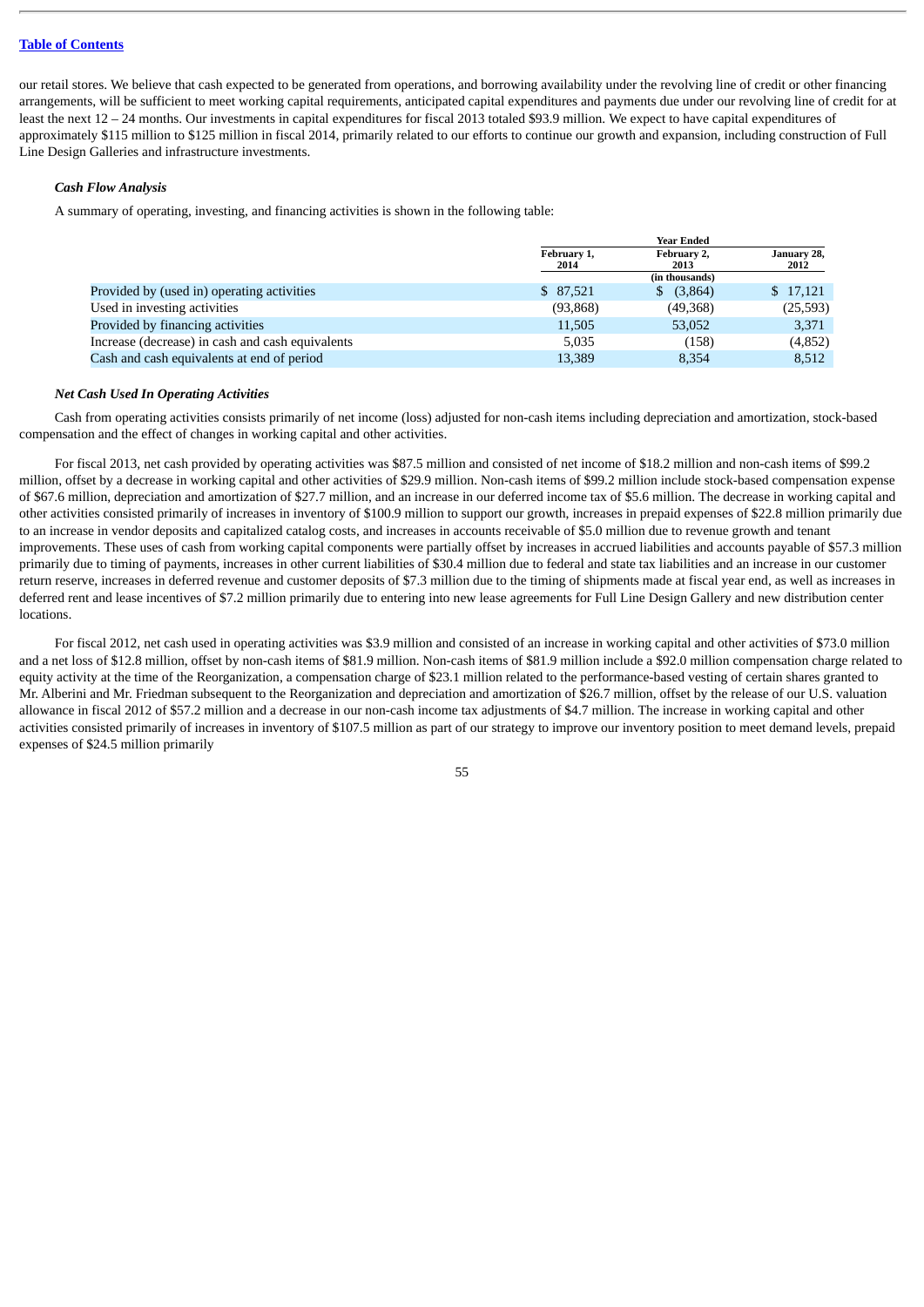due to an increase in catalog costs associated with the Source Book strategy and accounts receivable of \$5.3 million due to timing of payments received related to our credit card receivables. These uses of cash from working capital components were partially offset by increases in accrued liabilities and accounts payable of \$36.2 million primarily due to timing of payments, increases in deferred revenue and customer deposits of \$16.2 million due to the timing of shipments made at fiscal year end, as well as increases in deferred rent and lease incentives of \$10.9 million primarily due to entering into new lease agreements for Full Line Design Gallery locations.

For fiscal 2011, net cash provided by operating activities was \$17.1 million and consisted of net income of \$20.6 million and non-cash items of \$48.6 million, offset by an increase in working capital and other activities of \$52.1 million. Non-cash items of \$48.6 million include expenses of \$6.4 million related to the repayment of the executive loan by Mr. Friedman and \$6.0 million for the management fee to Catterton, Tower Three and Glenhill, both incurred by Home Holdings on our behalf and reflected as capital contributions. The increase in working capital and other activities consisted primarily of increases in inventory of \$39.5 million in anticipation of future demand and as a result of the increased capacity due to opening a new distribution center in fiscal 2011, prepaid expenses of \$36.4 million primarily due to an increase in catalog costs associated with the Source Book strategy and accounts receivable of \$7.3 million due to timing of payments received related to our credit card receivables. These uses of cash from working capital components were offset by sources of cash from increases in accrued liabilities and accounts payable of \$14.4 million primarily due to timing of payments, increases in deferred revenue and customer deposits of \$11.4 million due to the timing of shipments made at fiscal year end, as well as increases in other current liabilities of \$3.9 million primarily due to an increase in gift certificate-related liabilities.

### *Net Cash Used In Investing Activities*

Investing activities consist primarily of investments in capital expenditures related to new store openings and improvements and in supply chain and systems infrastructure.

For fiscal 2013, net cash used in investing activities was \$93.9 million primarily as a result of investments in new stores, investment in supply chain and systems infrastructure, renovations to our corporate headquarters and investment in information technology.

For fiscal 2012, net cash used in investing activities was \$49.4 million primarily as a result of investments in new stores, investment in supply chain and systems infrastructure and the purchase of a new domain name.

For fiscal 2011, capital expenditures were \$25.6 million as a result of investments in new stores and investment in supply chain and systems infrastructure.

#### *Net Cash Provided By Financing Activities*

Financing activities consist primarily of borrowings and repayments related to the revolving line of credit, term loan and capital contributions.

For fiscal 2013, net cash provided by financing activities was \$11.5 million primarily due to net proceeds from the exercise of stock options of \$7.6 million, excess tax benefits from the exercise of stock options of \$3.7 million and net borrowings under the revolving line of credit of \$2.9 million, partially offset by payments on capital lease obligations of \$2.6 million.

For fiscal 2012, net cash provided by financing activities was \$53.1 million primarily due to the issuance of common stock which generated proceeds of \$106.8 million, partially offset by issuance costs of \$9.1 million. This overall increase in cash provided by the initial public offering was partially offset by net repayments under the revolving line of credit of \$25.0 million, the repayment in full of the term loan of \$15.0 million and payments on capital lease obligations of \$4.2 million.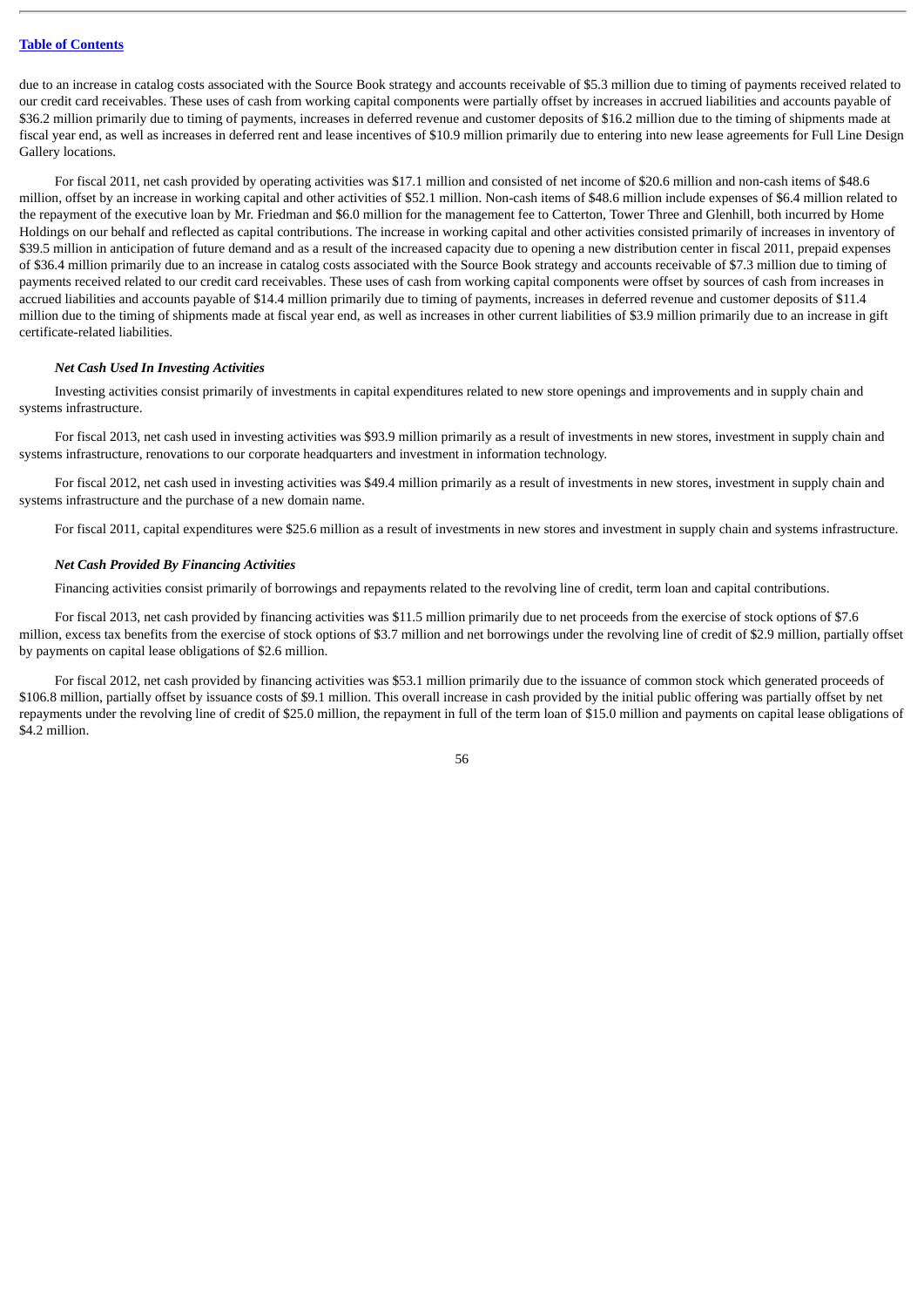For fiscal 2011, net cash provided by financing activities was \$3.4 million primarily due to entering into an amendment to Restoration Hardware, Inc.'s credit agreement, for the purpose of incorporating a term loan facility for \$15.0 million in January 2012. This increase is offset by net repayments under the revolving line of credit of \$4.6 million, debt issuance costs related to the amended credit agreement and term loan of \$2.8 million, as well as payments on capital lease obligations of \$4.2 million.

#### *Revolving Line of Credit*

In August 2011, Restoration Hardware, Inc., along with its Canadian subsidiary, Restoration Hardware Canada, Inc., entered into a credit agreement with Bank of America, N.A., as administrative agent, and certain other lenders. This credit agreement modified a previous facility under which Restoration Hardware, Inc. had a revolving line of credit for up to \$190.0 million. Under the credit agreement, which has a maturity date of August 3, 2016, Restoration Hardware, Inc. has a revolving line of credit available of up to \$417.5 million (following Restoration Hardware, Inc.'s exercise of the commitment increase option on November 1, 2012, as described below), of which \$10.0 million is available to Restoration Hardware Canada, Inc. The credit agreement was further amended in January 2012 to add a \$15.0 million term loan facility with a maturity date of July 6, 2015, which was repaid in full on November 7, 2012, as described below.

Under the credit agreement's commitment increase provision, Restoration Hardware, Inc. had the option to increase the amount of the revolving line of credit by up to an additional \$100.0 million, provided that, among other things, the existing lenders or additional lenders agreed to participate in the increased loan commitments under the revolving line of credit, no default under the credit agreement then existed or would result from such increase and sufficient borrowing base collateral was available to support increased loan amounts. On November 1, 2012, Restoration Hardware, Inc. increased the amount of the revolving line of credit by \$100.0 million pursuant to this commitment increase provision.

On November 7, 2012, Restoration Hardware, Inc. made payments of \$75.7 million on its revolving line of credit and repaid its outstanding term loan of \$15.0 million in full. Such payments were funded from the proceeds received as a result of our initial public offering.

The availability of credit at any given time under the revolving line of credit is limited by reference to a borrowing base formula based upon numerous factors, including the value of eligible inventory, eligible accounts receivable, eligible real estate, and, in the case of the term loan, registered trade names and reserves established by the administrative agent. As a result of the borrowing base formula, the actual borrowing availability under the revolving line of credit could be less than the stated amount of the revolving line of credit (as reduced by the actual borrowings and outstanding letters of credit under the revolving line of credit). All obligations under the credit agreement are secured by substantially all of Restoration Hardware, Inc.'s assets, including accounts receivable, inventory, intangible assets, property, equipment, goods and fixtures.

Borrowings under the revolving line of credit are subject to interest, at the borrowers' option, at either the bank's reference rate or LIBOR (or the BA Rate or the Canadian Prime Rate, as such terms are defined in the credit agreement, for Canadian borrowings denominated in Canadian dollars or the United States Index Rate or LIBOR for Canadian borrowings denominated in United States dollars) plus an applicable margin rate, in each case. The weighted-average interest rate for the revolving line of credit was 2.80% as of February 1, 2014.

As of February 1, 2014, \$85.4 million was outstanding under the revolving line of credit. As of February 1, 2014, Restoration Hardware, Inc.'s undrawn borrowing availability under the revolving line of credit was \$261.7 million and there were \$18.9 million in outstanding letters of credit.

The credit agreement contains various restrictive covenants, including, among others, limitations on the ability to incur liens, make loans or other investments, incur additional debt, issue additional equity, merge or consolidate with or into another person, sell assets, pay dividends or make other distributions or enter into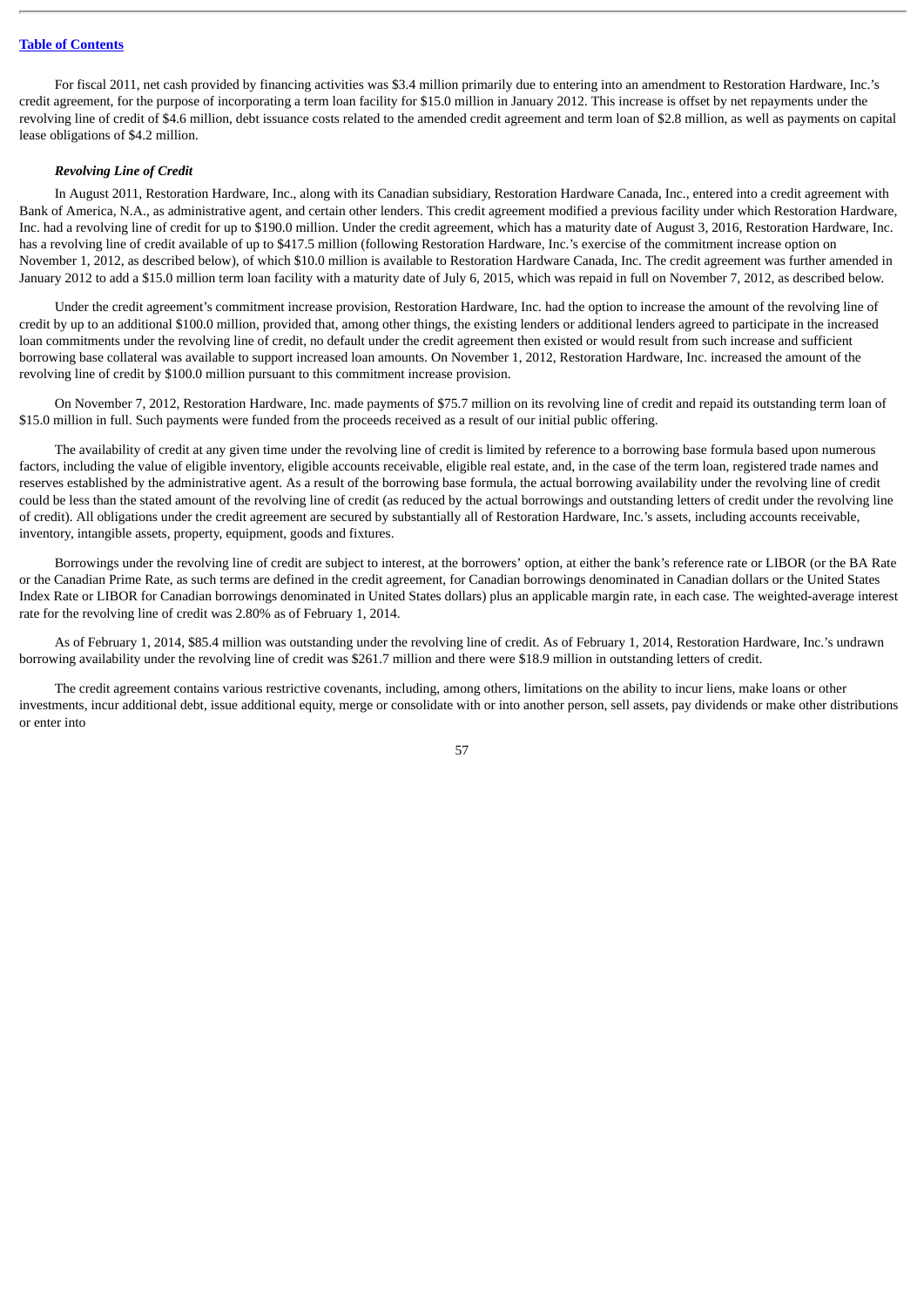transactions with affiliates, along with other restrictions and limitations typical to credit agreements of this type and size. The credit agreement does not contain any significant financial or coverage ratio covenants unless the availability under the revolving line of credit is less than the greater of (i) \$17.5 million and (ii) 10% of the lesser of (A) the aggregate maximum commitments under the revolving line of credit and (B) the domestic borrowing base. If the availability under the revolving line of credit is less than the foregoing amount, then Restoration Hardware, Inc. is required to maintain a consolidated fixed charge coverage ratio of at least one to one. Such ratio is approximately the ratio on the last day of each month on a trailing twelve-month basis of (a) (i) consolidated EBITDA (as defined in the agreement) minus (ii) capital expenditures, minus (iii) the income taxes paid in cash to (b) the sum of (i) debt service charges plus (ii) certain dividends and distributions paid. As of February 1, 2014, Restoration Hardware, Inc. was in compliance with all covenants, and if the availability under the revolving line of credit were less than the amount described above, Restoration Hardware, Inc. would have been in compliance with the consolidated fixed charge coverage ratio described in the previous sentence. The credit agreement requires a daily sweep of cash to prepay the loans under the credit agreement while (i) an event of default exists or (ii) the availability under the revolving line of credit for extensions of credit to Restoration Hardware, Inc. is less than the greater of (A) \$20.0 million and (B) 15% of the lesser of the aggregate maximum commitments and the domestic borrowing base.

## *Contractual Obligations*

We enter into long term contractual obligations and commitments, primarily debt obligations and non-cancelable operating leases, in the normal course of business. As of February 1, 2014, our contractual cash obligations over the next several periods were as follows:

|                                 | <b>Payments Due by Period</b> |           |                        |           |                   |  |
|---------------------------------|-------------------------------|-----------|------------------------|-----------|-------------------|--|
|                                 | <b>Total</b><br>2014          |           | 2017-2018<br>2015-2016 |           | <b>Thereafter</b> |  |
|                                 |                               |           | (in thousands)         |           |                   |  |
| Revolving line of credit (1)    | \$85,425                      |           | 85,425<br>S.           |           |                   |  |
| Capital lease obligations       | 2,256                         | 1,844     | 341                    |           |                   |  |
| Operating leases (2)            | 612,667                       | 68,709    | 119,368                | 100,599   | 323,991           |  |
| Other long-term obligations (3) | 143,001                       | 48,352    | 17,510                 | 16,659    | 60,480            |  |
| Letters of credit               | 18,862                        | 18,862    |                        |           |                   |  |
| Total                           | \$862,211                     | \$137,767 | \$222,644              | \$117,329 | \$384,471         |  |

(1) Excludes estimated interest under the revolving line of credit. Interest costs for the revolving line of credit have been estimated based on interest rates in effect for our indebtedness as of February 1, 2014, as well as estimated borrowing levels in the future based upon planned inventory purchases. Actual borrowing levels and interest costs may differ. The revolving line of credit has a maturity date of August 3, 2016.

- We enter into operating leases in the normal course of business. Most lease arrangements provide us with the option to renew the leases at defined terms. The future operating lease obligations would change if we were to exercise these options, or if we were to enter into additional new operating leases. Amounts above do not include estimated contingent rent due under operating leases of \$2.0 million at February 1, 2014.
- (3) Other long-term obligations include estimated timing and amounts of payments for rent and tenant improvements associated with build-to-suit lease arrangements.

The liability of \$1.4 million as of February 1, 2014, for unrecognized tax benefits associated with uncertain tax positions (see Note 10—*Income Taxes* to our audited consolidated financial statements) has not been included in the contractual obligations table above because we are not able to reasonably estimate when cash payments for these liabilities will occur or the amount by which these liabilities will increase or decrease over time.

## *Off Balance Sheet Arrangements*

We have no material off balance sheet arrangements as of February 1, 2014.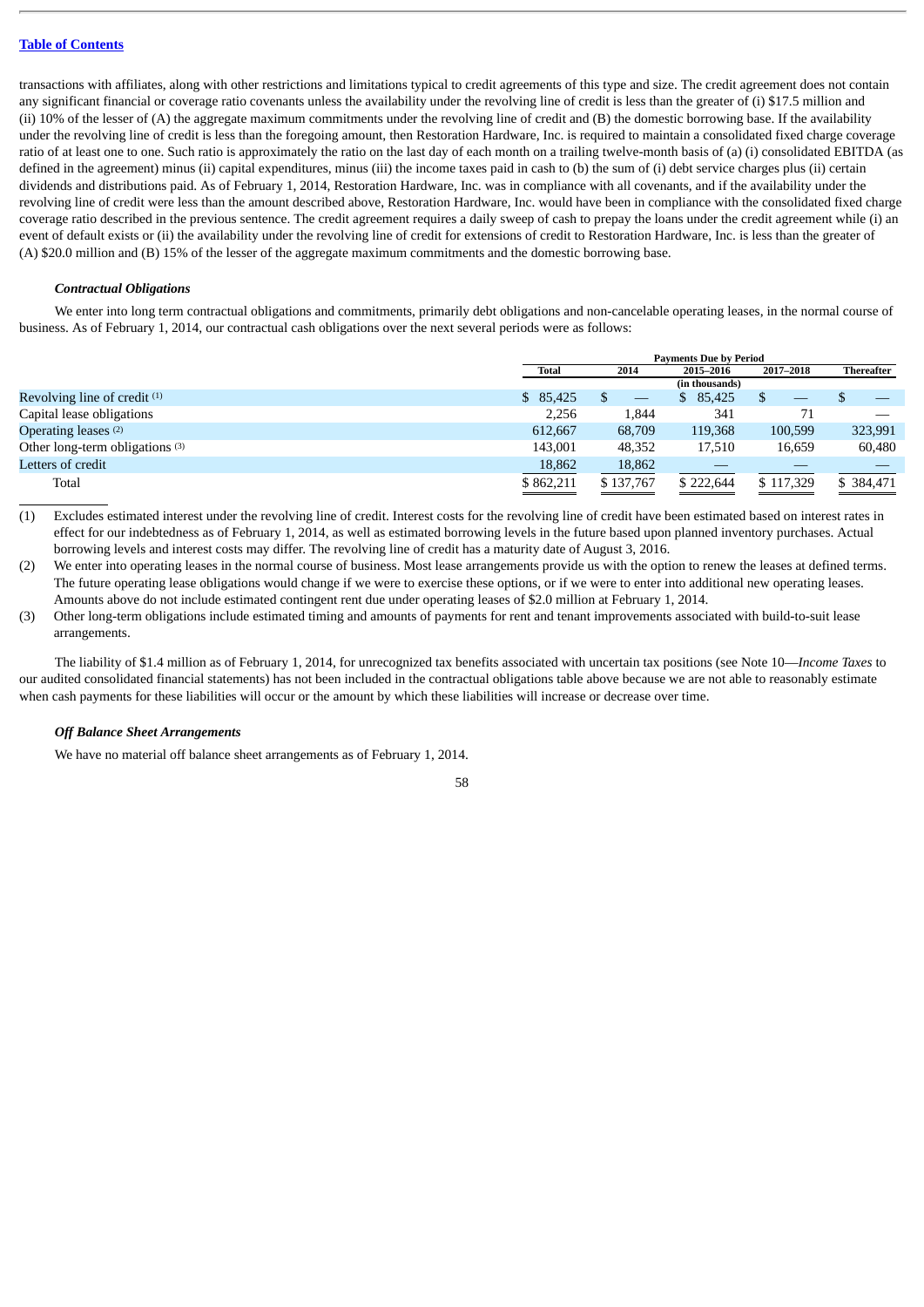#### **Critical Accounting Policies and Estimates**

The preparation of financial statements in accordance with accounting principles generally accepted in the United States requires management to make estimates and assumptions that affect amounts reported in our consolidated financial statements and related notes, as well as the related disclosure of contingent assets and liabilities at the date of the financial statements and the reported amounts of revenues and expenses during the reporting period. Management evaluates its accounting policies, estimates, and judgments on an on-going basis. Management bases its estimates and judgments on historical experience and various other factors that are believed to be reasonable under the circumstances. Actual results may differ from these estimates under different assumptions and conditions and such differences could be material to the consolidated financial statements.

Management evaluated the development and selection of its critical accounting policies and estimates and believes that the following involve a higher degree of judgment or complexity and are most significant to reporting our results of operations and financial position, and are therefore discussed as critical. The following critical accounting policies reflect the significant estimates and judgments used in the preparation of our consolidated financial statements. With respect to critical accounting policies, even a relatively minor variance between actual and expected experience can potentially have a materially favorable or unfavorable impact on subsequent results of operations. However, our historical results for the periods presented in the consolidated financial statements have not been materially impacted by such variances. More information on all of our significant accounting policies can be found in Note 3—*Significant Accounting Policies* to our audited consolidated financial statements.

#### *Revenue Recognition*

We recognize revenues and the related cost of goods sold when merchandise is received by our customers. Revenues from "cash-and-carry" store sales are recognized at the point of sale in the store. Revenues from direct-to-customer and home-delivered sales are recognized when the merchandise is delivered to the customer. Discounts provided to customers are accounted for as a reduction of sales.

We recognize shipping and handling fees as revenue when the merchandise is received by our customers. Costs of shipping and handling are included in cost of goods sold.

Sales tax collected is not recognized as revenue as it is ultimately remitted to governmental authorities.

We reserve for projected merchandise returns based on actual, historical experience and various other assumptions that we believe to be reasonable. Actual merchandise returns are monitored regularly and have not been materially different from the estimates recorded. Merchandise returns are granted for various reasons, including delays in product delivery, product quality issues, customer preference and other similar matters. Product returned often represents merchandise that can be resold. Amounts refunded to customers are generally made by issuing the same payment tender as used in the original purchase. Merchandise exchanges of the same product and price are not considered merchandise returns and, therefore, are excluded when calculating the sales returns reserve.

### *Merchandise Inventories*

Our merchandise inventories are composed of finished goods and are carried at the lower of cost or market, with cost determined on a weighted-average cost method and market determined based on the estimated net realizable value. To determine if the value of inventory should be marked down below original cost, we consider current and anticipated demand, customer preference and the merchandise age. The inventory value is adjusted periodically to reflect current market conditions, which requires management judgments that may significantly affect the ending inventory valuation, as well as gross margin. The significant estimates used in inventory valuation are obsolescence (including excess and slow-moving inventory and lower of cost or market reserves)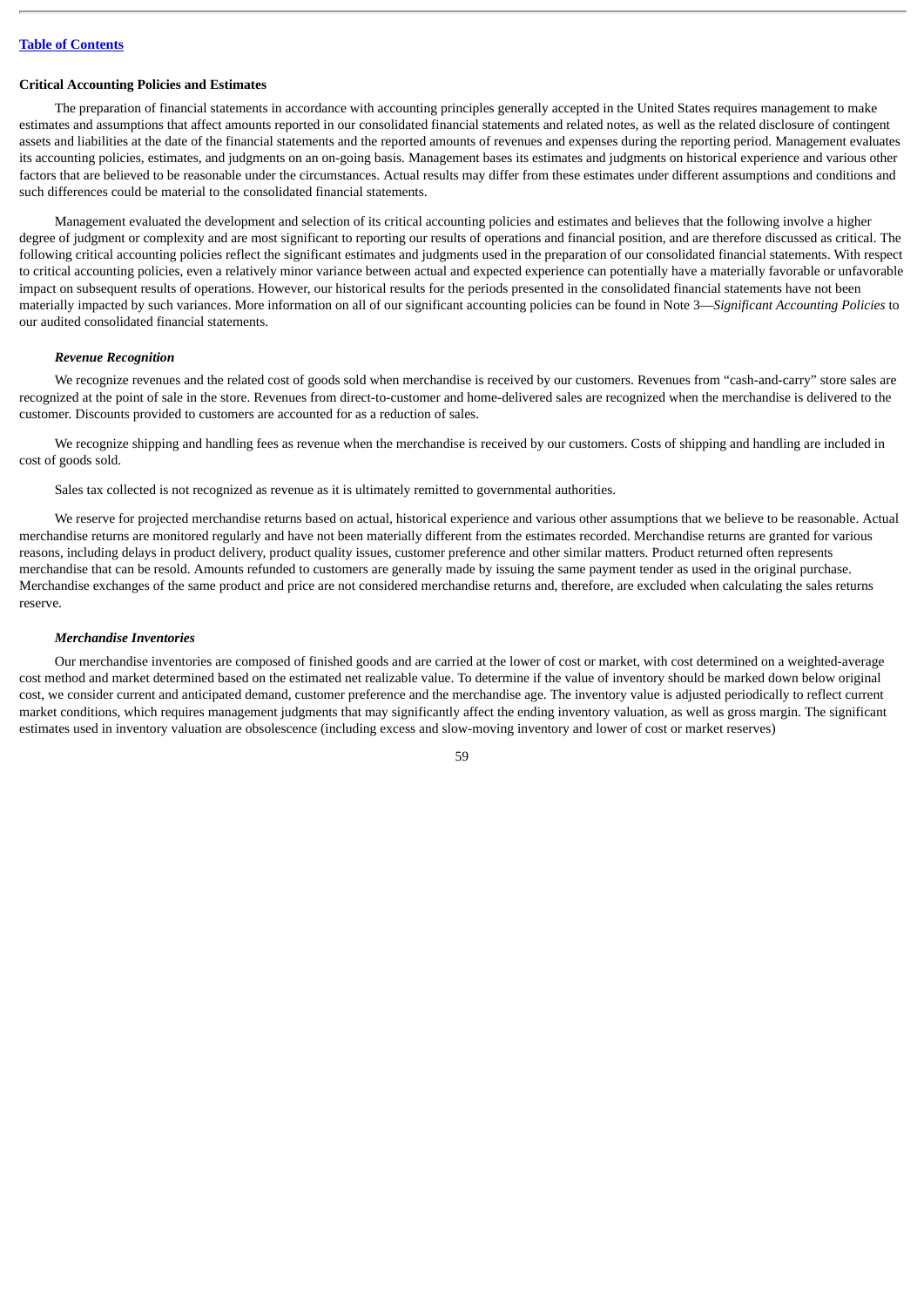and estimates of inventory shrinkage. We adjust our inventory for obsolescence based on historical trends, aging reports, specific identification and our estimates of future retail sales prices.

Reserves for shrinkage are estimated and recorded throughout the period as a percentage of net sales based on historical shrinkage results and current inventory levels. Actual shrinkage is recorded throughout the year based upon periodic cycle counts and the results of our annual physical inventory count. Actual inventory shrinkage and obsolescence can vary from estimates due to factors including the mix of our inventory (which ranges from large furniture to decorative accessories) and execution against loss prevention initiatives in our stores, distribution centers, off-site storage locations and with third-party transportation providers.

Due to these factors, our obsolescence and shrinkage reserves contain uncertainties. Both estimates have calculations that require management to make assumptions and to apply judgment regarding a number of factors, including market conditions, the selling environment, historical results and current inventory trends. If actual observed obsolescence or periodic updates of our shrinkage estimates differ from our original estimates, we adjust our inventory reserves accordingly throughout the period. Management does not believe that changes in the assumptions used in these estimates would have a significant effect on our net income or inventory balances. We have not made any material changes to our assumptions included in the calculations of the obsolescence and shrinkage reserves during the periods presented or recorded significant adjustments related to the physical inventory process.

### *Advertising Expenses*

Advertising expenses primarily represent the costs associated with our catalog mailings, as well as print and website marketing.

#### *Capitalized Catalog Costs*

Capitalized catalog costs consist primarily of third-party incremental direct costs to prepare, print and distribute our Source Books. Such costs are capitalized and amortized over their expected period of future benefit. Such amortization is based upon the ratio of actual revenues to the total of actual and estimated future revenues on an individual Source Book basis. Estimated future revenues are based upon various factors such as the total number of Source Books and pages circulated, the probability and magnitude of consumer response and the merchandise assortment offered. Each Source Book is generally fully amortized within a twelve-month period and the majority of the amortization occurs within the first six to ten months, with the exception of the Holiday Source Books, which are generally fully amortized within a four-month period. Capitalized catalog costs are evaluated for realizability on a regular basis by comparing the carrying amount associated with each Source Book to the estimated probable remaining future sales associated with that Source Book.

Our catalog amortization calculation requires management to make assumptions and to apply judgment regarding a number of factors, including market conditions, the selling environment and the probability and magnitude of consumer response to certain Source Books and merchandise assortment offered. If actual revenues associated with our Source Books differ from our original estimates, we adjust our catalog amortization schedules accordingly. Changes in the expected period of benefit could impact the timing of the catalog amortization expense recorded to the consolidated statement of operations.

During fiscal 2013, we modified our Source Book strategy and eliminated our Fall Source Book. We therefore made changes to our assumptions regarding the estimated future revenues and the period over which such revenues would be earned related to our Spring 2013 Source Books. As a result, the amortization period for the Spring 2013 Source Books increased from an eight- to nine-month period to a twelve-month period.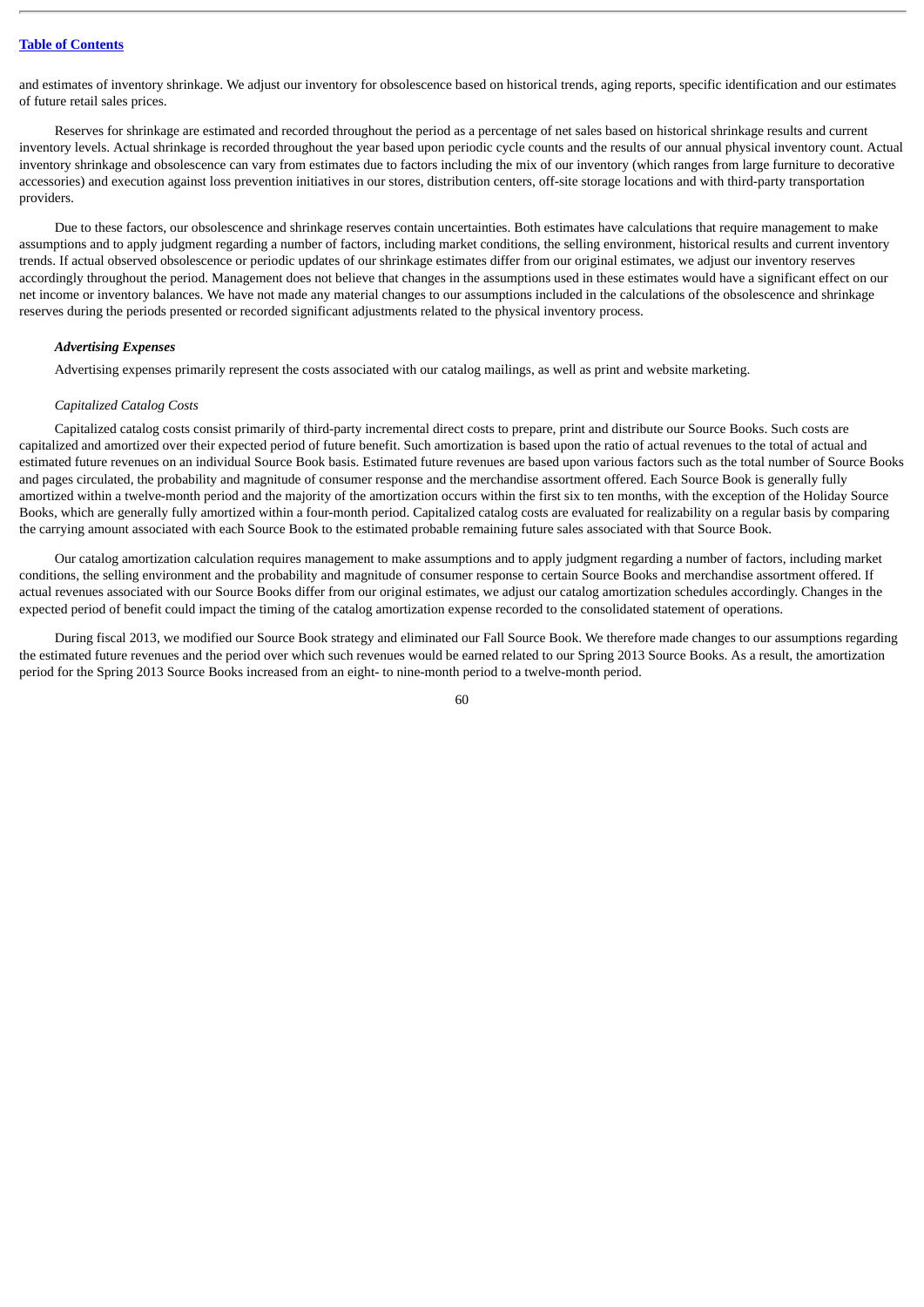### *Website and Print Advertising*

Website and print advertising expenses, which include e-commerce advertising, web creative content and direct marketing activities such as print media, radio and other media advertising, are expensed as incurred or upon the release of the content or the initial advertisement.

## *Impairment of Goodwill and Long-Lived Assets*

## *Goodwill*

We evaluate goodwill annually to determine whether it is impaired. Goodwill is also tested between annual impairment tests if an event occurs or circumstances change that would indicate that the fair value of a reporting unit is less than its carrying amount. Conditions that may indicate impairment include, but are not limited to, a significant adverse change in customer demand or business climate that could affect the value of an asset; general economic conditions, such as increasing Treasury rates or unexpected changes in gross domestic product growth; a change in our market share; budget-to-actual performance and consistency of operating margins and capital expenditures; a product recall or an adverse action or assessment by a regulator; or changes in management or key personnel. If an impairment indicator exists, we test the intangible asset for recoverability. We have identified only one single reporting unit. We selected the fourth fiscal quarter to perform our annual goodwill impairment testing.

We qualitatively assess goodwill impairment to determine whether it is more likely than not that the fair value of a reporting unit is less than its carrying amount. During fiscal 2013, we performed a qualitative analysis examining key events and circumstances affecting fair value and determined it is more likely than not that the reporting unit's fair value is greater than its carrying amount. As such, no further analysis was required for purposes of testing of our goodwill for impairment.

For goodwill not qualitatively assessed or if goodwill is qualitatively assessed and it is determined it is not more likely than not that the reporting unit's fair value is greater than its carrying amount, a two-step quantitative approach is used. In the first step, we compare the fair value of the reporting unit, generally defined as the same level as or one level below an operating segment, to its carrying value. If the fair value of the reporting unit exceeds the carrying value of the net assets assigned to that unit, goodwill is considered not impaired and we are not required to perform further testing. If the carrying value of the net assets assigned to the reporting unit exceeds the fair value of the reporting unit, then we must perform the second step of the impairment test in order to determine the implied fair value of the reporting unit's goodwill. If the carrying value of a reporting unit's goodwill exceeds its implied fair value, then we would record an impairment loss equal to the difference. The assumptions used in such valuations are subject to volatility and may differ from actual results.

Our tests for impairment of goodwill resulted in a determination that the fair value of the Company substantially exceeded the carrying value of our net assets as of February 1, 2014. We do not anticipate any material impairment charges in the near term.

#### *Long-Lived Assets*

Long-lived assets, such as property and equipment and intangible assets subject to amortization, are reviewed for impairment whenever events or changes in circumstances indicate that the carrying amount of an asset may not be recoverable. Conditions that may indicate impairment include, but are not limited to, a significant adverse change in customer demand or business climate that could affect the value of an asset, a product recall or an adverse action or assessment by a regulator. If the sum of the estimated undiscounted future cash flows related to the asset are less than the carrying value, we recognize a loss equal to the difference between the carrying value and the fair value, usually determined by the estimated discounted cash flow analysis of the asset.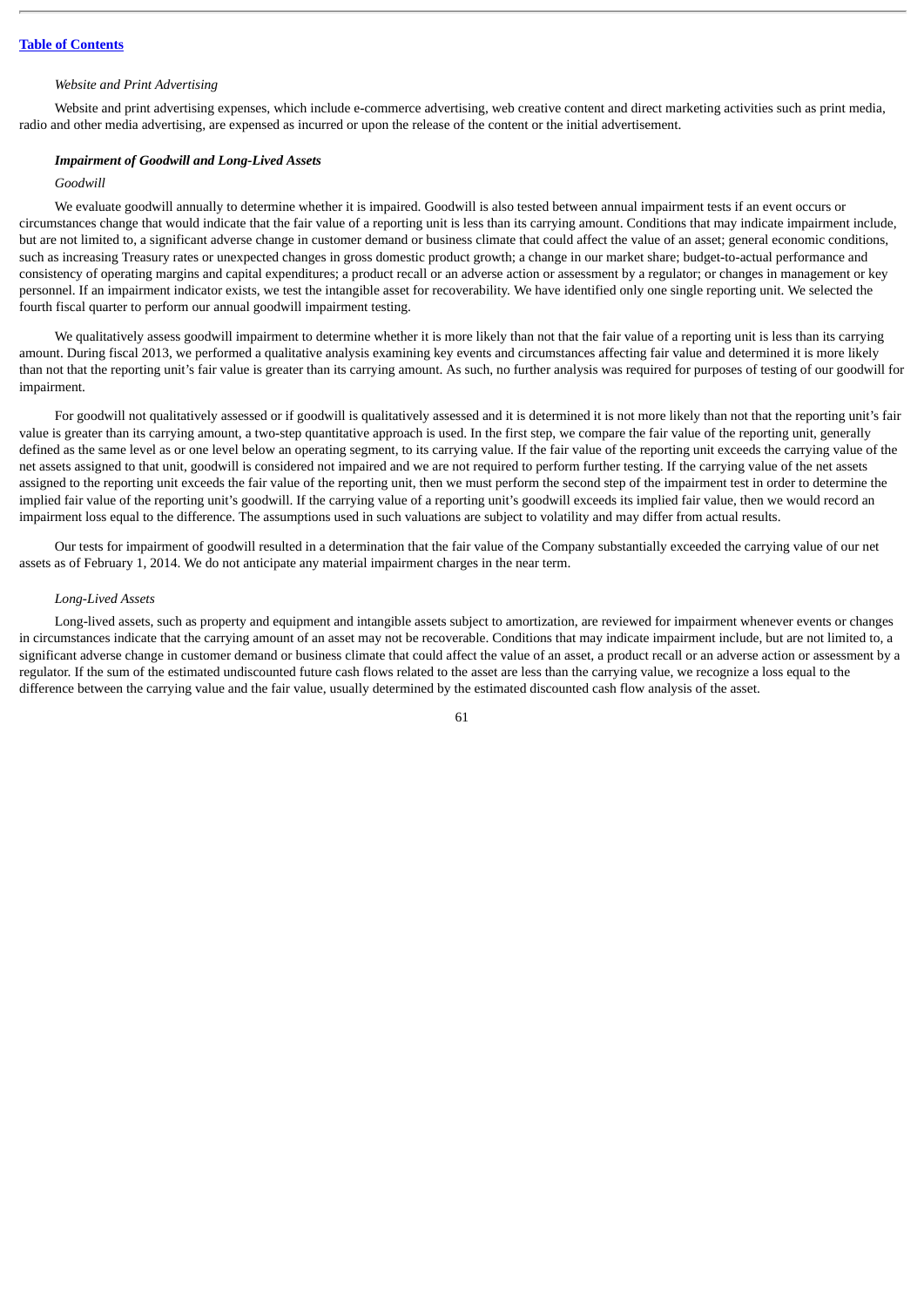We evaluate long-lived tangible assets at an individual store level, which is the lowest level at which independent cash flows can be identified. We evaluate corporate assets or other long-lived assets that are not store-specific at the consolidated level.

Since there is typically no active market for our long-lived tangible assets, we estimate fair values based on the expected future cash flows. We estimate future cash flows based on store-level historical results, current trends, and operating and cash flow projections. Our estimates are subject to uncertainty and may be affected by a number of factors outside our control, including general economic conditions and the competitive environment. While we believe our estimates and judgments about future cash flows are reasonable, future impairment charges may be required if the expected cash flow estimates, as projected, do not occur or if events change requiring us to revise our estimates.

### *Lease Accounting*

We lease stores, distribution facilities, office space and certain equipment under various leases. We classify leases at the inception of the lease as a build-tosuit lease, a capital lease or an operating lease.

We are sometimes involved in the construction of leased stores. As a result of this involvement, we are deemed the "owner" for accounting purposes during the construction period, and are required to capitalize the construction costs on our consolidated balance sheets (referred to as build-to-suit leases). We establish assets and liabilities for the estimated construction costs incurred under build-to-suit lease arrangements to the extent we are involved in the construction of structural improvements or take construction risk prior to commencement of a lease. Upon completion of the project, we perform a sale-leaseback analysis pursuant to Accounting Standards Codification ("ASC") 840 – *Leases*, to determine if we can remove the assets from our consolidated balance sheets. In many of our leases, we are reimbursed a portion of the construction costs via adjusted rental payments and/or cash payments or have terms which fix the rental payments for a significant percentage of the leased asset's economic life. These items generally are considered "continuing involvement," which precludes us from derecognizing the assets from our consolidated balance sheets when construction is complete. In conjunction with these leases, we also record financing obligations equal to the cash proceeds or fair market value of the assets received from the landlord. At the end of the lease term, including exercise of any renewal options, the net remaining financing obligation over the net carrying value of the fixed asset will be recognized as a non-cash gain on sale of the property. We do not report rent expense for the properties which are owned for accounting purposes. Rather, rental payments under the lease are recognized as a reduction of the financing obligation and interest expense.

In a capital or an operating lease, the expected lease term begins with the date that we take possession of the equipment or the leased space for construction and other purposes. The expected lease term may also include the exercise of renewal options if the exercise of the option is determined to be reasonably assured. The expected term is also used in the determination of whether a store is a capital or operating lease.

Some of our equipment is held under capital leases. These assets are included in property and equipment and depreciated over the term of the lease. We do not report rent expense for capital leases. Rather, rental payments under the lease are recognized as a reduction of the capital lease obligation and interest expense.

All other leases are considered operating leases in accordance with ASC 840. Assets subject to an operating lease and the related lease payments are not recorded on our consolidated balance sheets. For leases that contain lease incentives, premiums and minimum rental expenses, we recognize rental expense on a straight-line basis over the lease term, including the construction period. We record rental expense during the construction period. Tenant improvement allowances received from landlords are recorded as deferred rent, reported as a long-term liability on the consolidated balance sheets, and are amortized on a straight-line basis over the lease term, including the construction period.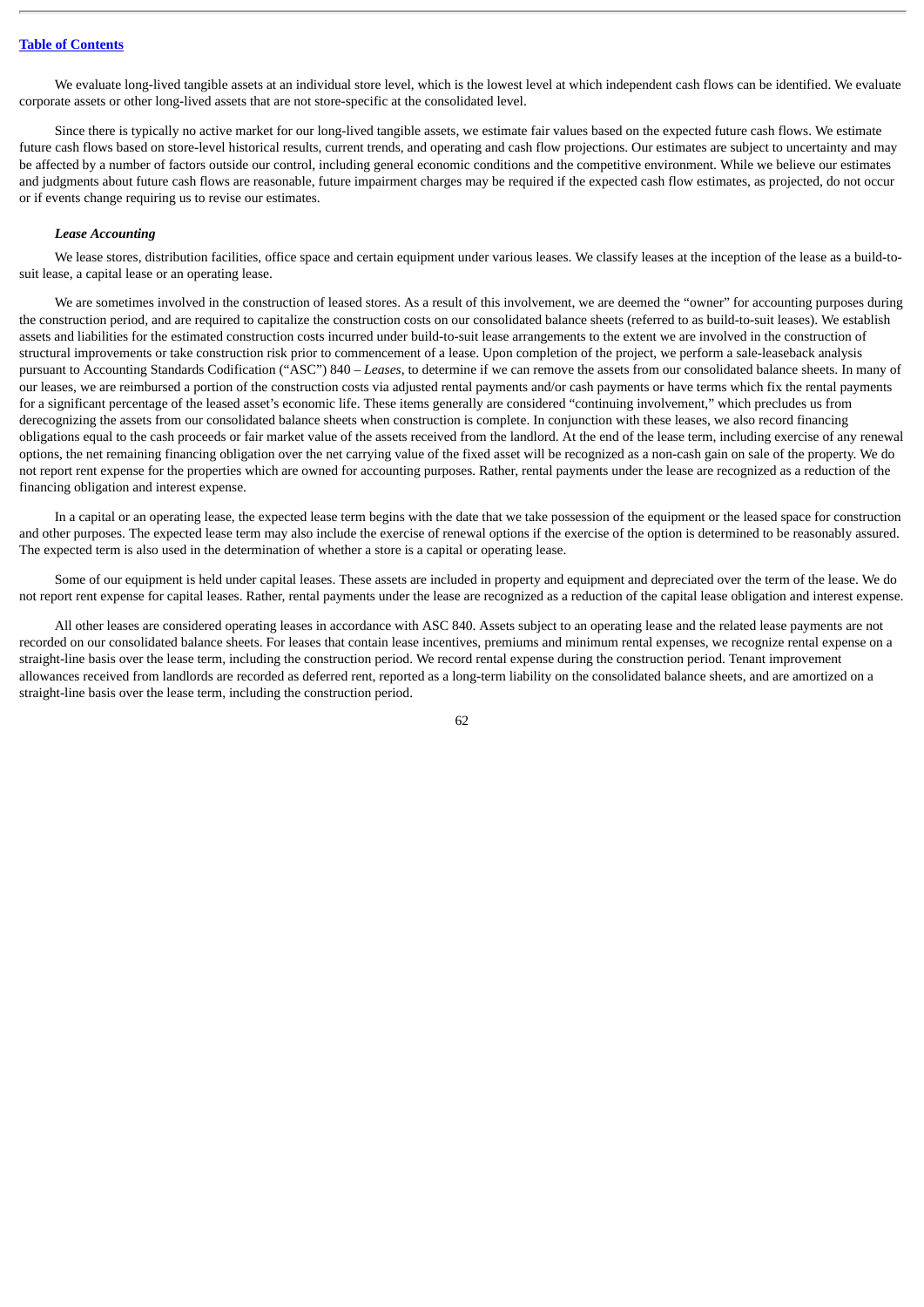#### *Stock-Based Compensation*

We use the straight-line method of accounting for stock-based compensation, which we believe is the predominant method used in our industry. We recognize the fair value of stock-based compensation in the consolidated financial statements as compensation expense over the requisite service period. In addition, excess tax benefits related to stock-based compensation awards are reflected as financing cash flows. For service-only awards, compensation expense is recognized on a straight-line basis, net of forfeitures, over the requisite service period for the fair value of awards that actually vest. Fair value for restricted stock units is valued using the closing price of our stock on the date of grant. The fair value of each option award granted under our award plans subsequent to our initial public offering is estimated on the date of grant using a Black-Scholes Merton option pricing model with the following assumptions:

- Expected volatility—Based on the lack of historical data for our own shares, we base our expected volatility on a representative peer group that takes into account industry, market capitalization, stage of life cycle and capital structure.
- Expected term—Represents the period of time that options granted are expected to be outstanding. We elected to calculate the expected term of the option awards using the "simplified method". This election was made based on the lack of sufficient historical exercise data to provide a reasonable basis upon which to estimate expected term. Under the "simplified" calculation method, the expected term is calculated as an average of the vesting period and the contractual life of the options.
- Risk-free interest rate—Based on the U.S. Treasury zero-coupon bond rate with a remaining term approximate of the expected term of the option.
- Dividend yield—As we have not paid dividends, nor do we currently plan to pay dividends in the future, the assumed dividend yield is zero.

Prior to the Reorganization, Home Holdings had granted performance-based units that vested and became deliverable upon achievement or satisfaction of performance conditions specified in the performance agreement or upon the return on investment attained by certain of the equity investors in Home Holdings at defined liquidity events, including an initial public offering or certain sale or merger transactions. We estimated the fair value of performance-based units awarded to employees at the grant date based on the fair value of the Company on such date. We also considered the probability of achieving the established performance targets in determining our stock-based compensation with respect to these awards. We recognize compensation cost over the performance period. When the performance is related to a specific event occurring in the future, we recognize the full expense at the time of the event. In connection with the initial public offering, shares of our common stock with substantially similar restrictions, terms and conditions were issued in replacement of these performance-based units.

### *Income Taxes*

We account for income taxes under an asset and liability approach that requires the recognition of deferred tax assets and liabilities for the expected future tax consequences of events that have been recognized in our consolidated financial statements or tax returns. In estimating future tax consequences, we generally take into account all expected future events then known to us, other than changes in the tax law or rates which have not yet been enacted and which are not permitted to be considered. Accordingly, we may record a valuation allowance to reduce our net deferred tax assets to the amount that is more-likely-than-not to be realized. The determination as to whether a deferred tax asset will be realized is made on a jurisdictional basis and is based upon management's best estimate of the recoverability of our net deferred tax assets. Future taxable income and ongoing prudent and feasible tax planning are considered in determining the amount of the valuation allowance, and the amount of the allowance is subject to adjustment in the future. Specifically, in the event we are to determine that we are not more-likely-than-not able to realize our net deferred tax assets in the future, an adjustment to the valuation allowance would decrease income in the period such determination is made. This allowance does not alter our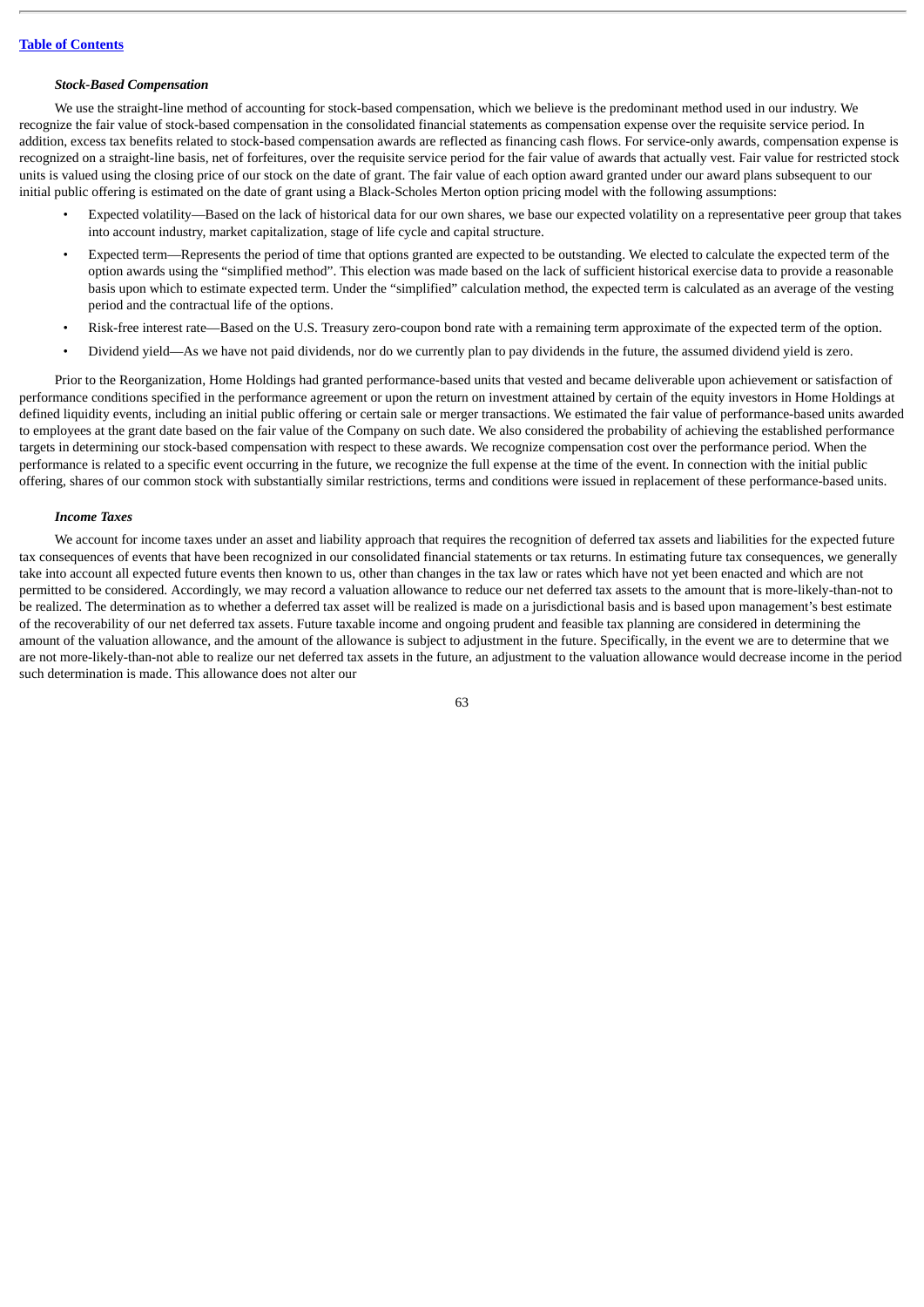ability to utilize the underlying tax net operating loss and credit carryforwards in the future, the utilization of which is limited to achieving future taxable income.

In assessing the need for a valuation allowance, we consider both positive and negative evidence related to the likelihood of realization of the deferred tax assets. If, based on the weight of available evidence, it is more-likely-than-not the deferred tax assets will not be realized, we record a valuation allowance. The weight given to the positive and negative evidence is commensurate with the extent to which the evidence may be objectively verified. As such, it is generally difficult for positive evidence regarding projected future taxable income exclusive of reversing taxable temporary differences to outweigh objective negative evidence of recent financial reporting losses. United States GAAP states that cumulative losses in recent years are a significant piece of negative evidence that is difficult to overcome in determining that a valuation allowance is not needed against deferred tax assets.

Due to the historical losses incurred, we had recorded a full valuation allowance against the U.S. net deferred tax assets, excluding deferred tax liabilities related to indefinite lived intangibles, as well as against the net deferred tax assets in Shanghai.

A sustained period of profitability in our operations was required before we would change our judgment regarding the need for a full valuation allowance against our net deferred tax assets. Although we were profitable for the full fiscal 2011, the seasonality of our business continued to result in losses during certain quarters. We recorded a net loss of \$3.7 million in the first quarter of fiscal 2012, compared to a net loss of \$6.2 million in the same quarter of fiscal 2011, and net income of \$17.6 million in the second quarter of fiscal 2012, compared to net income of \$7.6 million in the same quarter of fiscal 2011. Due to the seasonality that was then affecting our business, historically our full year results substantially depended on the results from operations in the fourth quarter.

By the end of fiscal 2012, our U.S. operations achieved a position of cumulative profits (adjusted for permanent items) for the most recent three-year period. We concluded that this record of cumulative profitability in recent years, coupled with our business plan for profitability in future periods, provided assurance that our future tax benefits are more likely than not to be realized. Accordingly, in the fourth quarter of fiscal 2012, we released all of our U.S. valuation allowance against net deferred tax assets, resulting in a \$57.2 million benefit in our provision for income taxes. At February 1, 2014, we have retained a valuation allowance totaling \$0.2 million against deferred tax assets for our Shanghai operations.

The accounting standard for uncertainty in income taxes prescribes a recognition threshold that a tax position is required to meet before being recognized in the financial statements and provides guidance on derecognition, measurement, classification, interest and penalties, accounting in interim periods, disclosure and transition issues. Differences between tax positions taken in a tax return and amounts recognized in the financial statements generally result in an increase in a liability for income taxes payable or a reduction of an income tax refund receivable, or a reduction in a deferred tax asset or an increase in a deferred tax liability, or both. We recognize interest and penalties related to unrecognized tax benefits in tax expense.

#### **Recently Issued Accounting Pronouncements**

### *Accounting for Leases*

The Financial Accounting Standards Board ("FASB") is currently working on amendments to existing accounting standards governing a number of areas including, but not limited to, accounting for leases. In May 2013, the FASB issued a new exposure draft, *Leases* (the "Exposure Draft"), which would replace the existing guidance in ASC 840. Under the Exposure Draft, among other changes in practice, a lessee's rights and obligations under most leases, including existing and new arrangements, would be recognized as assets and liabilities, respectively, on the balance sheet. Other significant provisions of the Exposure Draft include (i) defining the "lease term" to include the noncancellable period together with periods for which there is a

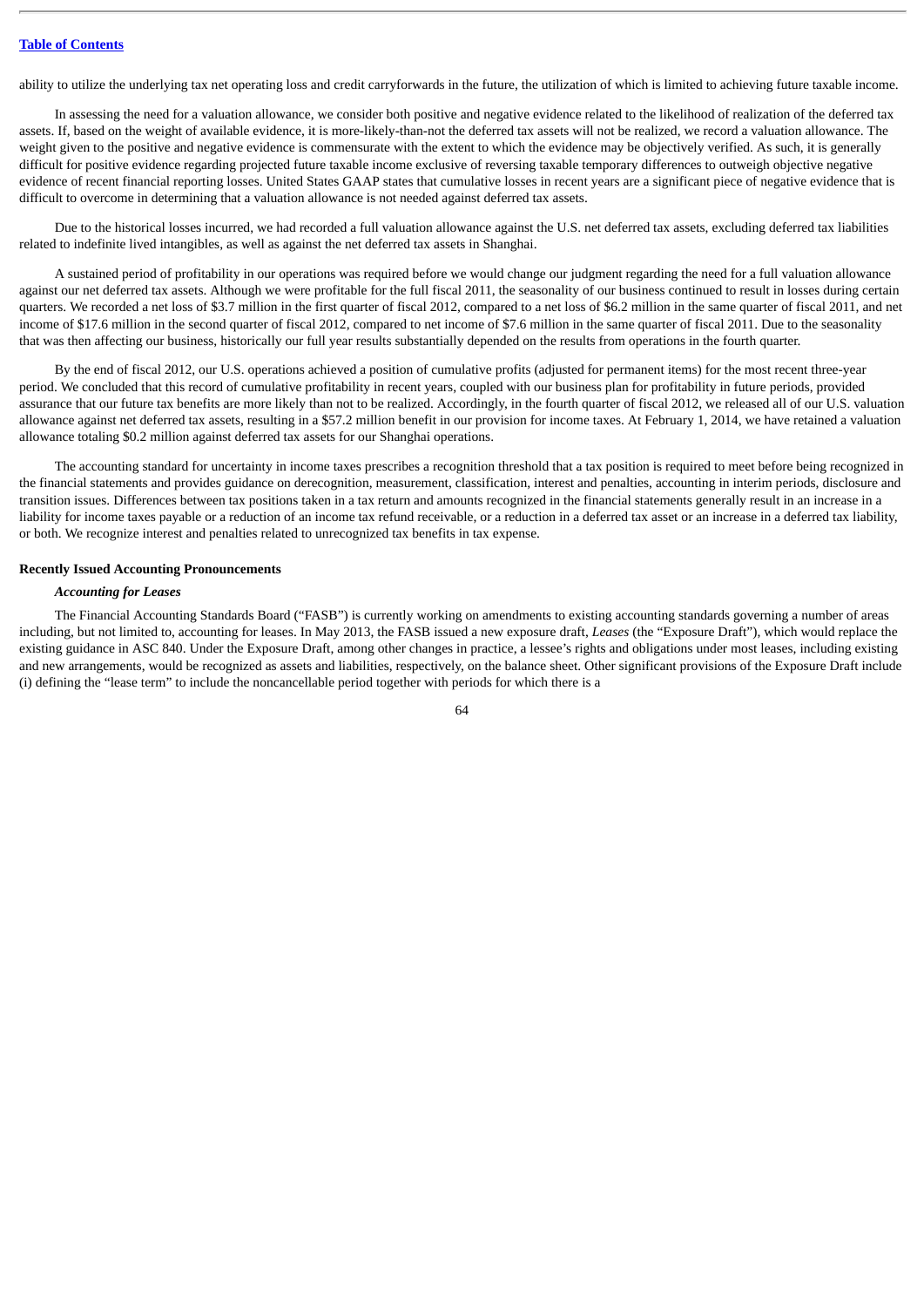significant economic incentive for the lessee to extend or not terminate the lease; (ii) defining the initial lease liability to be recorded on the balance sheet to contemplate only those variable lease payments that depend on an index or that are in substance "fixed"; and (iii) a dual approach for determining whether lease expense is recognized on a straight-line or accelerated basis, depending on whether the lessee is expected to consume more than an insignificant portion of the leased asset's economic benefits. The comment period for the Exposure Draft ended on September 13, 2013. If and when effective, this Exposure Draft will likely have a significant impact on our consolidated financial statements. However, as the standard-setting process is still ongoing, we are unable to determine the impact this proposed change in accounting standards will have on our consolidated financial statements.

#### *Presentation of Unrecognized Tax Benefits*

In July 2013, the FASB issued an Accounting Standards Update, which requires that an unrecognized tax benefit, or a portion of an unrecognized tax benefit, should be presented in the financial statements as a reduction to a deferred tax asset for a net operating loss carryforward, a similar tax loss, or a tax credit carryforward, with certain exceptions. This guidance is effective for annual and interim reporting periods beginning after December 15, 2013, with early adoption permitted. We believe the adoption of this pronouncement will not have a material impact on our consolidated financial statements.

#### **Item 7A. Quantitative and Qualitative Disclosure of Market Risks**

### *Interest Rate Risk*

We are subject to interest rate risk in connection with borrowings under our revolving line of credit which bears interest at variable rates. At February 1, 2014, \$85.4 million was outstanding under the revolving line of credit. As of February 1, 2014, the undrawn borrowing availability under the revolving line of credit was \$261.7 million, and there were \$18.9 million in outstanding letters of credit. We currently do not engage in any interest rate hedging activity and we have no intention to do so in the foreseeable future. Based on the average interest rate on the revolving line of credit during the year ended February 1, 2014, and to the extent that borrowings were outstanding, we do not believe that a 10% change in the interest rate would have a material effect on our consolidated results of operations or financial condition.

#### *Impact of Inflation*

Our results of operations and financial condition are presented based on historical cost. While it is difficult to accurately measure the impact of inflation due to the imprecise nature of the estimates required, we believe the effects of inflation, if any, on our results of operations and financial condition have been immaterial.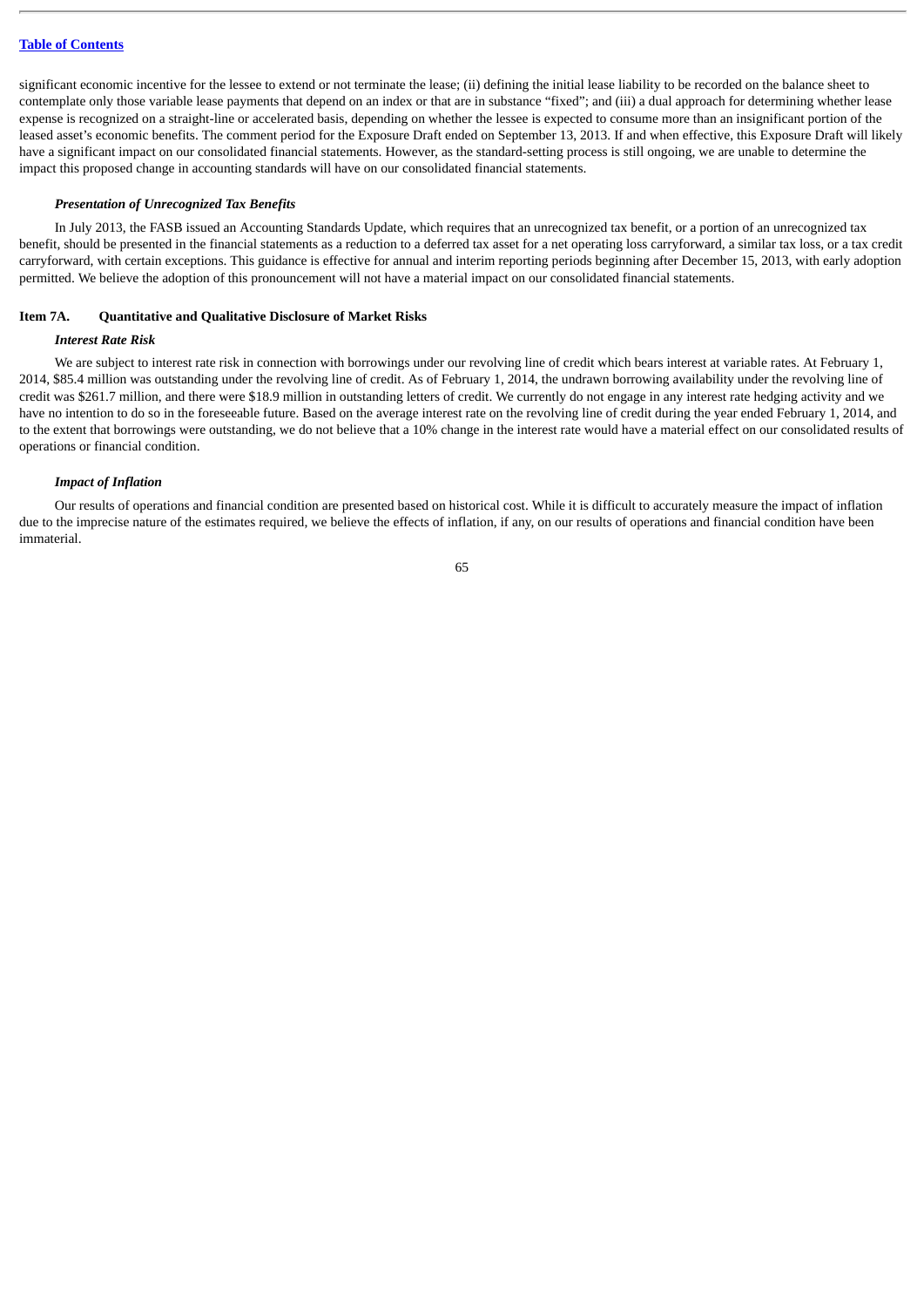# **Item 8. Financial Statements and Supplementary Data**

# **RESTORATION HARDWARE HOLDINGS, INC. CONSOLIDATED BALANCE SHEETS**

## **(In thousands, except share amounts)**

|                                                                                                                     | February 1,<br>2014      | February 2,<br>2013 |
|---------------------------------------------------------------------------------------------------------------------|--------------------------|---------------------|
| <b>ASSETS</b>                                                                                                       |                          |                     |
| Current assets:                                                                                                     |                          |                     |
| Cash and cash equivalents                                                                                           | $\mathbb{S}^-$<br>13,389 | \$8,354             |
| Accounts receivable-net                                                                                             | 22,028                   | 17,040              |
| Merchandise inventories                                                                                             | 453,845                  | 353,329             |
| Current deferred tax assets                                                                                         | 21,400                   | 37,006              |
| Prepaid expense and other current assets                                                                            | 103,153                  | 77,029              |
| Total current assets                                                                                                | 613,815                  | 492,758             |
| Property and equipment-net                                                                                          | 214,909                  | 111,406             |
| Goodwill                                                                                                            | 122,424                  | 122,601             |
| <b>Trademarks</b>                                                                                                   | 47,410                   | 47,410              |
| Other intangible assets-net                                                                                         | 1,298                    | 2,713               |
| Non-current deferred tax assets                                                                                     | 16,980                   | 6,873               |
| Other assets                                                                                                        | 8,267                    | 5,852               |
| <b>Total assets</b>                                                                                                 | \$1,025,103              | \$789,613           |
| <b>LIABILITIES AND STOCKHOLDERS' EQUITY</b>                                                                         |                          |                     |
| <b>Current liabilities:</b>                                                                                         |                          |                     |
| Accounts payable and accrued expenses                                                                               | \$ 206,778               | \$145,353           |
| Deferred revenue and customer deposits                                                                              | 48.927                   | 41.643              |
| Current deferred tax liabilities                                                                                    | 145                      |                     |
| Other current liabilities                                                                                           | 61,598                   | 32,428              |
| Total current liabilities                                                                                           | 317,448                  | 219,424             |
| Revolving line of credit                                                                                            | 85,425                   | 82,501              |
| Deferred rent and lease incentives                                                                                  | 37,727                   | 30,784              |
| Other long-term obligations                                                                                         | 39,231                   | 5,293               |
| <b>Total liabilities</b>                                                                                            | 479,831                  | 338,002             |
| Commitments and contingencies (See Note 16 to the consolidated financial statements)                                |                          |                     |
| Stockholders' equity:                                                                                               |                          |                     |
| Common stock, \$0.0001 par value per share, 180,000,000 shares authorized, 39,124,764 shares issued and outstanding |                          |                     |
| as of February 1, 2014; 38,856,251 shares issued and 37,967,635 shares outstanding as of February 2, 2013           | $\overline{4}$           | $\overline{4}$      |
| Additional paid-in capital                                                                                          | 584,641                  | 505,883             |
| Accumulated other comprehensive income                                                                              | 629                      | 1,211               |
| Accumulated deficit                                                                                                 | (37,292)                 | (55, 487)           |
| Treasury stock-at cost, 40,353 and zero shares, respectively                                                        | (2,710)                  |                     |
| Total stockholders' equity                                                                                          | 545,272                  | 451.611             |
| Total liabilities and stockholders' equity                                                                          | \$1,025,103              | \$789,613           |

*The accompanying notes are an integral part of these Consolidated Financial Statements.*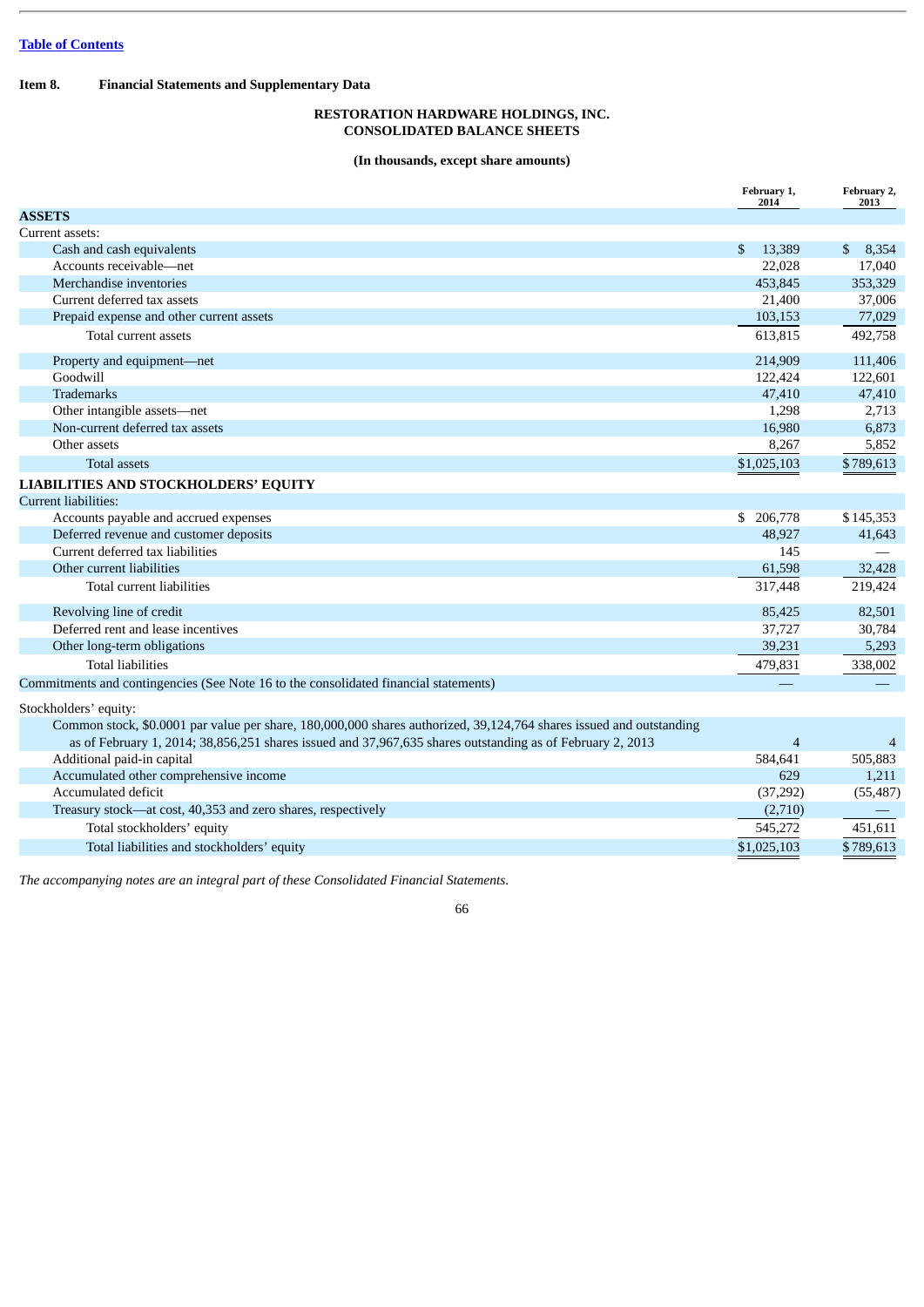# **RESTORATION HARDWARE HOLDINGS, INC. CONSOLIDATED STATEMENTS OF OPERATIONS**

**(In thousands, except share and per share amounts)**

|                                                                               |                     | <b>Year Ended</b>   |                     |  |  |
|-------------------------------------------------------------------------------|---------------------|---------------------|---------------------|--|--|
|                                                                               | February 1,<br>2014 | February 2,<br>2013 | January 28,<br>2012 |  |  |
| Net revenues                                                                  | \$1,550,961         | \$1,193,046         | \$958,084           |  |  |
| Cost of goods sold                                                            | 994,081             | 756,597             | 601,735             |  |  |
| Gross profit                                                                  | 556,880             | 436,449             | 356,349             |  |  |
| Selling, general and administrative expenses                                  | 502,029             | 505,485             | 329,506             |  |  |
| Income (loss) from operations                                                 | 54,851              | (69,036)            | 26,843              |  |  |
| Interest expense                                                              | (5,733)             | (5,776)             | (5, 134)            |  |  |
| Income (loss) before income taxes                                             | 49,118              | (74, 812)           | 21,709              |  |  |
| Income tax expense (benefit)                                                  | 30,923              | (62, 023)           | 1,121               |  |  |
| Net income (loss)                                                             | 18,195              | (12,789)<br>S.      | 20,588              |  |  |
| Weighted-average shares used in computing basic net income (loss) per share   | 38,671,564          | 9,428,828           | 468                 |  |  |
| Basic net income (loss) per share                                             | \$<br>0.47          | (1.36)              | \$43,991            |  |  |
| Weighted-average shares used in computing diluted net income (loss) per share | 40,416,630          | 9,428,828           | 468                 |  |  |
| Basic and diluted net income (loss) per share                                 | 0.45<br>\$          | (1.36)<br>S.        | \$43,991            |  |  |

*The accompanying notes are an integral part of these Consolidated Financial Statements.*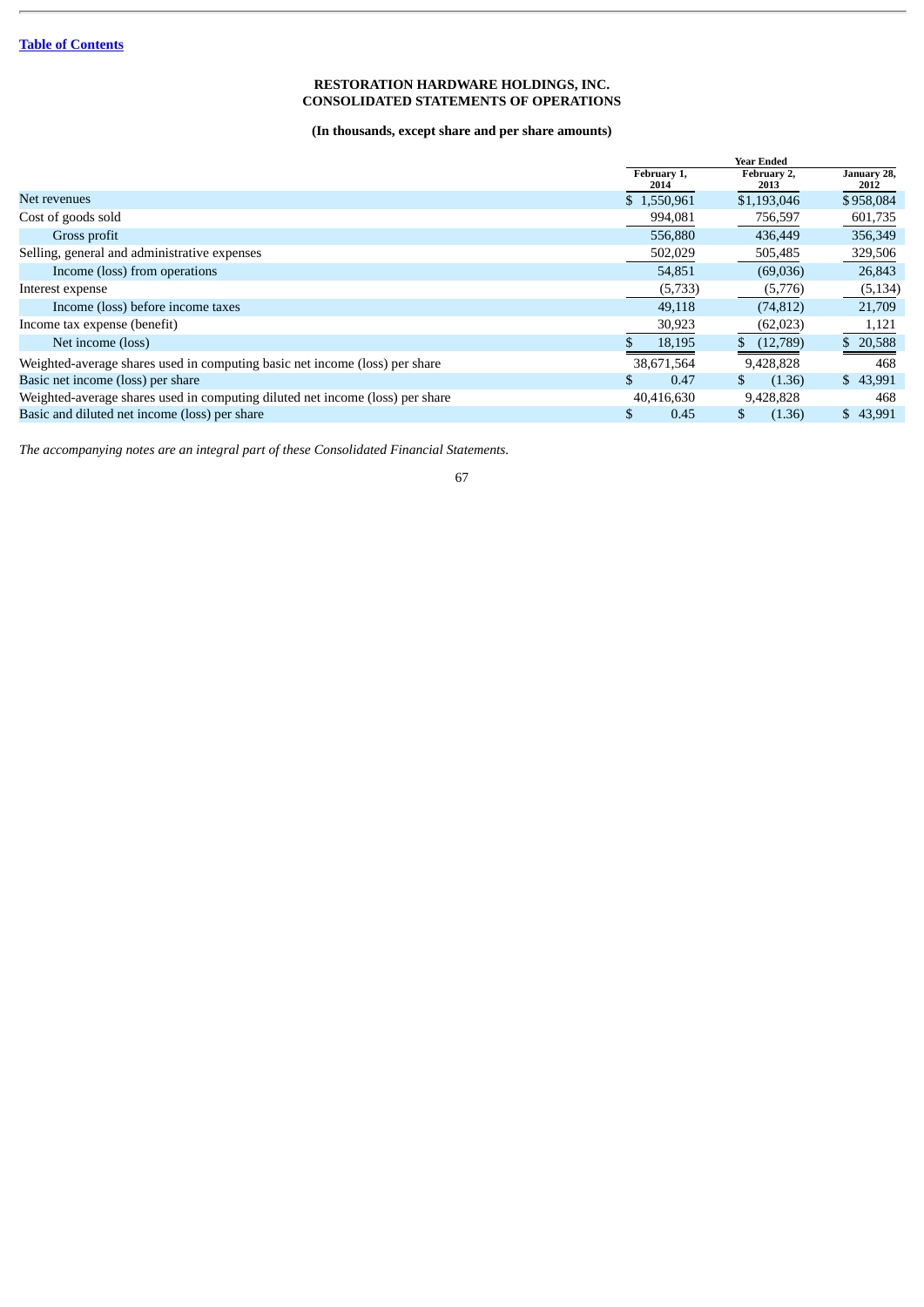## **RESTORATION HARDWARE HOLDINGS, INC. CONSOLIDATED STATEMENTS OF COMPREHENSIVE INCOME (LOSS)**

# **(In thousands)**

|                                                    |                     | <b>Year Ended</b>   |                            |  |  |
|----------------------------------------------------|---------------------|---------------------|----------------------------|--|--|
|                                                    | February 1,<br>2014 | February 2,<br>2013 | January 28,<br><b>2012</b> |  |  |
| Net income (loss)                                  | \$18,195            | \$(12,789)          | \$20,588                   |  |  |
| Foreign currency translation adjustment—net of tax | (582)               |                     | 163                        |  |  |
| Total comprehensive income (loss)                  | \$17,613            | \$(12,728)          | \$20,751                   |  |  |

*The accompanying notes are an integral part of these Consolidated Financial Statements.*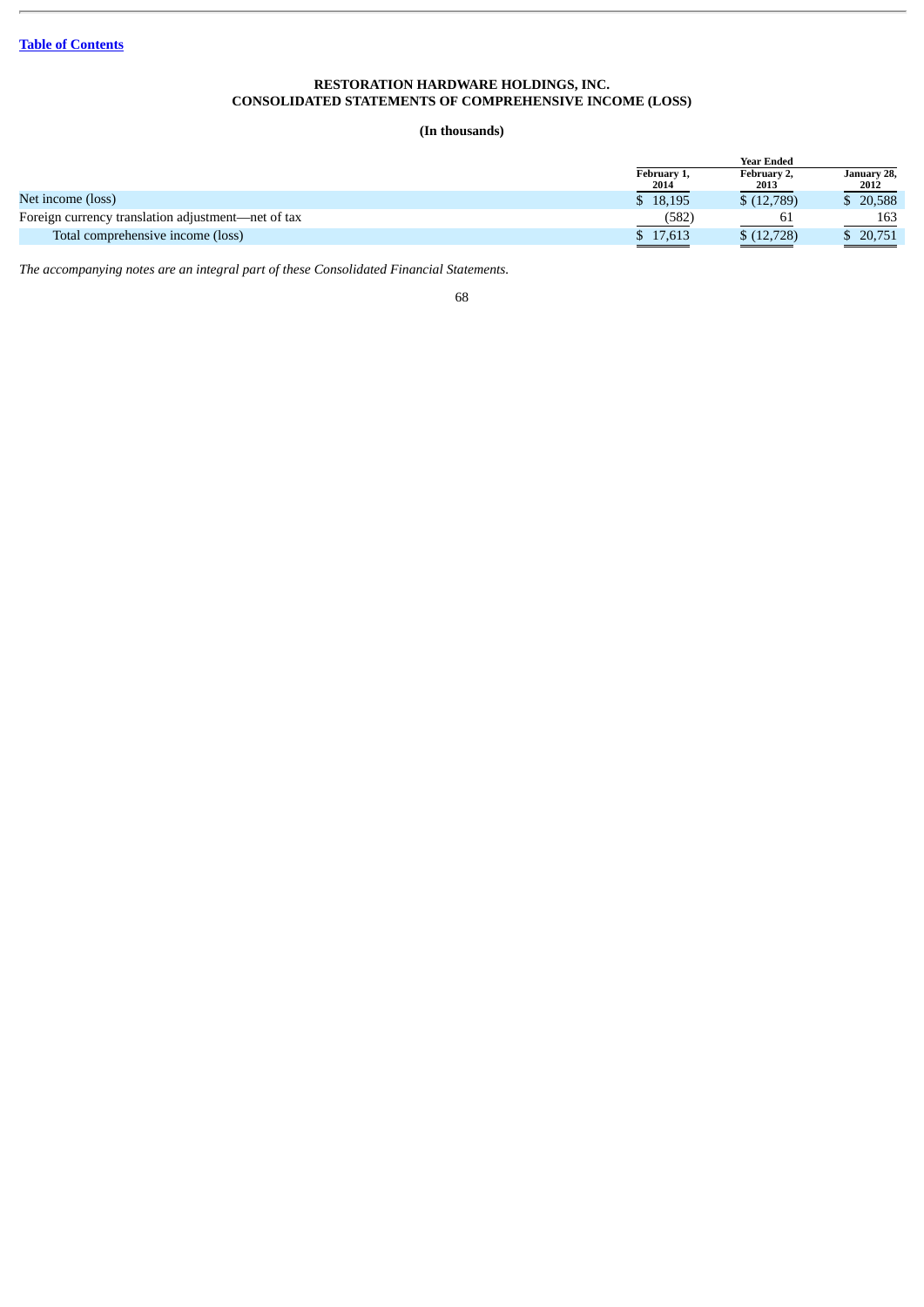## **RESTORATION HARDWARE HOLDINGS, INC. CONSOLIDATED STATEMENTS OF STOCKHOLDERS' EQUITY**

## **(In thousands, except share amounts)**

|                                                                                       | <b>Common Stock</b>      |                                | <b>Accumulated</b><br>Other<br>Additional |                                | <b>Treasury Stock</b>     |                          | <b>Total</b>             |                                |
|---------------------------------------------------------------------------------------|--------------------------|--------------------------------|-------------------------------------------|--------------------------------|---------------------------|--------------------------|--------------------------|--------------------------------|
|                                                                                       | Shares                   | <b>Amount</b>                  | Paid-In<br>Capital                        | Comprehensive<br>Income (Loss) | Accumulated<br>Deficit    | <b>Shares</b>            | <b>Amount</b>            | Stockholders'<br><b>Equity</b> |
| <b>Balances-January 29, 2011</b>                                                      | 100                      | \$<br>$\overline{\phantom{m}}$ | \$278,103                                 | \$<br>987                      | $\mathbb{S}$<br>(63, 286) |                          | \$                       | \$215,804                      |
| Stock-based compensation                                                              |                          |                                | 1,557                                     |                                |                           |                          |                          | 1,557                          |
| Capital contribution-executive compensation                                           | $\overline{\phantom{0}}$ |                                | 6,350                                     |                                |                           | $\overline{\phantom{0}}$ |                          | 6,350                          |
| Capital contribution-management fee                                                   |                          |                                | 6,000                                     |                                |                           |                          |                          | 6,000                          |
| Net income                                                                            |                          |                                |                                           |                                | 20,588                    |                          |                          | 20,588                         |
| Foreign currency translation adjustment-net of                                        |                          |                                |                                           |                                |                           |                          |                          |                                |
| tax                                                                                   |                          |                                |                                           | 163                            |                           |                          |                          | 163                            |
| Capitalization of Restoration Hardware                                                |                          |                                |                                           |                                |                           |                          |                          |                                |
| Holdings, Inc.                                                                        | 900                      |                                | 1                                         |                                |                           |                          |                          | -1                             |
| <b>Balances-January 28, 2012</b>                                                      | 1,000                    |                                | 292,011                                   | 1,150                          | (42, 698)                 |                          |                          | 250,463                        |
| Stock-based compensation                                                              |                          |                                | 116,183                                   |                                |                           |                          |                          | 116,183                        |
| Conversion of Restoration Hardware Holdings,<br>Inc. common stock upon Reorganization | (1,000)                  |                                |                                           |                                |                           |                          |                          |                                |
| Issuance of common stock upon Reorganization                                          | 32,188,891               | 3                              | (3)                                       |                                |                           |                          |                          |                                |
| Issuance of common stock-net of issuance                                              |                          |                                |                                           |                                |                           |                          |                          |                                |
| costs                                                                                 | 4,782,609                | 1                              | 97,692                                    |                                |                           |                          |                          | 97,693                         |
| Vesting of stock awards                                                               | 996,135                  |                                |                                           |                                |                           |                          |                          |                                |
| Net loss                                                                              |                          |                                |                                           |                                | (12,789)                  |                          |                          | (12,789)                       |
| Foreign currency translation adjustment- net of                                       |                          |                                |                                           |                                |                           |                          |                          |                                |
| tax                                                                                   |                          |                                |                                           | 61                             |                           |                          |                          | 61                             |
| Balances-February 2, 2013                                                             | 37,967,635               | $\overline{4}$                 | 505,883                                   | 1,211                          | (55, 487)                 |                          | $\overline{\phantom{0}}$ | 451,611                        |
| Stock-based compensation                                                              |                          | $\overline{\phantom{0}}$       | 67,622                                    |                                |                           |                          |                          | 67,622                         |
| Issuance of restricted stock                                                          | 6,667                    |                                |                                           |                                |                           |                          |                          |                                |
| Vested and delivered restricted stock units                                           | 4,161                    | $\overline{\phantom{0}}$       | (178)                                     |                                |                           |                          |                          | (178)                          |
| Exercise of stock options-including tax benefit                                       | 298,038                  |                                | 11,314                                    |                                |                           |                          |                          | 11,314                         |
| Repurchases of common stock                                                           | (40, 353)                |                                |                                           |                                |                           | 40,353                   | (2,710)                  | (2,710)                        |
| Vesting of stock awards                                                               | 888,616                  |                                |                                           |                                |                           |                          |                          |                                |
| Net income                                                                            |                          |                                |                                           |                                | 18,195                    |                          |                          | 18,195                         |
| Foreign currency translation adjustment-net of                                        |                          |                                |                                           |                                |                           |                          |                          |                                |
| tax                                                                                   |                          |                                |                                           | (582)                          |                           |                          |                          | (582)                          |
| <b>Balances-February 1, 2014</b>                                                      | 39,124,764               | \$<br>$\overline{4}$           | \$584,641                                 | \$<br>629                      | \$<br>(37, 292)           | 40,353                   | \$(2,710)                | \$545,272                      |

*The accompanying notes are an integral part of these Consolidated Financial Statements.*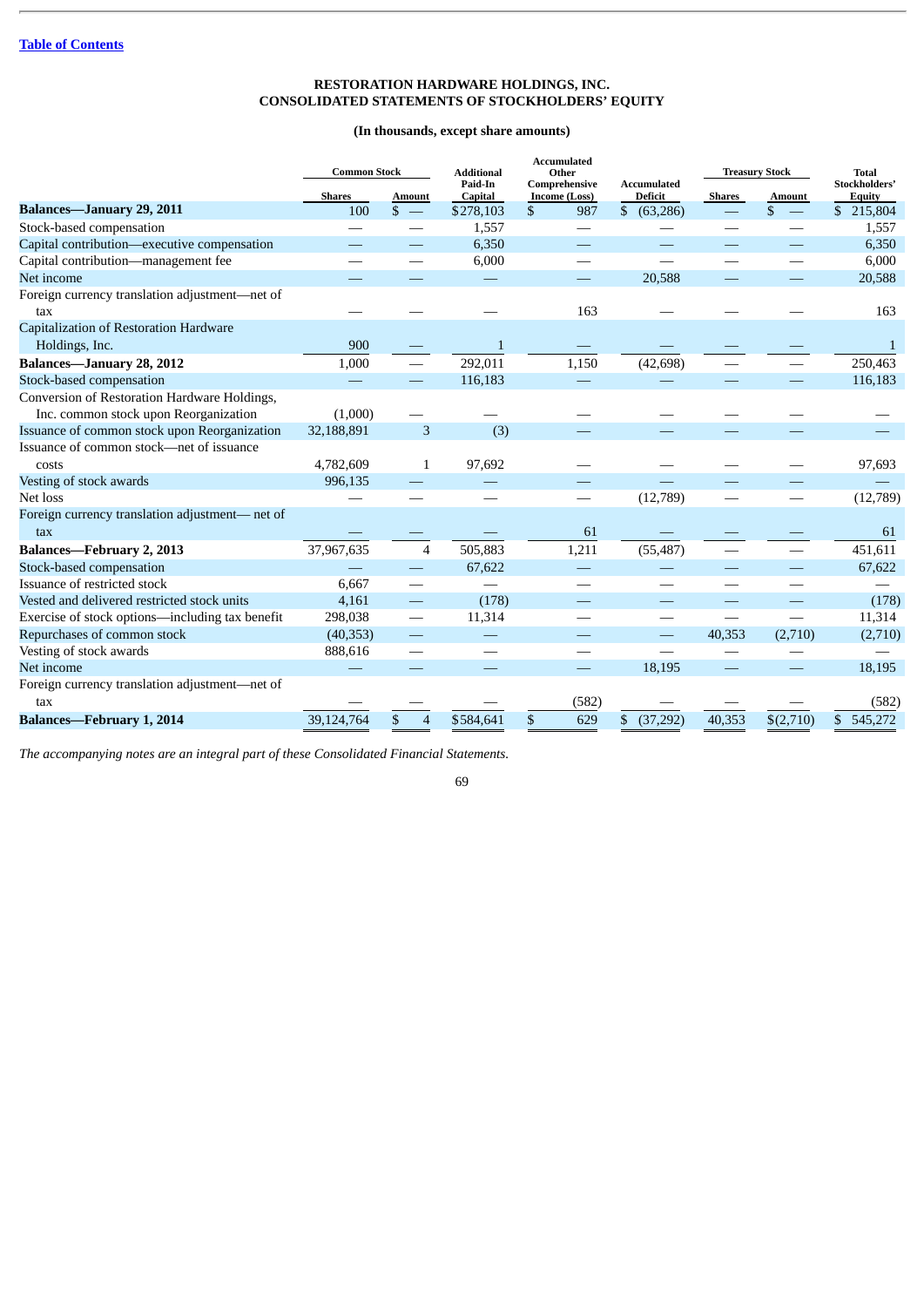# **RESTORATION HARDWARE HOLDINGS, INC. CONSOLIDATED STATEMENTS OF CASH FLOWS**

**(In thousands)**

|                                                                                                    |                                 | <b>Year Ended</b>        |                                      |
|----------------------------------------------------------------------------------------------------|---------------------------------|--------------------------|--------------------------------------|
|                                                                                                    | February 1,<br>2014             | February 2,<br>2013      | January 28,<br>2012                  |
| <b>CASH FLOWS FROM OPERATING ACTIVITIES</b>                                                        |                                 |                          |                                      |
| Net income (loss)                                                                                  | 18,195<br>\$                    | (12,789)<br>\$           | \$<br>20,588                         |
| Adjustments to reconcile net income (loss) to net cash provided by (used in) operating activities: |                                 |                          |                                      |
| Depreciation and amortization                                                                      | 27,654                          | 26,748                   | 29,186                               |
| Loss on disposal of property and equipment                                                         |                                 |                          | 674                                  |
| Impairment of long-lived assets                                                                    | 1,385<br>(3,685)                |                          | $\overline{\phantom{a}}$<br>$\equiv$ |
| Excess tax benefit from exercise of stock options<br>Stock-based compensation expense              | 67,622                          | 116,183                  | 1,557                                |
| Capital contribution-executive compensation                                                        |                                 |                          | 6,350                                |
| Capital contribution—management fee paid by Home Holdings on behalf of the Company                 | $\overline{\phantom{a}}$        |                          | 6,000                                |
| Release of valuation allowance                                                                     |                                 | (57, 185)                |                                      |
| Deferred income taxes                                                                              | 5,602                           | (4,686)                  | 4,299                                |
| Non-cash interest expense                                                                          | 671                             | 863                      | 573                                  |
| Change in assets and liabilities:                                                                  |                                 |                          |                                      |
| Accounts receivable                                                                                | (4,995)                         | (5,282)                  | (7,280)                              |
| Merchandise inventories                                                                            | (100, 937)                      | (107, 454)               | (39, 475)                            |
| Prepaid expense and other current assets                                                           | (22, 819)                       | (24, 454)                | (36, 371)                            |
| Other assets                                                                                       | (3, 129)                        | (371)                    | (573)                                |
| Accounts payable and accrued expenses                                                              | 57,318                          | 36,154                   | 14,374                               |
| Deferred revenue and customer deposits                                                             | 7.282                           | 16,224                   | 11.418                               |
| Other current liabilities                                                                          | 30,351                          | 2,689                    | 3,915                                |
| Deferred rent and lease incentives                                                                 | 7,196                           | 10,923                   | 1,732                                |
| Other long-term obligations                                                                        | (190)                           | (1, 427)                 | 154                                  |
| Net cash provided by (used in) operating activities                                                | 87,521                          | (3, 864)                 | 17,121                               |
| <b>CASH FLOWS FROM INVESTING ACTIVITIES</b>                                                        |                                 |                          |                                      |
| Capital expenditures                                                                               | (93, 868)                       | (49,058)                 | (25, 593)                            |
| Purchase of trademarks and other intangible assets                                                 | $\overline{\phantom{0}}$        | (310)                    |                                      |
| Net cash used in investing activities                                                              | (93, 868)                       | (49,368)                 | (25, 593)                            |
| <b>CASH FLOWS FROM FINANCING ACTIVITIES</b>                                                        |                                 |                          |                                      |
| Gross borrowings under revolving line of credit                                                    | 1,670,876                       | 1,344,468                | 1,007,330                            |
| Gross repayments under revolving line of credit                                                    | (1,667,952)                     | (1,369,469)              | (1,011,937)                          |
| Proceeds from issuance of term loan                                                                |                                 |                          | 15,000                               |
| Repayment of term loan                                                                             |                                 | (15,000)                 |                                      |
| Debt issuance costs                                                                                |                                 | (426)                    | (2, 835)                             |
| Payments on capital leases and other long-term obligations                                         | (2, 555)                        | (4,214)                  | (4, 188)                             |
| Stock options exercised                                                                            | 7,629                           | $\qquad \qquad$          |                                      |
| Excess tax benefit from exercise of stock options                                                  | 3,685                           |                          | ÷.                                   |
| Tax withholdings related to issuance of stock-based awards                                         | (178)                           | $\overline{\phantom{a}}$ | $\overline{\phantom{m}}$             |
| Capitalization of Restoration Hardware Holdings, Inc.                                              |                                 |                          | <sup>1</sup>                         |
| Proceeds from issuance of common stock—net of issuance costs                                       | $\hspace{0.1mm}-\hspace{0.1mm}$ | 97,693                   | $\overline{\phantom{m}}$             |
| Net cash provided by financing activities                                                          | 11,505                          | 53,052                   | 3,371                                |
| Effects of foreign currency exchange rate translation                                              | (123)                           | 22                       | 249                                  |
| Net increase (decrease) in cash and cash equivalents                                               | 5,035                           | (158)                    | (4,852)                              |
| Cash and cash equivalents                                                                          |                                 |                          |                                      |
| Beginning of period                                                                                | 8,354                           | 8,512                    | 13,364                               |
|                                                                                                    | \$                              | \$                       | \$                                   |
| End of period                                                                                      | 13,389                          | 8,354                    | 8,512                                |
| Cash paid for interest                                                                             | $\mathbb{S}$<br>5,038           | 5,382<br>$\mathbf{s}$    | $\mathbf{s}$<br>3,737                |
| Cash paid for taxes                                                                                | 1,521                           | 1,861                    | 1,697                                |
| Non-cash transactions:                                                                             |                                 |                          |                                      |
| Property and equipment acquired under capital lease                                                | 238                             | $\frac{1}{2}$            | 7,770                                |
| Property and equipment acquired under build-to-suit                                                | 33,494                          |                          |                                      |
| Property and equipment additions in accounts payable                                               | 4,204                           | 3,505                    | 645                                  |
| Capital contribution-executive compensation                                                        | $\equiv$                        | $\sim$                   | 6,350                                |
| Capital contribution—management fee paid by Home Holdings on behalf of the Company                 |                                 | $\overline{\phantom{a}}$ | 6,000                                |

*The accompanying notes are an integral part of these Consolidated Financial Statements.*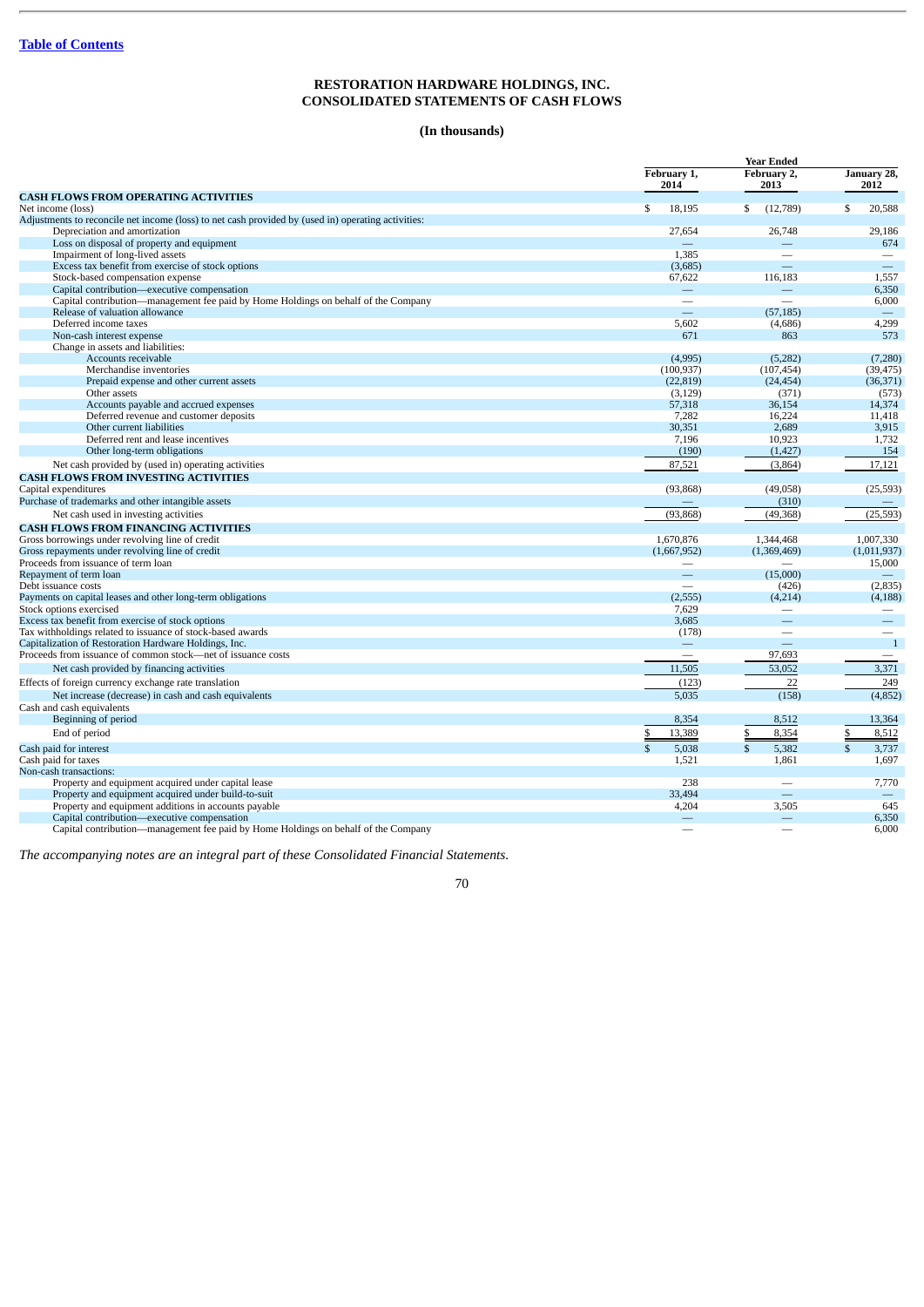# **RESTORATION HARDWARE HOLDINGS, INC. NOTES TO CONSOLIDATED FINANCIAL STATEMENTS**

#### **NOTE 1—NATURE OF BUSINESS**

Restoration Hardware Holdings, Inc., a Delaware corporation, together with its subsidiaries (collectively, the "Company"), is a luxury home furnishings retailer that offers a growing number of categories including furniture, lighting, textiles, bathware, décor, outdoor and garden, tableware and children's furnishings. These products are sold through the Company's stores, catalogs and websites. As of February 1, 2014, the Company operated a total of 70 retail stores and 17 outlet stores in 29 states, the District of Columbia and Canada, and had sourcing operations in Shanghai and Hong Kong.

## **NOTE 2—ORGANIZATION**

The Company was formed on August 18, 2011 and capitalized on September 2, 2011 as a holding company for the purposes of facilitating an initial public offering of common equity and was at such time a direct subsidiary of Home Holdings, LLC, a Delaware limited liability company ("Home Holdings").

On November 1, 2012, the Company acquired all of the outstanding shares of capital stock of Restoration Hardware, Inc., a Delaware corporation, and Restoration Hardware, Inc. became a direct, wholly owned subsidiary of the Company. Restoration Hardware, Inc. was a direct, wholly owned subsidiary of Home Holdings LLC, a Delaware limited liability company ("Home Holdings") prior to the Company's initial public offering. Outstanding units issued by Home Holdings under its equity compensation plan, referred to as the Team Resto Ownership Plan, were replaced with common stock of the Company at the time of its initial public offering. These transactions are referred to as the "Reorganization." As a result of these transactions, as of November 1, 2012, 32,188,891 shares of the Company's common stock were outstanding.

On November 7, 2012, the Company completed its initial public offering. In connection with its initial public offering, the Company issued and sold 4,782,609 shares of its common stock at a price of \$24.00 per share. In addition, certain of the Company's stockholders sold an aggregate of 381,723 shares of common stock held by them in the initial public offering. Further, certain stockholders sold an additional aggregate of 774,650 shares of common stock held by them pursuant to the exercise by the offering's underwriters of their option to purchase additional shares. The Company did not receive any proceeds from the sale of stock by its stockholders.

Prior to the Reorganization, Restoration Hardware Holdings, Inc. had not engaged in any business or other activities except in connection with its formation and the Reorganization. Accordingly, all financial and other information herein relating to periods prior to the completion of the Reorganization is that of Restoration Hardware, Inc.

On May 20, 2013, the Company completed a follow-on offering of 9,974,985 shares of common stock at an offering price of \$50.00 per share, which included 1,301,085 shares sold in connection with the full exercise of the option to purchase additional shares granted to the underwriters. All of the shares sold in the offering were sold by existing stockholders of the Company. No shares were sold by the Company in the offering, and, as such, the Company did not receive any of the proceeds from such sales. Effective May 20, 2013, the Company ceased being a subsidiary of Home Holdings, as a result of the sale, by Home Holdings, of a portion of its shares of the Company's voting common stock, which resulted in Home Holdings owning less than a majority of the Company's voting common stock after such sale.

On July 17, 2013, the Company completed a second follow-on offering of 8,000,000 shares of common stock at an offering price of \$70.00 per share. On August 14, 2013, in connection with the full exercise of the option to purchase additional shares granted to the underwriters, an additional 1,200,000 shares were sold at a price of \$70.00 per share. All of the shares sold in the offering were sold by existing stockholders of the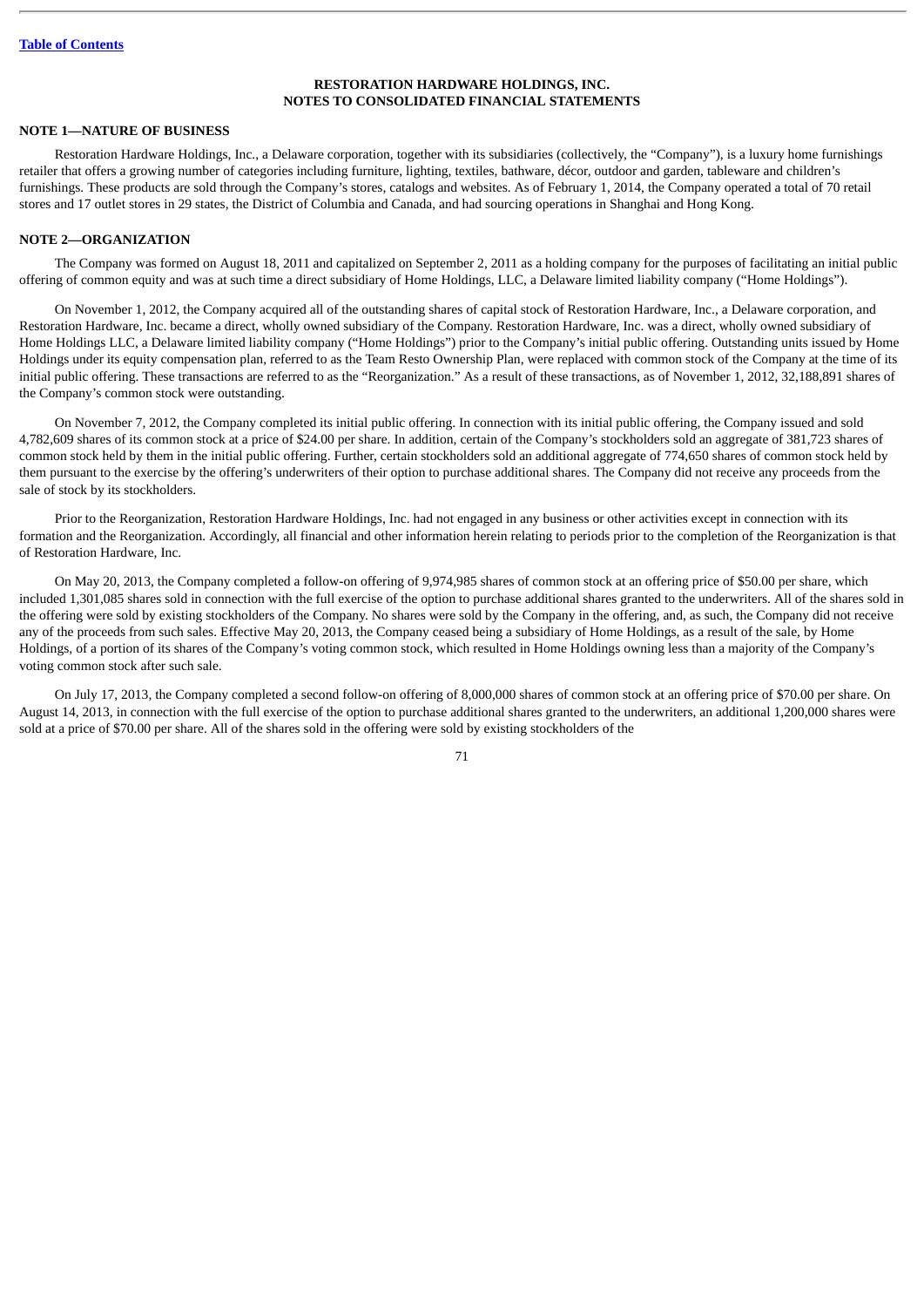Company. No shares were sold by the Company in the offering, and, as such, the Company did not receive any of the proceeds from such sales.

#### **NOTE 3—SIGNIFICANT ACCOUNTING POLICIES**

# **Basis of Presentation**

These consolidated financial statements are prepared in conformity with accounting principles generally accepted in the United States ("GAAP"). The consolidated financial statements include the accounts of the Company and its wholly owned subsidiaries. Accordingly, all intercompany balances and transactions have been eliminated through the consolidation process.

#### **Fiscal Years**

The Company's fiscal year ends on the Saturday closest to January 31. As a result, the Company's fiscal year may include 53 weeks. The fiscal years ended February 1, 2014 ("fiscal 2013") and January 28, 2012 ("fiscal 2011") each consisted of 52 weeks. The fiscal year ended February 2, 2013 ("fiscal 2012") consisted of 53 weeks.

#### **Use of Accounting Estimates**

The preparation of the Company's consolidated financial statements in conformity with GAAP requires management to make estimates and assumptions that affect the reported amounts of assets and liabilities and disclosures of contingent assets and liabilities at the date of the consolidated financial statements and the reported amounts of revenues and expenses during the reporting period. Actual results could differ from those estimates and such differences could be material to the consolidated financial statements.

#### **Cash and Cash Equivalents**

The Company considers highly liquid investments with original maturities of three months or less to be cash equivalents.

#### **Concentration of Credit Risk**

The Company maintains its cash and cash equivalent accounts in financial institutions in both U.S. dollar and Canadian dollar denominations. Accounts at the U.S. institutions are insured by the Federal Deposit Insurance Corporation ("FDIC") up to \$250,000 and accounts at the Canadian institutions are insured by the Canada Deposit Insurance Corporation ("CDIC") up to \$100,000 Canadian dollars. As of February 1, 2014, the Company had four U.S. bank account balances that were in excess of the FDIC insurance limit and three Canadian bank account balance that was in excess of the CIDC insurance limit. The Company performs ongoing evaluations of these institutions to limit its concentration of credit risk.

#### **Accounts Receivable**

Accounts receivable consist primarily of receivables from the Company's credit card processors for sales transactions and tenant improvement allowances from the Company's landlords in connection with new leases. Accounts receivable is presented net of allowance for doubtful accounts, which is recorded on a specific identification basis. The allowance for doubtful accounts was \$1.6 million and \$0.8 million as of February 1, 2014 and February 2, 2013, respectively.

#### **Merchandise Inventories**

The Company's merchandise inventories are comprised of finished goods and are carried at the lower of cost or market, with cost determined on a weighted-average cost method and market determined based on the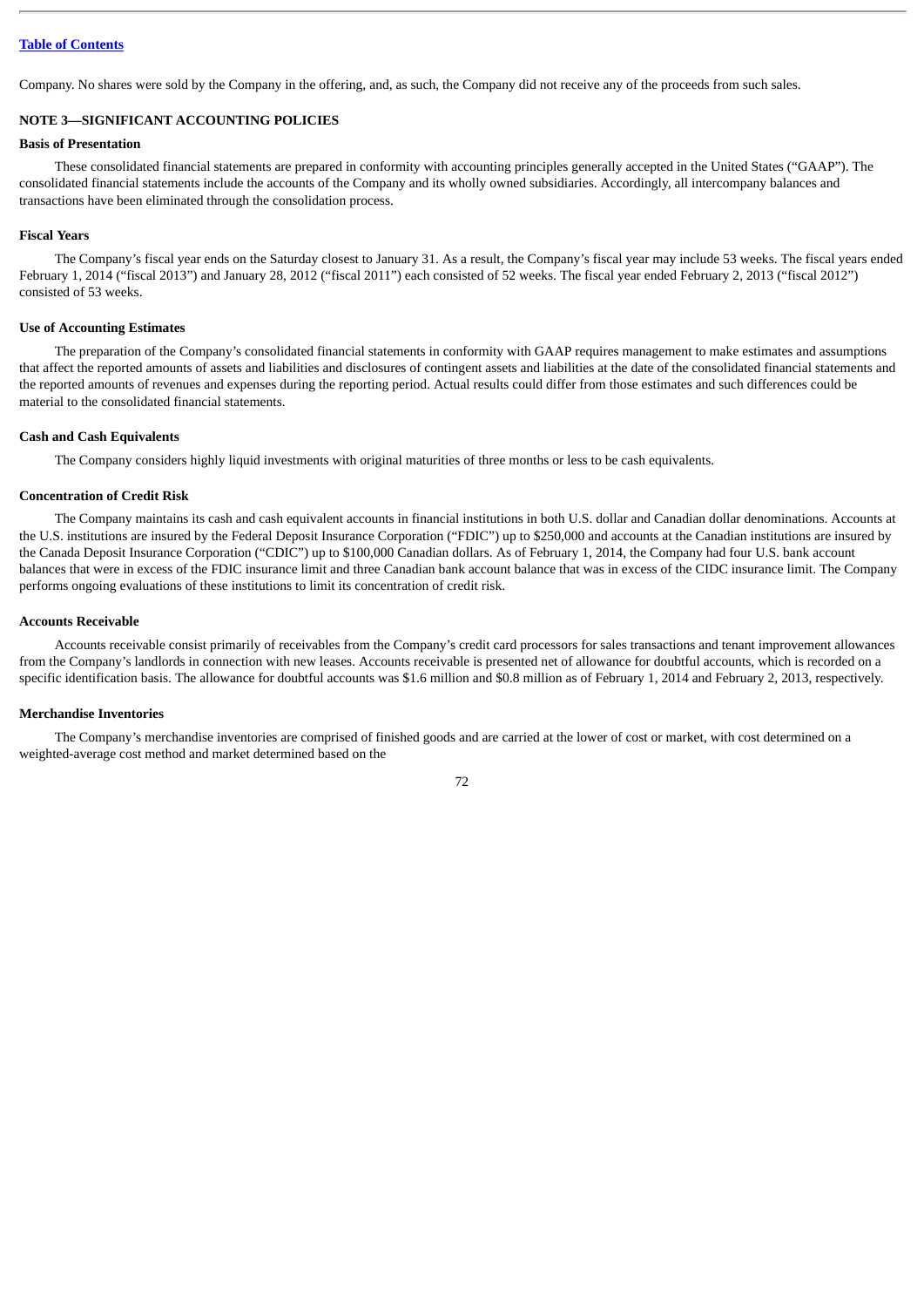estimated net realizable value. To determine if the value of inventory should be marked down below original cost, the Company considers current and anticipated demand, customer preference and the merchandise age. The inventory value is adjusted periodically to reflect current market conditions, which requires management judgments that may significantly affect the ending inventory valuation, as well as gross margin. The significant estimates used in inventory valuation are obsolescence (including excess and slow-moving inventory and lower of cost or market reserves) and estimates of inventory shrinkage. The Company adjusts its inventory for obsolescence based on historical trends, aging reports, specific identification and its estimates of future retail sales prices.

Reserves for shrinkage are estimated and recorded throughout the period as a percentage of net sales based on historical shrinkage results and current inventory levels. Actual shrinkage is recorded throughout the year based upon periodic cycle counts and the results of the Company's annual physical inventory count. Actual inventory shrinkage and obsolescence can vary from estimates due to factors including the mix of the Company's inventory (which ranges from large furniture to decorative accessories) and execution against loss prevention initiatives in the Company's stores, distribution centers, off-site storage locations and with its third-party transportation providers.

Due to these factors, the Company's obsolescence and shrinkage reserves contain uncertainties. Both estimates have calculations that require management to make assumptions and to apply judgment regarding a number of factors, including market conditions, the selling environment, historical results and current inventory trends. If actual obsolescence or shrinkage estimates change from the Company's original estimates, the Company will adjust its inventory reserves accordingly throughout the period. Management does not believe that changes in the assumptions used in these estimates would have a significant effect on the Company's net income (loss) or inventory balances. The Company's inventory reserve balances were \$9.3 million and \$5.9 million as of February 1, 2014 and February 2, 2013, respectively.

## **Advertising Expenses**

Advertising expenses primarily represent the costs associated with the Company's catalog mailings, as well as print and website marketing. Total advertising costs, recorded in selling, general and administrative expenses, were \$83.0 million, \$98.8 million, and \$66.9 million in fiscal 2013, fiscal 2012, and fiscal 2011, respectively.

#### *Capitalized Catalog Costs*

Capitalized catalog costs consist primarily of third-party incremental direct costs to prepare, print and distribute Source Books. Such costs are capitalized and amortized over their expected period of future benefit. Such amortization is based upon the ratio of actual revenues to the total of actual and estimated future revenues on an individual Source Book basis. Estimated future revenues are based upon various factors such as the total number of Source Books and pages circulated, the probability and magnitude of consumer response and the merchandise assortment offered. Each Source Book is generally fully amortized within a twelve-month period and the majority of the amortization occurs within the first six to ten months, with the exception of the Holiday Source Books, which are generally fully amortized within a four-month period. Capitalized catalog costs are evaluated for realizability on a regular basis by comparing the carrying amount associated with each Source Book to the estimated probable remaining future sales associated with that Source Book.

The Company's catalog amortization calculation requires management to make assumptions and to apply judgment regarding a number of factors, including market conditions, the selling environment and the probability and magnitude of consumer response to certain Source Books and merchandise assortment offered. If actual revenues associated with the Company's Source Books differ from its original estimates, the Company adjusts its catalog amortization schedules accordingly. Management does not believe that changes in the assumptions used in these estimates would have a significant effect on the Company's net income as changes in the assumptions do not impact the total cost of the Source Books to be amortized. However, changes in the assumptions could impact the timing of the future catalog amortization expense recorded to the consolidated statement of operations.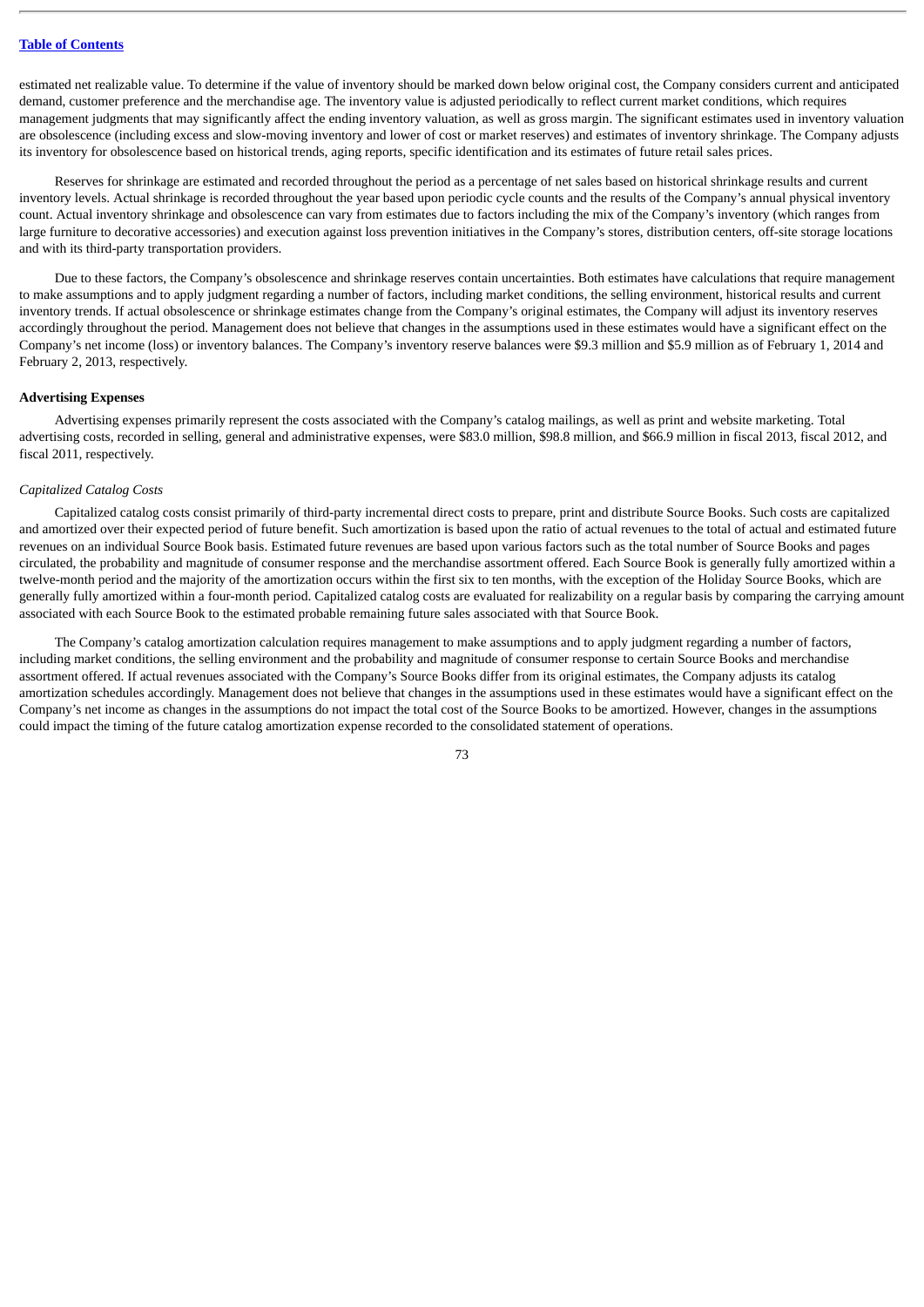During fiscal 2013, the Company modified its Source Book strategy and eliminated its Fall Source Book. The Company therefore made changes to its assumptions regarding the estimated future revenues and the period over which such revenues would be earned related to its Spring 2013 Source Books. As a result, the amortization period for the Spring 2013 Source Books increased from an eight- to nine-month period to a twelve-month period.

The Company had \$49.3 million and \$43.8 million of capitalized catalog costs that are included in prepaid expense and other current assets on the consolidated balance sheets as of February 1, 2014, and February 2, 2013, respectively.

#### *Website and Print Advertising*

Website and print advertising expenses, which include e-commerce advertising, web creative content and direct marketing activities such as print media, radio and other media advertising, are expensed as incurred or upon the release of the content or the initial advertisement.

#### **Property and Equipment**

Property and equipment is recorded at cost, net of accumulated depreciation and amortization. Depreciation is calculated using the straight-line method, generally using the following useful lives:

| <b>Category of Property and Equipment</b> | <b>Useful Life</b> |
|-------------------------------------------|--------------------|
| <b>Building</b>                           | 40 years           |
| Furniture, fixtures and equipment         | 3 to 7 years       |
| Machinery and equipment                   | 3 to 5 years       |
| Computer software                         | 3 years            |

The cost of leasehold improvements and lease acquisitions is amortized over the lesser of the useful life of the asset or the applicable lease term.

Interest is capitalized on construction in progress and software projects during the period in which expenditures have been made, activities are in progress to prepare the asset for its intended use and actual interest costs are being incurred.

Assets acquired under non-cancelable leases, which meet the criteria of capital leases, are capitalized in property and equipment and amortized over the lesser of the useful life of the asset or the applicable lease term.

The land purchased by the Company is recorded at cost and is a non-depreciable asset.

Property and equipment is reviewed for impairment whenever events or changes in circumstances indicate that the carrying amount of assets may not be recoverable.

#### **Intangible Assets**

Intangible assets reflect the value assigned to trademarks, core technologies and the fair market value of the Company's leases. Core technologies and the fair market value of the leases are amortized over their useful life. The Company does not amortize trademarks as the Company defines the life of the asset as indefinite.

# **Impairment**

#### *Goodwill*

The Company evaluates goodwill annually to determine whether it is impaired. Goodwill is also tested between annual impairment tests if an event occurs or circumstances change that would indicate that the fair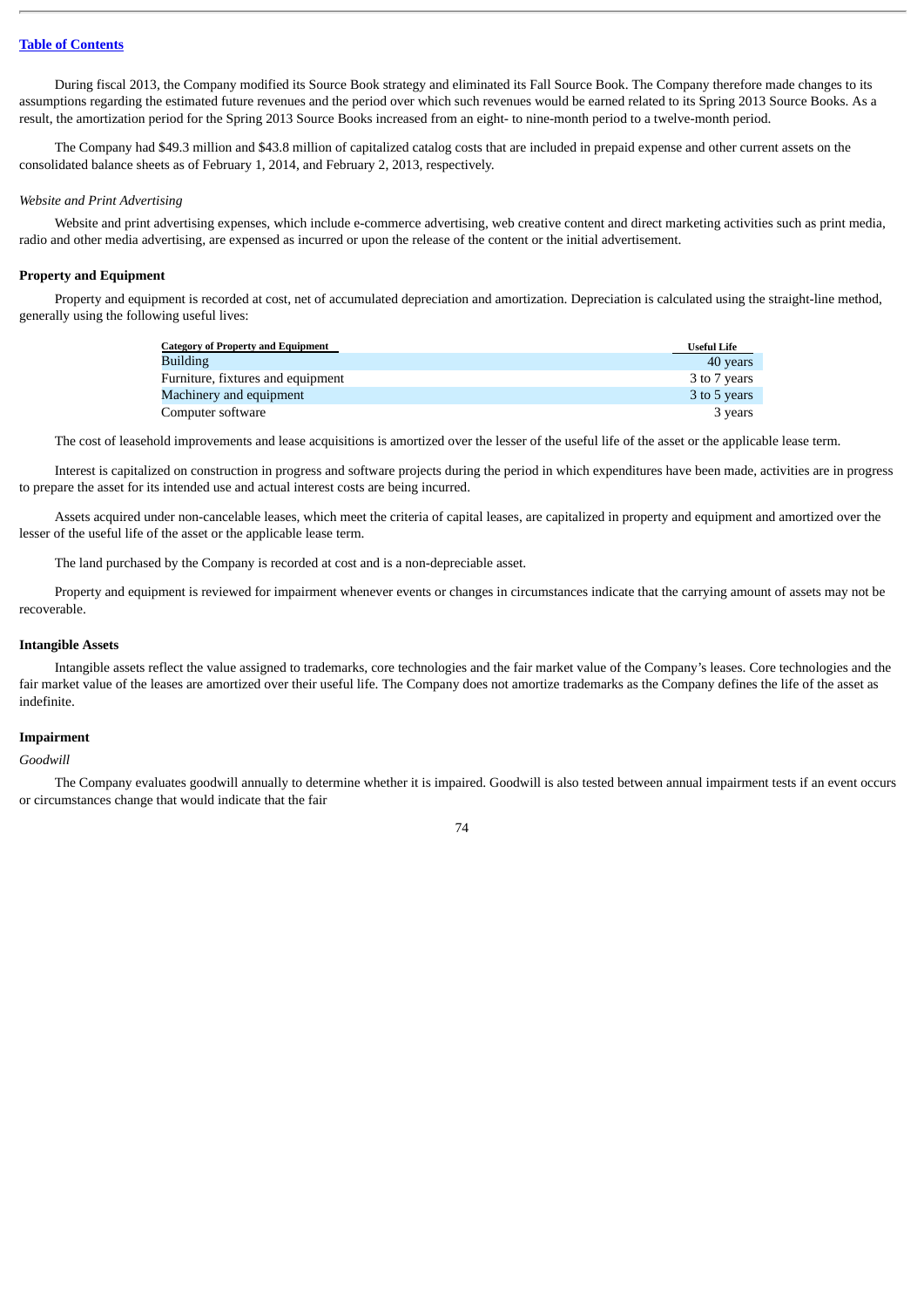value of a reporting unit is less than its carrying amount. Conditions that may indicate impairment include, but are not limited to, a significant adverse change in customer demand or business climate that could affect the value of an asset; general economic conditions, such as increasing Treasury rates or unexpected changes in GDP growth; a change in the Company's market share; budget-to-actual performance and consistency of operating margins and capital expenditures; a product recall or an adverse action or assessment by a regulator; or changes in management or key personnel. If an impairment indicator exists, the Company tests the intangible asset for recoverability. The Company has identified only one single reporting unit. The Company selected the fourth fiscal quarter to perform its annual goodwill impairment testing.

The Company qualitatively assesses goodwill impairment to determine whether it is more likely than not that the fair value of a reporting unit is less than its carrying amount. During fiscal 2013, the Company performed a qualitative analysis examining key events and circumstances affecting fair value and determined it is more likely than not that the reporting unit's fair value is greater than its carrying amount. As such, no further analysis was required for purposes of testing of the Company's goodwill for impairment.

If goodwill is not qualitatively assessed or if goodwill is qualitatively assessed and it is determined it is not more likely than not that the reporting unit's fair value is greater than its carrying amount, a two-step quantitative approach is used. In the first step, the Company compares the fair value of the reporting unit, generally defined as the same level as or one level below an operating segment, to its carrying value. If the fair value of the reporting unit exceeds the carrying value of the net assets assigned to that unit, goodwill is considered not impaired and the Company is not required to perform further testing. If the carrying value of the net assets assigned to the reporting unit exceeds the fair value of the reporting unit, then the Company must perform the second step of the impairment test in order to determine the implied fair value of the reporting unit's goodwill. If the carrying value of a reporting unit's goodwill exceeds its implied fair value, then the Company would record an impairment loss equal to the difference.

The Company's tests for impairment of goodwill resulted in a determination that the fair value of the Company substantially exceeded the carrying value of the Company's net assets in fiscal 2013 and fiscal 2012. No impairment to goodwill has been recorded in any period.

#### *Trademarks*

The Company annually evaluates whether trademarks continue to have an indefinite life. Trademarks are reviewed for impairment annually in the fourth quarter and may be reviewed more frequently if indicators of impairment are present. Conditions that may indicate impairment include, but are not limited to, a significant adverse change in customer demand or business climate that could affect the value of an asset, a product recall or an adverse action or assessment by a regulator.

The Company qualitatively assesses indefinite-lived intangible asset impairment to determine whether it is more likely than not that the fair value of the asset is less than its carrying amount. During fiscal 2013, the Company performed a qualitative analysis examining key events and circumstances affecting fair value and determined it is more likely than not that the asset's fair value is greater than its carrying amount. As such, no further analysis was required for purposes of testing of the Company's trademarks for impairment.

If trademarks are not qualitatively assessed or if trademarks are qualitatively assessed and it is determined it is not more likely than not that the asset's fair value is greater than its carrying amount, an impairment review is performed by comparing the carrying value to the estimated fair value, determined using a discounted cash flow methodology. Factors used in the valuation of intangible assets with indefinite lives include, but are not limited to, management's plans for future operations, brand initiatives, recent operating results and projected future cash flows.

The Company tested the trademarks for impairment and concluded that there has been no impairment in any period.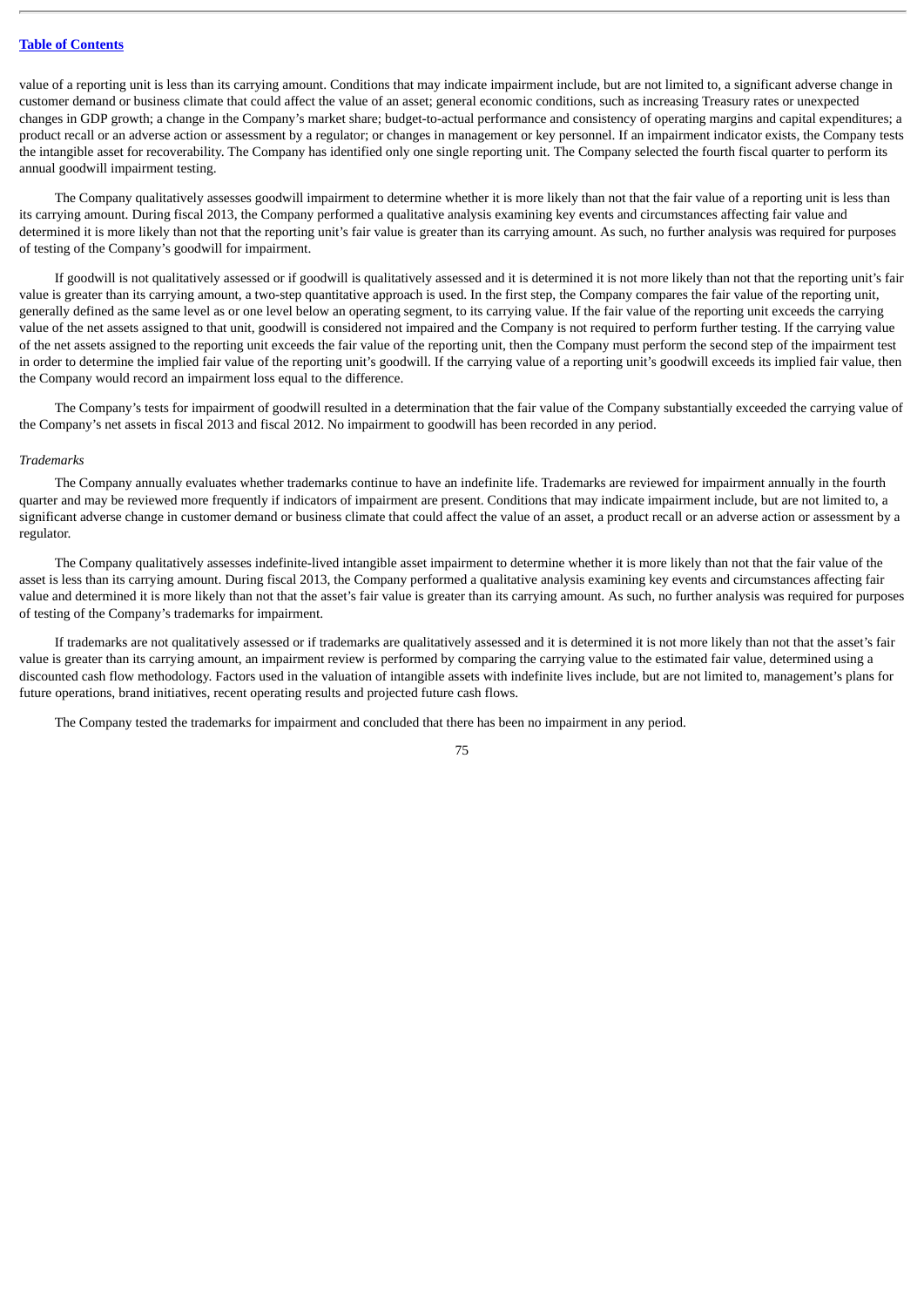#### *Long-Lived Assets*

Long-lived assets, such as property and equipment and intangible assets subject to amortization, are reviewed for impairment whenever events or changes in circumstances indicate that the carrying amount of an asset may not be recoverable. Conditions that may indicate impairment include, but are not limited to, a significant adverse change in customer demand or business climate that could affect the value of an asset, a product recall or an adverse action or assessment by a regulator. If the sum of the estimated undiscounted future cash flows related to the asset are less than the carrying value, the Company recognizes a loss equal to the difference between the carrying value and the fair value, usually determined by the estimated discounted cash flow analysis of the asset.

The Company evaluates long-lived tangible assets at an individual store level, which is the lowest level at which independent cash flows can be identified. The Company evaluates corporate assets or other long-lived assets that are not store-specific at the consolidated level.

Since there is typically no active market for the Company's long-lived tangible assets, the Company estimates fair values based on the expected future cash flows. The Company estimates future cash flows based on store-level historical results, current trends, and operating and cash flow projections. The Company's estimates are subject to uncertainty and may be affected by a number of factors outside its control, including general economic conditions and the competitive environment. While the Company believes its estimates and judgments about future cash flows are reasonable, future impairment charges may be required if the expected cash flow estimates, as projected, do not occur or if events change requiring the Company to revise its estimates.

The Company recorded an impairment charge in fiscal 2013 of \$1.4 million related to the underperformance of a stand-alone Baby & Child Gallery, which is included in selling, general and administrative expenses on the consolidated statements of operations. The Company did not record an impairment charge on long-lived assets in fiscal 2012 or fiscal 2011.

#### **Lease Accounting**

The Company leases stores, distribution facilities, office space and certain machinery and equipment under various leases. The Company classifies leases at the inception of the lease as a build-to-suit lease, a capital lease or an operating lease.

The Company is sometimes involved in the construction of leased stores. As a result of this involvement, the Company is deemed the "owner" for accounting purposes during the construction period, and is required to capitalize the construction costs on its consolidated balance sheets (referred to as build-tosuit leases). The Company establishes assets and liabilities for the estimated construction costs incurred under build-to-suit lease arrangements to the extent it is involved in the construction of structural improvements or takes construction risk prior to commencement of a lease. Upon completion of the project, the Company performs a sale-leaseback analysis pursuant to Accounting Standards Codification ("ASC") 840 – *Leases*, to determine if it can remove the assets from its consolidated balance sheets. In many of its leases, the Company is reimbursed a portion of the construction costs via adjusted rental payments and/or cash payments or has terms which fix the rental payments for a significant percentage of the leased asset's economic life. These items generally are considered "continuing involvement," which precludes the Company from derecognizing the assets from its consolidated balance sheets when construction is complete. In conjunction with these leases, the Company also records financing obligations equal to the cash proceeds or fair market value of the assets received from the landlord. At the end of the lease term, including exercise of any renewal options, the net remaining financing obligation over the net carrying value of the fixed asset will be recognized as a non-cash gain on sale of the property. The Company does not report rent expense for the properties which are owned for accounting purposes. Rather, rental payments under the lease are recognized as a reduction of the financing obligation and interest expense.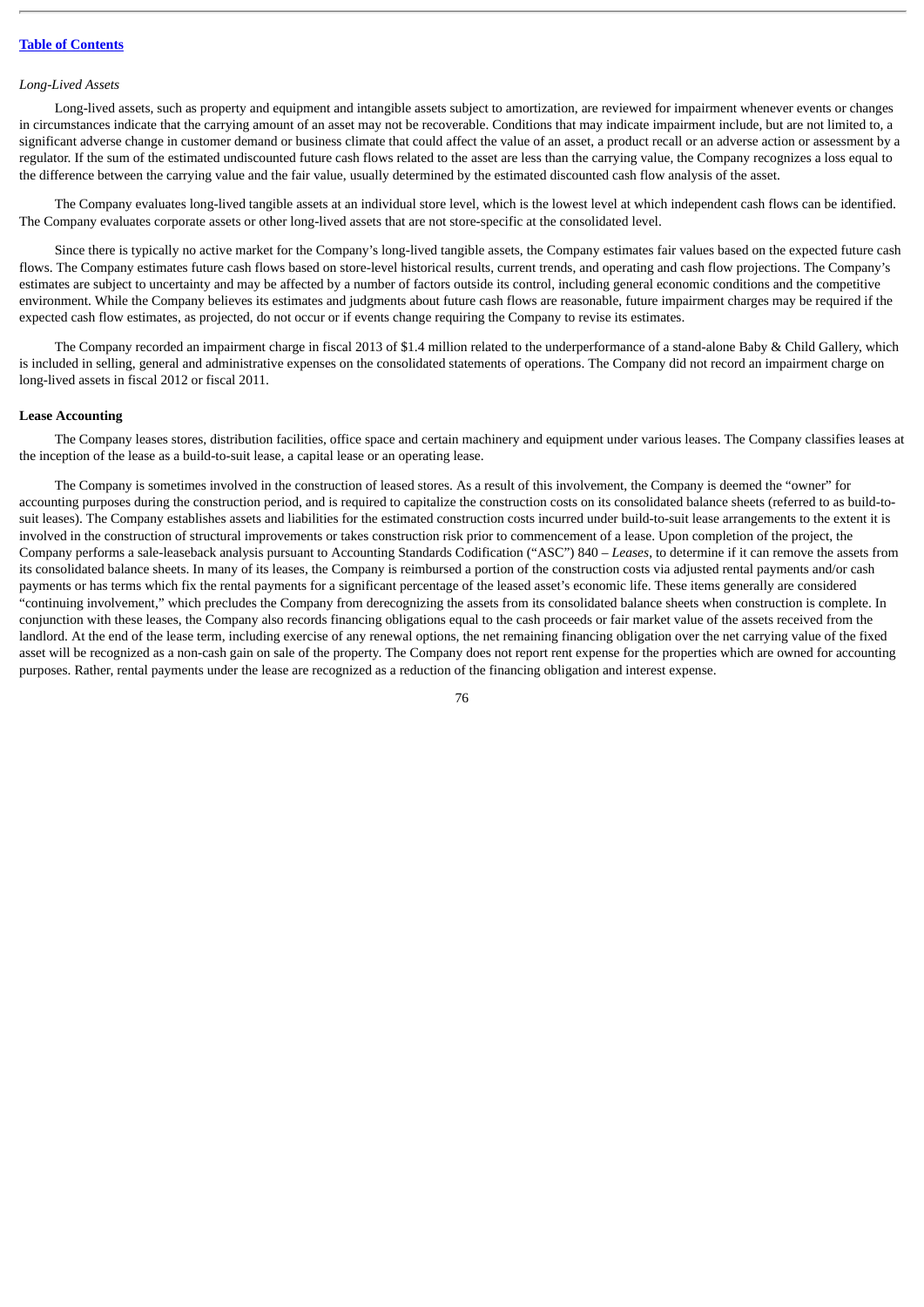During fiscal 2013, the Company determined that lease agreements for four future Full Line Design Gallery locations met the capitalization criteria under ASC 840. As a result, the Company recorded approximately \$33 million related to build-to-suit transactions, which is recorded within property and equipment, and other long-term obligations on the consolidated balance sheets.

In a capital or an operating lease, the expected lease term begins with the date that the Company takes possession of the equipment or the leased space for construction and other purposes. The expected lease term may also include the exercise of renewal options if the exercise of the option is determined to be reasonably assured. The expected term is also used in the determination of whether a store is a capital or operating lease.

Some of the Company's equipment is held under capital leases. These assets are included in property and equipment and depreciated over the term of the lease. The Company does not report rent expense for capital leases. Rather, rental payments under the lease are recognized as a reduction of the capital lease obligation and interest expense.

All other leases are considered operating leases in accordance with ASC 840. Assets subject to an operating lease and the related lease payments are not recorded on the consolidated balance sheets. For leases that contain lease incentives, premiums and minimum rental expenses, the Company recognizes rental expense on a straight-line basis over the lease term, including the construction period. The Company records rental expense during the construction period. Tenant improvement allowances received from landlords are recorded as deferred rent, reported as a long-term liability on the consolidated balance sheets, and are amortized on a straight-line basis over the lease term, including the construction period.

#### **Debt Issuance Costs**

The Company capitalizes debt issuance costs related to its revolving line of credit. Capitalized costs related to the revolving line of credit are included in other assets on the consolidated balance sheets as deferred financing fees. Deferred financing fees are amortized utilizing the straight-line method and are included in interest expense on the consolidated statements of operations.

## **Revenue Recognition**

The Company recognizes revenues and the related cost of goods sold when merchandise is received by its customers. Revenues from "cash-and-carry" store sales are recognized at the point of sale in the store. Revenues from direct-to-customer and home-delivered sales are recognized when the merchandise is delivered to the customer. Discounts provided to customers are accounted for as a reduction of sales.

The Company recognizes shipping and handling fees as revenue when the merchandise is received by its customers. Costs of shipping and handling are included in cost of goods sold.

Sales tax collected is not recognized as revenue but is included in accounts payable and accrued expenses on the consolidated balance sheets as it is ultimately remitted to governmental authorities.

The Company reserves for projected merchandise returns. Merchandise returns are often resalable merchandise and are refunded by issuing the same payment tender of the original purchase. Merchandise exchanges of the same product and price are not considered merchandise returns and, therefore, are excluded when calculating the sales returns reserve.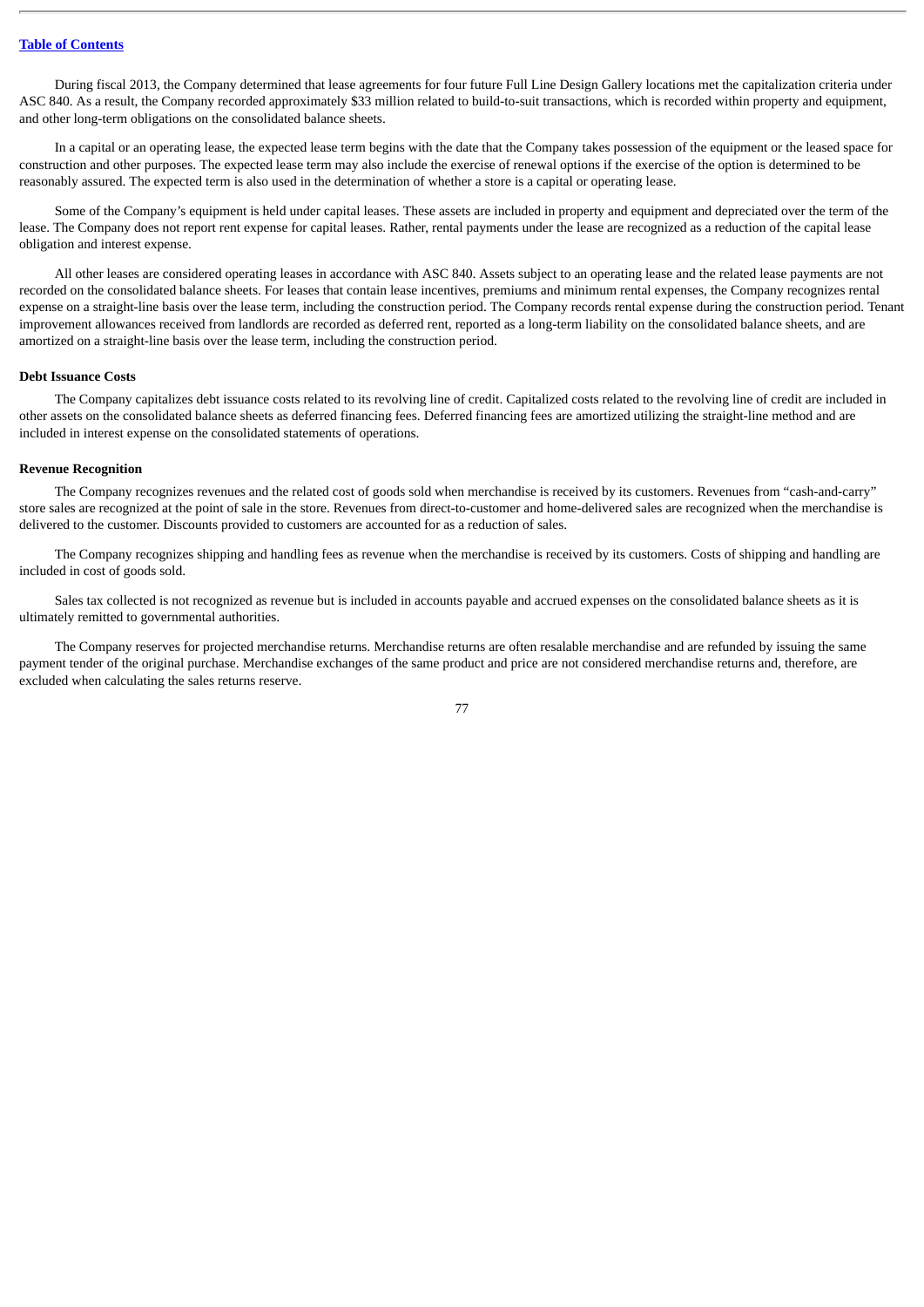The Company's customers may return purchased items for a refund. The Company provides an allowance for sales returns, net of cost of goods sold, based on historical return rates. A summary of the allowance for sales returns, presented net of cost of goods sold, is as follows (*in thousands*):

|                                     |                     | <b>Year Ended</b>   |                     |  |
|-------------------------------------|---------------------|---------------------|---------------------|--|
|                                     | February 1,<br>2014 | February 2,<br>2013 | January 28,<br>2012 |  |
| Balance at beginning of fiscal year | 5,206               | 3,181               | 3,403               |  |
| Provision for sales returns         | 165,470             | 134.909             | 102,875             |  |
| Actual sales returns                | (158, 534)          | (132, 884)          | (103,097)           |  |
| Balance at end of fiscal year       | 12,142              | 5,206               | 3,181               |  |

#### **Deferred Revenue and Customer Deposits**

Deferred revenue represents the revenue associated with orders that have been shipped by the Company to its customers but have not yet been received by the customer. As the Company recognizes revenue when the merchandise is received by its customers, it is included as deferred revenue on the consolidated balance sheets while in-transit.

Customer deposits represent payments made by customers on custom orders. At the time of purchase the Company collects deposits for all custom orders equivalent to 50% of the customer purchase price. Custom order deposits are recognized as revenue when the merchandise is received by the customer or at the time of cancellation of the order by the customer.

#### **Gift Certificates and Merchandise Credits**

The Company sells gift certificates and issues merchandise credits to its customers in its stores and through its websites and product catalogs. Such gift certificates and merchandise credits do not have expiration dates. Revenue associated with gift certificates and merchandise credits is deferred until either (i) redemption of the gift certificate and merchandise credits or (ii) when the likelihood of redemption is remote and there exists no legal obligation to remit the value of unredeemed gift certificates or merchandise credits to the relevant jurisdictions (breakage). The breakage rate is based on monitoring of certificates issued, actual certificate redemptions and the Company's analysis of when it believes it is remote that redemptions will occur.

Redeemed gift certificates and merchandise credits are recorded in net revenues. Breakage resulted in a reduction of selling, general and administrative expenses on the consolidated statements of operations of \$2.9 million, \$1.8 million, and \$3.2 million in fiscal 2013, fiscal 2012, and fiscal 2011, respectively.

#### **Self Insurance**

The Company maintains insurance coverage for significant exposures, as well as those risks that, by law, must be insured. In the case of the Company's health care coverage for employees, the Company has a managed self insurance program related to claims filed. Expenses related to this self insured program are computed on an actuarial basis, based on claims experience, regulatory requirements, an estimate of claims incurred but not yet reported ("IBNR") and other relevant factors. The projections involved in this process are subject to uncertainty related to the timing and amount of claims filed, levels of IBNR, fluctuations in health care costs and changes to regulatory requirements. The Company had liabilities of \$1.7 million related to health care coverage as of both February 1, 2014 and February 2, 2013.

The Company is self-insured for all workers' compensation claims related to incidents incurred after November 1, 2013 and prior to November 1, 2007. The Company had liabilities of \$1.7 million and \$1.0 million related to workers' compensation claims as of February 1, 2014 and February 2, 2013, respectively.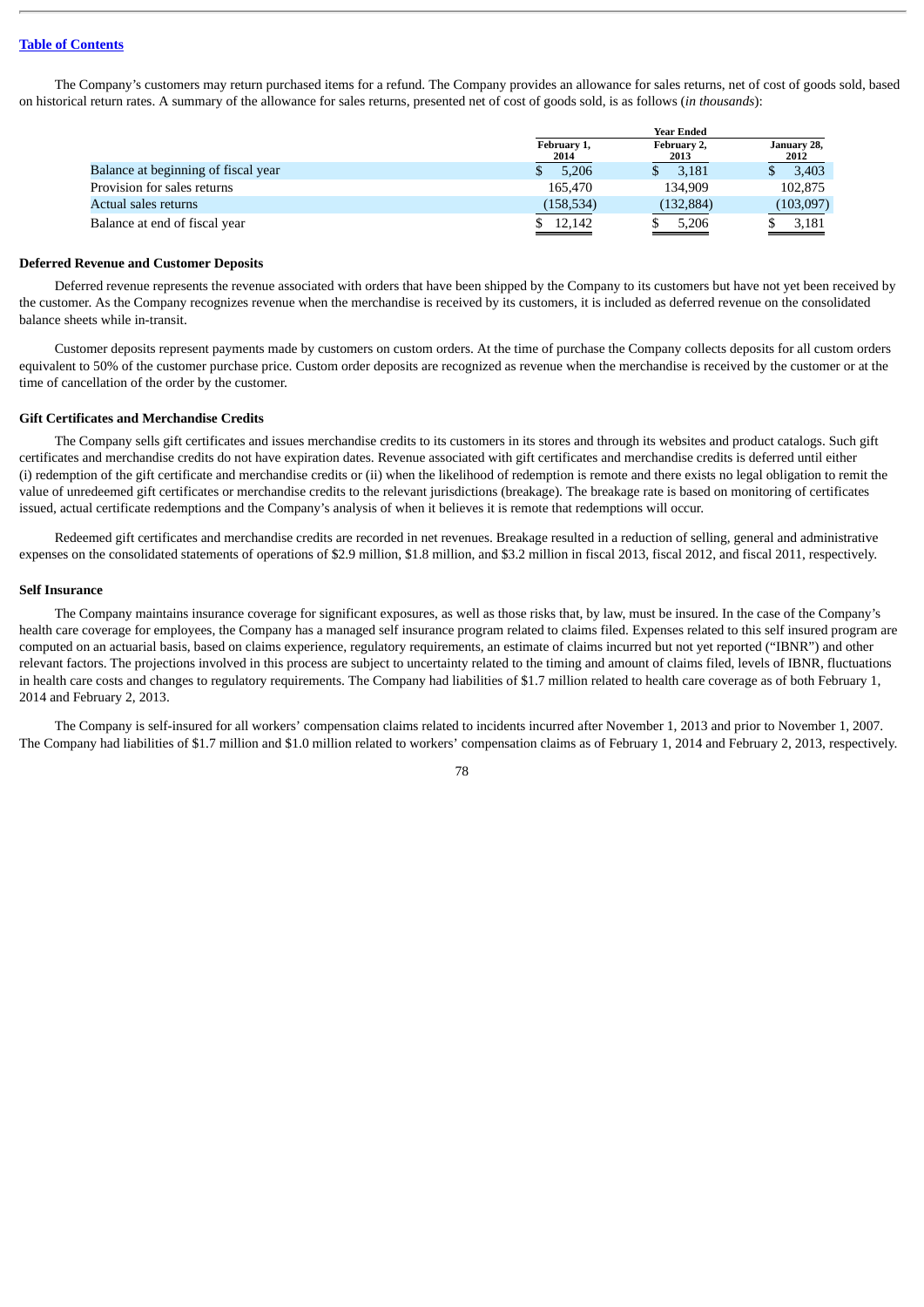#### **Stock-Based Compensation**

The Company recognizes the fair value of stock-based compensation in its consolidated financial statements as compensation expense over the requisite service period. In addition, excess tax benefits related to stock-based compensation awards are reflected as financing cash flows. For service-only awards, compensation expense is recognized on a straight-line basis, net of forfeitures, over the requisite service period for the fair value of awards that actually vest. Fair value for restricted stock units is valued using the closing price of the Company's stock on the date of grant. The fair value of each option award granted under the Company's award plans subsequent to its initial public offering is estimated on the date of grant using a Black-Scholes Merton option pricing model with the following assumptions:

- Expected volatility—Based on the lack of historical data for its own shares, the Company bases its expected volatility on a representative peer group that takes into account industry, market capitalization, stage of life cycle and capital structure.
- Expected term—Represents the period of time that options granted are expected to be outstanding. The Company elected to calculate the expected term of the option awards using the "simplified method." This election was made based on the lack of sufficient historical exercise data to provide a reasonable basis upon which to estimate expected term. Under the "simplified" calculation method, the expected term is calculated as an average of the vesting period and the contractual life of the options.
- Risk-free interest rate—Based on the U.S. Treasury zero-coupon bond rate with a remaining term approximate of the expected term of the option.
- Dividend yield—As the Company has not paid dividends, nor does it currently plan to pay dividends in the future, the assumed dividend yield is zero.

Prior to the Reorganization, Home Holdings had granted performance-based units that vested and became deliverable upon achievement or satisfaction of performance conditions specified in the performance agreement or upon the return on investment attained by certain of the equity investors in Home Holdings at defined liquidity events, including an initial public offering or certain sale or merger transactions. The Company estimated the fair value of performance-based units awarded to employees at the grant date based on the fair value of the Company on such date. The Company also considered the probability of achieving the established performance targets in determining its stock-based compensation with respect to these awards. The Company recognizes compensation cost over the performance period. When the performance is related to a specific event occurring in the future, the Company recognizes the full expense at the time of the event. At the time of the Reorganization, these performance-based units were replaced with shares of the Company's common stock with substantially similar restrictions, terms and conditions. Refer to Note 13—*Stock-Based Compensation*.

## **Cost of Goods Sold**

Cost of goods sold includes, but is not limited to, the direct cost of purchased merchandise, inventory shrinkage, inventory reserves and write-downs, inbound freight, all freight costs to get merchandise to the Company's stores, design and buying costs, occupancy costs related to store operations, such as rent, property tax and common area maintenance, depreciation and amortization, and all logistics costs associated with shipping product to customers.

#### **Selling, General and Administrative Expenses**

Selling, general and administrative expenses include all operating costs not included in cost of goods sold. These expenses include payroll and payroll related expenses, store expenses other than occupancy and expenses related to many of the Company's operations at its headquarters, including utilities, depreciation and amortization, credit card fees and marketing expense, which primarily includes catalog production, mailing and print advertising costs. All store pre-opening costs are included in selling, general and administrative expenses and are expensed as incurred.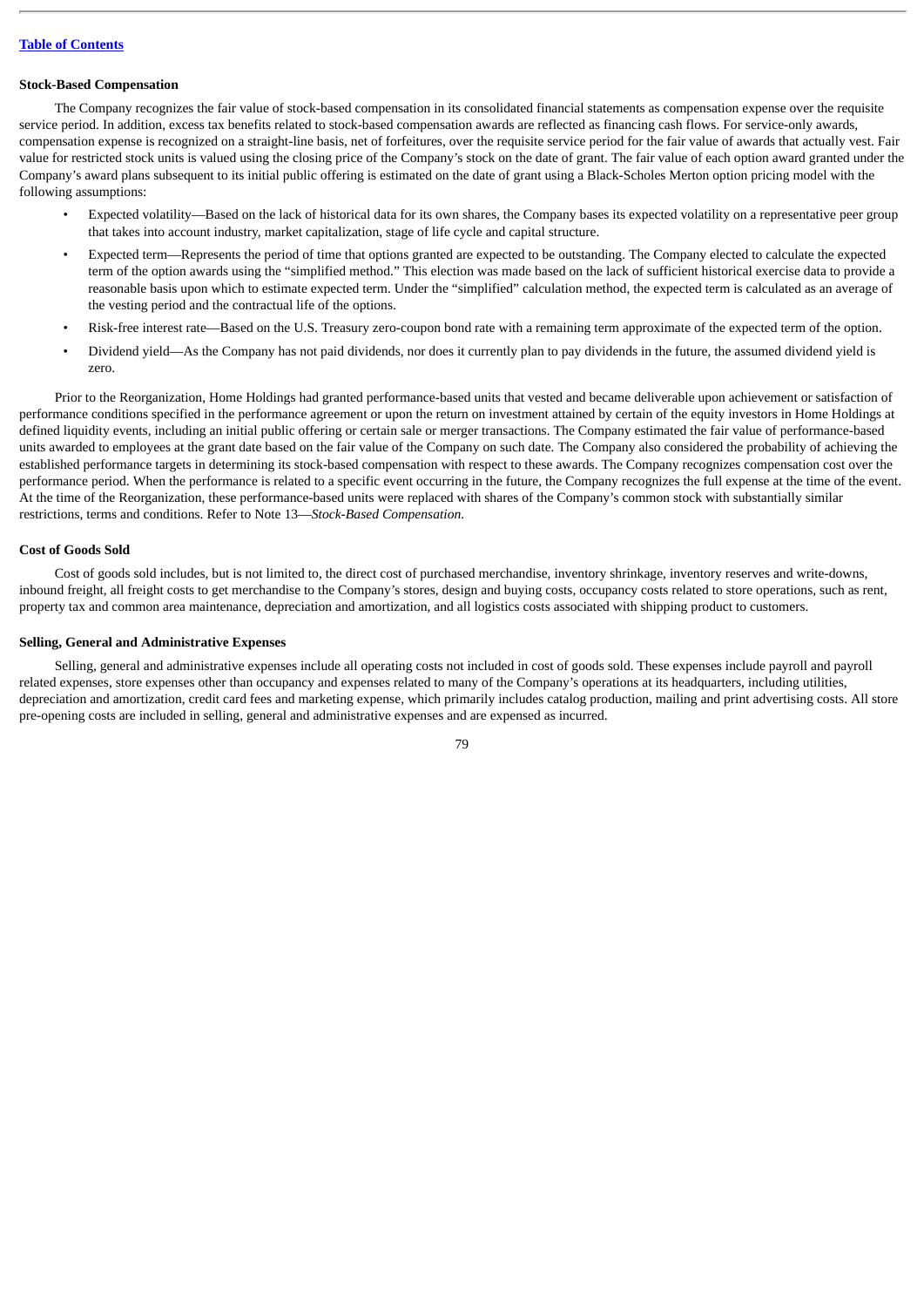Selling, general and administrative expenses for fiscal 2013 include a \$33.7 million non-cash compensation charged related to the one-time, fully vested option granted to Gary Friedman upon his reappointment as Chairman and Co-Chief Executive Officer in July 2013, a \$29.5 million non-cash compensation charge related to the performance-based vesting of certain shares granted to Mr. Friedman and \$2.9 million of costs incurred in connection with the Company's follow-on offerings in May 2013 and July 2013.

Selling, general and administrative expenses for fiscal 2012 include a \$92.0 million non-cash compensation charge related to equity grants at the time of the Reorganization, as well as a non-cash compensation charge of \$23.1 million related to the performance-based vesting of certain shares granted to the Company's then Co-Chief Executive Officers, Mr. Friedman and Carlos Alberini. Costs incurred in connection with the initial public offering, including a fee of \$7.0 million to Catterton Management Company, LLC ("Catterton"), Tower Three Partners LLC ("Tower Three") and GJK Capital Advisors, LLC ("Glenhill") in accordance with the Company's management services agreement, payments of \$2.2 million to certain former executives and bonus payments to employees of \$1.3 million, were included in selling, general and administrative expenses in fiscal 2012. In addition, legal and other professional fees of \$4.8 million, incurred in connection with the investigation conducted by the special committee of the board of directors relating to Mr. Friedman and the Company's subsequent remedial actions, are included in fiscal 2012 selling, general and administrative expenses.

#### **Earnings (Loss) Per Share**

Basic earnings (loss) per share is computed as net income (loss) divided by the weighted-average number of common shares outstanding for the period. Diluted earnings (loss) per share is computed as net income (loss) divided by the weighted-average number of common shares outstanding for the period plus common stock equivalents consisting of shares subject to stock-based awards with exercise prices less than or equal to the average market price of the Company's common stock for the period, to the extent their inclusion would be dilutive. Potential dilutive securities are excluded from the computation of diluted earnings (loss) per share if their effect is anti-dilutive.

#### **Income Taxes**

The Company accounts for income taxes under an asset and liability approach that requires the recognition of deferred tax assets and liabilities for the expected future tax consequences of events that have been recognized in the Company's consolidated financial statements or tax returns. In estimating future tax consequences, the Company generally takes into account all expected future events then known to it, other than changes in the tax law or rates which have not yet been enacted and which are not permitted to be considered. Accordingly, the Company may record a valuation allowance to reduce its net deferred tax assets to the amount that is more-likely-than-not to be realized. The determination as to whether a deferred tax asset will be realized is made on a jurisdictional basis and is based upon management's best estimate of the recoverability of the Company's net deferred tax assets. Future taxable income and ongoing prudent and feasible tax planning are considered in determining the amount of the valuation allowance, and the amount of the allowance is subject to adjustment in the future. Specifically, in the event the Company were to determine that it is not more-likely-than-not able to realize its net deferred tax assets in the future, an adjustment to the valuation allowance would decrease income in the period such determination is made. This allowance does not alter the Company's ability to utilize the underlying tax net operating loss and credit carryforwards in the future, the utilization of which is limited to achieving future taxable income.

The accounting standard for uncertainty in income taxes prescribes a recognition threshold that a tax position is required to meet before being recognized in the financial statements and provides guidance on derecognition, measurement, classification, interest and penalties, accounting in interim periods, disclosure and transition issues. Differences between tax positions taken in a tax return and amounts recognized in the financial statements generally result in an increase in liability for income taxes payable or a reduction of an income tax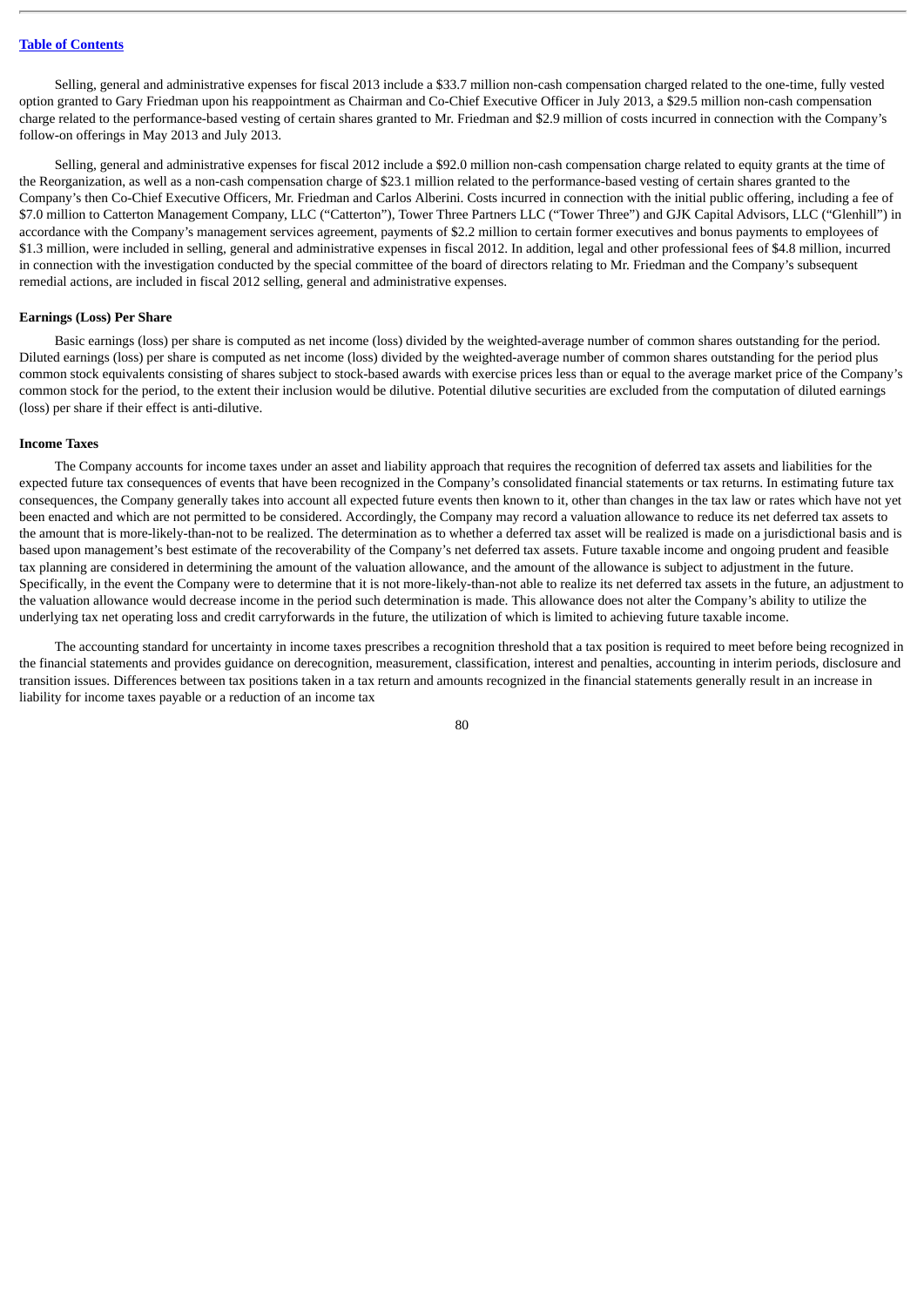refund receivable, or a reduction in a deferred tax asset or an increase in a deferred tax liability, or both. The Company recognizes interest and penalties related to unrecognized tax benefits in tax expense.

#### **Fair Value of Financial Instruments**

The carrying values of cash and cash equivalents, accounts receivable, accounts payable and borrowings under the revolving line of credit approximate their estimated fair values.

The degree of judgment used in measuring the fair value of financial instruments generally correlates to the level of pricing observability. Pricing observability is impacted by a number of factors, including the type of financial instrument, whether the financial instrument is new to the market and not yet established and the characteristics specific to the transaction. Financial instruments with readily available active quoted prices for which fair value can be measured generally will have a higher degree of pricing observability and a lesser degree of judgment used in measuring fair value. Conversely, financial instruments rarely traded or not quoted will generally have less, or no, pricing observability and a higher degree of judgment used in measuring fair value.

The Company's financial assets and liabilities measured and reported at fair value are classified and disclosed in one of the following categories:

- Level 1—Quoted prices are available in active markets for identical investments as of the reporting date.
- Level 2—Pricing inputs are other than quoted prices in active markets, which are either directly or indirectly observable as of the reporting date, and fair value is determined through the use of models or other valuation methodologies.
- Level 3—Pricing inputs are unobservable for the investment and include situations where there is little, if any, market activity for the investment. The inputs used in the determination of fair value require significant management judgment or estimation.

The Company's financial assets and liabilities were classified as Level 1 as of February 1, 2014, and February 2, 2013.

# **Comprehensive Income (Loss)**

Comprehensive income (loss) consists of net income (loss) and other comprehensive income (loss), which consists of foreign currency translation adjustments.

#### **Foreign Currency Translation**

Local currencies are generally considered the functional currencies outside the United States of America. Assets and liabilities denominated in non-U.S. currencies are translated at the rate of exchange prevailing on the date of the consolidated balance sheets and revenues and expenses are translated at average rates of exchange for the period. The related translation gains (losses) are reflected in the accumulated other comprehensive income (loss) section of the consolidated statements of stockholders' equity. Foreign currency gains (losses) resulting from foreign currency transactions are included in selling, general and administrative expenses on the consolidated statements of operations and have not been material in all periods presented.

## **Recently Issued Accounting Standards**

#### *Accounting for Leases*

The Financial Accounting Standards Board ("FASB") is currently working on amendments to existing accounting standards governing a number of areas including, but not limited to, accounting for leases. In May 2013, the FASB issued a new exposure draft, *Leases* (the "Exposure Draft"), which would replace the existing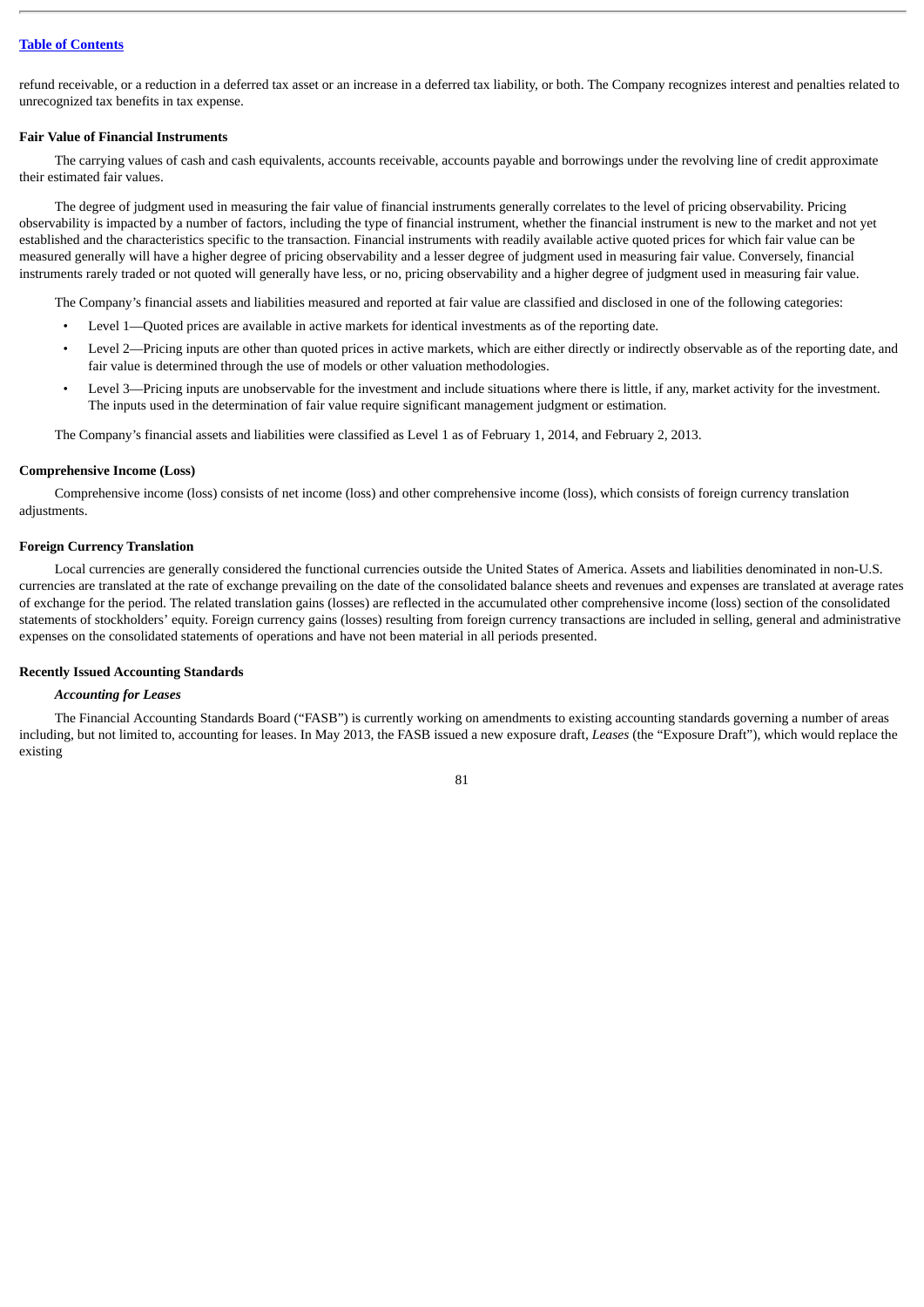guidance in ASC 840. Under the Exposure Draft, among other changes in practice, a lessee's rights and obligations under most leases, including existing and new arrangements, would be recognized as assets and liabilities, respectively, on the balance sheet. Other significant provisions of the Exposure Draft include (i) defining the "lease term" to include the noncancellable period together with periods for which there is a significant economic incentive for the lessee to extend or not terminate the lease; (ii) defining the initial lease liability to be recorded on the balance sheet to contemplate only those variable lease payments that depend on an index or that are in substance "fixed"; and (iii) a dual approach for determining whether lease expense is recognized on a straight-line or accelerated basis, depending on whether the lessee is expected to consume more than an insignificant portion of the leased asset's economic benefits. The comment period for the Exposure Draft ended on September 13, 2013. If and when effective, this Exposure Draft will likely have a significant impact on the Company's consolidated financial statements. However, as the standard-setting process is still ongoing, the Company is unable to determine the impact this proposed change in accounting standards will have on its consolidated financial statements.

## *Presentation of Unrecognized Tax Benefits*

In July 2013, the FASB issued an Accounting Standards Update, which requires that an unrecognized tax benefit, or a portion of an unrecognized tax benefit, should be presented in the financial statements as a reduction to a deferred tax asset for a net operating loss carryforward, a similar tax loss, or a tax credit carryforward, with certain exceptions. This guidance is effective for annual and interim reporting periods beginning after December 15, 2013, with early adoption permitted. The Company believes the adoption of this pronouncement will not have a material impact on its consolidated financial statements.

## **NOTE 4—PREPAID EXPENSE AND OTHER CURRENT ASSETS**

Prepaid expense and other current assets consist of the following (*in thousands*):

|                                                | February 1,<br>2014                                                                                                                | February 2,<br>2013                                                                                                                |
|------------------------------------------------|------------------------------------------------------------------------------------------------------------------------------------|------------------------------------------------------------------------------------------------------------------------------------|
| Capitalized catalog costs                      | \$49.274                                                                                                                           | \$43,828                                                                                                                           |
| Vendor deposits                                | 36,694                                                                                                                             | 20,383                                                                                                                             |
| Prepaid expense and other current assets       | 17,185                                                                                                                             | 12,818                                                                                                                             |
| Total prepaid expense and other current assets | \$103,153<br><u> Tanzania de la contenentación de la contenentación de la contenentación de la contenentación de la contenenta</u> | \$ 77,029<br><u> Tanzania de la contenentación de la contenentación de la contenentación de la contenentación de la contenenta</u> |

## **NOTE 5—PROPERTY AND EQUIPMENT**

Property and equipment consists of the following (*in thousands*):

|                                                | February 1,<br>2014 | February 2,<br>2013 |
|------------------------------------------------|---------------------|---------------------|
| Leasehold improvements (1)                     | \$222,831           | \$155,338           |
| Computer software                              | 50,005              | 33,459              |
| Furniture, fixtures and equipment              | 35,419              | 27,076              |
| Machinery and equipment                        | 11,374              | 8,866               |
| Land                                           | 5,396               | 2,388               |
| <b>Building</b>                                | 2,205               | 2,205               |
| Build-to-suit property (2)                     | 33,496              |                     |
| Equipment under capital leases (3)             | 6,222               | 8,879               |
| Total property and equipment                   | 366,948             | 238,211             |
| Less-accumulated depreciation and amortization | (152,039)           | (126, 805)          |
| Total property and equipment—net               | \$214,909           | \$111,406           |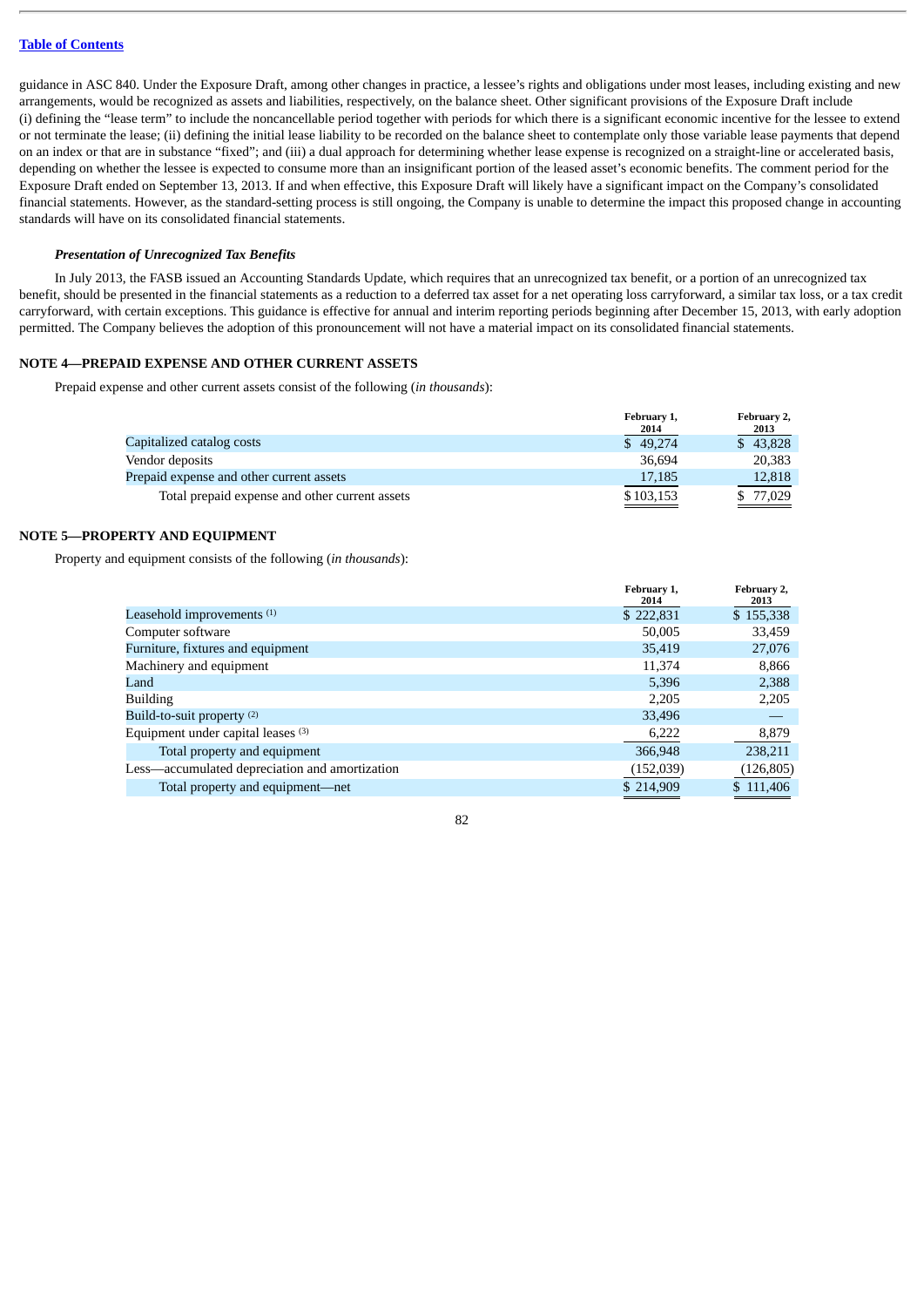- (1) Leasehold improvements include construction in progress of \$35.2 million and \$25.9 million as of February 1, 2014, and February 2, 2013, respectively.
- (2) The Company capitalizes assets and records a corresponding long-term liability for build-to-suit lease agreements where it is considered the owner, for accounting purposes, during the construction period. For buildings under build-to-suit lease arrangements where the Company has taken occupancy and which do not qualify for sales recognition under the sale-leaseback accounting guidance, the Company has determined that it continues to be deemed the owner of these buildings. This is principally due to the Company's significant investment in tenant improvements. As a result, the buildings are depreciated over the shorter of their useful lives or the related leases' terms.
- (3) Accumulated depreciation and amortization include accumulated amortization related to equipment under capital leases of \$6.0 million and \$6.8 million as of February 1, 2014, and February 2, 2013, respectively.

The Company recorded depreciation expense of \$26.5 million, \$24.3 million, and \$26.2 million in fiscal 2013, fiscal 2012, and fiscal 2011, respectively.

# **NOTE 6—GOODWILL AND INTANGIBLE ASSETS**

The following sets forth the goodwill and intangible assets as of February 1, 2014 (*dollar amounts in thousands*):

|                                                 | Gross<br>Carrying<br>Amount | Accumulated<br><b>Amortization</b> | Foreign<br>Currency<br><b>Translation</b> | <b>Net Book</b><br>Value | <b>Useful</b><br>Life |
|-------------------------------------------------|-----------------------------|------------------------------------|-------------------------------------------|--------------------------|-----------------------|
| Intangible assets subject to amortization:      |                             |                                    |                                           |                          |                       |
| Core technologies                               | 6,580<br>\$                 | \$<br>(6,580)                      | \$                                        | ¢                        | 5 years               |
| Fair value of leases                            |                             |                                    |                                           |                          |                       |
| Fair market write-up                            | 10,443                      | (9,187)                            | 42                                        | 1,298                    | (2)                   |
| Fair market write-down                          | (2,591)                     | 2,072                              |                                           | $(519)^{(1)}$            | (2)                   |
| Total intangible assets subject to amortization | 14,432                      | (13, 695)                          | 42                                        | 779                      |                       |
| Intangible assets not subject to amortization:  |                             |                                    |                                           |                          |                       |
| Goodwill                                        | 122.285                     |                                    | 139                                       | 122.424                  |                       |
| Trademarks and domain names                     | 47,410                      |                                    |                                           | 47,410                   |                       |
| Total intangible assets                         | \$184,127                   | (13, 695)                          | 181                                       | \$170,613                |                       |

(1) The fair market write-down of leases is included in other long-term obligations on the consolidated balance sheets.

(2) The fair value of each lease is amortized over the life of the respective lease.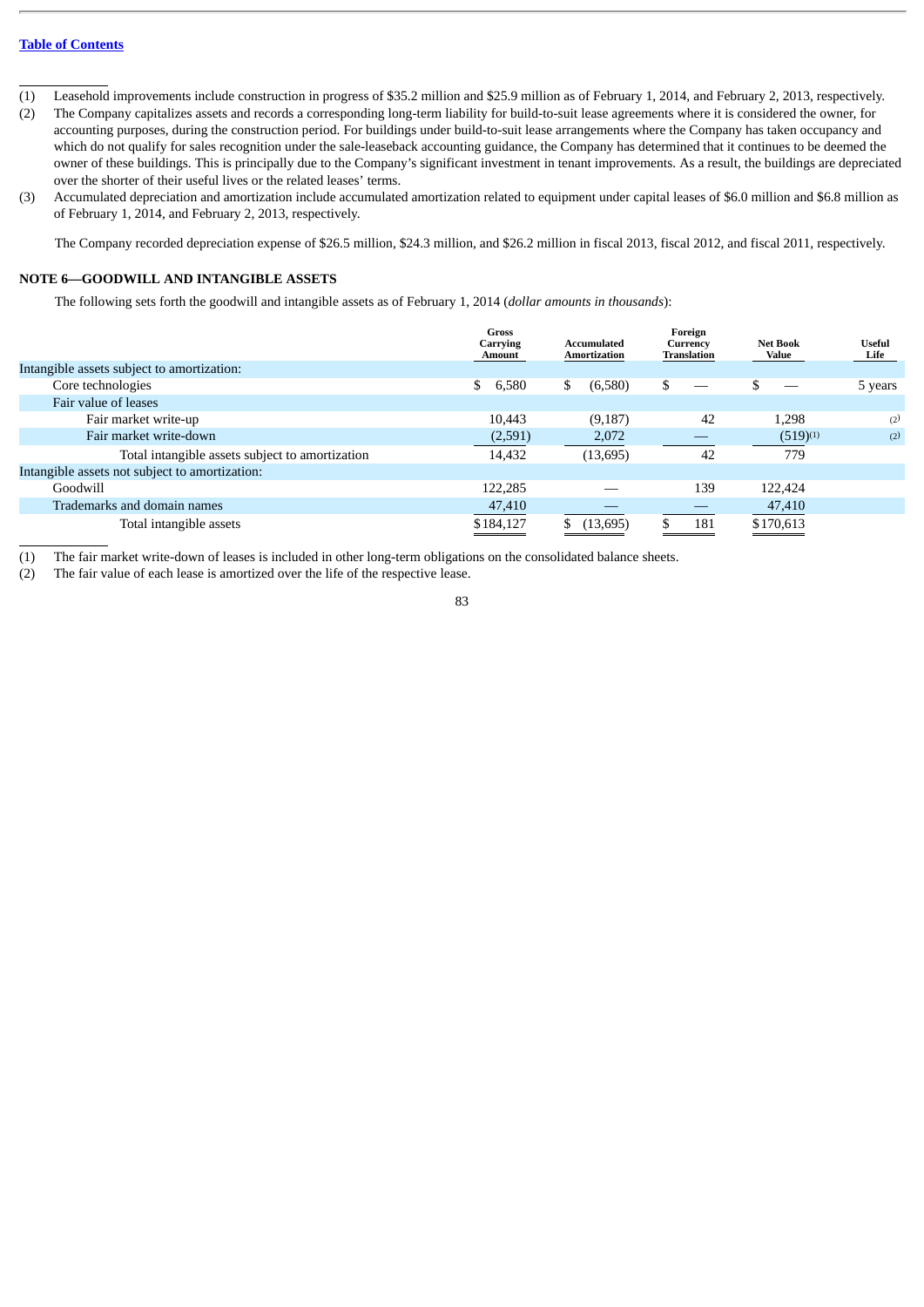The following sets forth the goodwill and intangible assets as of February 2, 2013 (*dollar amounts in thousands*):

|                                                 | <b>Gross</b><br>Carrying<br>Amount | <b>Accumulated</b><br><b>Amortization</b> | Foreign<br>Currency<br><b>Translation</b> | <b>Net Book</b><br>Value | <b>Useful</b><br>Life |
|-------------------------------------------------|------------------------------------|-------------------------------------------|-------------------------------------------|--------------------------|-----------------------|
| Intangible assets subject to amortization:      |                                    |                                           |                                           |                          |                       |
| Core technologies                               | \$<br>6,580                        | \$<br>(6, 141)                            | \$                                        | 439                      | 5 years               |
| Fair value of leases                            |                                    |                                           |                                           |                          |                       |
| Fair market write-up                            | 10,737                             | (8,511)                                   | 48                                        | 2.274                    | (2)                   |
| Fair market write-down                          | (2,591)                            | 1,789                                     |                                           | $(802)^{(1)}$            | (2)                   |
| Total intangible assets subject to amortization | 14,726                             | (12, 863)                                 | 48                                        | 1,911                    |                       |
| Intangible assets not subject to amortization:  |                                    |                                           |                                           |                          |                       |
| Goodwill                                        | 122.285                            |                                           | 316                                       | 122.601                  |                       |
| Trademarks and domain names                     | 47,410                             |                                           |                                           | 47,410                   |                       |
| Total intangible assets                         | \$184,421                          | (12, 863)                                 | 364                                       | \$171,922                |                       |

(1) The fair market write-down of leases is included in other long-term obligations on the consolidated balance sheets.

(2) The fair value of each lease is amortized over the life of the respective lease.

The Company recorded amortization expense related to intangible assets of \$1.1 million, \$2.4 million, and \$2.8 million in fiscal 2013, fiscal 2012, and fiscal 2011, respectively.

The following table sets forth the remaining amortization of the intangible assets based on a straight-line method of amortization over the respective useful lives as of February 1, 2014 (*in thousands*):

| 2014               | \$608 |
|--------------------|-------|
| 2015               | 96    |
| 2016               | 56    |
| 2017               | 19    |
| Total amortization | \$779 |

# **NOTE 7—ACCOUNTS PAYABLE, ACCRUED EXPENSES AND OTHER CURRENT LIABILITIES**

Accounts payable and accrued expenses consist of the following (*in thousands*):

|                                             | February 1,<br>2014 | February 2,<br>2013 |
|---------------------------------------------|---------------------|---------------------|
| Accounts payable                            | \$116,306           | \$81,608            |
| Accrued compensation                        | 29,498              | 16,621              |
| Accrued freight and duty                    | 21,309              | 17,639              |
| Accrued sales taxes                         | 13,995              | 12,783              |
| Accrued occupancy                           | 6.306               | 5,842               |
| Accrued catalog costs                       | 7,663               | 6,906               |
| Accrued professional fees                   | 3,119               | 2,114               |
| Other accrued expenses                      | 8,582               | 1,840               |
| Total accounts payable and accrued expenses | \$206,778           | \$145,353           |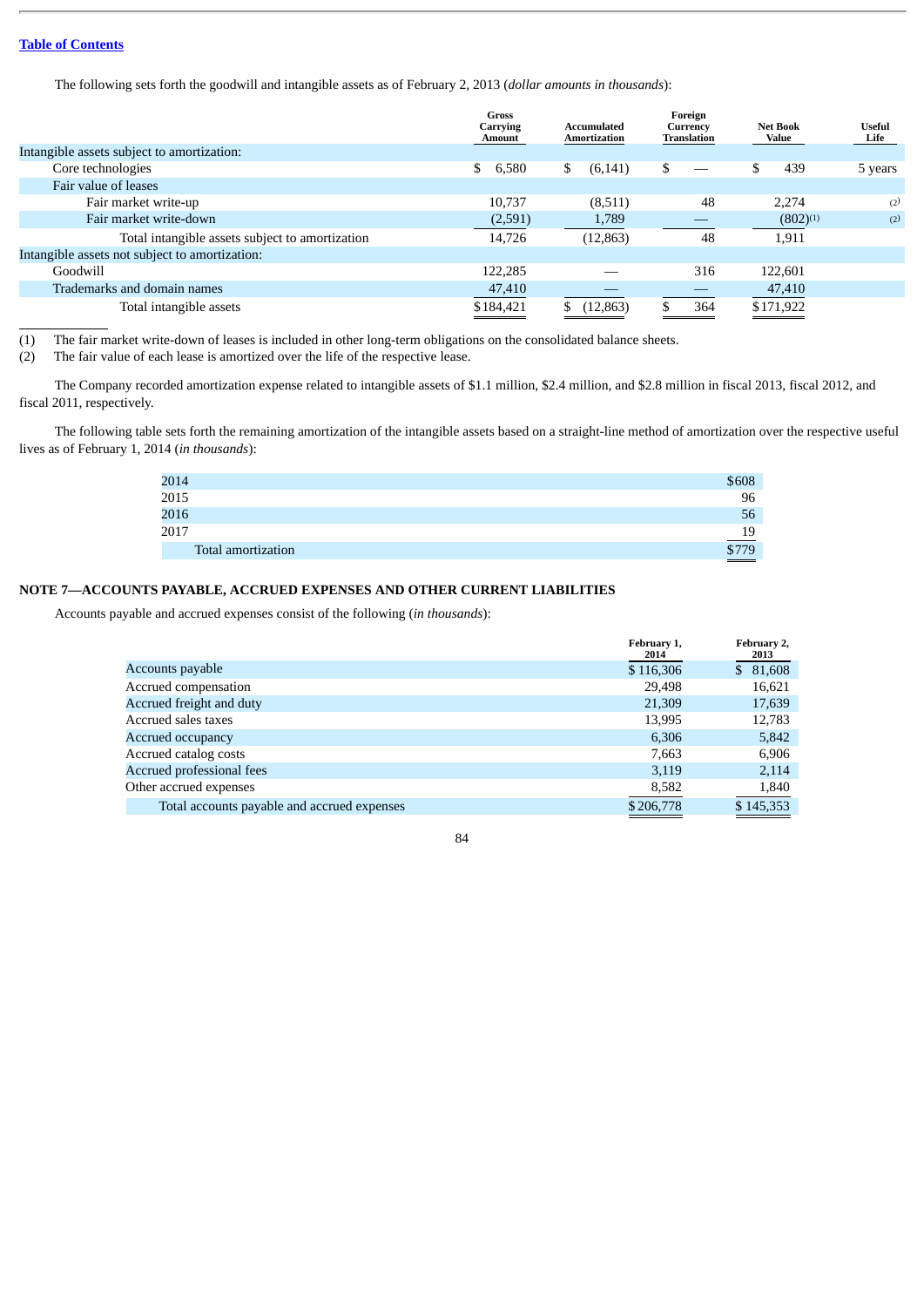Accounts payable included negative cash balances due to outstanding checks of \$25.5 million and \$28.1 million as of February 1, 2014, and February 2, 2013, respectively.

Other current liabilities consist of the following (*in thousands*):

|                                                              | February 1,<br>2014 | February 2,<br>2013 |
|--------------------------------------------------------------|---------------------|---------------------|
| Federal and state tax payable                                | \$22,254            | 395                 |
| Unredeemed gift certificate and merchandise credit liability | 18,830              | 18,435              |
| Allowance for sales returns                                  | 12,142              | 5,206               |
| Capital lease obligation—current                             | 1.807               | 2.925               |
| Other liabilities                                            | 6,565               | 5,467               |
| Total other current liabilities                              | \$61,598            | \$32,428            |

# **NOTE 8—OTHER LONG-TERM LIABILITIES**

Other long-term liabilities consist of the following (*in thousands*):

|                                                        | February 1,<br>2014 | February 2,<br>2013 |
|--------------------------------------------------------|---------------------|---------------------|
| Financing obligations under build-to-suit transactions | \$33,165            |                     |
| Long-term notes payable for share repurchases          | 2.710               |                     |
| Unrecognized tax benefits                              | 1,739               | 2,311               |
| Other long-term liabilities                            | 1,617               | 2,982               |
| Total other long-term liabilities                      | \$39,231            | 5,293               |

Financing obligations under build-to-suit transactions relate to lease agreements where the Company is considered the owner, for accounting purposes, during the construction period. For these lease agreements, the Company capitalizes assets, which are included in property and equipment on the consolidated balance sheets, and records a corresponding long-term liability. For buildings under build-to-suit lease arrangements where the Company has taken occupancy and which do not qualify for sales recognition under the sale-leaseback accounting guidance, the Company has determined that it continues to be deemed the owner of these buildings. This is principally due to the Company's significant investment in tenant improvements.

# **NOTE 9—REVOLVING LINE OF CREDIT**

In August 2011, Restoration Hardware, Inc., along with its Canadian subsidiary, Restoration Hardware Canada, Inc., entered into a credit agreement with Bank of America, N.A., as administrative agent, and certain other lenders. This credit agreement modified a previous facility under which Restoration Hardware, Inc. had a revolving line of credit for up to \$190.0 million. Under the credit agreement, which has a maturity date of August 3, 2016, Restoration Hardware, Inc. has a revolving line of credit available of up to \$417.5 million (following Restoration Hardware, Inc.'s exercise of the commitment increase option on November 1, 2012, as described below), of which \$10.0 million is available to Restoration Hardware Canada, Inc. The credit agreement was further amended in January 2012 to add a \$15.0 million term loan facility with a maturity date of July 6, 2015, which was repaid in full on November 7, 2012, as described below.

Under the credit agreement's commitment increase provision, Restoration Hardware, Inc. had the option to increase the amount of the revolving line of credit by up to an additional \$100.0 million, provided that, among other things, the existing lenders or additional lenders agreed to participate in the increased loan commitments under the revolving line of credit, no default under the credit agreement then existed or would result from such increase and sufficient borrowing base collateral was available to support increased loan amounts. On November 1, 2012, Restoration Hardware, Inc. increased the amount of the revolving line of credit by \$100.0 million pursuant to this commitment increase provision.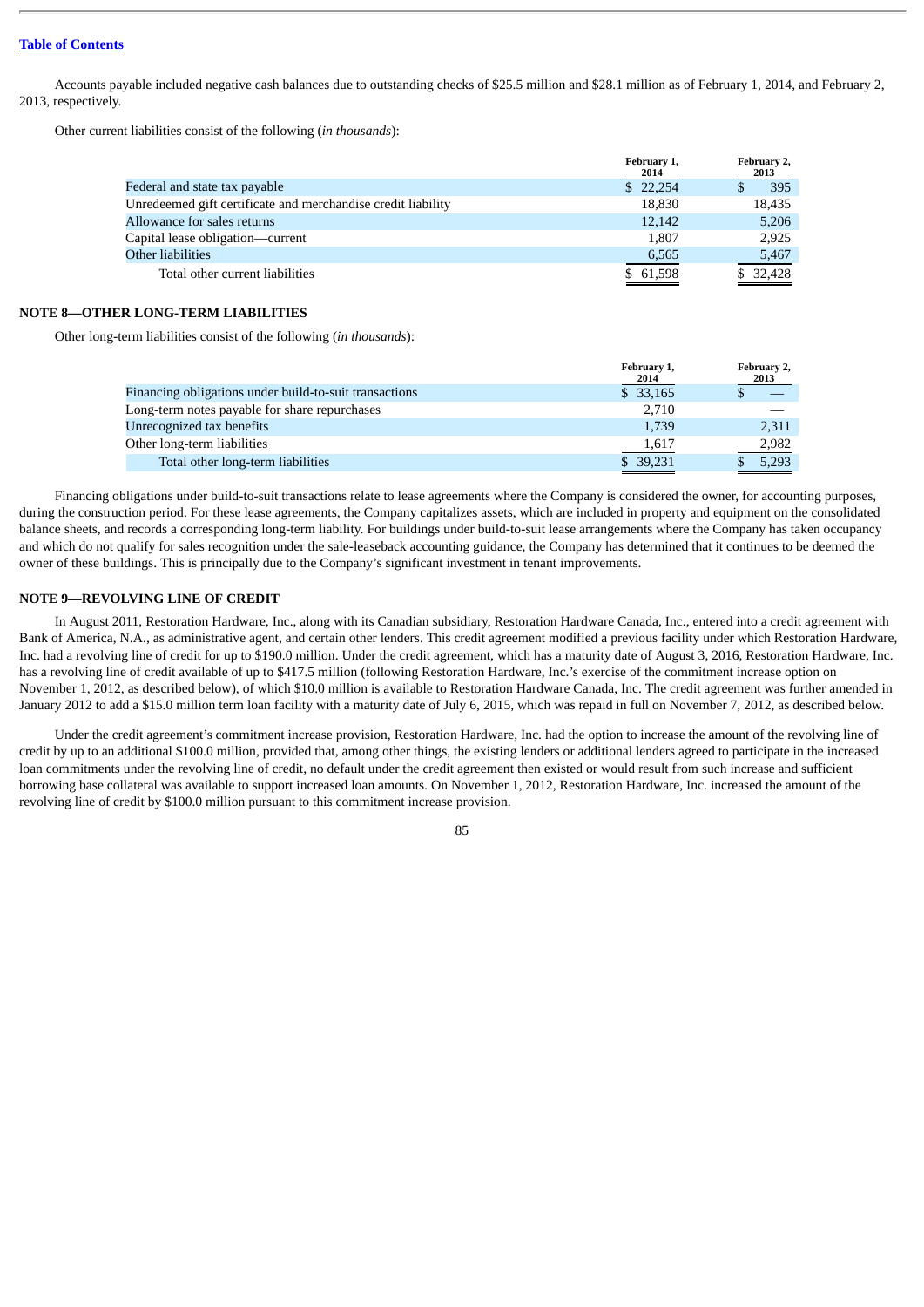On November 7, 2012, Restoration Hardware, Inc. made payments of \$75.7 million on its revolving line of credit and repaid its outstanding term loan of \$15.0 million in full. Such payments were funded from the proceeds received as a result of the Company's initial public offering.

The availability of credit at any given time under the revolving line of credit is limited by reference to a borrowing base formula based upon numerous factors, including the value of eligible inventory, eligible accounts receivable, eligible real estate, and, in the case of the term loan, registered trade names and reserves established by the administrative agent. As a result of the borrowing base formula, the actual borrowing availability under the revolving line of credit could be less than the stated amount of the revolving line of credit (as reduced by the actual borrowings and outstanding letters of credit under the revolving line of credit). All obligations under the credit agreement are secured by substantially all of Restoration Hardware, Inc.'s assets, including accounts receivable, inventory, intangible assets, property, equipment, goods and fixtures.

Borrowings under the revolving line of credit are subject to interest, at the borrowers' option, at either the bank's reference rate or LIBOR (or the BA Rate or the Canadian Prime Rate, as such terms are defined in the credit agreement, for Canadian borrowings denominated in Canadian dollars or the United States Index Rate or LIBOR for Canadian borrowings denominated in United States dollars) plus an applicable margin rate, in each case. The weighted-average interest rate for the revolving line of credit was 2.80% as of February 1, 2014.

As of February 1, 2014, \$85.4 million was outstanding under the revolving line of credit and the undrawn borrowing availability under the revolving line of credit was \$261.7 million. There were \$18.9 million and \$19.5 million in outstanding letters of credit as of February 1, 2014, and February 2, 2013, respectively.

The credit agreement contains various restrictive covenants, including, among others, limitations on the ability to incur liens, make loans or other investments, incur additional debt, issue additional equity, merge or consolidate with or into another person, sell assets, pay dividends or make other distributions or enter into transactions with affiliates, along with other restrictions and limitations typical to credit agreements of this type and size. The credit agreement does not contain any significant financial or coverage ratio covenants unless the availability under the revolving line of credit is less than the greater of (i) \$17.5 million and (ii) 10% of the lesser of (A) the aggregate maximum commitments under the revolving line of credit and (B) the domestic borrowing base. If the availability under the revolving line of credit is less than the foregoing amount, then Restoration Hardware, Inc. is required to maintain a consolidated fixed charge coverage ratio of at least one to one. Such ratio is approximately the ratio on the last day of each month on a trailing twelve-month basis of (a) (i) consolidated EBITDA (as defined in the agreement) minus (ii) capital expenditures, minus (iii) the income taxes paid in cash to (b) the sum of (i) debt service charges plus (ii) certain dividends and distributions paid. As of February 1, 2014, Restoration Hardware, Inc. was in compliance with all covenants, and if the availability under the revolving line of credit were less than the amount described above, Restoration Hardware, Inc. would have been in compliance with the consolidated fixed charge coverage ratio described in the previous sentence. The credit agreement requires a daily sweep of cash to prepay the loans under the credit agreement while (i) an event of default exists or (ii) the availability under the revolving line of credit for extensions of credit to Restoration Hardware, Inc. is less than the greater of (A) \$20.0 million and (B) 15% of the lesser of the aggregate maximum commitments and the domestic borrowing base.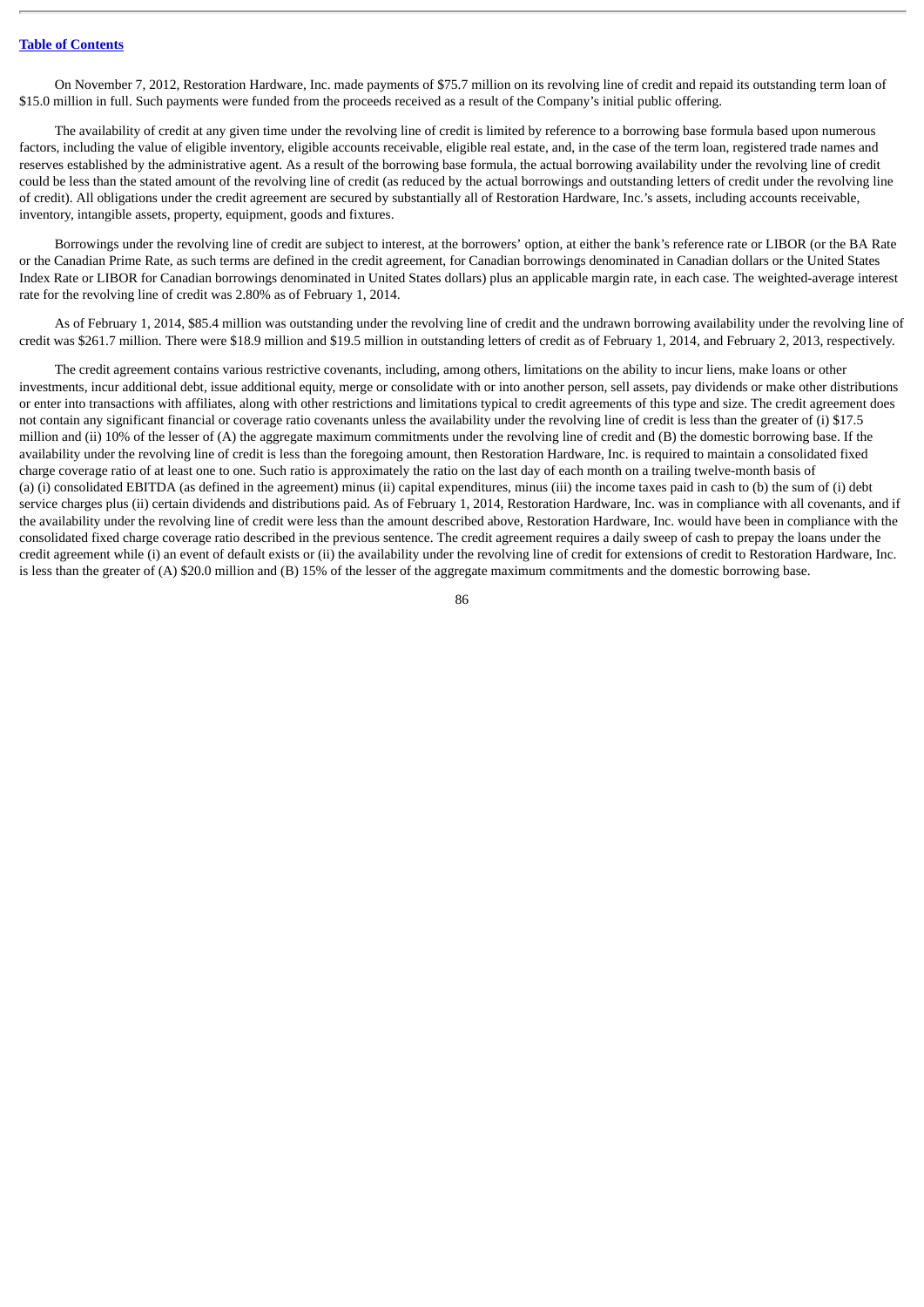# **NOTE 10—INCOME TAXES**

The following is a summary of the income tax expense (benefit) (*in thousands*):

|                                      |                     | <b>Year Ended</b>   |                     |
|--------------------------------------|---------------------|---------------------|---------------------|
|                                      | February 1,<br>2014 | February 2,<br>2013 | January 28,<br>2012 |
| Current                              |                     |                     |                     |
| Federal                              | \$21,593            | \$                  | \$.                 |
| <b>State</b>                         | 4,182               | 236                 | 331                 |
| Foreign                              | (454)               | (387)               | 595                 |
| Total current tax expense (benefit)  | 25,321              | (151)               | 926                 |
| Deferred                             |                     |                     |                     |
| Federal                              | 6,215               | (48, 745)           | (76)                |
| <b>State</b>                         | (596)               | (12,903)            | 223                 |
| Foreign                              | (17)                | (224)               | 48                  |
| Total deferred tax expense (benefit) | 5,602               | (61, 872)           | 195                 |
| Total income tax expense (benefit)   | 30,923              | \$ (62,023)         | 1,121               |

A reconciliation of the federal statutory tax rate to the Company's effective tax rate is as follows:

|                                              | <b>Year Ended</b>   |                     |                     |  |
|----------------------------------------------|---------------------|---------------------|---------------------|--|
|                                              | February 1,<br>2014 | February 2,<br>2013 | January 28,<br>2012 |  |
| Provision at federal statutory tax rate      | 35.0%               | 35.0%               | 34.0%               |  |
| State income taxes—net of federal tax impact | 5.8                 | 0.7                 | 5.6                 |  |
| Stock-based compensation                     | 21.3                | (30.0)              | 12.4                |  |
| Valuation allowance                          | (0.1)               | 76.5                | (49.4)              |  |
| Foreign income                               | (0.2)               | 0.6                 | (2.0)               |  |
| Net adjustments to tax accruals and other    | 1.2                 | 0.1                 | 4.6                 |  |
| Effective tax rate                           | 63.0%               | 82.9%               | $5.2\%$             |  |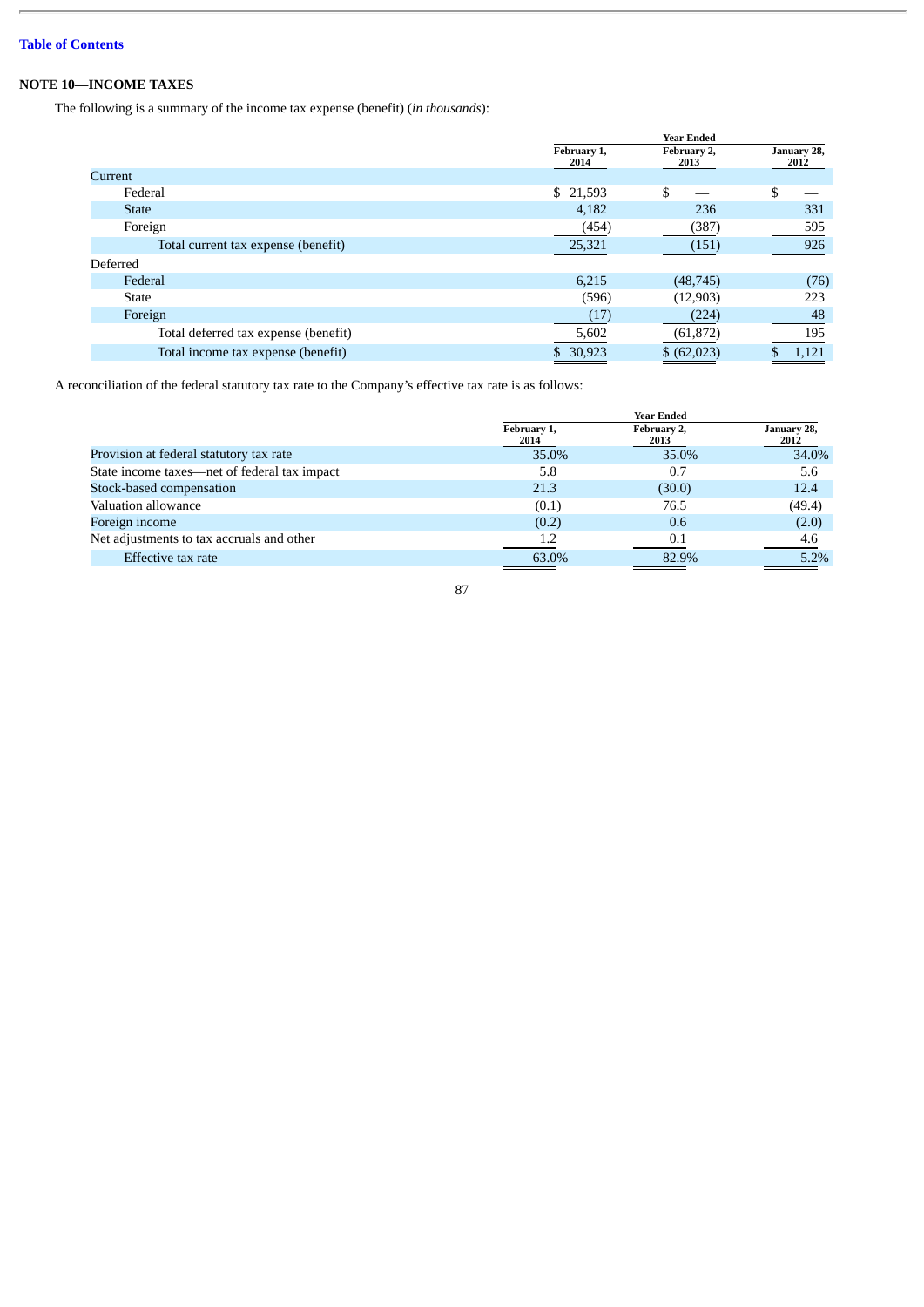Significant components of the Company's deferred tax assets and liabilities are as follows (*in thousands*):

|                                               | February 1,<br>2014 | February 2,<br>2013 |
|-----------------------------------------------|---------------------|---------------------|
| Current deferred tax assets (liabilities)     |                     |                     |
| Accrued expense                               | \$22,164            | \$11,026            |
| State tax benefit                             | 428                 | (931)               |
| Inventory                                     | 19,350              | 14,215              |
| Deferred revenue                              | 1,891               | 20,144              |
| Net operating loss carryforwards              |                     | 12,337              |
| <b>Construction allowance</b>                 | (1,694)             | (1,698)             |
| Stock-based compensation                      | 1,038               |                     |
| Prepaid expense and other                     | (21, 896)           | (18,056)            |
| Current deferred tax assets                   | 21,281              | 37,037              |
| Valuation allowance                           | (26)                | (31)                |
| Net current deferred tax assets               | 21,255              | 37,006              |
| Non-current deferred tax assets (liabilities) |                     |                     |
| State tax benefit                             | (2,536)             | (2,040)             |
| Stock-based compensation                      | 34.005              | 21,231              |
| Deferred lease credits                        | 12,884              | 9,687               |
| Property and equipment                        | (12, 362)           | (5, 975)            |
| Net operating loss carryforwards              | 884                 | 262                 |
| U.S. impact of Canadian transfer pricing      | 1,780               | 2,091               |
| <b>Trademarks</b>                             | (19,327)            | (19,361)            |
| Other                                         | 1.832               | 1,240               |
| Non-current deferred tax assets               | 17,160              | 7,135               |
| Valuation allowance                           | (180)               | (262)               |
| Net non-current deferred tax assets           | 16,980              | 6,873               |
| Net deferred tax assets                       | \$38,235            | \$43,879            |

A reconciliation of the valuation allowance is as follows (*in thousands*):

|                                                    |                     | <b>Year Ended</b>   |                     |  |  |
|----------------------------------------------------|---------------------|---------------------|---------------------|--|--|
|                                                    | February 1,<br>2014 | February 2,<br>2013 | January 28,<br>2012 |  |  |
| Balance at beginning of fiscal year                | 293                 | \$57,484            | \$68,318            |  |  |
| Charged to expense                                 |                     | (57.185)            | 299                 |  |  |
| Net changes in deferred tax assets and liabilities | (87)                | (6)                 | (11, 133)           |  |  |
| Balance at end of fiscal vear                      | 206                 | 293                 | \$ 57.484           |  |  |

The Company has recorded deferred tax assets and liabilities based upon estimates of their realizable value, such estimates are based upon likely future tax consequences. In assessing the need for a valuation allowance, the Company considers both positive and negative evidence related to the likelihood of realization of the deferred tax assets. If, based on the weight of available evidence, it is more likely than not that the deferred tax assets will not be realized, the Company records a valuation allowance.

As of the end of fiscal year 2012, the Company's U.S. operations achieved a position of cumulative profits (adjusted for permanent differences) for the most recent three-year period. The Company concluded that this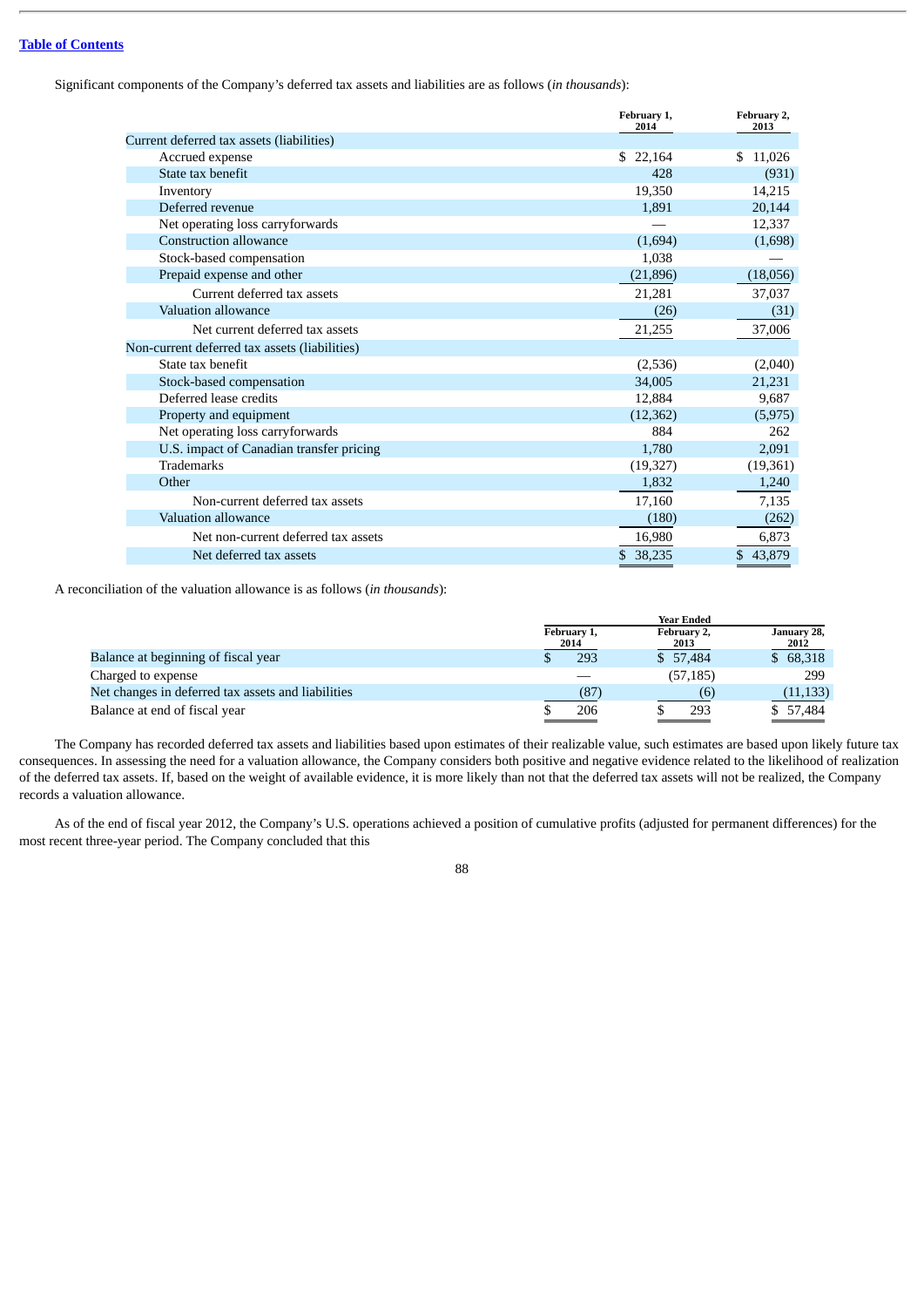record of cumulative profitability in recent years, coupled with its business plan for profitability in future periods, provided assurance that its future tax benefits more likely than not would be realized. Accordingly, in fiscal 2012, the Company released all of its U.S. valuation allowance of \$57.2 million against net deferred tax assets.

As of February 1, 2014, the Company has retained a valuation allowance totaling \$0.2 million against deferred tax assets for its Shanghai operations.

As of February 1, 2014, the Company had state net operating loss carryovers of \$8.7 million. The state net operating loss carryovers will expire between 2014 and 2032. Internal Revenue Code Section 382 and similar state rules place a limitation on the amount of taxable income which can be offset by net operating loss carryforwards after a change in ownership (generally greater than 50% change in ownership). The Company cannot give any assurances that it will not undergo an ownership change in the future resulting in further limitations on utilization of net operating losses.

A reconciliation of the exposures related to unrecognized tax benefits is as follows (*in thousands*):

|                                              | <b>Year Ended</b>   |                     |                     |
|----------------------------------------------|---------------------|---------------------|---------------------|
|                                              | February 1,<br>2014 | February 2,<br>2013 | January 28,<br>2012 |
| Balance at beginning of fiscal year          | 1.841               | 2.505               | 9,015               |
| Gross decreases—prior period tax positions   | (151)               | (57)                |                     |
| Gross decreases—current period tax positions |                     |                     | (14)                |
| Consent for accounting method change         |                     |                     | (6, 496)            |
| Lapses in statute of limitations             | (295)               | (607)               |                     |
| Balance at end of fiscal year                | 1,395               | 1,841               | 2,505               |

As of February 1, 2014 and February 2, 2013, \$1.4 million and \$1.8 million, respectively, of the exposures related to unrecognized tax benefits would affect the effective tax rate if realized and are included in other long-term obligations on the consolidated balance sheets. These amounts are primarily associated with foreign tax exposures that would, if realized, reduce the amount of net operating losses that would ultimately be utilized. As of February 1, 2014, \$0.4 million of the exposures related to unrecognized tax benefits are expected to decrease in the next 12 months due to the lapse of the statute of limitations.

Adjustments required upon adoption of accounting for uncertainty in income taxes related to deferred tax asset accounts were offset by the related valuation allowance. Future changes to the Company's assessment of the realizability of those deferred tax assets will impact the effective tax rate. The Company accounts for interest and penalties related to exposures as a component of income tax expense. The Company has accrued \$0.3 million and \$0.5 million of interest associated with exposures as of February 1, 2014, and February 2, 2013, respectively.

A significant portion of the Company's unrecognized tax benefits as of the beginning of 2011 was related to an uncertain tax position for advanced payments for the sale of gift cards. The Company filed a request to change its accounting method for advanced payments for the sale of gift cards with the IRS in fiscal 2011 and, during the fourth quarter of fiscal 2011, the IRS approved the Company's request. This approval allowed the Company to increase its tax liability for the impact of the change over a four-year period beginning with its January 28, 2012 tax return. The Company reduced its balance of unrecognized tax benefits by \$6.5 million for the impact of the approval on this uncertain tax position in fiscal 2011.

This Company is subject to tax in the United States, Canada, Shanghai and Hong Kong. The Company could be subject to United States federal and state tax examinations for years 2001 and forward by virtue of net operating loss carryforwards available from those years. There are no United States tax examinations currently in progress. The Company may also be subject to audits in Canada for years 2005 and forward. During fiscal 2012, the Canada Revenue Agency concluded, with no adjustments, its audit of Restoration Hardware Canada, Inc. for the years ended 2006 and 2007 and for the period ended June 16, 2008.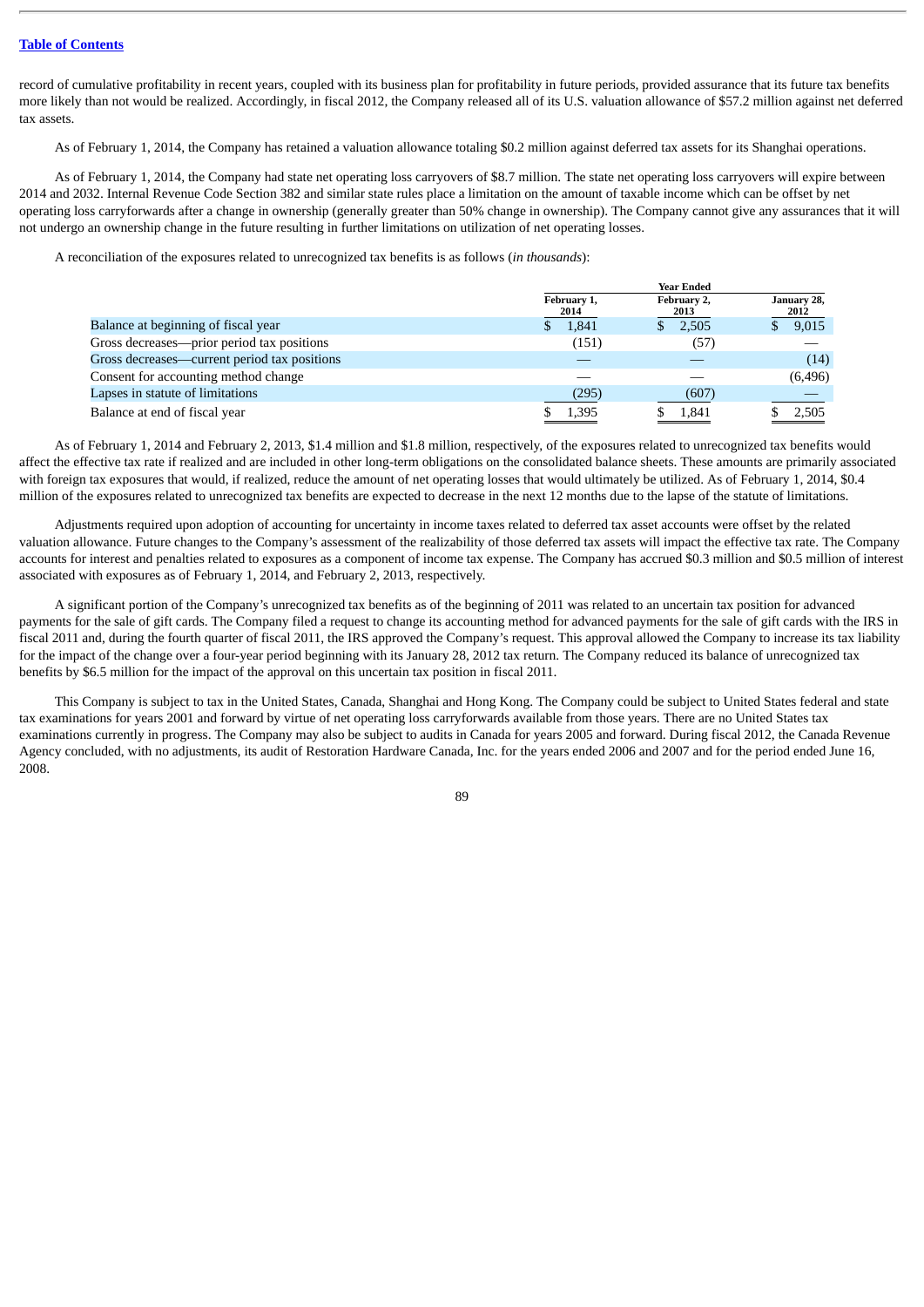## **NOTE 11—EARNINGS PER SHARE**

On November 1, 2012, the Company acquired all of the outstanding shares of capital stock of Restoration Hardware, Inc. and Restoration Hardware, Inc. became a direct, wholly owned subsidiary of the Company. Outstanding units issued by Home Holdings under its equity compensation plan, referred to as the Team Resto Ownership Plan, were replaced with common stock of the Company at the time of its initial public offering. Restoration Hardware, Inc. was a direct, wholly owned subsidiary of Home Holdings prior to the Company's initial public offering. As a result of these transactions, as of November 1, 2012, 32,188,891 shares of the Company's common stock were outstanding.

On November 7, 2012, the Company completed its initial public offering. In connection with its initial public offering, the Company issued and sold 4,782,609 shares of its common stock.

The weighted-average number of shares for fiscal 2011 is calculated by giving effect to the capitalization of Restoration Hardware Holdings, Inc. on September 2, 2011, which resulted in the number of shares outstanding increasing from 100 shares to 1,000 shares.

The weighted-average shares used for earnings per share is as follows (*in thousands*):

|                                       |                     | <b>Year Ended</b>   |                     |  |
|---------------------------------------|---------------------|---------------------|---------------------|--|
|                                       | February 1,<br>2014 | February 2,<br>2013 | January 28,<br>2012 |  |
| Weighted-average shares—basic         | 38.671.564          | 9.428.828           | 468                 |  |
| Effect of dilutive stock-based awards | 1,745,066           |                     |                     |  |
| Weighted-average shares—diluted       | 40,416,630          | 9,428,828           | 468                 |  |

For fiscal 2013, options and restricted stock units of 774,745 and 90,988, respectively, were excluded from the calculation of diluted earnings per share because their inclusion would have been anti-dilutive. For fiscal 2012, options of 6,020,152 were excluded from the calculation of diluted earnings per share because their inclusion would have been anti-dilutive. The Company did not have any anti-dilutive securities in fiscal 2011 because all securities granted in those periods were granted by Home Holdings.

## **NOTE 12—SHARE REPURCHASES**

Certain options and awards granted under the Company's equity plans contain a repurchase right, which may be exercised at the Company's discretion in the event of the termination of an employee's employment with the Company. During fiscal 2013, the Company repurchased 40,353 shares of common stock from former employees pursuant to such repurchase right. The shares were repurchased for fair value at a weighted-average price of \$67.16 per share and were settled with the issuance of promissory notes bearing interest at 5%, paid annually, with principal due at the end of a 10-year term. As of February 1, 2014, the aggregate unpaid principal amount of the promissory notes was \$2.7 million, which is included in other long-term obligations on the consolidated balance sheets.

#### **NOTE 13—STOCK-BASED COMPENSATION**

The Company estimates the value of equity grants based upon an option-pricing model and recognizes this estimated value as compensation expense over the vesting periods. The Company recognizes expense associated with performance-based awards when it becomes probable that the performance condition will be met. Once it becomes probable that a participant will vest, the Company recognizes compensation expense equal to the number of shares which have vested multiplied by the fair value of the related shares measured at the grant date.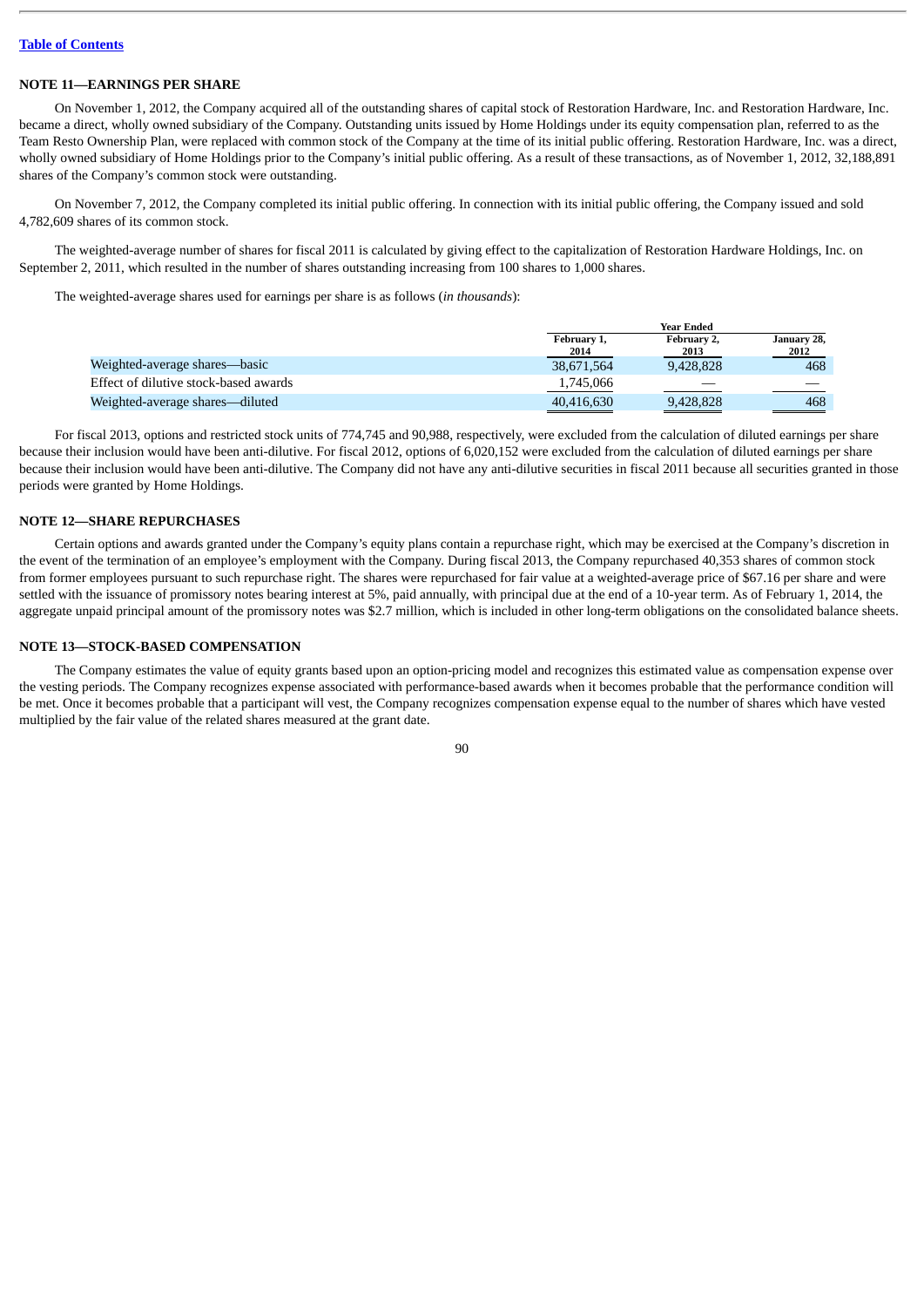Stock-based compensation expense is included in selling, general and administrative expenses on the consolidated statements of operations. The Company recorded stock-based compensation expense of \$67.6 million, \$116.2 million and \$1.6 million in fiscal 2013, fiscal 2012 and fiscal 2011, respectively. No stockbased compensation cost has been capitalized in the accompanying consolidated financial statements. Stock-based compensation expense by equity award plan and by equity award type is discussed below.

#### *2012 Stock Option Plan and 2012 Stock Incentive Plan*

In connection with the Reorganization, the Board of Directors adopted the Restoration Hardware 2012 Stock Option Plan (the "Option Plan"), pursuant to which 6,829,041 fully vested options were granted in connection with the Reorganization to certain of the Company's employees and advisors, including Mr. Friedman and Mr. Alberini. The options granted under this plan were fully vested upon the completion of the initial public offering and are subject to resale restrictions whereby the holder may not sell the shares for a period of 20 years after the initial public offering, except as follows: (i) with respect to 875,389 of these shares with an exercise price of \$29.00 per share, such resale restrictions lapse over time in accordance with the dates set forth in the applicable award agreement, and (ii) with respect to 5,953,652 shares with an exercise price of \$46.50 per share, such resale restrictions lapse on dates after the initial public offering on which the 10-day average closing price per share of the Company's common stock reaches specified levels ranging from \$50.75 to \$111.25 for at least 10 consecutive trading days. Aside from these options granted in connection with the Reorganization, no other awards will be granted under the Option Plan.

In connection with the Reorganization, the Board of Directors adopted the Restoration Hardware 2012 Stock Incentive Plan (the "Stock Incentive Plan"). The Stock Incentive Plan provides for the grant of incentive stock options to the Company's employees, non-qualified stock options, stock appreciation rights, restricted stock, restricted stock units, dividend equivalent rights, cash-based awards and any combination thereof to the Company's employees, directors and consultants and the Company's parent and subsidiary corporations' employees, directors and consultants. In connection with the Reorganization, the Board of Directors granted options to purchase 1,264,036 shares of the Company's common stock to employees of the Company under the Stock Incentive Plan, which options were fully vested upon the completion of the initial public offering, with a weighted-average exercise price equal to \$26.50 per share.

In addition, in connection with the Reorganization, the Board of Directors granted an aggregate of 40,623 restricted stock awards to certain of the Company's directors under the Stock Incentive Plan. Such restricted stock awards vested in full on January 31, 2013.

In connection with the grants under the Option Plan and the Stock Incentive Plan, the Company recorded a non-cash compensation charge at the Reorganization in fiscal 2012 of \$52.0 million related to these awards.

On July 2, 2013, in connection with Mr. Friedman's reappointment as Chairman and Co-Chief Executive Officer, the Company granted a stock option to Mr. Friedman under the 2012 Stock Incentive Plan to purchase 1,000,000 shares of its common stock, with an exercise price of \$75.43, which is equal to the closing price of the Company's common stock on the date of grant. This option is fully vested as of the date of grant but any shares issued upon exercise of the option will be subject to selling restrictions which are scheduled to lapse in three equal installments on the third, fourth and fifth anniversaries of the grant date. The fully vested option resulted in a one-time non-cash stock-based compensation charge of \$33.7 million in fiscal 2013.

Upon adoption, there were a total of 11,900,671 shares issuable under the Option Plan and Stock Incentive Plan. On February 4, 2013, an additional 759,353 shares became issuable under the Stock Incentive Plan in accordance with the Stock Incentive Plan evergreen provision, increasing the total number of shares issuable under the Option Plan and Stock Incentive Plan as of February 1, 2014 to 12,660,024. Awards under the plans reduce the number of shares available for future issuance. Cancellations and forfeitures of awards previously granted under the Stock Incentive Plan increase the number of shares available for future issuance. Cancellations and forfeitures of awards previously granted under the Option Plan are immediately retired and are no longer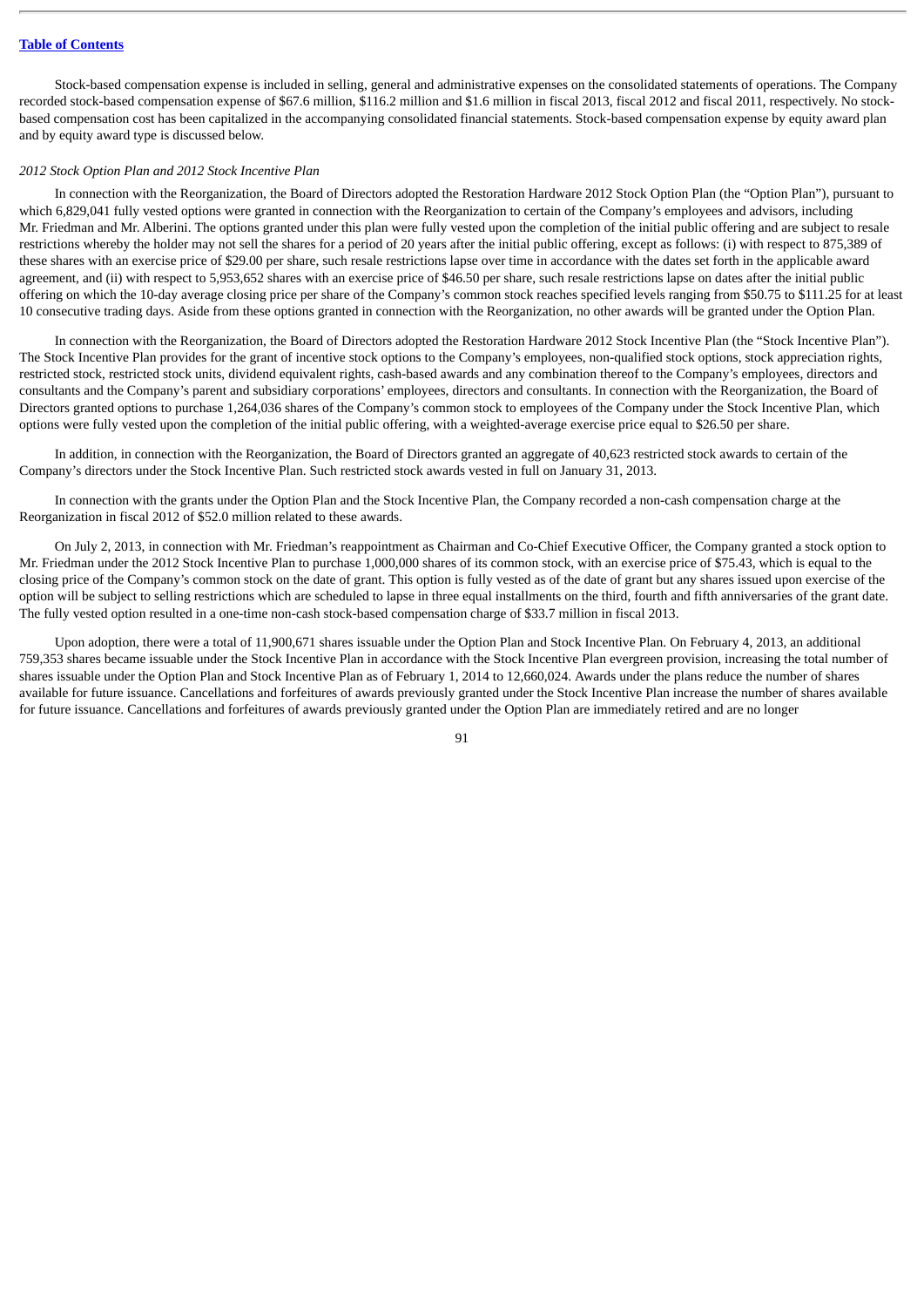available for future issuance. The number of shares available for future issuance under the Stock Incentive Plan as of February 1, 2014 was 2,857,157. There are no more shares available for issuance under the Option Plan. Shares issued as a result of award exercises under the Option Plan and Stock Incentive Plan will be funded with the issuance of new shares.

On February 3, 2014, an additional 782,495 shares became issuable under the Stock Incentive Plan in accordance with the Stock Incentive Plan evergreen provision.

# *2012 Stock Option Plan and 2012 Stock Incentive Plan – Stock Options*

A summary of stock option activity under the Option Plan and the Stock Incentive Plan for fiscal 2013 is as follows:

|                              | Options   | Weighted-Average<br><b>Exercise Price</b> |
|------------------------------|-----------|-------------------------------------------|
| Outstanding—February 2, 2013 | 8,159,577 | \$<br>41.41                               |
| Granted                      | 1,417,500 | 70.32                                     |
| Exercised                    | (317,771) | 27.26                                     |
| Forfeited                    | (95, 675) | 35.75                                     |
| Retired                      | (16, 325) | 29.00                                     |
| Outstanding—February 1, 2014 | 9,147,306 | 46.46                                     |

The fair value of stock options issued during fiscal 2013 and 2012 was estimated on the date of grant using the following assumptions:

|                         | Fiscal 2013 | Fiscal 2012 |
|-------------------------|-------------|-------------|
| Expected volatility     | 39.7%       | 35.4%       |
| Expected life (years)   | -6.7        | 5.3         |
| Risk-free interest rate | 1.9%        | 1.6%        |
| Dividend vield          |             |             |

A summary of additional information about stock options is as follows:

|                                                                     | Fiscal 2013 | Fiscal 2012 |
|---------------------------------------------------------------------|-------------|-------------|
| Weighted-average fair value per share of stock options granted      | \$ 30.49    | \$6.34      |
| Aggregate intrinsic value of stock options exercised (in thousands) | \$11,623    | $\sim$      |
| Fair value of stock options vested (in thousands)                   | \$ 33,871   | \$ 51,063   |

Information about stock options outstanding, vested or expected to vest, and exercisable as of February 1, 2014 is as follows:

|                                                   |                             | <b>Options Outstanding</b><br>Weighted-                |    |                                               |                             | <b>Options Exercisable</b> |                                               |  |  |
|---------------------------------------------------|-----------------------------|--------------------------------------------------------|----|-----------------------------------------------|-----------------------------|----------------------------|-----------------------------------------------|--|--|
| <b>Range of Exercise Prices</b>                   | Number of<br><b>Options</b> | Average<br>Remaining<br>Contractual<br>Life (in years) |    | Weighted-<br>Average<br><b>Exercise Price</b> | Number of<br><b>Options</b> |                            | Weighted-<br>Average<br><b>Exercise Price</b> |  |  |
| \$24.00 - \$29.00                                 | 1,736,279                   | 8.50                                                   |    | 27.51                                         | 1,736,279                   |                            | 27.51                                         |  |  |
| \$32.35 - \$39.00                                 | 141,875                     | 8.75                                                   |    | 33.89                                         | 5.000                       |                            | 32.46                                         |  |  |
| \$46.50 - \$46.50                                 | 5,953,652                   | 4.54                                                   |    | 46.50                                         | 5,953,652                   |                            | 46.50                                         |  |  |
| \$58.96 - \$69.64                                 | 265,500                     | 9.41                                                   |    | 61.54                                         |                             |                            |                                               |  |  |
| \$74.03 - \$76.80                                 | 1,050,000                   | 9.41                                                   |    | 75.46                                         | 1,000,000                   |                            | 75.43                                         |  |  |
| Total                                             | 9,147,306                   | 6.06                                                   | \$ | 46.46                                         | 8,694,931                   | ¢<br>D                     | 46.03                                         |  |  |
| Vested or expected to vest as of February 1, 2014 | 9,113,138                   | 6.05                                                   |    | 46.43                                         |                             |                            |                                               |  |  |
|                                                   |                             |                                                        |    |                                               |                             |                            |                                               |  |  |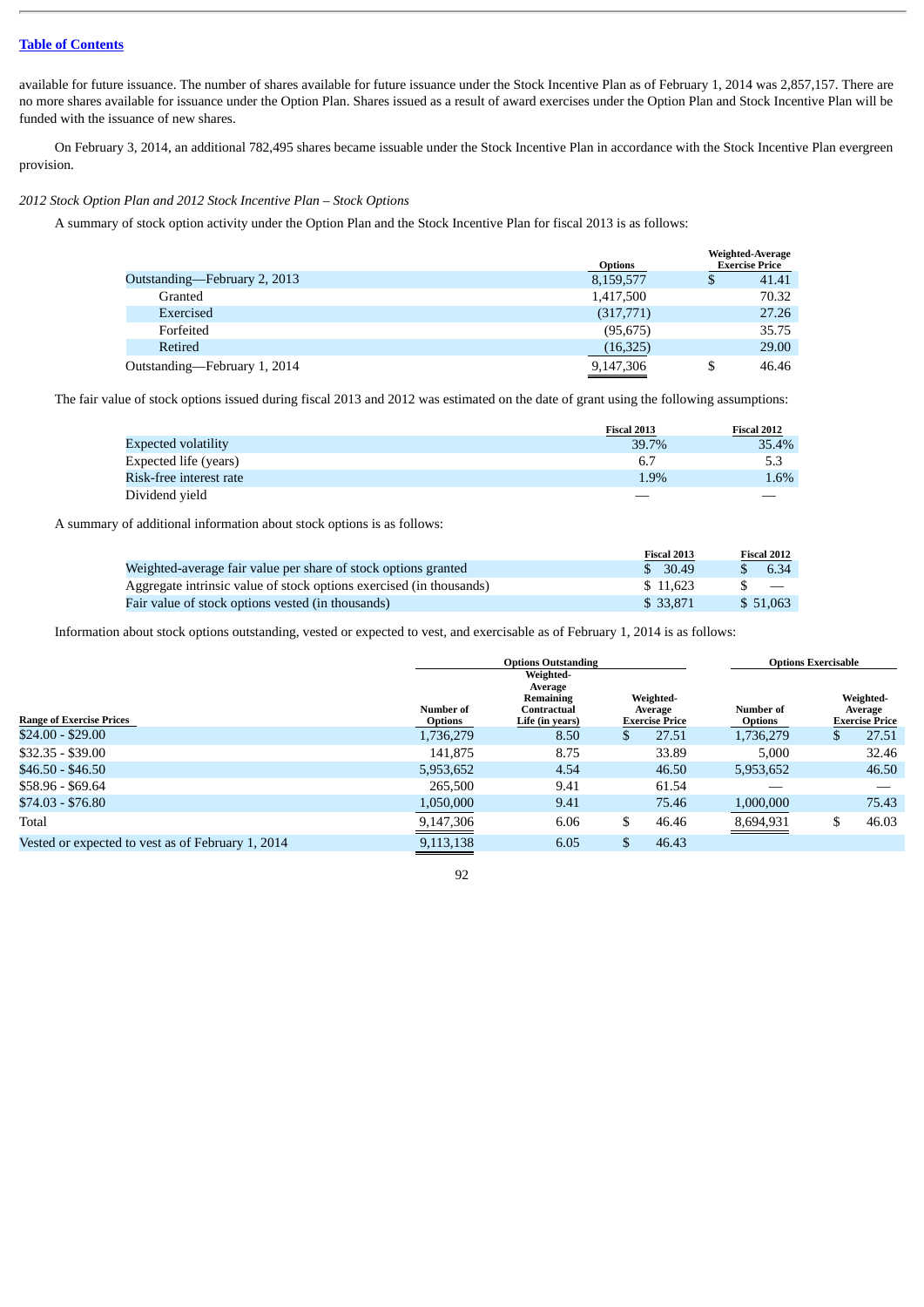The aggregate intrinsic value of options outstanding, options vested or expected to vest, and options exercisable as of February 1, 2014 was \$114.9 million, \$114.7 million, and \$111.8 million, respectively. Stock options exercisable as of February 1, 2014 had a weighted-average remaining contractual life of 8.82 years.

The Company recorded stock-based compensation expense for stock options of \$1.3 million and \$0.1 million in fiscal 2013 and fiscal 2012 (subsequent to expense incurred at the time of the Reorganization), respectively. As of February 1, 2014, the total unrecognized compensation expense related to unvested options was \$7.7 million, which is expected to be recognized on a straight-line basis over a weighted-average period of 3.88 years.

#### *2012 Stock Incentive Plan – Restricted Stock Awards*

The Company grants restricted stock awards, which include restricted stock and restricted stock units, to its employees and members of its Board of Directors. A summary of restricted stock award activity under the Stock Incentive Plan for fiscal 2013 is as follows:

|                              | <b>Options</b> |   | Weighted-Average<br><b>Grant Date Fair Value</b> | <b>Intrinsic</b><br>Value |
|------------------------------|----------------|---|--------------------------------------------------|---------------------------|
| Outstanding-February 2, 2013 |                | Φ |                                                  |                           |
| Granted                      | 316,580        |   | 65.37                                            |                           |
| Released                     | (13, 333)      |   | 57.01                                            |                           |
| Cancelled                    | (13,500)       |   | 73.92                                            |                           |
| Outstanding-February 1, 2014 | 289,747        |   | 65.36                                            | \$16,440,000              |

A summary of additional information about restricted stock awards is as follows:

|                                                         | Fiscal 2013 | Fiscal 2012 |
|---------------------------------------------------------|-------------|-------------|
| Weighted-average fair value per share of awards granted | \$ 65.37    | \$ 24.00    |
| Grant date fair value of awards released (in thousands) | - 760       | \$975       |

The Company recorded stock-based compensation expense for restricted stock awards of \$2.7 million in fiscal 2013. As of February 1, 2014, the total unrecognized compensation expense related to unvested restricted stock awards was \$14.5 million, which is expected to be recognized on a straight-line basis over a weighted-average period of 3.64 years.

## *2012 Equity Replacement Plan*

In connection with the Reorganization, the Board of Directors adopted the Restoration Hardware 2012 Equity Replacement Plan (the "Replacement Plan"), and outstanding units under the Team Resto Ownership Plan were replaced with vested and unvested shares of common stock under the Replacement Plan, in some cases subject to selling restrictions.

A portion of the shares issued under the Replacement Plan, which are fully vested, are subject to resale restrictions whereby the holder may not sell the shares until the earlier of 20 years after the initial public offering, or with respect to 818,209 of these shares, such resale restrictions will lapse over time in accordance with the dates set forth in the applicable award agreement.

The Company recorded a non-cash compensation charge at the Reorganization in fiscal 2012 of \$39.1 million related to the awards granted under the Replacement Plan.

A portion of the shares issued under the Replacement Plan are unvested restricted shares issued to Mr. Friedman and Mr. Alberini in replacement of certain of their performance-based units granted under the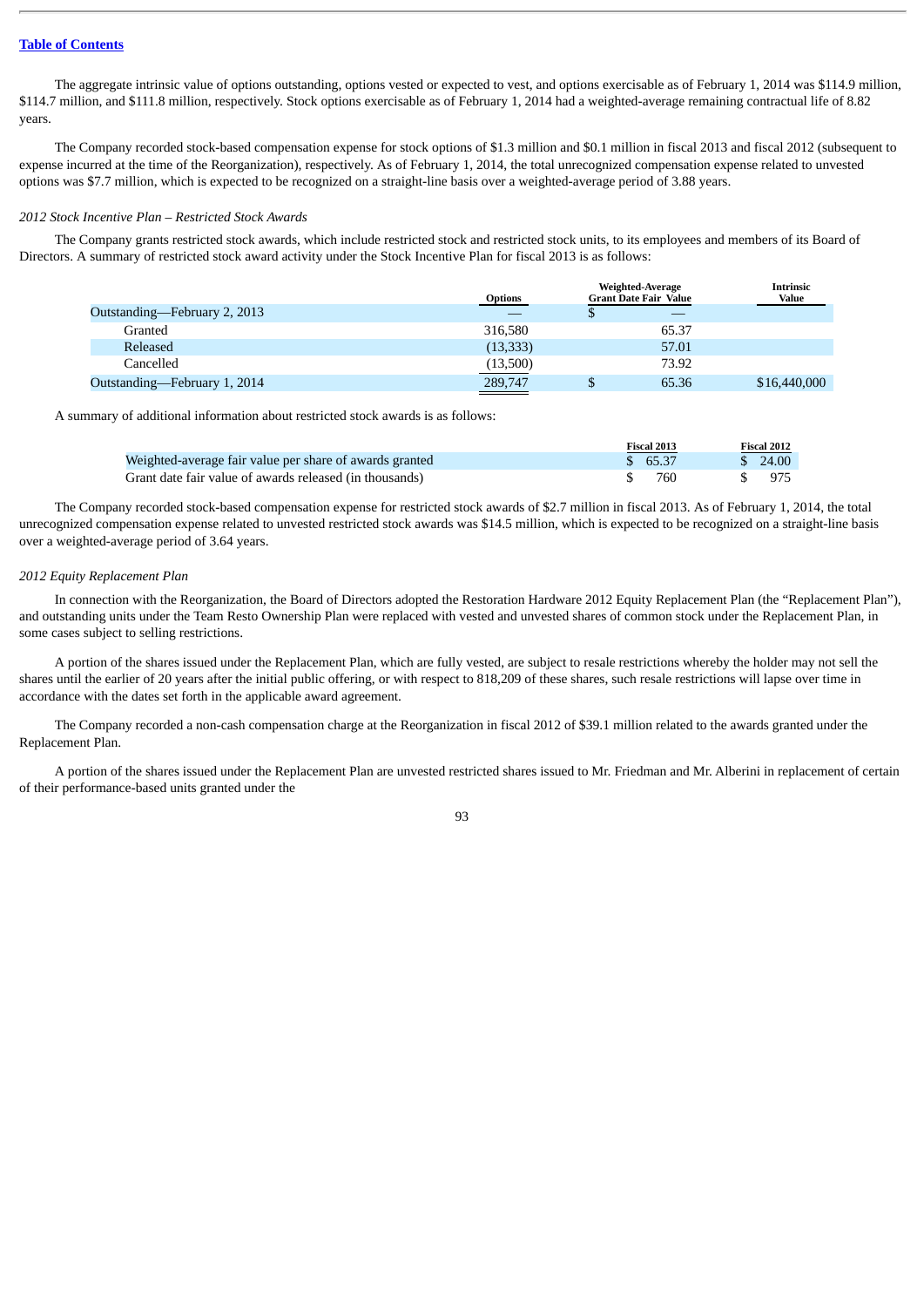Team Resto Ownership Plan. With respect to the 1,331,548 shares received by Mr. Friedman and Mr. Alberini in replacement of certain of their performancebased units, such shares began to vest during the period following the initial public offering when the price of the Company's common stock reached a 10-day average closing price per share of \$31.00 for at least 10 consecutive trading days, and such shares fully vested when the price of the Company's common stock reached a 10-day average closing price per share of \$46.50 for at least 10 consecutive trading days. In addition, with respect to the 512,580 shares received by Mr. Friedman and Mr. Alberini in replacement of certain of their performance-based units, such shares began to vest during the period following the initial public offering when the 10-day average closing price of the Company's common stock exceeded the initial public offering price of \$24.00 per share for at least 10 consecutive trading days, and such shares fully vested when the 10-day average closing price of the Company's common stock reached a price per share of \$31.00 for at least 10 consecutive trading days.

In connection with Mr. Friedman's resignation and new role as the Creator and Curator in fiscal 2012 and prior to his reappointment as Chairman and Co-Chief Executive Officer in fiscal 2013, 1,185,511 shares of unvested stock he received in replacement of certain performance-based units were marked to market every period until the required vesting criteria were met in accordance with ASC 718.

During fiscal 2012, all 512,580 shares received by Mr. Friedman and Mr. Alberini in replacement of certain of their performance-based units met the performance objective of \$31.00 per share for at least 10 consecutive trading days. The Company recorded a non-cash compensation charge of \$12.5 million related to these awards in fiscal 2012. During fiscal 2012, 442,932 shares of the 1,331,548 shares received by Mr. Friedman and Mr. Alberini in replacement of certain of their performance-based units had vested in accordance with the performance objective as described above. The Company recorded a non-cash compensation charge of \$10.6 million related to these awards in fiscal 2012.

During fiscal 2013, 888,616 shares of the 1,331,548 shares received by Mr. Friedman and Mr. Alberini in replacement of certain of their performance-based units vested in accordance with the performance objectives described above. The Company recorded a non-cash compensation charge of \$29.9 million related to these awards in fiscal 2013. As all shares received by Mr. Friedman and Mr. Alberini in replacement of certain of their performance-based units had vested as of February 1, 2014, no additional compensation expense will be recorded in future periods related to these awards.

Aside from the awards described above, no other awards will be granted under the Replacement Plan.

#### *Team Resto Ownership Plan*

Home Holdings established the Team Resto Ownership Plan in fiscal 2009. Awards under the Team Resto Ownership Plan were granted by the Home Holdings and were made up of the following:

- Time-based units—time-based units vested in annual installments, generally over a five-year graded vesting period.
- Performance-based units—performance-based units vested based on a return on equity investment to the Company's investors between either two times and three times such investment or three times and five times such investment.

All stock-based compensation expense associated with the grants of units by Home Holdings to the Company's directors, executive officers and employees was recorded by the Company. The Company recorded stock-based compensation expense for time-based units of \$1.1 million and \$1.6 million in fiscal 2012 and fiscal 2011, respectively. In connection with its initial public offering, the Company recorded \$0.8 million related to the vested performance-based units in fiscal 2012.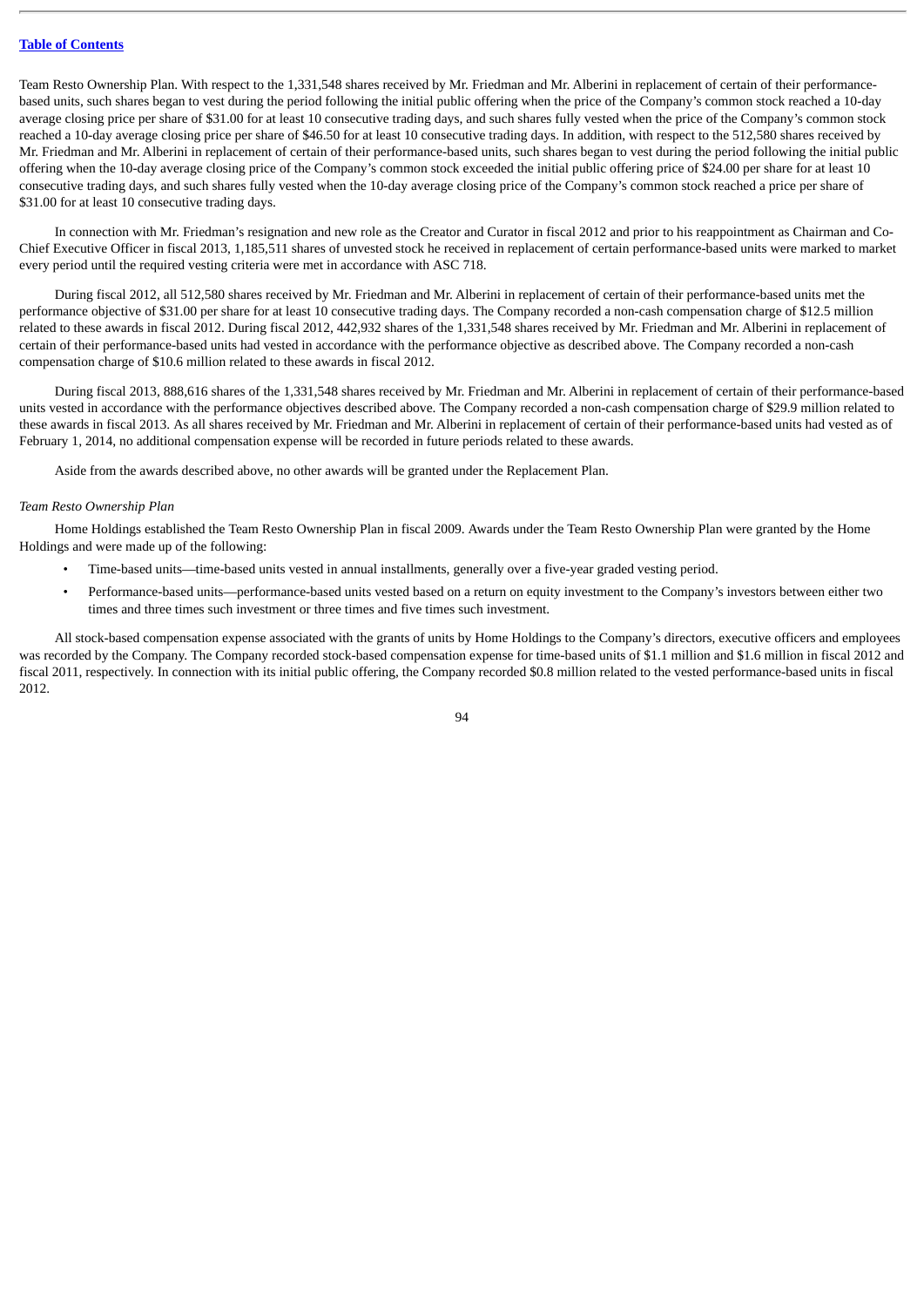On November 7, 2012, the Company completed its initial public offering and at the time of the initial public offering, outstanding units under the Team Resto Ownership Plan, were replaced with common stock of the Company.

#### **NOTE 14—EMPLOYEE BENEFIT PLANS**

The Company has a 401(k) plan for its employees who meet certain service and age requirements. Participants may contribute up to 50% of their salaries limited to the maximum allowed by the Internal Revenue Service regulations. The Company, at its discretion, may contribute funds to the 401(k) plan. The Company made no contributions to the 401(k) plan during fiscal 2013, fiscal 2012, or fiscal 2011.

# **NOTE 15—RELATED PARTY TRANSACTIONS**

## *Reappointment of Gary Friedman as Chairman and Co-Chief Executive Officer*

On July 2, 2013, at the time of Mr. Friedman's reappointment as Chairman of the Company's Board of Directors and Co-Chief Executive Officer, Mr. Friedman and Hierarchy, LLC ("Hierarchy"), a newly formed entity in which Mr. Friedman had a controlling interest, waived all of Home Holdings' obligations to invest in Hierarchy and all of Home Holdings' rights with respect to Hierarchy were canceled, and the Company subsequently acquired all the outstanding interests of Hierarchy. As a result of the acquisition of Hierarchy, in fiscal 2013 the Company wrote off all outstanding receivables in connection with certain consulting services provided to Hierarchy, and recorded a charge of \$0.2 million.

#### *Management Agreement*

Pursuant to the Amended and Restated Management Services Agreement with certain affiliates of Catterton, Tower Three and Glenhill, such affiliated entities were to provide services to the Company for general management, consulting services and other strategic planning functions. The amount of the annual management fee payable to Catterton, Tower Three and Glenhill under the Amended and Restated Management Services Agreement was equal to 1.5% of Catterton's and Tower Three's invested capital in Home Holdings and 1% of Glenhill's invested capital in Home Holdings.

The Amended and Restated Management Services Agreement provided that the term of the agreement ends upon the consummation of an initial public offering, and that additional fees would be payable upon termination in connection with an initial public offering. The Company paid additional fees upon such termination in connection with its initial public offering in fiscal 2012 to Catterton, Tower Three and Glenhill in the amount of \$3.3 million, \$3.1 million and \$0.6 million, respectively.

In addition to the initial public offering termination fees, the Company recorded management fees of \$3.9 million in selling, general and administrative expenses in fiscal 2012 and such management fees were paid by the Company in fiscal 2012.

The Company recorded management fees of \$9.9 million in selling, general and administrative expenses in fiscal 2011, of which \$6.0 million was paid directly by Home Holdings and reflected as a capital contribution from Home Holdings through additional paid-in capital. The remaining \$3.9 million was paid by the Company in fiscal 2011.

#### *Executive Loans with Home Holdings*

In the years prior to the Company's initial public offering in November 2012, certain of the Company's executive officers listed below entered into loans with Home Holdings, a former affiliate of the Company. All of these loans were repaid prior to the completion of the Company's initial public offering.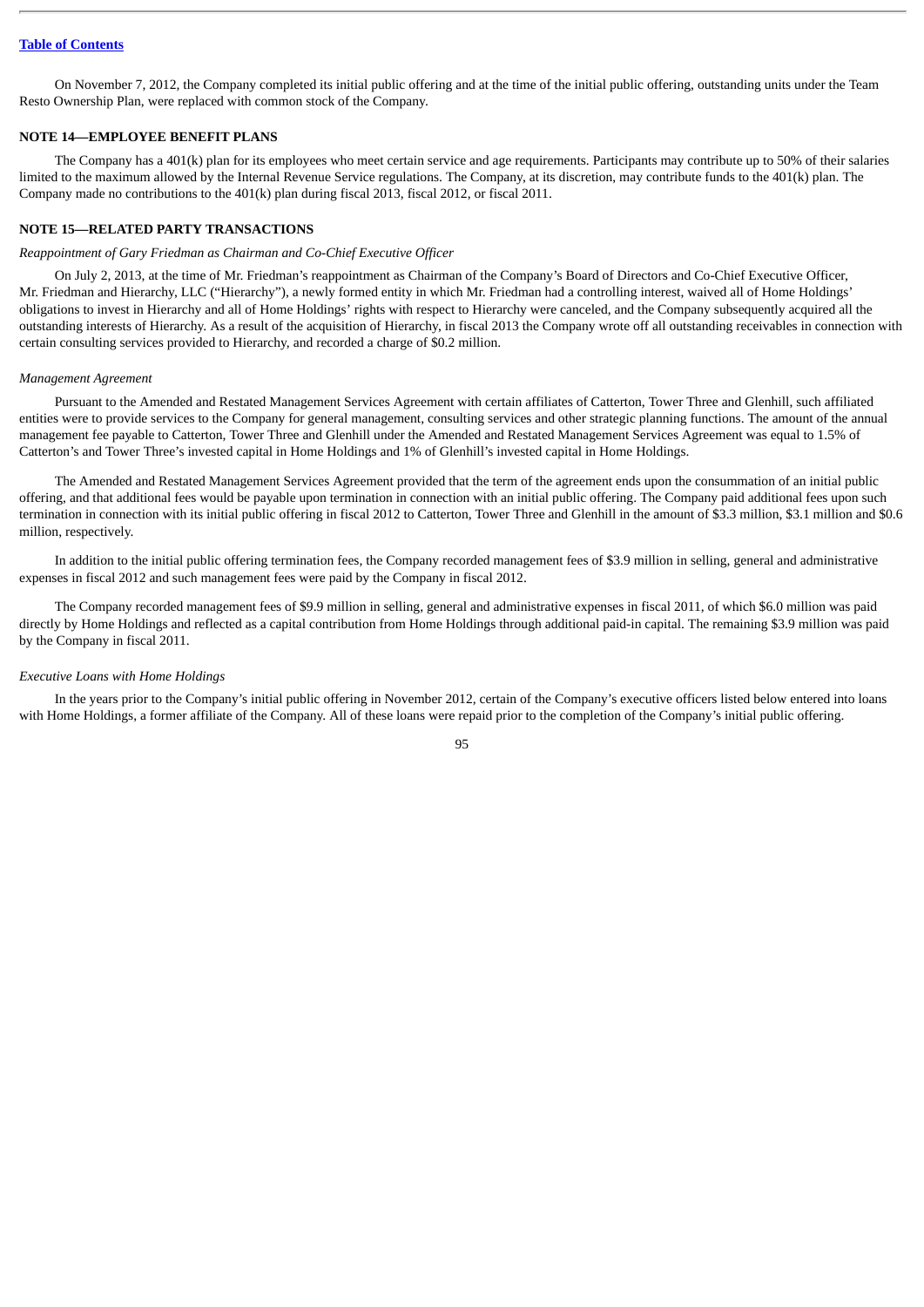In December 2008, Mr. Friedman entered into a \$1.0 million loan with Home Holdings in connection with the purchase of a 0.3% ownership interest in Home Holdings. The full recourse loan initially bore interest at a rate of 8.0% per annum. If the interest was not paid in cash on December 31 of each year, such interest was deemed paid by capitalization and added to the principal amount of the loan. Principal and accrued interest was due the earlier of December 31, 2018, upon the sale of the Company or upon Mr. Friedman's termination of employment. In May 2010, the loan was amended and restated to, among other things, reduce the interest rate to 5.0% per annum, as of the date of the original \$1.0 million loan received in December 2008, modify the maturity date to December 31, 2015, and provide for an additional \$5.0 million loan from Home Holdings in connection with the purchase of an additional 1.7% ownership interest in Home Holdings.

In September 2011, Mr. Friedman repaid the loans owed to Home Holdings, together with accrued interest thereon, through the reclassification by Home Holdings of Mr. Friedman's pre-Reorganization Class A units and Class A-1 units in Home Holdings into an equal number of pre-Reorganization Class A Prime units and Class A-1 Prime units in Home Holdings, respectively. The Class A Prime units and Class A-1 Prime units, which are not subject to any future vesting, do not entitle Mr. Friedman to distributions from Home Holdings until after certain amounts have been distributed to the holders of Class A units, commensurate with the amount of all previously outstanding principal and interest on the loans. On the date of such repayment, the total principal amount of the loans, including all accrued interest thereon, was \$6,559,877. No prior payments of principal or interest were made by Mr. Friedman under the loan agreements. The Company completed a valuation analysis regarding the reclassification of units which resulted in a \$6.4 million compensation charge included in selling, general and administrative expenses on the consolidated statements of operations for fiscal 2011 and reflected as a capital contribution from Home Holdings through additional paid-in capital. Such compensation charge was calculated as the total principal amount of the loans, including all accrued interest thereon, as of the repayment date, less the difference in fair value of the Class A units and Class A-1 units in Home Holdings as compared to the Class A Prime units and Class A-1 Prime units in Home Holdings.

In May 2010, Mr. Alberini entered into a \$4.0 million loan with Home Holdings in connection with the purchase of a 1.4% ownership interest in Home Holdings bearing interest at the rate of 5.0% per annum with a maturity date of ninety days from the original date of such note. The loan to Mr. Alberini was repaid in full on August 25, 2010.

In April 2011, Ken Dunaj, the Company's Chief Operating Officer, entered into a \$600,000 loan with Home Holdings. The full recourse loan bears interest at 5.0% per annum and is secured by Mr. Dunaj's Team Restoration Ownership Plan units. The loan, together will all interest accrued but unpaid, is due and payable on the first to occur of (i) December 31, 2015, (ii) ninety days following termination of employment, (iii) the date of any sale of the Company, (iv) the date of an initial public offering, (v) the date of any acceleration that might occur as a result of a defined default under the note, or (vi) demand for repayment by Home Holdings.

In September 2011, Mr. Dunaj repaid the loan owed to Home Holdings, together with accrued interest thereon, through the reclassification by Home Holdings of Mr. Dunaj's pre-Reorganization Class B units issued under the Team Resto Ownership Plan into an equal number of pre-Reorganization Class B Prime units under the Team Resto Ownership Plan. The Class B Prime units are entitled to a lower distribution amount than Class B units, commensurate with the amount of all previously outstanding principal and interest on the loan. On the date of such repayment, the total principal amount of the loan, including all accrued interest thereon, was \$620,712. No prior payments of principal or interest were made by Mr. Dunaj under the loan agreement. On the date of such repayment, Mr. Dunaj surrendered 300,000 of his unvested Class B performance units under the Team Resto Ownership Plan. The Company undertook a valuation analysis regarding the reclassification of units which resulted in no compensation charge recorded in connection with the reclassification in the Company's consolidated financial statements for fiscal 2011 as it relates to vested awards and over the remaining vesting periods for currently unvested awards.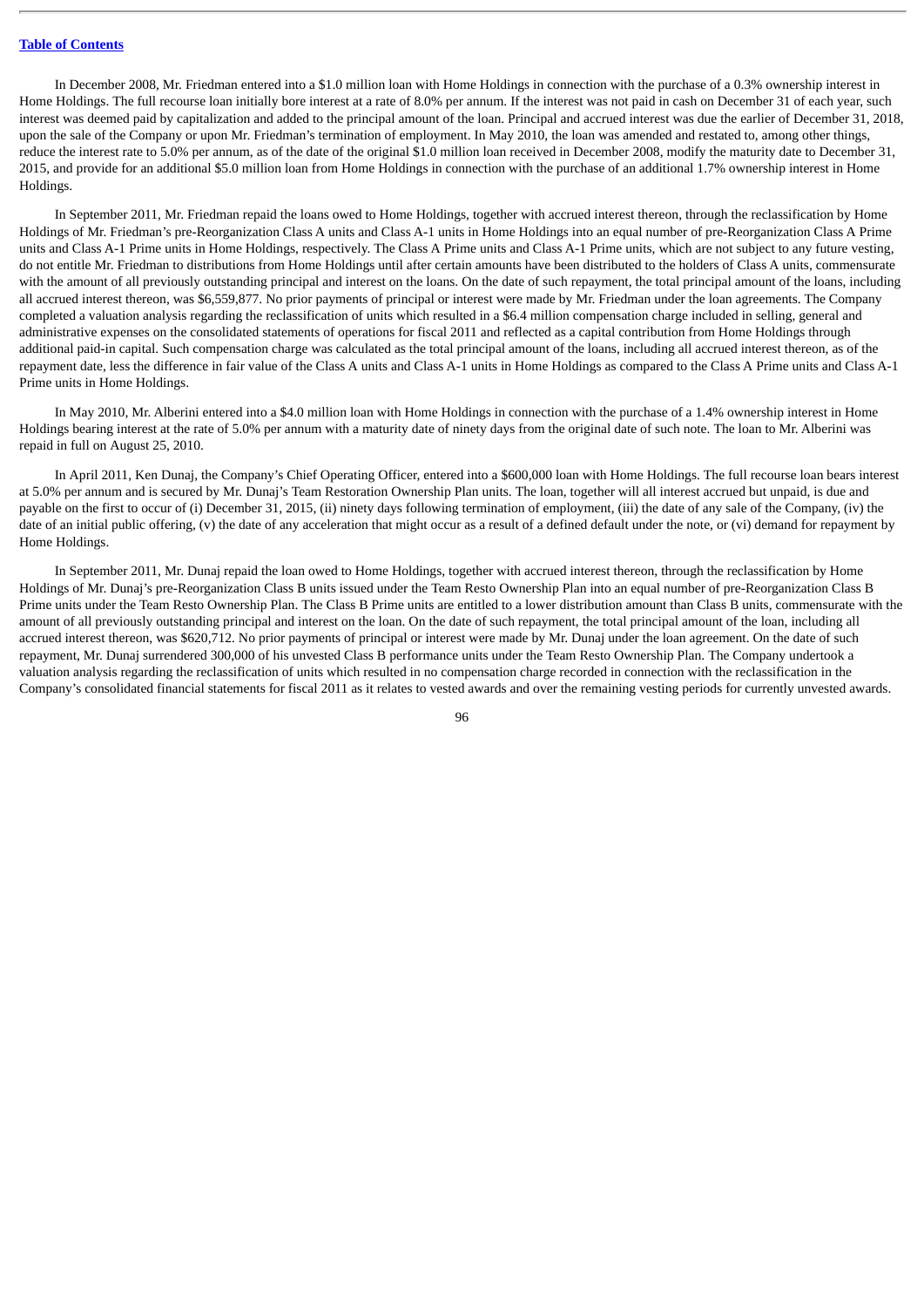# **NOTE 16—COMMITMENTS AND CONTINGENCIES**

# *Leases*

The Company leases certain property consisting of retail and outlet stores, corporate offices, distribution centers and equipment. Leases expire at various dates through 2033. The stores, distribution centers and corporate office leases generally provide that the Company assumes the maintenance and all or a portion of the property tax obligations on the leased property. Most store leases also provide for minimum annual rentals, with provisions for additional rent based on a percentage of sales and for payment of certain expenses.

The aggregate future minimum rental payments under leases in effect as of February 1, 2014, are as follows (*in thousands*):

|                                            | Capital                               | <b>Operating</b> | Other<br>Commitments |           |
|--------------------------------------------|---------------------------------------|------------------|----------------------|-----------|
|                                            | $\operatorname*{Leases}\limits_{(1)}$ | Leases           | (2)                  | Total     |
| 2014                                       | \$1,844                               | \$68,709         | \$<br>48,352         | \$118,905 |
| 2015                                       | 235                                   | 61,396           | 8,544                | 70,175    |
| 2016                                       | 106                                   | 57,972           | 8,966                | 67,044    |
| 2017                                       | 50                                    | 53,775           | 9.276                | 63,101    |
| 2018                                       | 21                                    | 46,824           | 7,383                | 54,228    |
| Thereafter                                 |                                       | 323,991          | 60,480               | 384,471   |
| Minimum lease commitments                  | 2,256                                 | \$612,667        | 143,001              | \$757,924 |
| Less—amount representing interest          | (60)                                  |                  |                      |           |
| Present value of capital lease obligations | 2,196                                 |                  |                      |           |
| Less—current capital lease obligations     | (1,807)                               |                  |                      |           |
| Long-term capital lease obligations        | 389                                   |                  |                      |           |

(1) The current and long-term capital lease obligations are included in other current liabilities and other long-term obligations, respectively, on the consolidated balance sheets.

(2) Other commitments include estimated timing and amounts of payments for rent and tenant improvements associated with build-to-suit lease arrangements.

Lease payments that depend on factors that are not measurable at the inception of the lease, such as future sales volume, are contingent rentals and are excluded from minimum lease payments and included in the determination of total rental expense when it is probable that the expense has been incurred and the amount is reasonably estimable. Future payments for insurance, real estate taxes and repair and maintenance to which the Company is obligated are excluded from minimum lease payments. Minimum and contingent rental expense under operating leases is as follows (*in thousands*):

|                           |                     | <b>Year Ended</b>   |                     |  |
|---------------------------|---------------------|---------------------|---------------------|--|
|                           | February 1,<br>2014 | February 2,<br>2013 | January 28,<br>2012 |  |
| <b>Operating leases</b>   |                     |                     |                     |  |
| Minimum rental expense    | \$ 66,686           | \$52,750            | \$ 51,665           |  |
| Contingent rental expense | 6,208               | 3,318               | 1,456               |  |
| Total operating leases    | 72,894              | \$ 56,068           | \$53,121            |  |

#### *Commitments*

The Company had no off balance sheet commitments as of February 1, 2014.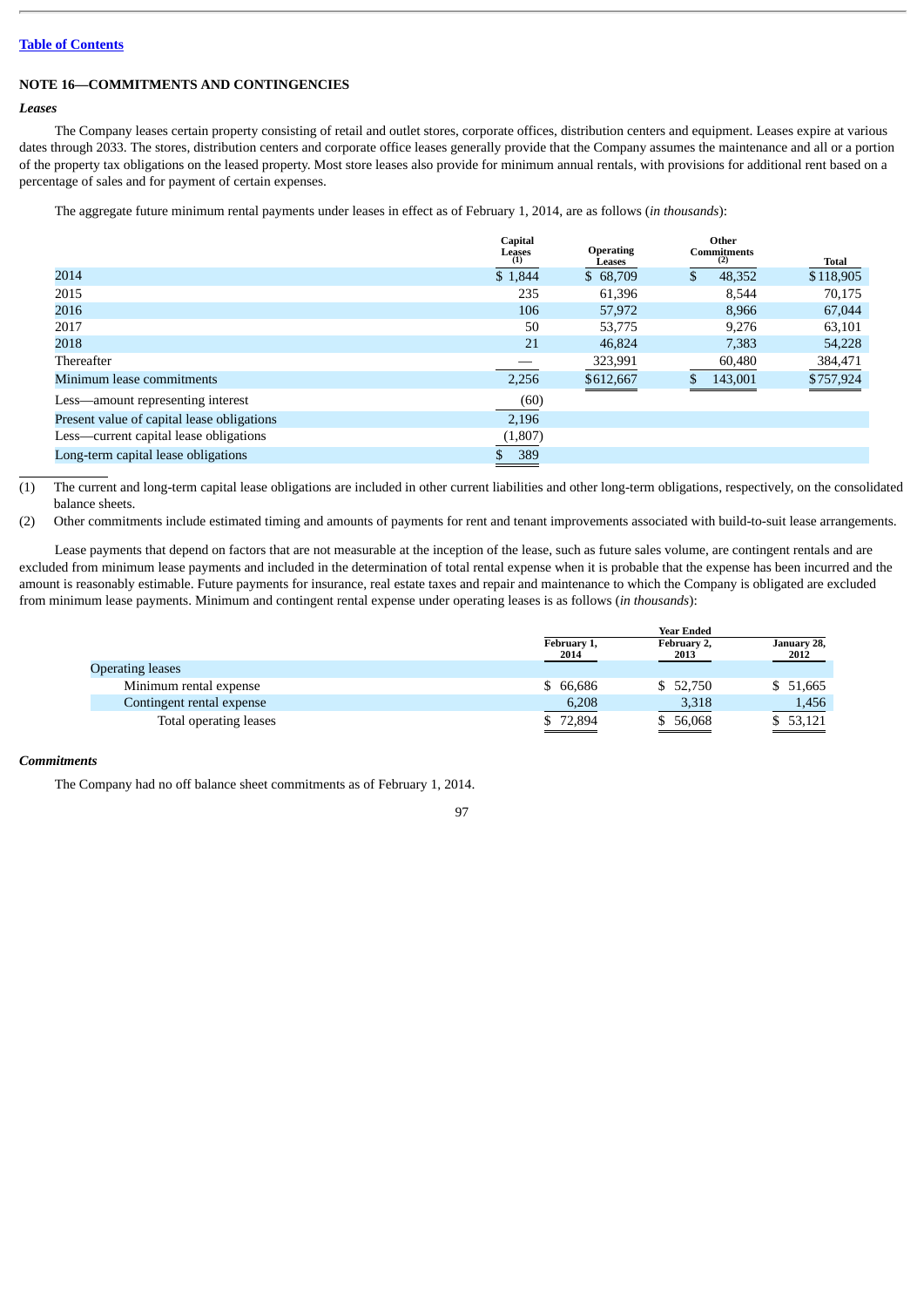#### *Contingencies*

The Company is involved in lawsuits, claims and proceedings incident to the ordinary course of its business. These disputes are increasing in number as the business expands and the Company grows larger. Litigation is inherently unpredictable. As a result, the outcome of matters in which the Company is involved could result in unexpected expenses and liability that could adversely affect the Company's operations. In addition, any claims against the Company, whether meritorious or not, could be time consuming, result in costly litigation, require significant amounts of management time and result in the diversion of significant operational resources.

The Company reviews the need for any loss contingency reserves and establishes reserves when, in the opinion of management, it is probable that a matter would result in liability, and the amount of loss, if any, can be reasonably estimated. Generally, in view of the inherent difficulty of predicting the outcome of those matters, particularly in cases in which claimants seek substantial or indeterminate damages, it is not possible to determine whether a liability has been incurred or to reasonably estimate the ultimate or minimum amount of that liability until the case is close to resolution, in which case no reserve is established until that time. As of February 1, 2014, the Company has recorded a liability for the estimated loss related to these disputes. There is a possibility that additional losses may be incurred in excess of the amounts that we have accrued. However, the Company believes that the ultimate resolution of these current matters will not have a material adverse effect on its consolidated financial statements.

#### **NOTE 17—SEGMENT REPORTING**

The Company defines an operating segment on the same basis that it uses to evaluate performance internally by the Chief Operating Decision Maker ("CODM"). The Company has determined that the Chief Executive Officers is its CODM and there is one operating segment. Therefore, the Company reports as a single segment. This includes all sales channels accessed by the Company's customers, including sales through catalogs, sales through the Company's website and sales through the Company's stores.

The Company classifies its sales into furniture and non-furniture product lines. Furniture includes both indoor and outdoor furniture. Non-furniture includes lighting, textiles, accessories and home décor. Net revenues in each category were as follows (*in thousands*):

|                    |                     | <b>Year Ended</b>   |                     |  |
|--------------------|---------------------|---------------------|---------------------|--|
|                    | February 1,<br>2014 | February 2,<br>2013 | January 28,<br>2012 |  |
| Furniture          | 868,650             | 628,092             | \$477,730           |  |
| Non-furniture      | 682.311             | 564,954             | 480,354             |  |
| Total net revenues | \$1,550,961         | \$1,193,046         | \$958,084           |  |

The Company is domiciled in the United States and operates stores in the United States and Canada. Revenues from Canadian operations, and the longlived assets in Canada, are not material to the Company. Geographic revenues are determined based upon where service is rendered.

No single customer accounted for more than 10% of the Company's revenues in fiscal 2013, fiscal 2012, or fiscal 2011.

## **NOTE 18—RETAIL STORE CLOSURES AND OFFICE RESTRUCTURING**

# *Shanghai Office Restructuring*

In April 2011, the Company restructured its Shanghai office location and terminated employees at that office, as well as terminated employees within the corporate headquarters in Corte Madera, CA. As a result, during fiscal 2011, the Company incurred \$1.6 million in restructuring related costs, including one-time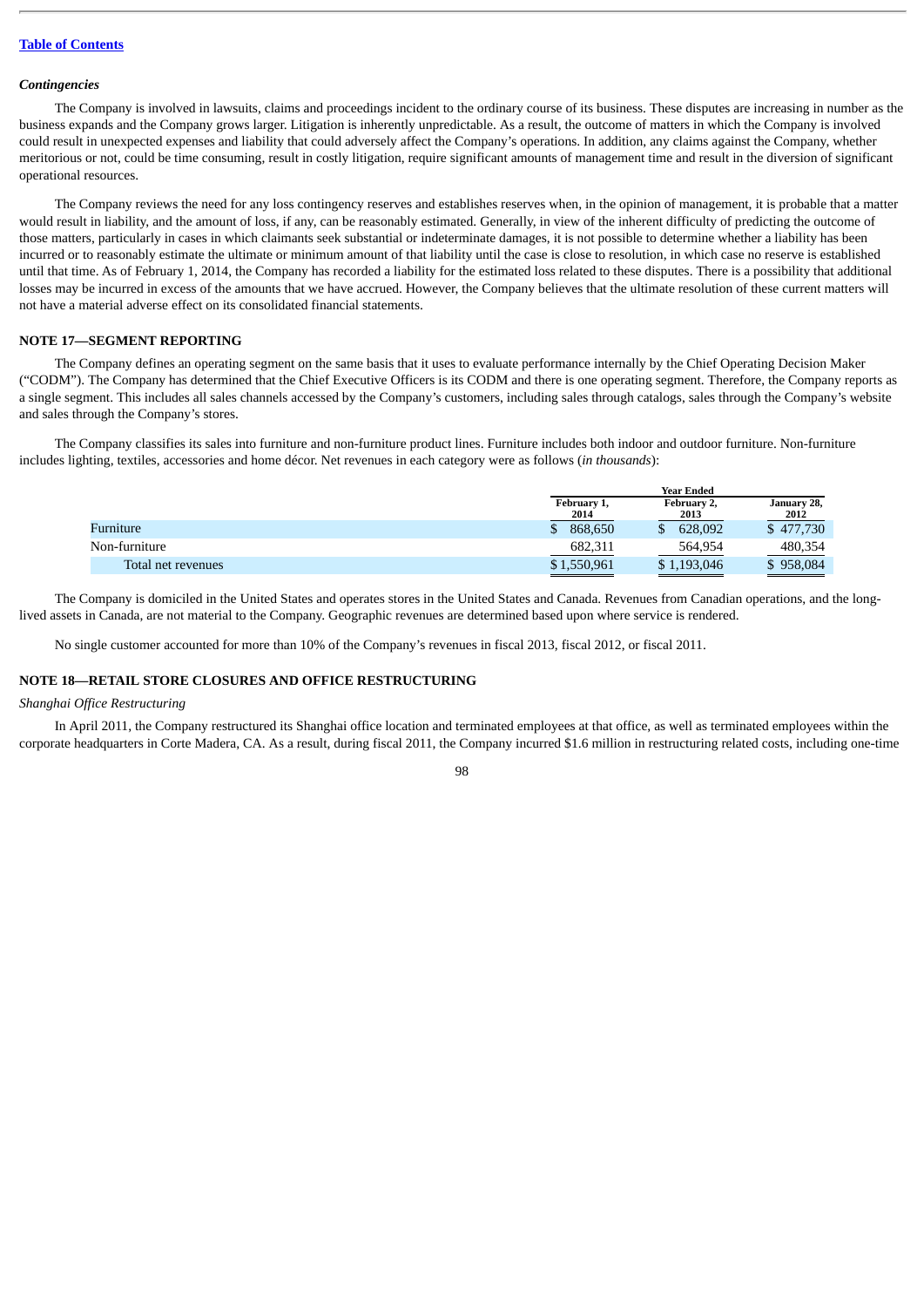employee termination benefits, contract termination fees, loss on disposal of capitalized property and equipment, and other associated costs, which are included in selling, general and administrative expenses on the consolidated statements of operations. During fiscal 2013 and fiscal 2012, the Company did not incur any restructuring related costs. At February 1, 2014, the Company did not have any remaining future liabilities related to this office restructuring. The Company does not expect to incur additional costs associated with this office restructuring in future periods.

#### *Retail Store Closures*

In June and July 2011, the Company closed four retail store locations prior to their respective lease termination dates. As a result, during fiscal 2011, the Company incurred \$3.2 million in exit related costs, including contract termination fees, one-time employee termination benefits and other associated costs. During fiscal 2012, the Company recorded income of \$0.4 million related to a change in estimate of liabilities related to closed stores. During fiscal 2013, the Company did not incur any restructuring related costs. At February 1, 2014, the Company did not have any remaining future liabilities existing under these lease agreements. The Company does not expect to incur additional costs associated with these retail store closures in future periods.

# **NOTE 19—SELECTED QUARTERLY FINANCIAL DATA (UNAUDITED)**

Quarterly financial data for fiscal 2013 and fiscal 2012 are set forth below (*in thousands, except share and per share amounts*):

|                                                     | <b>Three Months Ended</b> |                |    |                   |    |                     |    |                     |
|-----------------------------------------------------|---------------------------|----------------|----|-------------------|----|---------------------|----|---------------------|
| Fiscal 2013                                         |                           | May 4,<br>2013 |    | August 3,<br>2013 |    | November 2,<br>2013 |    | February 1,<br>2014 |
| Net revenues                                        | Ж.                        | 301,337        | S. | 382,098           | S  | 395,832             | S. | 471,694             |
| Gross profit                                        |                           | 101,877        |    | 139.226           |    | 140,800             |    | 174,977             |
| Net income (loss)                                   |                           | (161)          |    | (17, 835)         |    | 9,549               |    | 26,642              |
| Weighted-average shares used in computing basic net |                           |                |    |                   |    |                     |    |                     |
| income (loss) per share                             |                           | 38,076,026     |    | 38,712,000        |    | 38,888,208          |    | 39,008,383          |
| Basic net income (loss) per share                   | S                         |                | \$ | (0.46)            | \$ | 0.25                | \$ | 0.68                |
| Weighted-average shares used in computing diluted   |                           |                |    |                   |    |                     |    |                     |
| net income (loss) per share                         |                           | 38,076,026     |    | 38,712,000        |    | 41,053,211          |    | 41, 119, 175        |
| Diluted net income (loss) per share                 | D                         |                | \$ | (0.46)            | \$ | 0.23                | \$ | 0.65                |

|                                                                 | <b>Three Months Ended</b> |                         |                     |                     |
|-----------------------------------------------------------------|---------------------------|-------------------------|---------------------|---------------------|
| <b>Fiscal 2012</b>                                              | April 28,<br>2012         | <b>July 28.</b><br>2012 | October 27,<br>2012 | February 2,<br>2013 |
| Net revenues                                                    | \$217,914                 | \$292,906               | \$284,171           | 398,055             |
| Gross profit                                                    | 75,268                    | 114.127                 | 101,880             | 145,174             |
| Net income (loss)                                               | (3,728)                   | 17,616                  | 1,685               | (28, 362)           |
| Weighted-average shares used in computing basic and diluted net |                           |                         |                     |                     |
| income (loss) per share                                         | 1.000                     | 1.000                   | 1.000               | 35.692.064          |
| Basic and diluted net income (loss) per share                   | (3,728)                   | \$17,616                | 1,685               | \$<br>(0.79)        |

The three months ended May 4, 2013 includes (i) a \$3.3 million non-cash compensation charge related to the performance-based vesting of certain shares granted to Mr. Friedman and (ii) \$0.8 million of costs incurred in connection with the Company's follow-on offering in May 2013.

The three months ended August 3, 2013 includes (i) a \$33.7 million non-cash compensation charge related to the one-time, fully vested option granted to Mr. Friedman upon his reappointment as Chairman and Co-Chief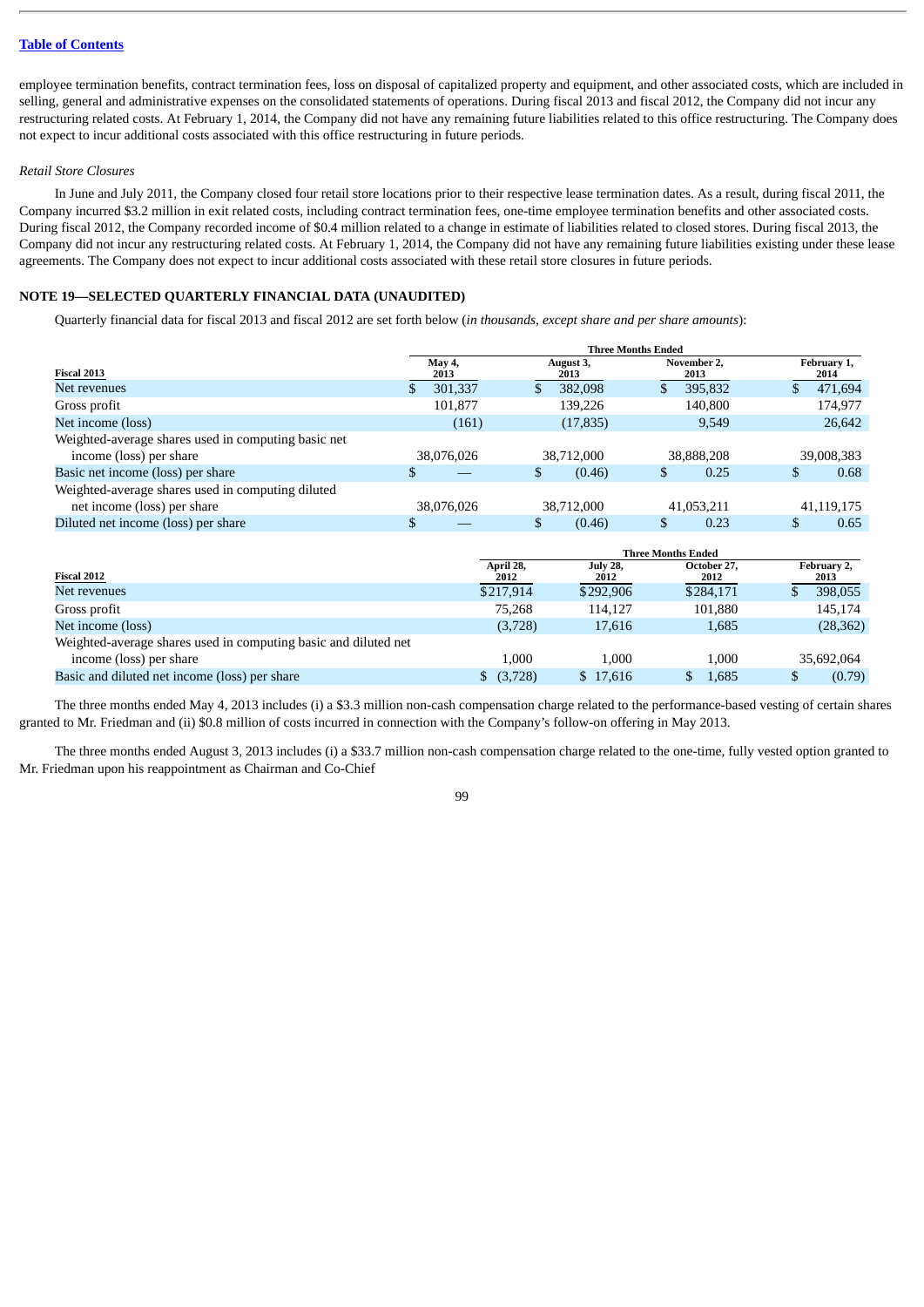Executive Officer in July 2013, (ii) a \$26.2 million non-cash compensation charge related to the performance-based vesting of certain shares granted to Mr. Friedman and (iii) \$2.1 million of costs incurred in connection with the Company's follow-on offerings in May 2013 and July 2013.

The three months ended February 2, 2013 includes (i) a \$92.0 million non-cash compensation charge related to equity grants at the time of the Reorganization, (ii) a non-cash compensation charge of \$23.1 million related to the performance-based vesting of certain shares granted to Mr. Alberini and Mr. Friedman, (iii) costs incurred in connection with the initial public offering, including a fee of \$7.0 million to Catterton, Tower Three and Glenhill in accordance with the Company's management services agreement, payments of \$2.2 million to certain former executives and bonus payments to employees of \$1.3 million and (iv) \$3.3 million incurred as a result of increased tariff obligations of one of the Company's foreign suppliers following the U.S. Department of Commerce's review of the anti-dumping duty order on wooden bedroom furniture from China for the period from January 1, 2011 through December 31, 2011. In addition, as of the end of fiscal 2012, the Company's U.S. operations had returned to a position of cumulative profits (adjusted for permanent differences) for the most recent three-year period. The Company concluded that this record of cumulative profitability in recent years, coupled with its business plan for profitability in future periods, provided assurance that the Company's future tax benefits more likely than not would be realized. Accordingly, in the three months ended February 2, 2013, the Company released all of its U.S. valuation allowance of \$57.2 million against net deferred tax assets.

The three months ended July 28, 2012 and October 27, 2012 include \$2.0 million and \$2.8 million, respectively, of legal and other professional fees incurred in connection with the investigation conducted by the special committee of the board of directors relating to Mr. Friedman and its subsequent remedial actions.

# **NOTE 20—SUBSEQUENT EVENTS**

#### *Acquisition of Assets*

On February 3, 2014, the Company completed the acquisition of certain assets for an aggregate purchase price of \$2.5 million. These assets were purchased from a company that is owned by an employee of the Company. The Company will account for this acquisition utilizing the purchase method. In accordance with the purchase method, all assets and liabilities will be recorded at fair value, including goodwill and other intangible assets acquired. The Company has not completed the process of estimating the fair value of goodwill and other intangible assets.

#### *Share Repurchase*

On March 10, 2014, the Company repurchased 238,290 shares of common stock from Carlos Alberini, a former Co-Chief Executive Officer of the Company, pursuant to its repurchase rights under the 2012 Equity Replacement Plan. The shares were repurchased at a purchase price of \$65.06 per share, the closing sale price of the Company's common stock on the New York Stock Exchange on the repurchase date, and were settled with the issuance of an unsecured subordinated promissory note in the aggregate amount of \$15.5 million. The promissory note has a term of eight years and accrues interest annually at a rate of 5%, with accrued interest payable annually by the Company. The principal amount of the promissory note is payable by the Company at maturity on March 10, 2022.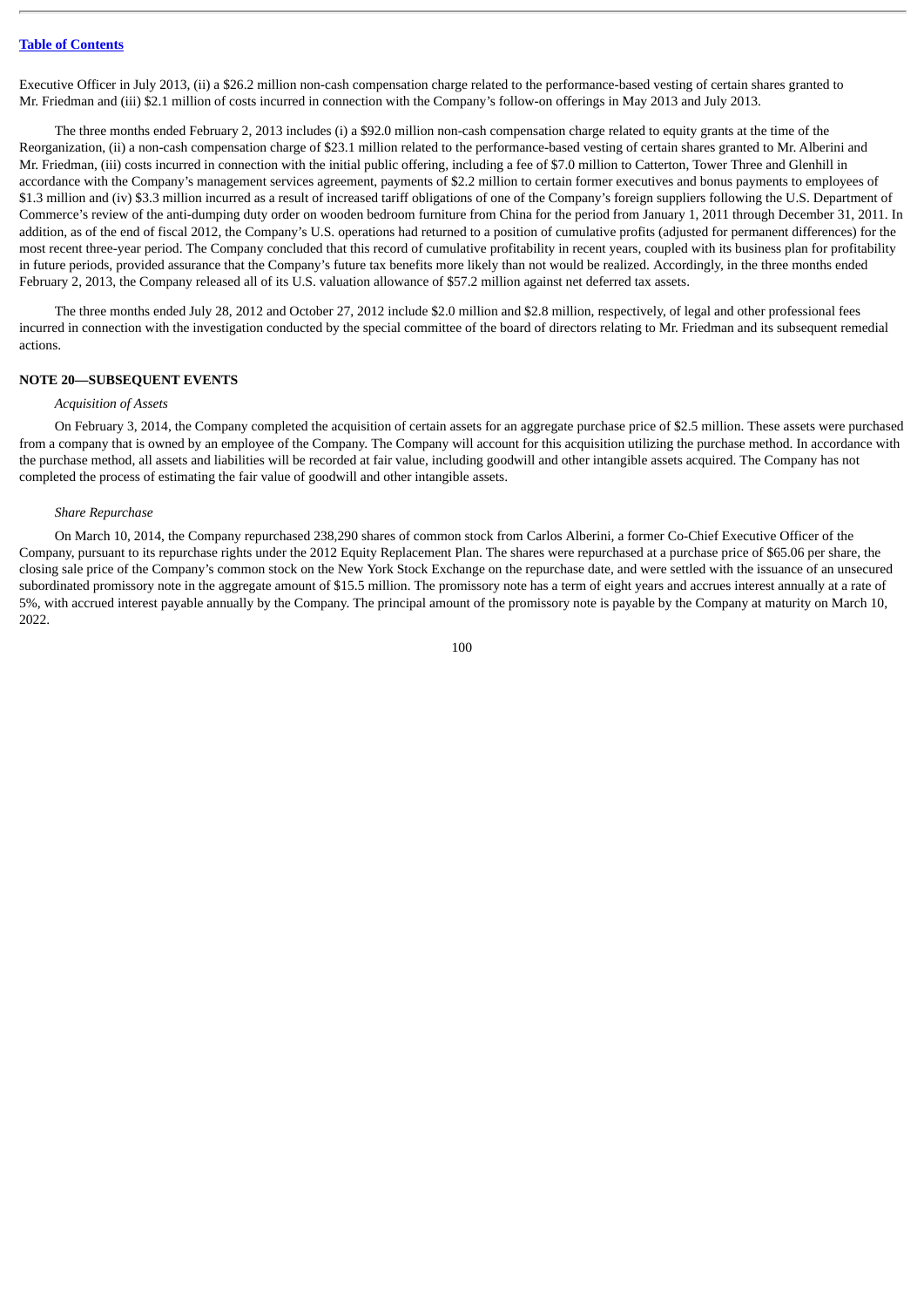## **REPORT OF INDEPENDENT REGISTERED PUBLIC ACCOUNTING FIRM**

To the Board of Directors and Stockholders Restoration Hardware Holdings, Inc.

In our opinion, the consolidated financial statements listed in the index appearing under Item 15(a)(1) present fairly, in all material respects, the financial position of Restoration Hardware Holdings, Inc. and its subsidiaries at February 1, 2014 and February 2, 2013, and the results of their operations and their cash flows for each of the three years in the period ended February 1, 2014 in conformity with accounting principles generally accepted in the United States of America. Also in our opinion, the Company maintained, in all material respects, effective internal control over financial reporting as of February 1, 2014, based on criteria established in Internal Control—Integrated Framework (1992) issued by the Committee of Sponsoring Organizations of the Treadway Commission (COSO). The Company's management is responsible for these financial statements, for maintaining effective internal control over financial reporting and for its assessment of the effectiveness of internal control over financial reporting, included in Management's Report on Internal Control Over Financial Reporting appearing under Item 9A. Our responsibility is to express opinions on these financial statements and on the Company's internal control over financial reporting based on our audits (which was an integrated audit for fiscal year ended February 1, 2014). We conducted our audits in accordance with the standards of the Public Company Accounting Oversight Board (United States). Those standards require that we plan and perform the audits to obtain reasonable assurance about whether the financial statements are free of material misstatement and whether effective internal control over financial reporting was maintained in all material respects. Our audits of the financial statements included examining, on a test basis, evidence supporting the amounts and disclosures in the financial statements, assessing the accounting principles used and significant estimates made by management, and evaluating the overall financial statement presentation. Our audit of internal control over financial reporting included obtaining an understanding of internal control over financial reporting, assessing the risk that a material weakness exists, and testing and evaluating the design and operating effectiveness of internal control based on the assessed risk. Our audits also included performing such other procedures as we considered necessary in the circumstances. We believe that our audits provide a reasonable basis for our opinions.

A company's internal control over financial reporting is a process designed to provide reasonable assurance regarding the reliability of financial reporting and the preparation of financial statements for external purposes in accordance with generally accepted accounting principles. A company's internal control over financial reporting includes those policies and procedures that (i) pertain to the maintenance of records that, in reasonable detail, accurately and fairly reflect the transactions and dispositions of the assets of the company; (ii) provide reasonable assurance that transactions are recorded as necessary to permit preparation of financial statements in accordance with generally accepted accounting principles, and that receipts and expenditures of the company are being made only in accordance with authorizations of management and directors of the company; and (iii) provide reasonable assurance regarding prevention or timely detection of unauthorized acquisition, use, or disposition of the company's assets that could have a material effect on the financial statements.

Because of its inherent limitations, internal control over financial reporting may not prevent or detect misstatements. Also, projections of any evaluation of effectiveness to future periods are subject to the risk that controls may become inadequate because of changes in conditions, or that the degree of compliance with the policies or procedures may deteriorate.

/s/ PricewaterhouseCoopers LLP

San Francisco, California March 28, 2014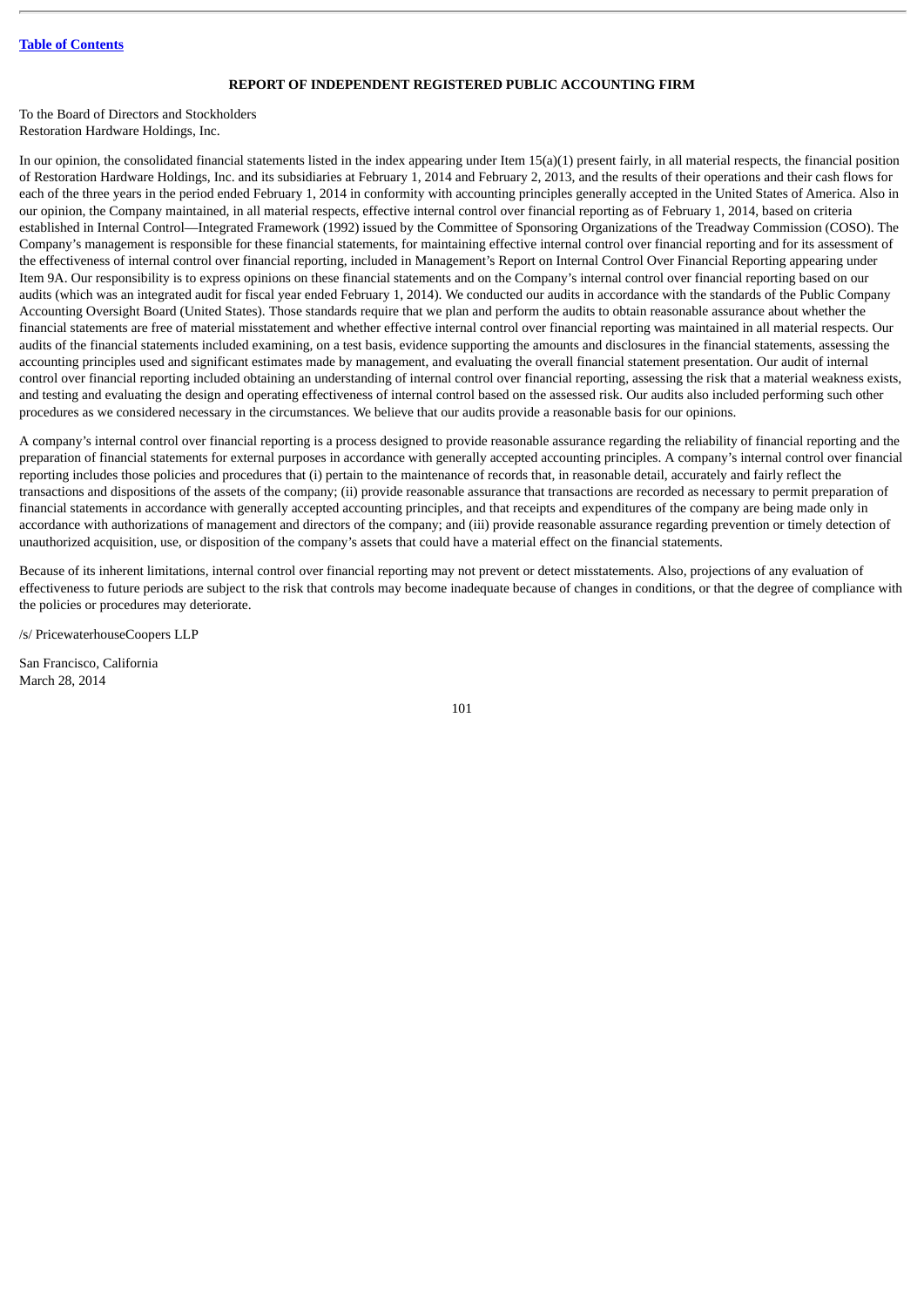#### **Item 9. Changes in and Disagreements with Accountants on Accounting and Financial Disclosure**

None.

## **Item 9A. Controls and Procedures**

# *Evaluation of Disclosure Controls and Procedures*

Our management, with the participation of our Chief Executive Officer and Chief Financial Officer, evaluated the effectiveness of our disclosure controls and procedures (as defined in Rule 13a-15(e) under the Securities Exchange Act of 1934, as amended) as of the end of the period covered by this annual report. Based on that evaluation, our Chief Executive Officer and Chief Financial Officer have concluded that as of February 1, 2014 our disclosure controls and procedures were effective to provide reasonable assurance that information required to be disclosed by us in reports that we file or submit under the Securities Exchange Act of 1934, as amended, is recorded, processed, summarized and reported within the time periods specified in the SEC's rules and forms, and include controls and procedures designed to ensure that the information required to be disclosed by us in such reports is accumulated and communicated to our management, including our Chief Executive Officer and Chief Financial Officer, as appropriate, to allow timely decisions regarding required disclosures.

#### *Management's Report on Internal Control Over Financial Reporting*

Our management is responsible for establishing and maintaining adequate internal control over financial reporting, as defined in Exchange Act Rule 13a-15(f). Management conducted an assessment of our internal control over financial reporting as of February 1, 2014 based on the framework established by the Committee of Sponsoring Organizations of the Treadway Commission in *Internal Control—Integrated Framework* (1992). Based on the assessment, management concluded that our internal control over financial reporting was effective as of February 1, 2014. The effectiveness of the Company's internal control over financial reporting as of February 1, 2014 has been audited by PricewaterhouseCoopers LLP, an independent registered public accounting firm, as stated in their report which is included herein.

#### *Changes in Internal Control Over Financial Reporting*

There was no change in our internal control over financial reporting that occurred during our most recent fiscal quarter that has materially affected, or is reasonably likely to materially affect, our internal control over financial reporting.

#### *Limitations on Effectiveness of Controls and Procedures and Internal Control over Financial Reporting*

In designing and evaluating the disclosure controls and procedures and internal control over financial reporting, management recognizes that any controls and procedures, no matter how well designed and operated, can provide only reasonable assurance of achieving the desired control objectives. In addition, the design of disclosure controls and procedures and internal control over financial reporting must reflect the fact that there are resource constraints and that management is required to apply judgment in evaluating the benefits of possible controls and procedures relative to their costs.

#### **Item 9B. Other Information.**

None.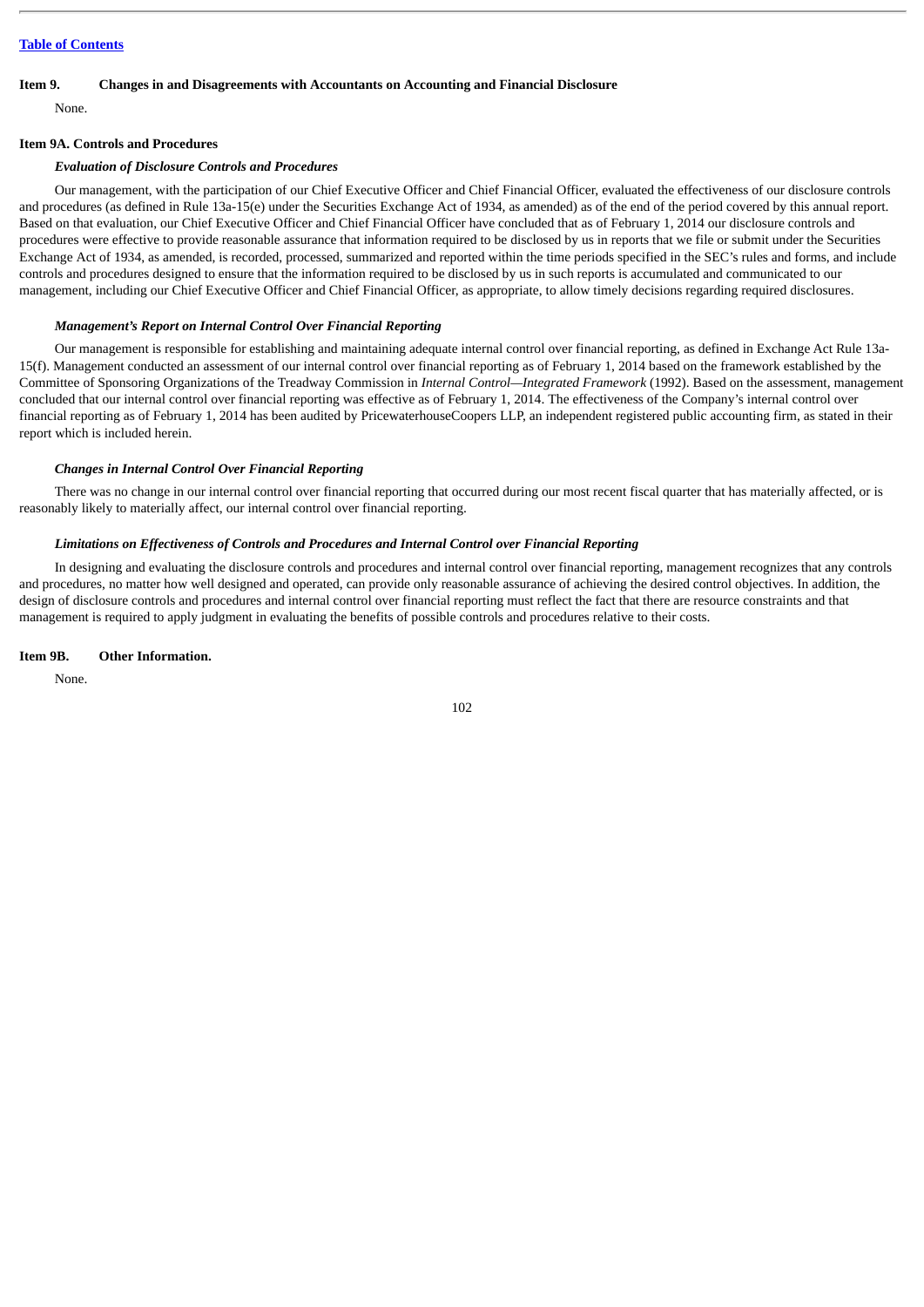# **PART III**

# **Item 10. Directors, Executive Officers and Corporate Governance**

The information required by this item will be contained in our definitive Proxy Statement for the Annual Meeting of Shareholders (the "Proxy Statement") and is incorporated herein by reference.

# **Item 11. Executive Compensation**

The information required by this item will be contained in our Proxy Statement and is incorporated herein by reference.

# **Item 12. Security Ownership of Certain Beneficial Owners and Management and Related Stockholder Matters**

The information required by this item will be contained in our Proxy Statement and is incorporated herein by reference.

## **Item 13. Certain Relationships and Related Transactions and Director Independence**

The information required by this item will be contained in our Proxy Statement and is incorporated herein by reference.

# **Item 14. Principal Accountant Fees and Services**

The information required by this item will be contained in our Proxy Statement and is incorporated herein by reference.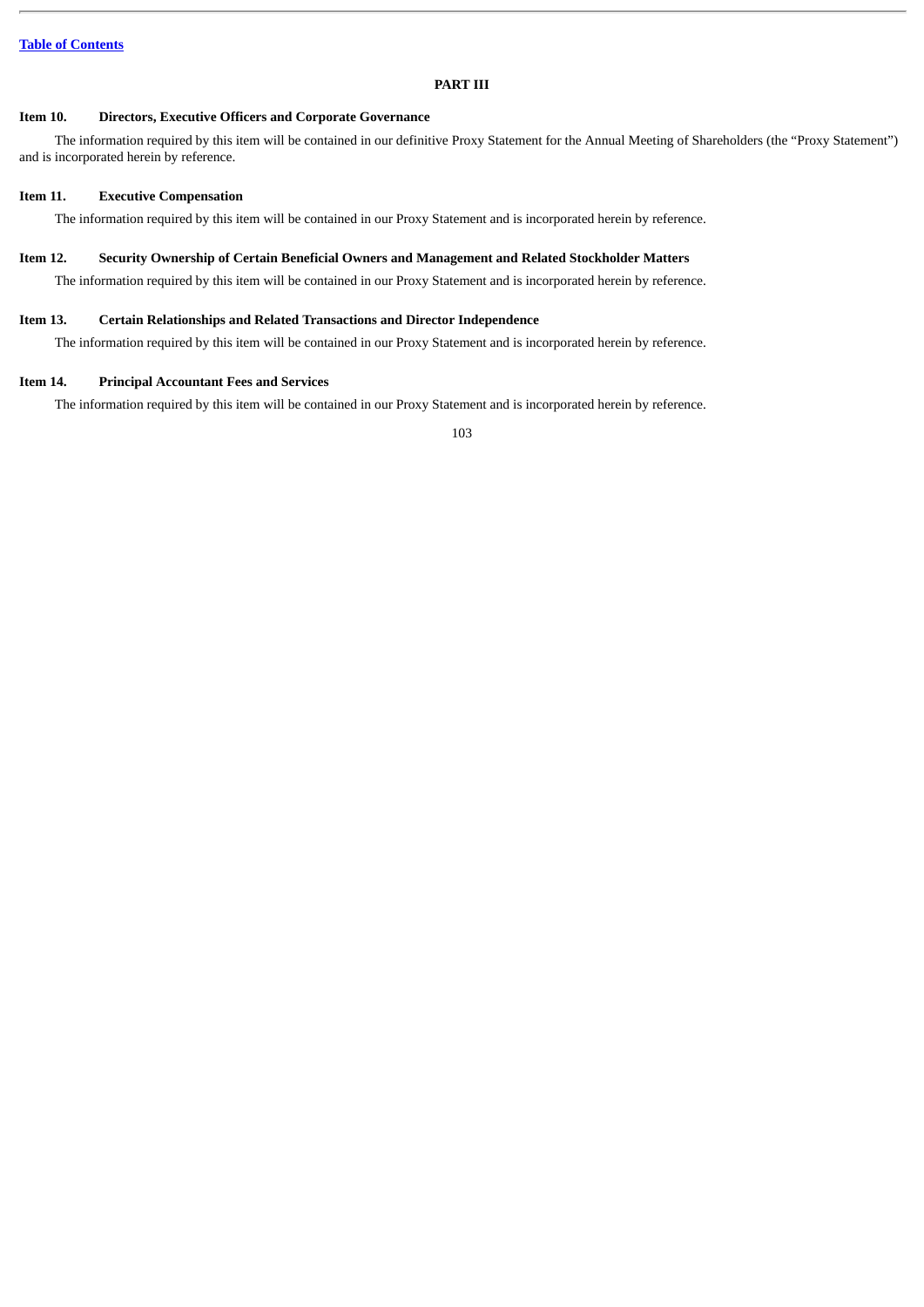# **PART IV**

# **Item 15. Exhibits and Financial Statement Schedules**

(a) The following documents are filed as part of this Annual Report on Form 10-K:

# **1. Consolidated Financial Statements**

The following financial statements are included in Part II, Item 8 of this Annual Report on Form 10-K:

- Consolidated Balance Sheets as of February 1, 2014 and February 2, 2013
- Consolidated Statements of Operations for the fiscal years ended February 1, 2014, February 2, 2013 and January 28, 2012
- Consolidated Statements of Comprehensive Income (Loss) for the fiscal years ended February 1, 2014, February 2, 2013 and January 28, 2012
- Consolidated Statements of Cash Flows for the fiscal years ended February 1, 2014, February 2, 2013 and January 28, 2012
- Notes to the Consolidated Financial Statements
- Report of Independent Registered Public Accounting Firm on Consolidated Financial Statements

# **2. Financial Statement Schedules**

Separate financial statement schedules have been omitted either because they are not applicable or because the required information is included in the consolidated financial statements or notes described in Item 15(a)(1) above.

# **3. Exhibits**

The Exhibits listed in the Index to Exhibits, which appears immediately following the signature page and is incorporated herein by reference, are filed or incorporated by reference as part of this Annual Report on Form 10-K.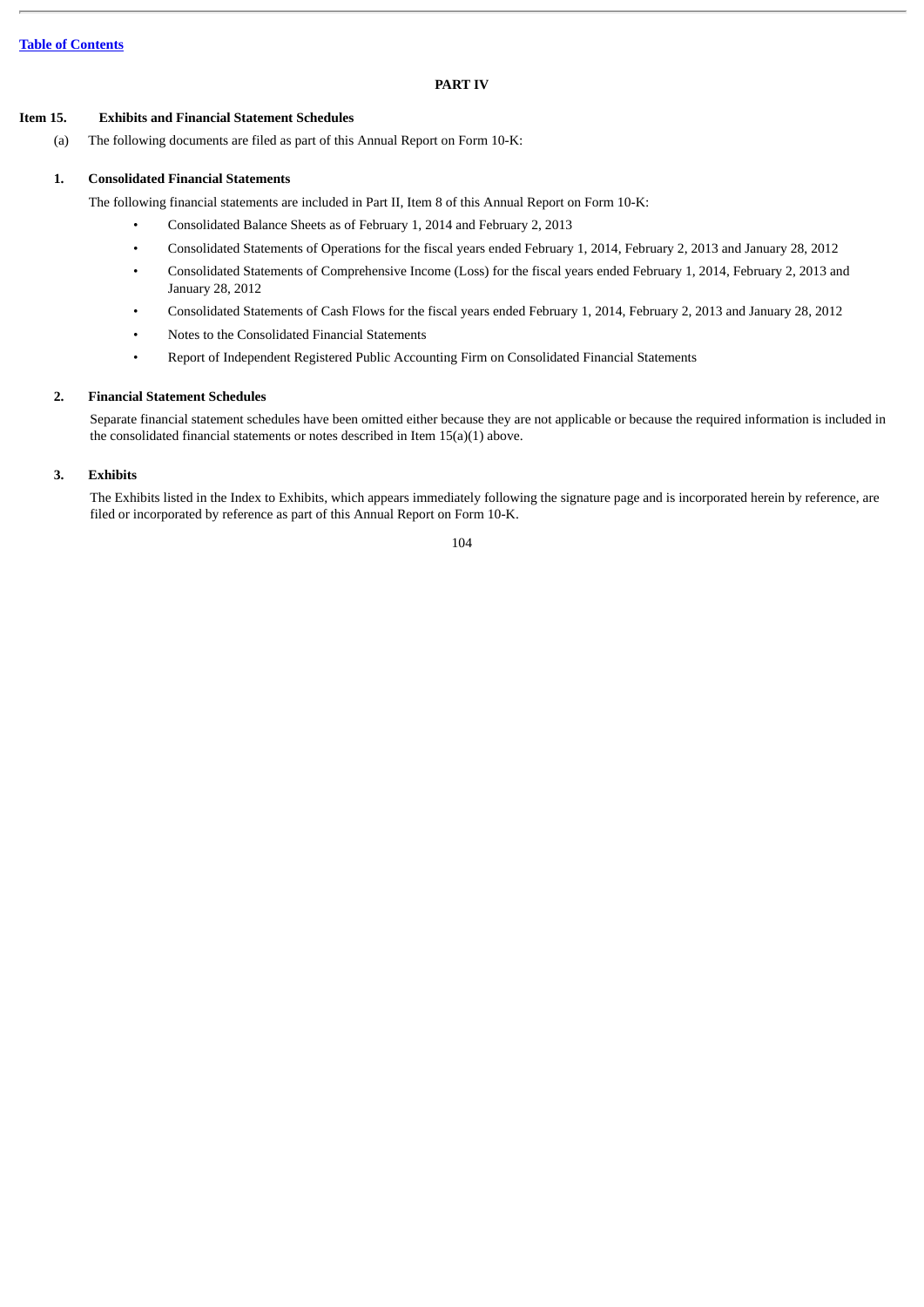# **SIGNATURES**

Pursuant to the requirements of Section 13 or 15(d) of the Securities Exchange Act of 1934, the registrant has duly caused this report to be signed on its behalf by the undersigned, thereunto duly authorized.

# RESTORATION HARDWARE HOLDINGS, INC.

| Bv: | <b>GARY FRIEDMAN</b>                                                |
|-----|---------------------------------------------------------------------|
|     | <b>Gary Friedman</b><br><b>Chairman and Chief Executive Officer</b> |

Date: March 28, 2014

Know all persons by these presents, that each person whose signature appears below constitutes and appoints Gary Friedman and Karen Boone, and each of them, as such person's true and lawful attorneys-in-fact and agents, with full power of substitution and resubstitution, for such person and in such person's name, place and stead, in any and all capacities, to sign any and all amendments to this annual report on Form 10-K, and to file the same, with all exhibits thereto, and all other documents in connection therewith, with the Securities and Exchange Commission, granting unto each said attorneys-in-fact and agents, and each of them, full power and authority to do and perform each and every act and thing requisite and necessary to be done in connection therewith, as fully to all intents and purposes as such person might or could do in person, hereby ratifying and confirming all that said attorneys-in-fact and agents, or any of them or their or such person's substitute or substitutes, may lawfully do or cause to be done by virtue thereof.

Pursuant to the requirements of the Securities Exchange Act of 1934, this report has been signed below by the following persons on behalf of the Registrant and in the capacities and on the dates indicated.

| Signature<br><b>GARY FRIEDMAN</b><br>/S/<br>Gary Friedman | <b>Title</b><br>Chairman and Chief Executive Officer<br>(Principal Executive Officer)        | Date<br>March 28, 2014 |
|-----------------------------------------------------------|----------------------------------------------------------------------------------------------|------------------------|
| <b>KAREN BOONE</b><br>/S/<br>Karen Boone                  | Chief Financial Officer<br>(Principal Financial Officer and<br>Principal Accounting Officer) | March 28, 2014         |
| <b>CARLOS ALBERINI</b><br>/S/<br>Carlos Alberini          | Director                                                                                     | March 28, 2014         |
| <b>ERI CHAYA</b><br>/S/<br>Eri Chaya                      | Director                                                                                     | March 28, 2014         |
| J. MICHAEL CHU<br>/S/<br>J. Michael Chu                   | Director                                                                                     | March 28, 2014         |
| <b>MARK DEMILIO</b><br>/S/<br>Mark Demilio                | Director                                                                                     | March 28, 2014         |
| <b>KATIE MITIC</b><br>/S/<br><b>Katie Mitic</b>           | Director                                                                                     | March 28, 2014         |
| <b>THOMAS MOTTOLA</b><br>/S/<br>Thomas Mottola            | <b>Director</b>                                                                              | March 28, 2014         |
| <b>BARRY STERNLICHT</b><br>/S/<br><b>Barry Sternlicht</b> | Director                                                                                     | March 28, 2014         |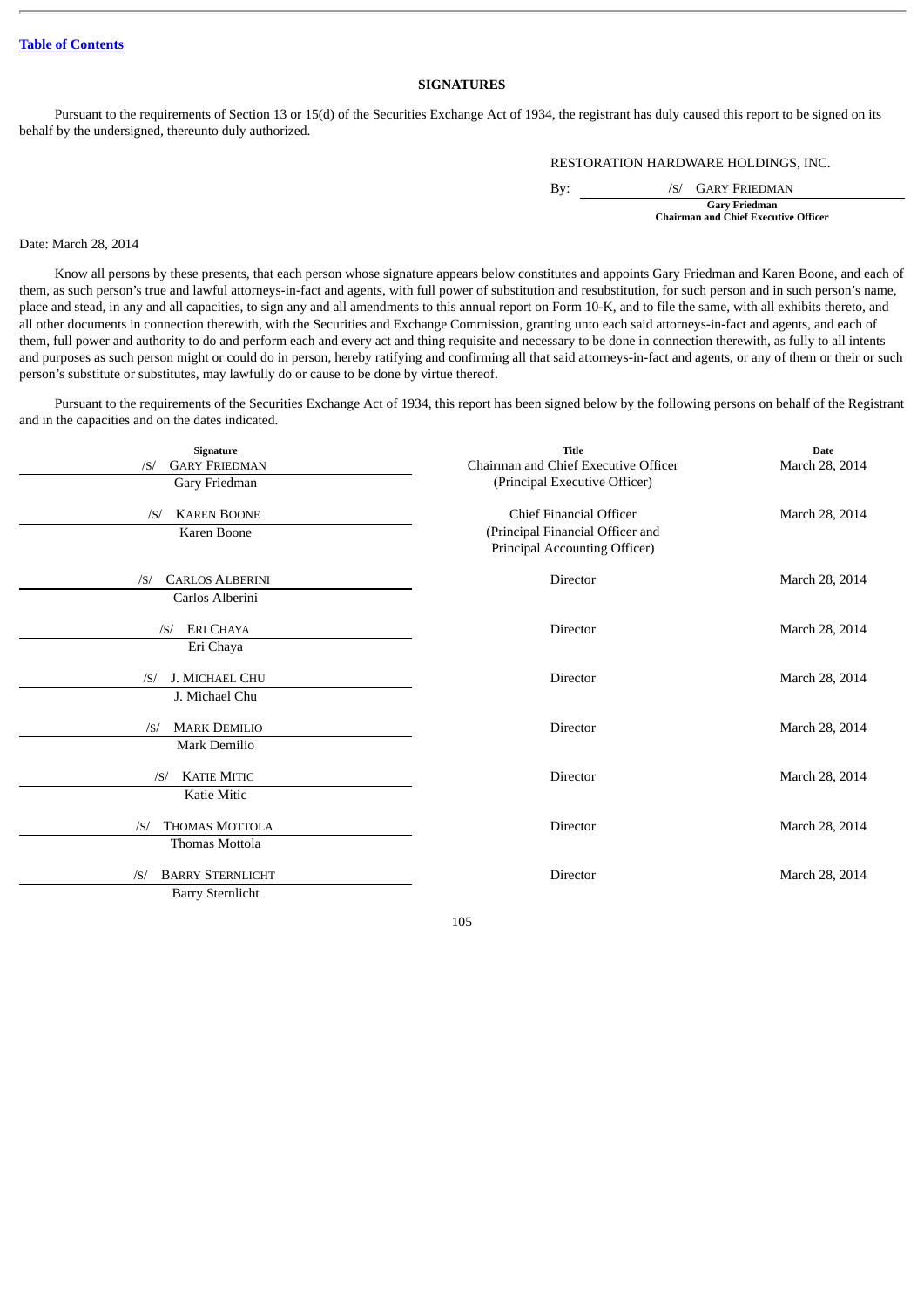Ē.

# **EXHIBIT INDEX**

|                   |                                                                                                                                                                                                                                                                                                                                                                                                                                          |         | <b>Incorporated by Reference</b> |                                |                          |                       |
|-------------------|------------------------------------------------------------------------------------------------------------------------------------------------------------------------------------------------------------------------------------------------------------------------------------------------------------------------------------------------------------------------------------------------------------------------------------------|---------|----------------------------------|--------------------------------|--------------------------|-----------------------|
| Exhibit<br>Number | <b>Exhibit Description</b>                                                                                                                                                                                                                                                                                                                                                                                                               | Form    | <b>File Number</b>               | Date of<br><b>First Filing</b> | <b>Exhibit</b><br>Number | <b>Filed Herewith</b> |
| 3.1               | Amended and Restated<br>Certificate of Incorporation of<br>Restoration Hardware Holdings,<br>Inc.                                                                                                                                                                                                                                                                                                                                        | $10-K$  | 001-35720                        | April 29, 2013                 | 3.1                      |                       |
| 3.2               | <b>Amended and Restated Bylaws</b><br>of Restoration Hardware<br>Holdings, Inc.                                                                                                                                                                                                                                                                                                                                                          | $8-K$   | 001-35720                        | July 2, 2013                   | 3.1                      |                       |
| 4.1               | Form of Restoration Hardware<br>Holdings, Inc.'s Common Stock<br>Certificate.                                                                                                                                                                                                                                                                                                                                                            | $S-1/A$ | 333-176767                       | October 23, 2012               | 4.1                      |                       |
| 10.1              | Form of Indemnification<br>Agreement entered into by and<br>between Restoration Hardware<br>Holdings, Inc. and each of its<br>directors.                                                                                                                                                                                                                                                                                                 | $S-1/A$ | 333-176767                       | October 23, 2012               | 10.4                     |                       |
| 10.2              | <b>First Amendment to Ninth</b><br><b>Amended and Restated Credit</b><br>Agreement dated as of<br>January 6, 2012, by and among<br>Restoration Hardware, Inc., as<br>lead borrower, Restoration<br>Hardware Canada, Inc., as<br>Canadian borrower, the other<br>borrowers party thereto, the<br>guarantors party thereto, the<br>lenders party thereto and Bank<br>of America, N.A., as<br>administrative agent and<br>collateral agent. | $S-1$   | 333-176767                       | June 26, 2012                  | 10.5                     |                       |
|                   |                                                                                                                                                                                                                                                                                                                                                                                                                                          | 106     |                                  |                                |                          |                       |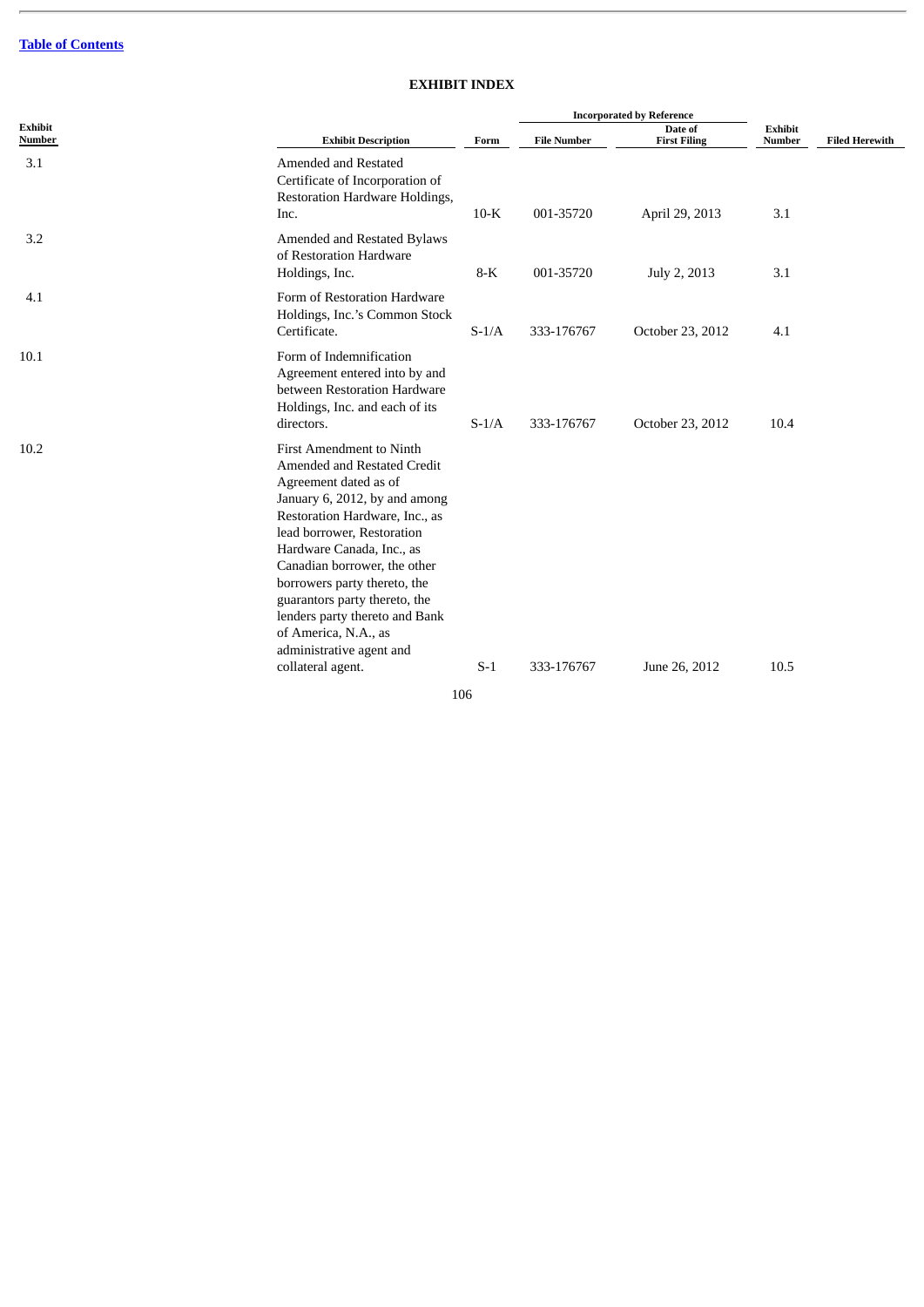j.

|                                 |                                                                                                                                                                                                                                                                                                                                                                                                                       |        | <b>Incorporated by Reference</b> |                                |                   |                       |
|---------------------------------|-----------------------------------------------------------------------------------------------------------------------------------------------------------------------------------------------------------------------------------------------------------------------------------------------------------------------------------------------------------------------------------------------------------------------|--------|----------------------------------|--------------------------------|-------------------|-----------------------|
| <b>Exhibit</b><br><b>Number</b> | <b>Exhibit Description</b>                                                                                                                                                                                                                                                                                                                                                                                            | Form   | <b>File Number</b>               | Date of<br><b>First Filing</b> | Exhibit<br>Number | <b>Filed Herewith</b> |
| 10.3                            | Second Amendment to Ninth<br><b>Amended and Restated Credit</b><br>Agreement, dated as of<br>September 16, 2013 between<br>Restoration Hardware, Inc., as<br>Lead Borrower, the other<br>borrowers party thereto, the<br>guarantors party thereto, the<br>lenders party thereto and Bank<br>of America, N.A., as<br>administrative agent and<br>collateral agent.                                                     | $8-K$  | 001-35720                        | September 20, 2013             | 10.1              |                       |
| 10.4                            | Ninth Amended and Restated<br>Credit Agreement dated as of<br>August 3, 2011, by and among<br>Restoration Hardware, Inc., as<br>lead borrower, Restoration<br>Hardware Canada, Inc., as<br>Canadian borrower, the other<br>borrowers party thereto, the<br>guarantors party thereto, the<br>lenders from time to time party<br>thereto and Bank of America.<br>N.A., as administrative agent<br>and collateral agent. | $S-1$  | 333-176767                       | June 26, 2012                  | 10.6              |                       |
| 10.5                            | Stockholders Agreement dated<br>as of November 7, 2012, by and<br>between Restoration Hardware<br>Holdings, Inc., and Home<br>Holdings, LLC.                                                                                                                                                                                                                                                                          | $10-K$ | 001-35720                        | April 29, 2013                 | 10.4              |                       |
|                                 |                                                                                                                                                                                                                                                                                                                                                                                                                       |        |                                  |                                |                   |                       |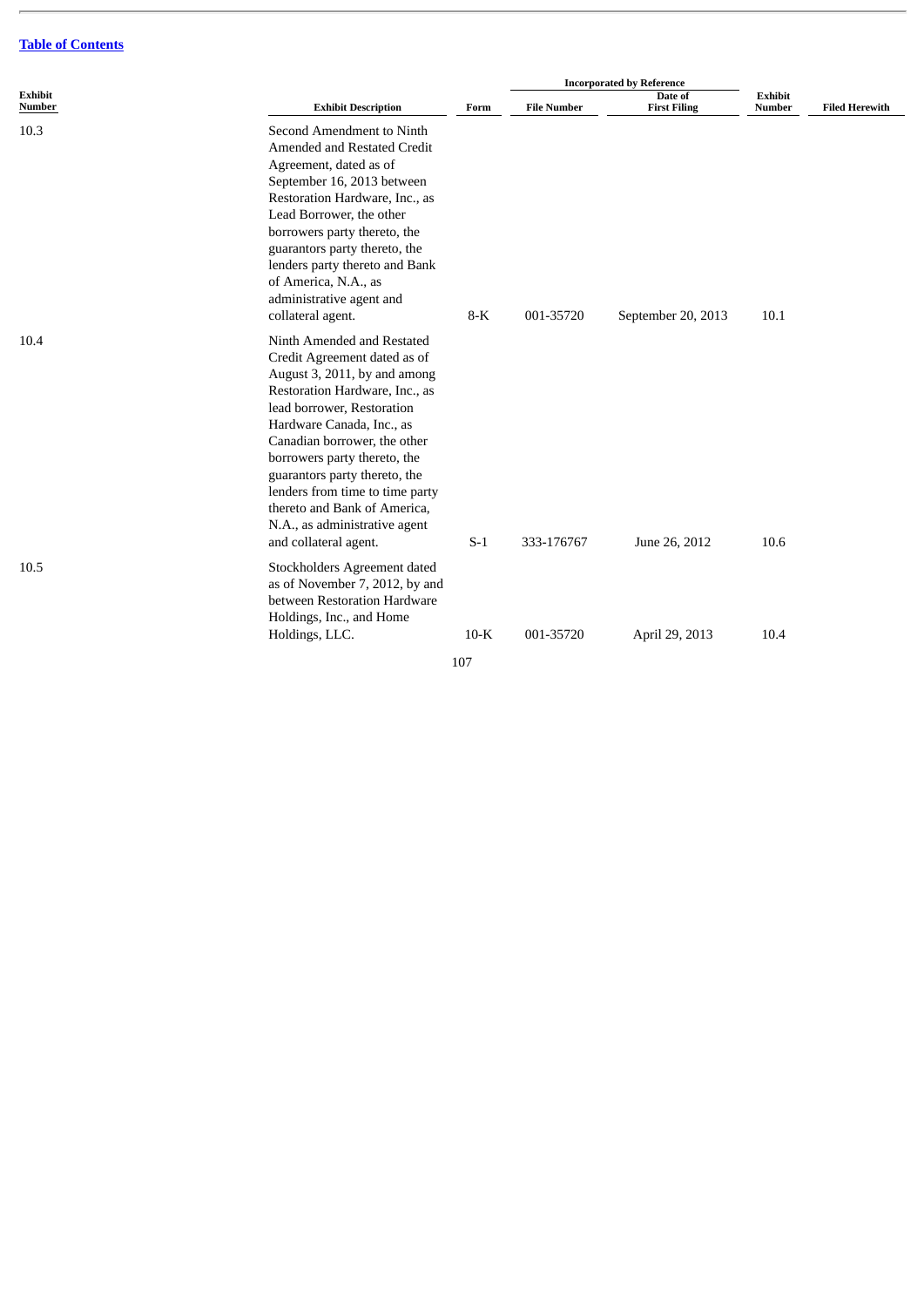j.

|                   |                                                                                                                                                                                                                                            |        | <b>Incorporated by Reference</b> |                                |                   |                       |
|-------------------|--------------------------------------------------------------------------------------------------------------------------------------------------------------------------------------------------------------------------------------------|--------|----------------------------------|--------------------------------|-------------------|-----------------------|
| Exhibit<br>Number | <b>Exhibit Description</b>                                                                                                                                                                                                                 | Form   | <b>File Number</b>               | Date of<br><b>First Filing</b> | Exhibit<br>Number | <b>Filed Herewith</b> |
| 10.6              | <b>Registration Rights Agreement</b><br>dated as of November 7, 2012,<br>by and among Restoration<br>Hardware Holdings, Inc., Home<br>Holdings, LLC, CP Home<br>Holdings, LLC, Tower Three<br>Home, LLC, and the other<br>parties thereto. | $10-K$ | 001-35720                        | April 29, 2013                 | 10.5              |                       |
| 10.7              | <b>Advisory Services Agreement</b><br>dated as of October 20, 2012,<br>between Restoration Hardware.<br>Inc. and Gary Friedman.                                                                                                            | $S-1$  | 333-176767                       | October 31, 2012               | 10.18             |                       |
| 10.8              | <b>Executive Employment</b><br>Agreement, dated as of July 2,<br>2013, by and between<br>Restoration Hardware, Inc. and<br>Gary Friedman.                                                                                                  | $8-K$  | 001-35720                        | July 3, 2013                   | 10.1              |                       |
| 10.9              | Employment Agreement dated<br>as of November 1, 2012 by and<br>between Restoration Hardware,<br>Inc. and Carlos Alberini.                                                                                                                  | $10-K$ | 001-35720                        | April 29, 2013                 | 10.8              |                       |
| 10.10             | Amendment to Amended and<br><b>Restated Employment</b><br>Agreement, dated as of July 2,<br>2013, between the Company<br>and Carlos Alberini.                                                                                              | $8-K$  | 001-35720                        | July 3, 2013                   | 10.2              |                       |
| 10.11             | Employment Agreement dated<br>as of November 1, 2012, by and<br>between Restoration Hardware,<br>Inc. and Karen Boone.                                                                                                                     | $10-K$ | 001-35720                        | April 29, 2013                 | 10.9              |                       |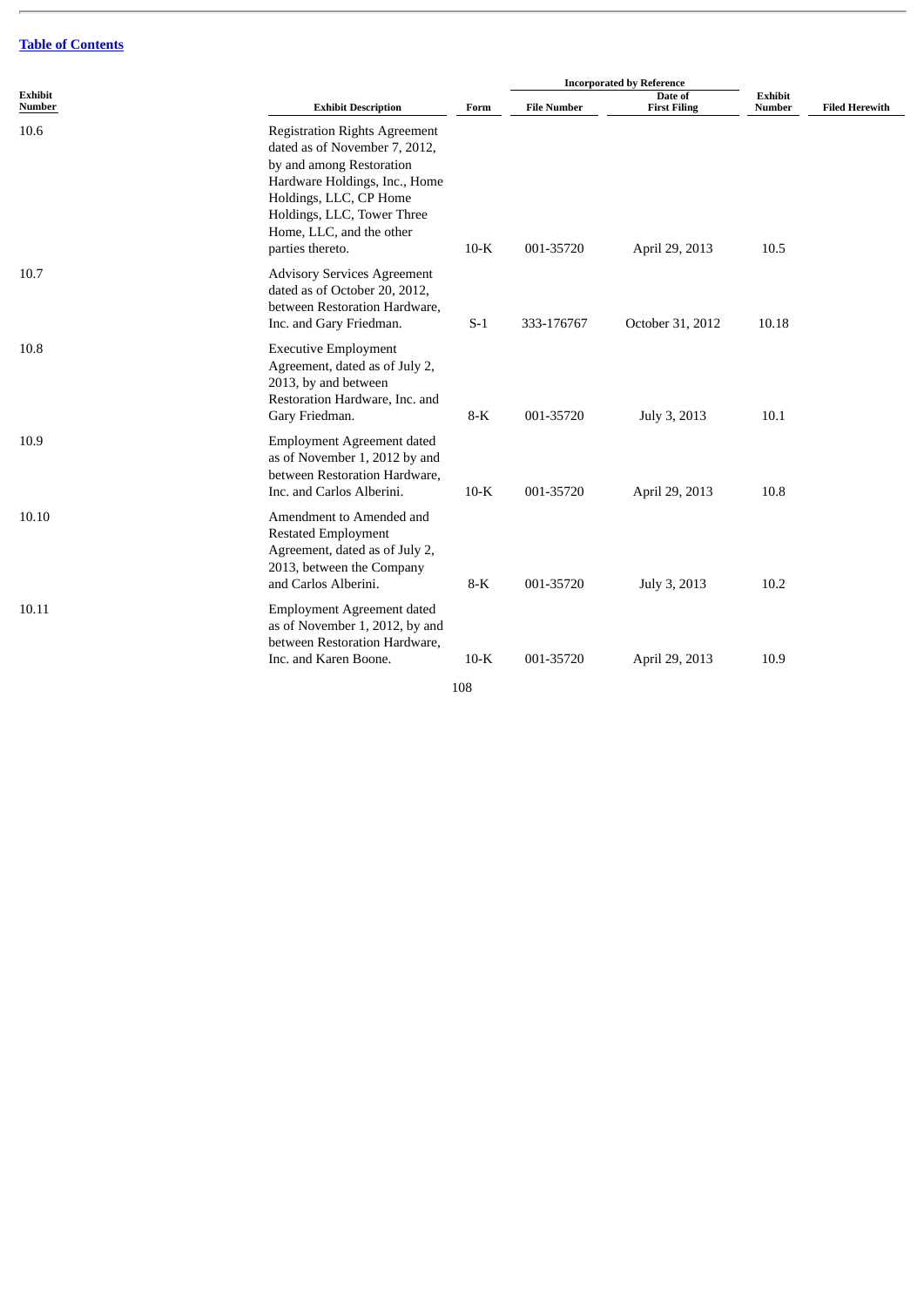Ē.

|                   |                                                                                                                                          |        | <b>Incorporated by Reference</b> |                                |                   |                       |
|-------------------|------------------------------------------------------------------------------------------------------------------------------------------|--------|----------------------------------|--------------------------------|-------------------|-----------------------|
| Exhibit<br>Number | <b>Exhibit Description</b>                                                                                                               | Form   | <b>File Number</b>               | Date of<br><b>First Filing</b> | Exhibit<br>Number | <b>Filed Herewith</b> |
| 10.12             | Amended and Restated Offer<br>Letter, between Restoration<br>Hardware, Inc. and Ken Dunaj.                                               | $S-1$  | 333-176767                       | October 23, 2012               | 10.3              |                       |
| 10.13             | 2012 Equity Replacement Plan<br>and related documents.                                                                                   | $S-8$  | 333-184716                       | November 2, 2012               | 4.2               |                       |
| 10.14             | 2012 Stock Incentive Plan and<br>related documents.                                                                                      | $S-8$  | 333-184716                       | November 2, 2012               | 4.3               |                       |
| 10.15             | 2012 Stock Option Plan and<br>related documents.                                                                                         | $S-8$  | 333-184716                       | November 2, 2012               | 4.4               |                       |
| 10.16             | Form of 2012 Stock Incentive<br>Plan and 2012 Stock Option Plan<br>related documents, as amended<br>and restated.                        | $10-Q$ | 001-35720                        | December 17, 2013              | 10.2              |                       |
| 10.17             | Form of Notice of Restricted<br><b>Stock Unit Award and Restricted</b><br>Stock Unit Agreement under<br>2012 Stock Incentive Plan.       |        |                                  |                                |                   | $\mathbf X$           |
| 21.1              | Subsidiary List                                                                                                                          |        |                                  |                                |                   | $\mathbf X$           |
| 23.1              | Consent of<br>PricewaterhouseCoopers LLP                                                                                                 |        |                                  |                                |                   | $\mathbf X$           |
| 24.1              | Power of Attorney (included on<br>signature page)                                                                                        |        |                                  |                                |                   | $\mathbf X$           |
| 31.1              | <b>Certification of Chief Executive</b><br>Officer pursuant to Rule 13a-<br>14(a) of the Securities Exchange<br>Act of 1934, as amended. |        |                                  |                                |                   | $\mathbf X$           |
| 31.2              | Certification of Chief Financial<br>Officer pursuant to Rule 13a-<br>14(a) of the Securities Exchange<br>Act of 1934, as amended.        |        |                                  |                                |                   | X                     |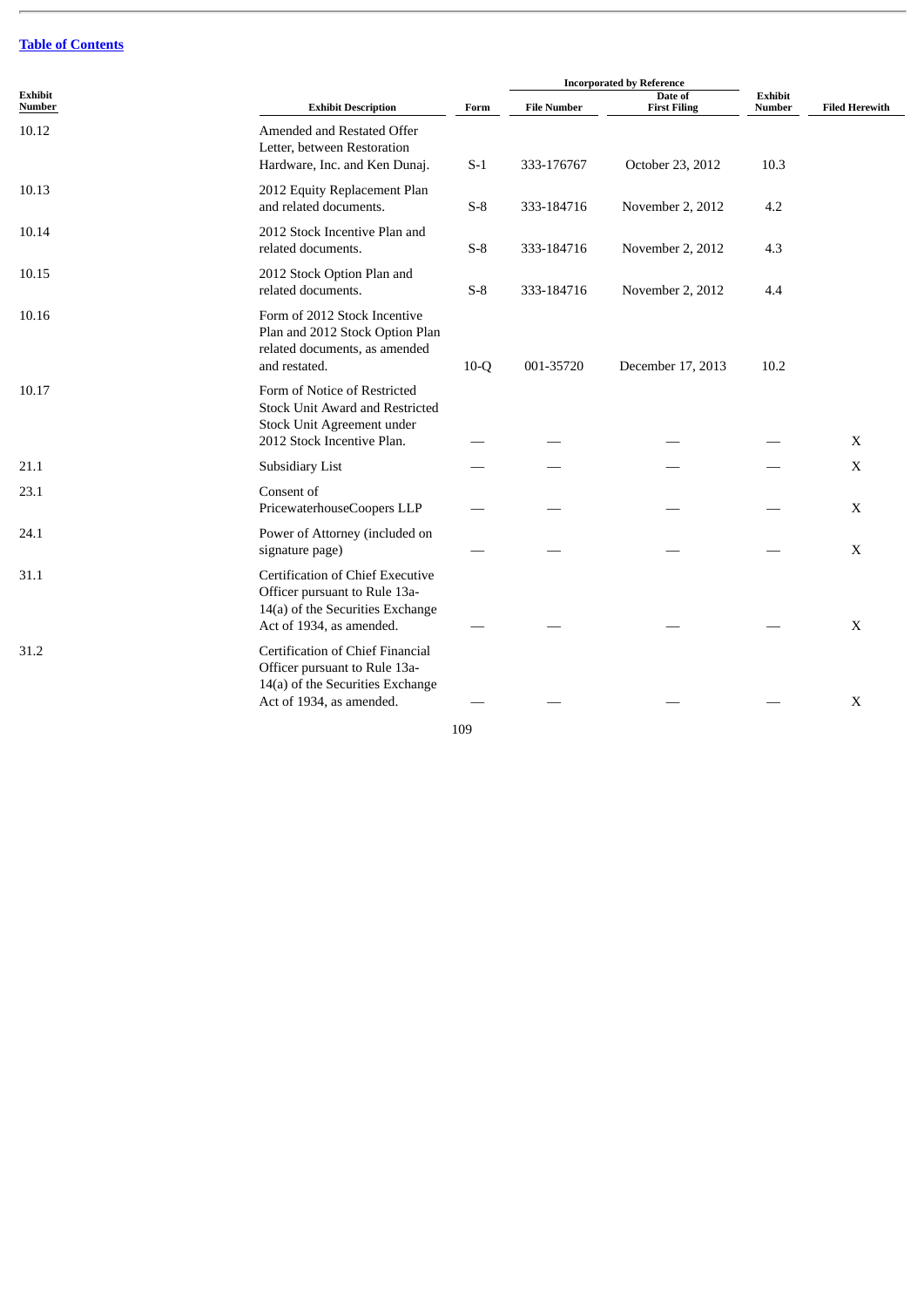Ĩ.

|                   |                                                                                                                                                                |      | <b>Incorporated by Reference</b> |                                |                   |                           |
|-------------------|----------------------------------------------------------------------------------------------------------------------------------------------------------------|------|----------------------------------|--------------------------------|-------------------|---------------------------|
| Exhibit<br>Number | <b>Exhibit Description</b>                                                                                                                                     | Form | <b>File Number</b>               | Date of<br><b>First Filing</b> | Exhibit<br>Number | <b>Filed Herewith</b>     |
| 32.1              | Certification of Chief Executive<br>Officer pursuant to 18 U.S.C.<br>Section 1350, as adopted<br>pursuant to Section 906 of the<br>Sarbanes-Oxley Act of 2002. |      |                                  |                                |                   | X                         |
| 32.2              | Certification of Chief Financial<br>Officer pursuant to 18 U.S.C.<br>Section 1350, as adopted<br>pursuant to Section 906 of the<br>Sarbanes-Oxley Act of 2002. |      |                                  |                                |                   | X                         |
| 101.INS           | <b>XBRL Instance Document</b>                                                                                                                                  |      |                                  |                                |                   | X                         |
| 101.SCH           | <b>XBRL Taxonomy Extension</b><br>Schema Document                                                                                                              |      |                                  |                                |                   | $\boldsymbol{\mathrm{X}}$ |
| 101.CAL           | <b>XBRL Taxonomy Extension</b><br><b>Calculation Linkbase Document</b>                                                                                         |      |                                  |                                |                   | X                         |
| 101.DEF           | <b>XBRL Extension Definition</b>                                                                                                                               |      |                                  |                                |                   | $\mathbf{X}$              |
| 101.LAB           | <b>XBRL Taxonomy Extension</b><br>Label Linkbase Document                                                                                                      |      |                                  |                                |                   | X                         |
| 101.PRE           | <b>XBRL Taxonomy Extension</b><br><b>Presentation Linkbase</b><br>Document                                                                                     |      |                                  |                                |                   | $\boldsymbol{\mathrm{X}}$ |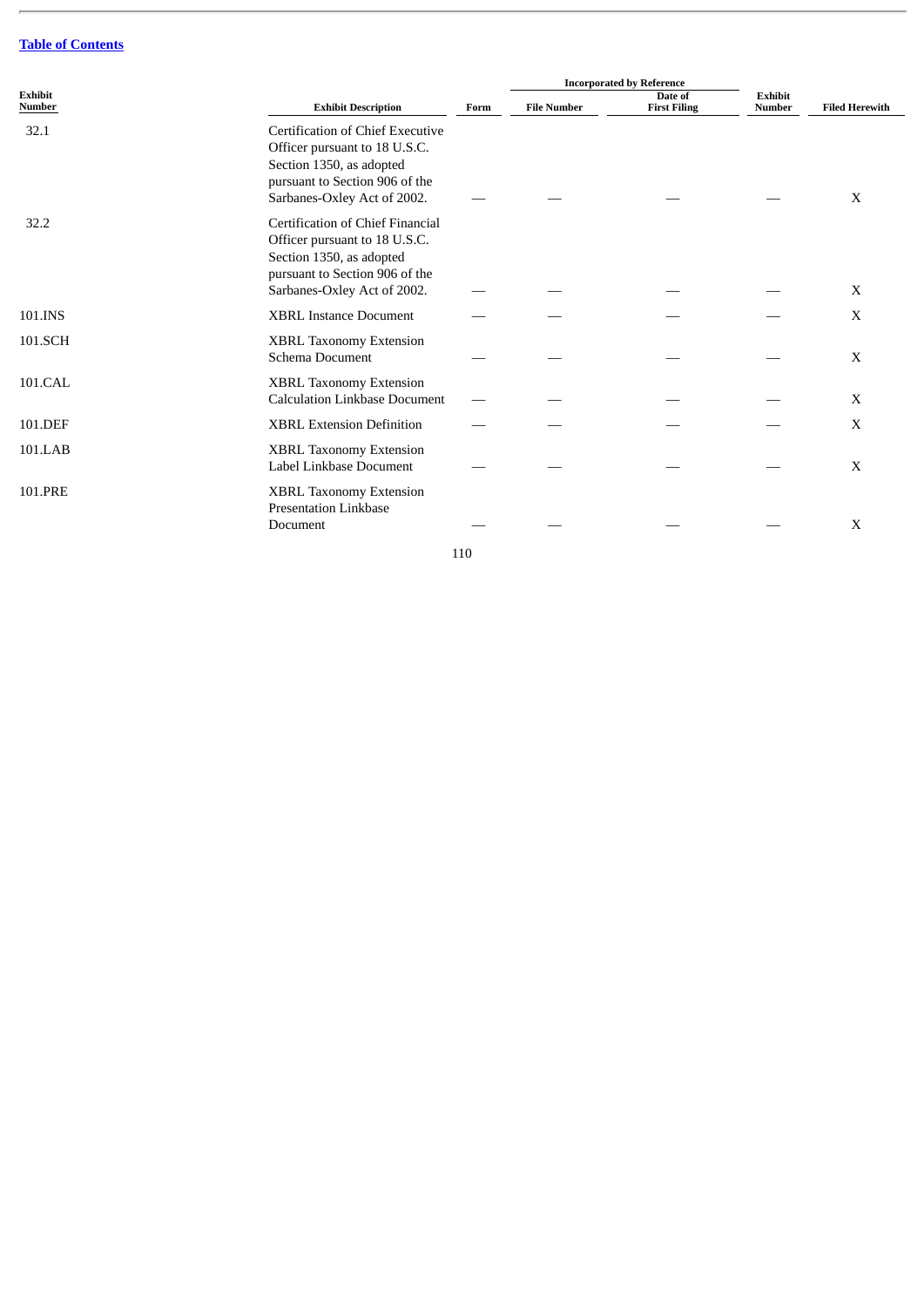### FORM OF TIME-VESTED RESTRICTED STOCK UNIT AGREEMENT

#### **RESTORATION HARDWARE HOLDINGS, INC. 2012 stock incentive PLAN**

#### **NOTICE OF Restricted Stock Unit AWARD**

Grantee's Name and Address:

You (the "Grantee") have been granted an award of Restricted Stock Units (the "Award"), subject to the terms and conditions of this Notice of Restricted Stock Unit Award (the "Notice"), the Restoration Hardware Holdings, Inc. 2012 Stock Incentive Plan, as amended from time to time (the "Plan") and the Restricted Stock Unit Agreement (the "Agreement") attached hereto, as follows. Unless otherwise provided herein, the terms in this Notice shall have the same meaning as those defined in the Plan.

Award Number Date of Award Vesting Commencement Date Total Number of Restricted Stock Units Awarded (the "Units")

#### Vesting Schedule:

Subject to the Grantee's Continuous Service and other limitations set forth in this Notice, the Agreement and the Plan, the Units will "vest" in accordance with the following schedule (the "Vesting Schedule"):

[Insert Vesting Schedule]

For purposes of this Notice and the Agreement, the term "vest" shall mean, with respect to any Units, that such Units are no longer subject to forfeiture to the Company. If the Grantee would become vested in a fraction of a Unit, such Unit shall not vest until the Grantee becomes vested in the entire Unit.

Vesting shall cease upon the date the Grantee terminates Continuous Service for any reason, including death or Disability. In the event the Grantee terminates Continuous Service for any reason, including death or Disability, any unvested Units held by the Grantee immediately upon such termination of the Grantee's Continuous Service shall be forfeited and deemed reconveyed to the Company and the Company shall thereafter be the legal and beneficial owner of such reconveyed Units and shall have all rights and interest in or related thereto without further action by the Grantee.

IN WITNESS WHEREOF, the Company and the Grantee have executed this Notice and agree that the Award is to be governed by the terms and conditions of this Notice, the Plan, and the Agreement.

## **RESTORATION HARDWARE HOLDINGS, INC.**

a Delaware corporation

| By:    |  |
|--------|--|
| Title: |  |
| Date:  |  |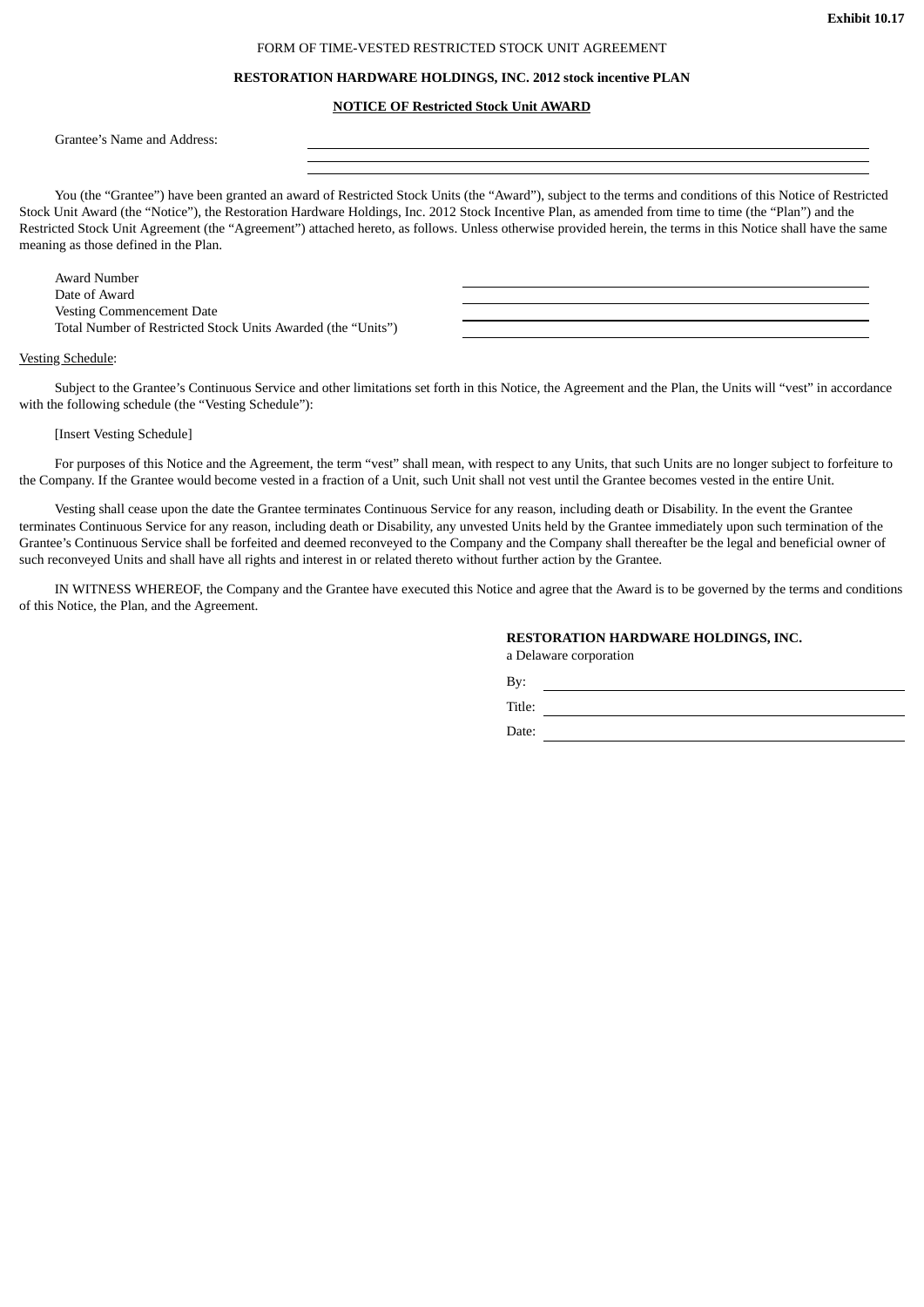THE GRANTEE ACKNOWLEDGES AND AGREES THAT THE UNITS SHALL VEST, IF AT ALL, ONLY DURING THE PERIOD OF CONTINUOUS SERVICE OR AS OTHERWISE SPECIFICALLY PROVIDED HEREIN (NOT THROUGH THE ACT OF BEING HIRED, BEING GRANTED THIS AWARD OR ACQUIRING SHARES HEREUNDER). THE GRANTEE FURTHER ACKNOWLEDGES AND AGREES THAT NOTHING IN THIS NOTICE, THE AGREEMENT, NOR IN THE PLAN, SHALL CONFER UPON THE GRANTEE ANY RIGHT WITH RESPECT TO CONTINUATION OF THE GRANTEE'S CONTINUOUS SERVICE, NOR SHALL IT INTERFERE IN ANY WAY WITH THE GRANTEE'S RIGHT OR THE COMPANY'S RIGHT TO TERMINATE THE GRANTEE'S CONTINUOUS SERVICE AT ANY TIME, WITH OR WITHOUT CAUSE, AND WITH OR WITHOUT NOTICE. THE GRANTEE ACKNOWLEDGES THAT UNLESS THE GRANTEE HAS A WRITTEN EMPLOYMENT AGREEMENT WITH THE COMPANY TO THE CONTRARY, THE GRANTEE'S STATUS IS AT WILL.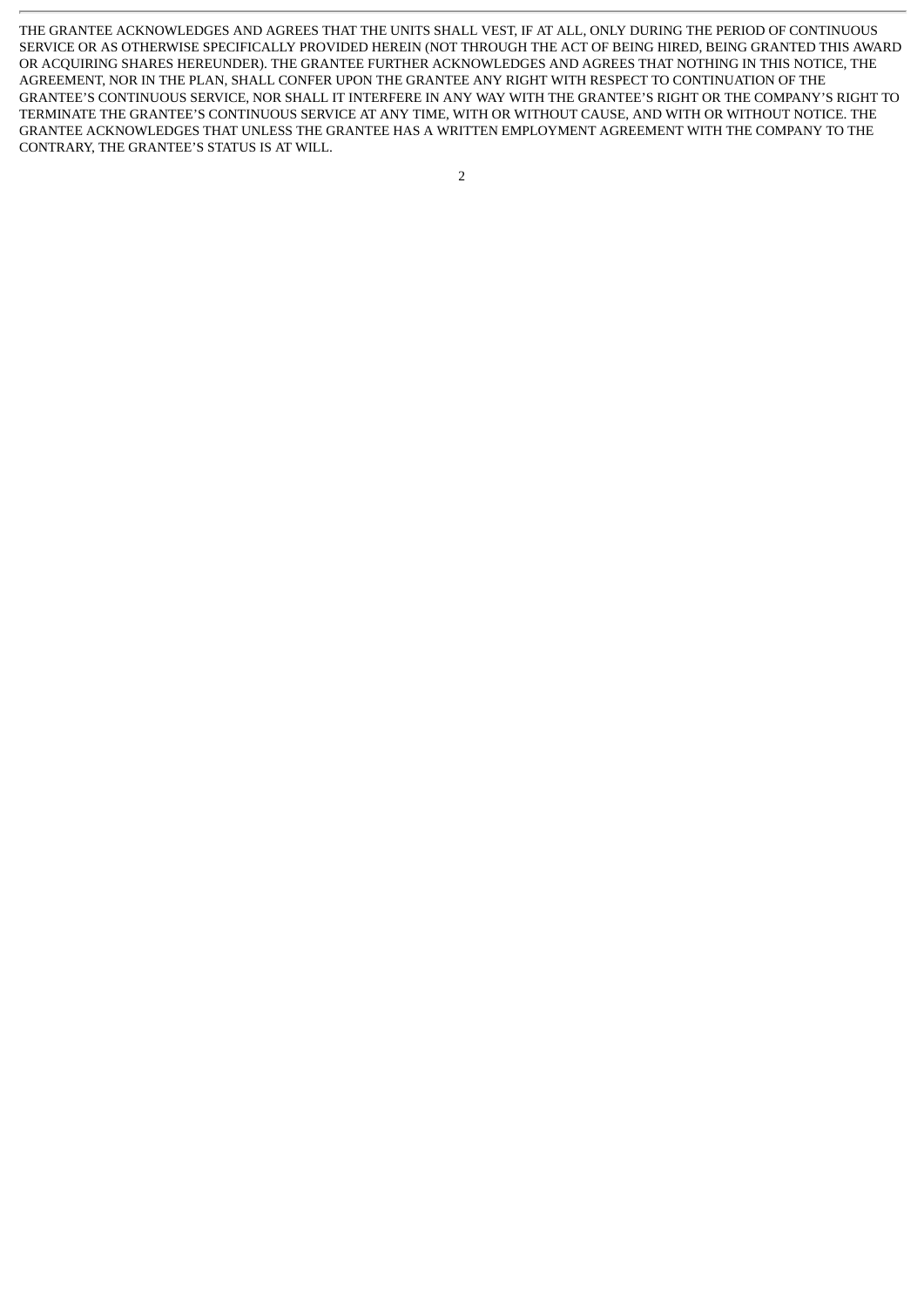#### **Grantee Acknowledges and Agrees:**

The Grantee acknowledges receipt of a copy of the Plan and the Agreement and represents that he or she is familiar with the terms and provisions thereof, and hereby accepts the Award subject to all of the terms and provisions hereof and thereof. The Grantee has reviewed this Notice, the Agreement and the Plan in their entirety, has had an opportunity to obtain the advice of counsel prior to executing this Notice and fully understands all provisions of this Notice, the Agreement and the Plan.

The Grantee further acknowledges that, from time to time, the Company may be in a "blackout period" and/or subject to applicable federal securities laws that could subject the Grantee to liability for engaging in any transaction involving the sale of the Company's Shares. The Grantee further acknowledges and agrees that, prior to the sale of any Shares acquired under this Award, it is the Grantee's responsibility to determine whether or not such sale of Shares will subject the Grantee to liability under insider trading rules or other applicable federal securities laws.

The Grantee understands that the Award is subject to the Grantee's consent to access this Notice, the Agreement, the Plan and the Plan prospectus (collectively, the "Plan Documents") in electronic form on the Company's intranet or the website of the Company's designated brokerage firm, if applicable, or by such other method as designated by the Company at the Company's sole discretion from time to time. By signing below and accepting the grant of the Award, the Grantee: (i) consents to access copies of the Plan Documents by means and methods as designated by the Company from time to time; (ii) if applicable or upon establishment by the Company of an intranet or upon engagement of a brokerage firm for the administration of these Awards, consents to access electronic copies (instead of receiving paper copies) of the Plan Documents via such Company intranet or the website of the Company's designated brokerage firm; (iii) represents and agrees that the Grantee will comply with reasonable procedures to access the Company's intranet or the website of the Company's designated brokerage firm, if applicable; (iv) acknowledges that the Grantee is already in possession of paper copies, of the Plan Documents; and (v) acknowledges that the Grantee is familiar with and accepts the Award subject to the terms and provisions of the Plan Documents.

The Company may, in its sole discretion, decide to deliver any Plan Documents by electronic means or request the Grantee's consent to participate in the Plan by electronic means. The Grantee hereby consents to receive such documents by electronic delivery and agrees to participate in the Plan through an on-line or electronic system established and maintained by the Company or a third party designated by the Company.

The Grantee hereby agrees that all questions of interpretation and administration relating to this Notice, the Plan and the Agreement shall be resolved by the Administrator in accordance with Section 8 of the Agreement. The Grantee further agrees to the venue and jurisdiction selection in accordance with Section 9 of the Agreement. The Grantee further agrees to notify the Company upon any change in his or her residence address indicated in this Notice.

Date:

Grantee's Signature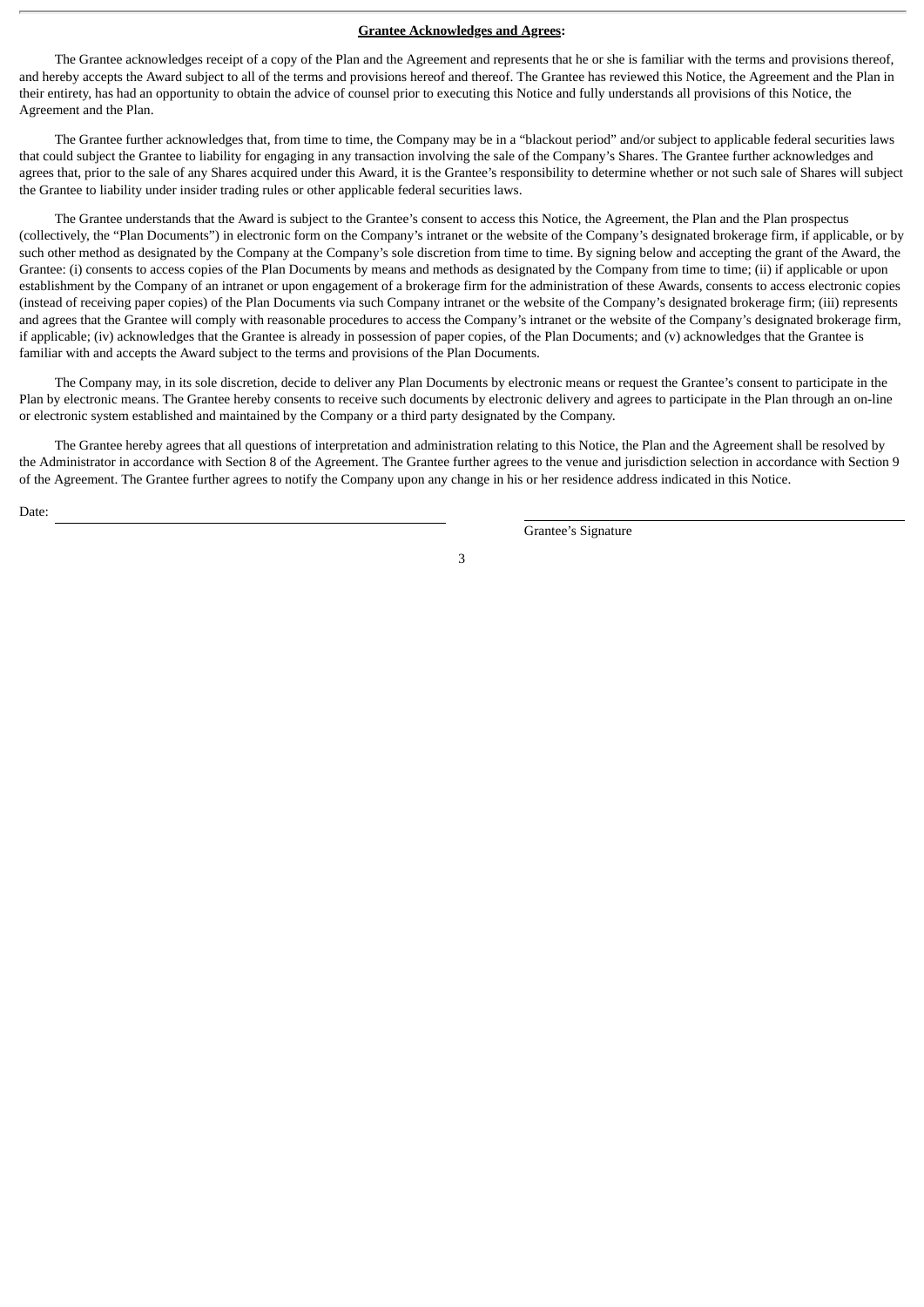### FORM OF TIME-VESTED RESTRICTED STOCK UNIT AGREEMENT

**Award Number:** 

## **RESTORATION HARDWARE HOLDINGS, INC. 2012 STOCK INCENTIVE PLAN**

#### **RESTRICTED STOCK UNIT AGREEMENT**

1. Issuance of Units. Restoration Hardware Holdings, Inc., a Delaware corporation (the "Company"), hereby issues to the Grantee (the "Grantee") named in the Notice of Restricted Stock Unit Award (the "Notice") an award (the "Award") of the Total Number of Restricted Stock Units Awarded set forth in the Notice (the "Units"), subject to the Notice, this Restricted Stock Unit Agreement (the "Agreement") and the terms and provisions of the Restoration Hardware Holdings, Inc. 2012 Stock Incentive Plan, as amended from time to time (the "Plan"), which is incorporated herein by reference. Unless otherwise provided herein, the terms in this Agreement shall have the same meaning as those defined in the Plan.

2. Transfer Restrictions. The Units may not be transferred in any manner other than by will or by the laws of descent and distribution.

3. Conversion of Units and Issuance of Shares.

(a) General. Subject to Sections 3(b) and 3(c), one share of Common Stock shall be issuable for each Unit subject to the Award (the "Shares") upon vesting. Immediately thereafter, or as soon as administratively feasible, the Company will transfer the appropriate number of Shares to the Grantee after satisfaction of any required tax or other withholding obligations. Any fractional Unit remaining after the Award is fully vested shall be discarded and shall not be converted into a fractional Share. Notwithstanding the foregoing, the relevant number of Shares shall be issued no later than March 15th of the year following the calendar year in which the Award vests. Effective upon the consummation of a Corporate Transaction, the Award shall terminate unless it is Assumed in connection with the Corporate Transaction.

(b) Delay of Conversion. The conversion of the Units into the Shares under Section 3(a) above, shall be delayed in the event the Company reasonably anticipates that the issuance of the Shares would constitute a violation of federal securities laws or other Applicable Law. If the conversion of the Units into the Shares is delayed by the provisions of this Section 3(b), the conversion of the Units into the Shares shall occur at the earliest date at which the Company reasonably anticipates issuing the Shares will not cause a violation of federal securities laws or other Applicable Law. For purposes of this Section 3(b), the issuance of Shares that would cause inclusion in gross income or the application of any penalty provision or other provision of the Code is not considered a violation of Applicable Law.

(c) Delay of Issuance of Shares. The Company shall delay the issuance of any Shares under this Section 3 to the extent necessary to comply with Section 409A(a)(2)(B)(i) of the Code (relating to payments made to certain "specified employees" of certain publicly-traded companies); in such event, any Shares to which the Grantee would otherwise be entitled during the six (6) month period following the date of the Grantee's termination of Continuous Service will be issuable on the first business day following the expiration of such six (6) month period.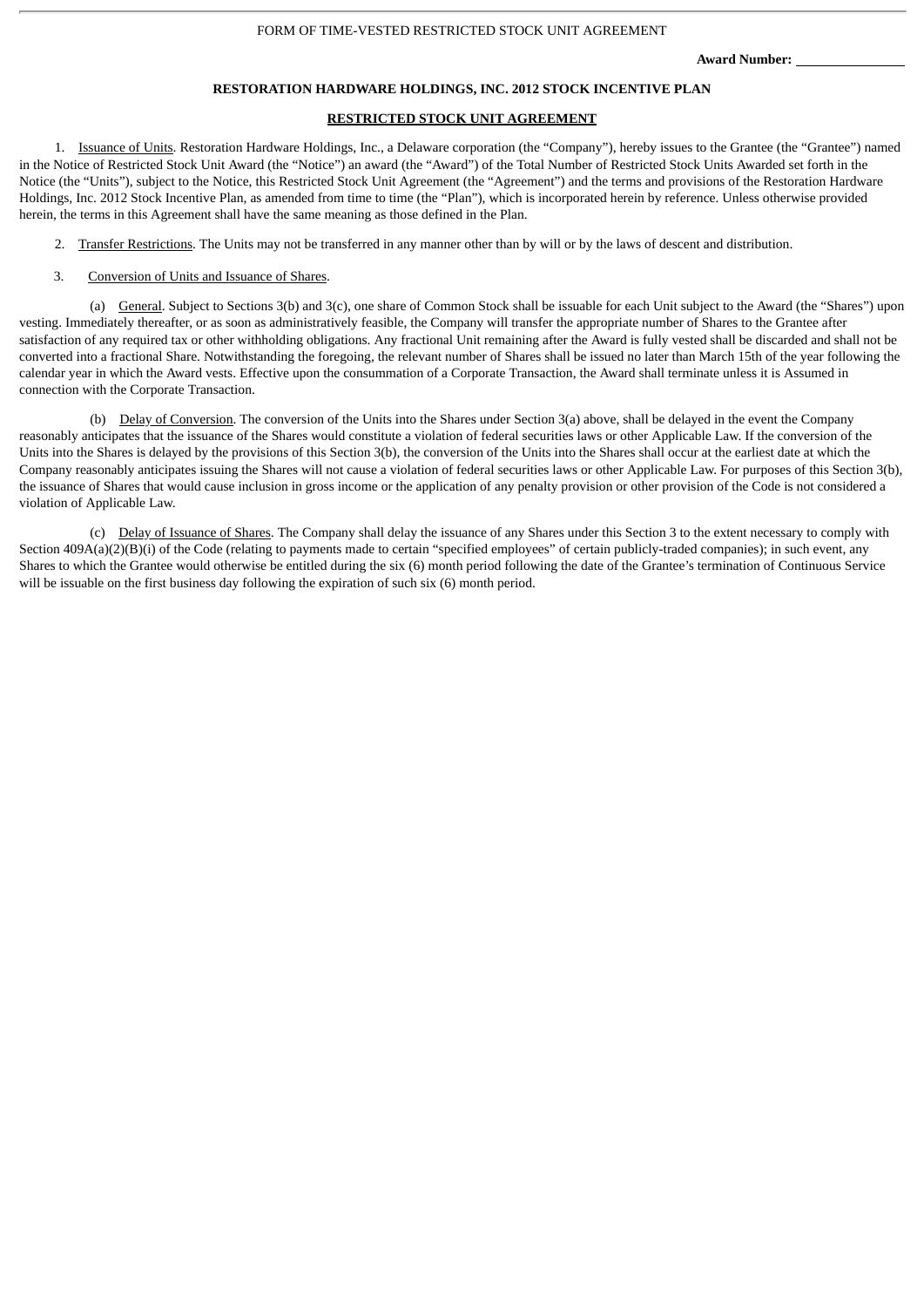4. Right to Shares. The Grantee shall not have any right in, to or with respect to any of the Shares (including any voting rights or rights with respect to dividends paid on the Common Stock) issuable under the Award until the Award is settled by the issuance of such Shares to the Grantee.

5. Taxes.

(a) Tax Liability. The Grantee is ultimately liable and responsible for all taxes owed by the Grantee in connection with the Award, regardless of any action the Company or any Related Entity takes with respect to any tax withholding obligations that arise in connection with the Award. Neither the Company nor any Related Entity makes any representation or undertaking regarding the treatment of any tax withholding in connection with any aspect of the Award, including the grant, vesting, assignment, release or cancellation of the Units, the delivery of Shares, the subsequent sale of any Shares acquired upon vesting and the receipt of any dividends or dividend equivalents. The Company does not commit and is under no obligation to structure the Award to reduce or eliminate the Grantee's tax liability.

(b) Payment of Withholding Taxes. Prior to any event in connection with the Award (e.g., vesting) that the Company determines may result in any tax withholding obligation, whether United States federal, state, local or non-U.S., including any social insurance, employment tax, payment on account or other tax-related obligation (the "Tax Withholding Obligation"), the Grantee must arrange for the satisfaction of the minimum amount of such Tax Withholding Obligation in a manner acceptable to the Company.

(i) *By Share Withholding.* If permissible under Applicable Law, the Grantee authorizes the Company to, upon the exercise of its sole discretion, withhold from those Shares otherwise issuable to the Grantee the whole number of Shares sufficient to satisfy the minimum applicable Tax Withholding Obligation. The Grantee acknowledges that the withheld Shares may not be sufficient to satisfy the Grantee's minimum Tax Withholding Obligation. Accordingly, the Grantee agrees to pay to the Company or any Related Entity as soon as practicable, including through additional payroll withholding, any amount of the Tax Withholding Obligation that is not satisfied by the withholding of Shares described above.

(ii) *By Sale of Shares*. Unless the Grantee determines to satisfy the Tax Withholding Obligation by some other means in accordance with clause (iii) below, the Grantee's acceptance of this Award constitutes the Grantee's instruction and authorization to the Company and any brokerage firm determined acceptable to the Company for such purpose to, upon the exercise of Company's sole discretion, sell on the Grantee's behalf a whole number of Shares from those Shares issuable to the Grantee as the Company determines to be appropriate to generate cash proceeds sufficient to satisfy the minimum applicable Tax Withholding Obligation. Such Shares will be sold on the day such Tax Withholding Obligation arises (e.g., a vesting date) or as soon thereafter as practicable. The Grantee will be responsible for all broker's fees and other costs of sale, and the Grantee agrees to indemnify and hold the Company harmless from any losses, costs, damages, or expenses relating to any such sale. To the extent the proceeds of such sale exceed the Grantee's minimum Tax Withholding Obligation, the Company agrees to pay such excess in cash to the Grantee. The Grantee acknowledges that the Company or its designee is under no obligation to arrange for such sale at any particular price, and that the proceeds of any such sale may not be sufficient to satisfy the Grantee's minimum Tax Withholding Obligation. Accordingly, the Grantee agrees to pay to the Company or any Related Entity as soon as practicable, including through additional payroll withholding, any amount of the Tax Withholding Obligation that is not satisfied by the sale of Shares described above.

(iii) *By Check, Wire Transfer or Other Means*. At any time not less than five (5) business days (or such fewer number of business days as determined by the Administrator) before any

 $\overline{2}$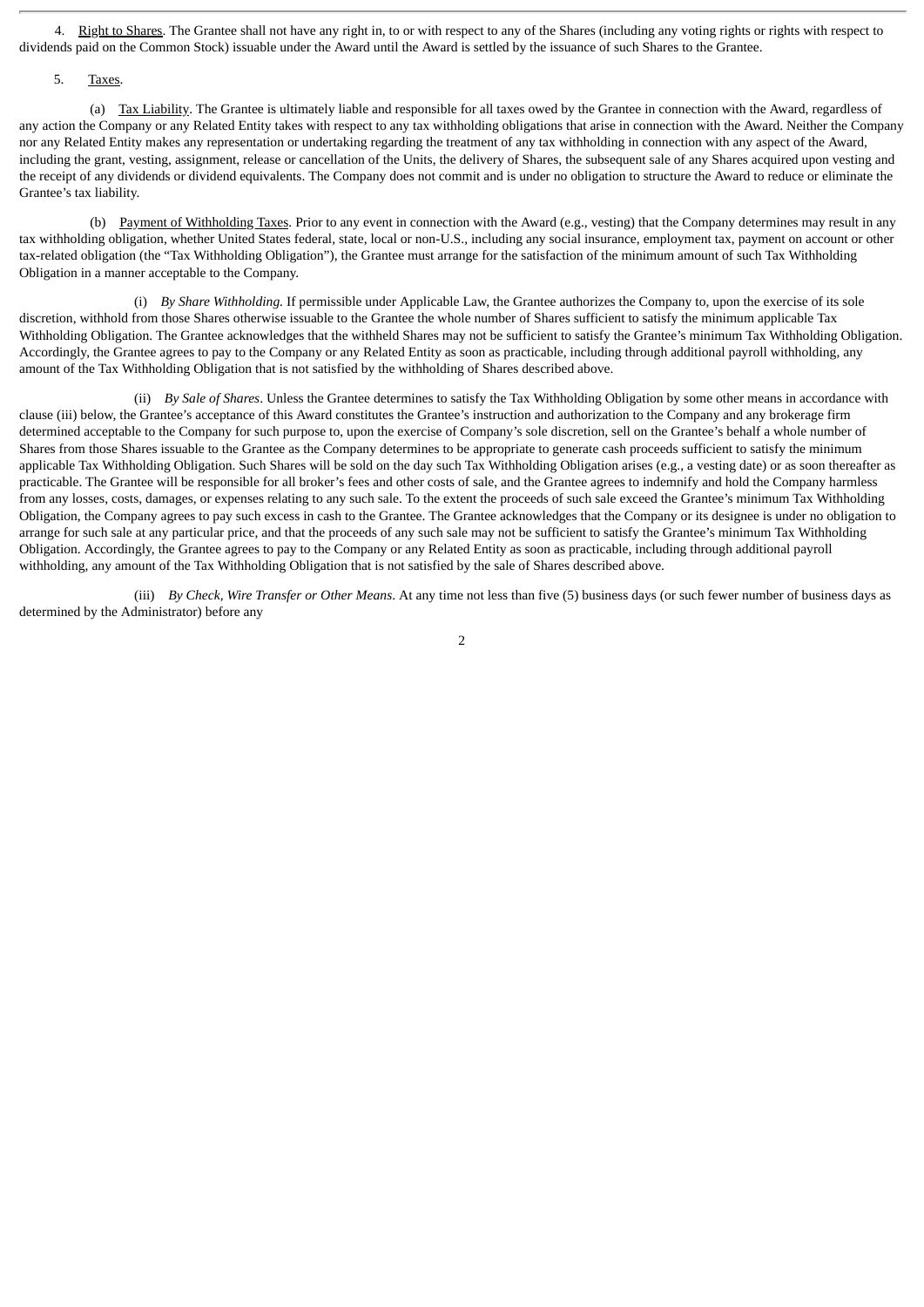Tax Withholding Obligation arises (e.g., a vesting date), the Grantee may elect to satisfy the Grantee's Tax Withholding Obligation by delivering to the Company an amount that the Company determines is sufficient to satisfy the Tax Withholding Obligation by  $(x)$  wire transfer to such account as the Company may direct, (y) delivery of a certified check payable to the Company, or (z) such other means as specified from time to time by the Administrator.

Notwithstanding the foregoing, the Company or a Related Entity also may satisfy any Tax Withholding Obligation by offsetting any amounts (including, but not limited to, salary, bonus and severance payments) payable to the Grantee by the Company and/or a Related Entity. Furthermore, in the event of any determination that the Company has failed to withhold a sum sufficient to pay all withholding taxes due in connection with the Award, the Grantee agrees to pay the Company the amount of such deficiency in cash within five (5) days after receiving a written demand from the Company to do so, whether or not the Grantee is an employee of the Company at that time.

6. Entire Agreement; Governing Law. The Notice, the Plan and this Agreement constitute the entire agreement of the parties with respect to the subject matter hereof and supersede in their entirety all prior undertakings and agreements of the Company and the Grantee with respect to the subject matter hereof, and may not be modified adversely to the Grantee's interest except by means of a writing signed by the Company and the Grantee. These agreements are to be construed in accordance with and governed by the internal laws of the State of California without giving effect to any choice of law rule that would cause the application of the laws of any jurisdiction other than the internal laws of the State of California to the rights and duties of the parties. Should any provision of the Notice or this Agreement be determined to be illegal or unenforceable, the other provisions shall nevertheless remain effective and shall remain enforceable.

7. Construction. The captions used in the Notice and this Agreement are inserted for convenience and shall not be deemed a part of the Award for construction or interpretation. Except when otherwise indicated by the context, the singular shall include the plural and the plural shall include the singular. Use of the term "or" is not intended to be exclusive, unless the context clearly requires otherwise.

8. Administration and Interpretation. Any question or dispute regarding the administration or interpretation of the Notice, the Plan or this Agreement shall be submitted by the Grantee or by the Company to the Administrator. The resolution of such question or dispute by the Administrator shall be final and binding on all persons.

9. Venue and Jurisdiction. The parties agree that any suit, action, or proceeding arising out of or relating to the Notice, the Plan or this Agreement shall be brought exclusively in the United States District Court for the Northern District of California (or should such court lack jurisdiction to hear such action, suit or proceeding, in a California state court in the County of San Francisco) and that the parties shall submit to the jurisdiction of such court. The parties irrevocably waive, to the fullest extent permitted by law, any objection the party may have to the laying of venue for any such suit, action or proceeding brought in such court. If any one or more provisions of this Section 9 shall for any reason be held invalid or unenforceable, it is the specific intent of the parties that such provisions shall be modified to the minimum extent necessary to make it or its application valid and enforceable.

10. Notices. Any notice required or permitted hereunder shall be given in writing and shall be deemed effectively given upon personal delivery, upon deposit for delivery by an internationally recognized express mail courier service or upon deposit in the United States mail by certified mail (if the parties are within the United States), with postage and fees prepaid, addressed to the other party at its address as shown in these instruments, or to such other address as such party may designate in writing from time to time to the other party.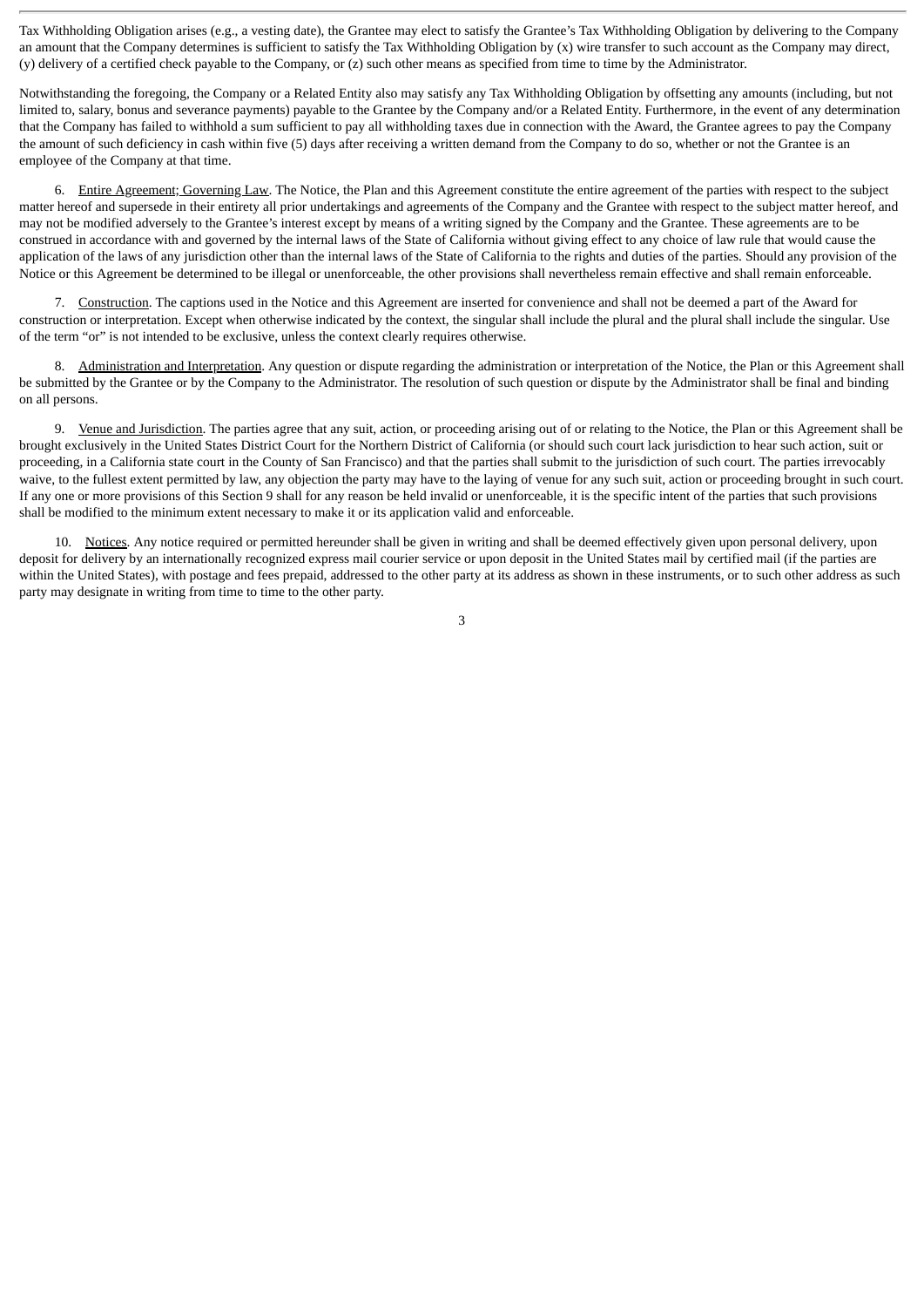11. Data Privacy. The Grantee hereby explicitly and unambiguously consents to the collection, use and transfer, in electronic or other form, of the Grantee's personal data as described in the Notice and this Agreement by and among, as applicable, the Grantee's employer, the Company and any Related Entity for the exclusive purpose of implementing, administering and managing the Grantee's participation in the Plan. The Grantee understands that the Company and the Grantee's employer may hold certain personal information about the Grantee, including, but not limited to, the Grantee's name, home address and telephone number, date of birth, social insurance or other identification number, salary, nationality, job title, any Shares or directorships held in the Company, details of all Units or any other entitlement to Shares awarded, canceled, vested, unvested or outstanding in the Grantee's favor, for the exclusive purpose of implementing, administering and managing the Plan ("Data"). The Grantee understands that Data will be transferred to any third party assisting the Company with the implementation, administration and management of the Plan. The Grantee understands that the recipients of the Data may be located in the Grantee's country, or elsewhere, and that the recipients' country may have different data privacy laws and protections than the Grantee's country. The Grantee understands that the Grantee may request a list with the names and addresses of any potential recipients of the Data by contacting the Grantee's local human resources representative. The Grantee authorizes the Company and any other possible recipients which may assist the Company (presently or in the future) with implementing, administering and managing the Plan to receive, possess, use, retain and transfer the Data, in electronic or other form, for the sole purpose of implementing, administering and managing the Grantee's participation in the Plan. The Grantee understands that Data will be held only as long as is necessary to implement, administer and manage the Grantee's participation in the Plan. The Grantee understands that the Grantee may, at any time, view Data, request additional information about the storage and processing of Data, require any necessary amendments to Data or refuse or withdraw the consents herein, in any case without cost, by contacting in writing the Grantee's local human resources representative. The Grantee understands, however, that refusal or withdrawal of consent may affect the Grantee's ability to participate in the Plan. For more information on the consequences of the Grantee's refusal to consent or withdrawal of consent, the Grantee understands that the Grantee may contact the Grantee's local human resources representative.

12. Language. If the Grantee has received this Agreement or any other document related to the Plan translated into a language other than English and if the translated version is different than the English version, the English version will control, unless otherwise prescribed by Applicable Law.

13. Amendment and Delay to Meet the Requirements of Section 409A. The Grantee acknowledges that the Company, in the exercise of its sole discretion and without the consent of the Grantee, may amend or modify this Agreement in any manner and delay the issuance of any Shares issuable pursuant to this Agreement to the minimum extent necessary to meet the requirements of Section 409A of the Code as amplified by any Treasury regulations or guidance from the Internal Revenue Service as the Company deems appropriate or advisable. In addition, the Company makes no representation that the Award will comply with Section 409A of the Code and makes no undertaking to prevent Section 409A of the Code from applying to the Award or to mitigate its effects on any deferrals or payments made in respect of the Units. The Grantee is encouraged to consult a tax adviser regarding the potential impact of Section 409A of the Code.

14. Imposition of Other Requirements. The Company reserves the right to impose other requirements on the Grantee's participation in the Plan, on the Award and on any Shares acquired under the Plan, to the extent the Company determines it is necessary or advisable in order to comply with local law or facilitate the administration of the Plan, and to require the Grantee to sign any additional agreements or undertakings that may be necessary to accomplish the foregoing.

### **END OF AGREEMENT**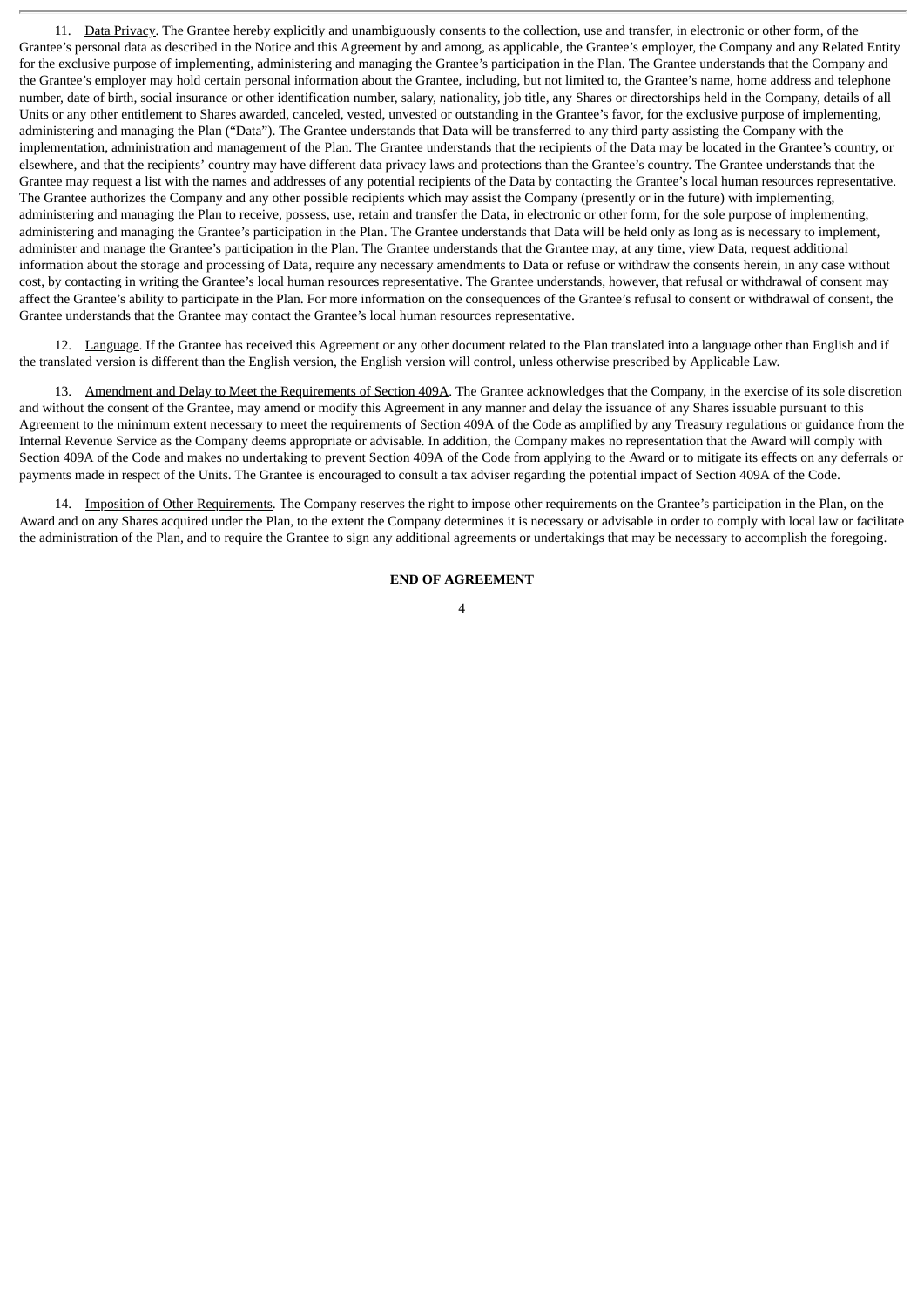# List of Direct and Indirect Subsidiaries of Restoration Hardware Holdings, Inc.

Name Jurisdiction Hardware, Inc. 2008 and 2009 and 2009 and 2009 and 2009 and 2009 and 2009 and 2009 and 2009 and 2009 and 2009 and 2009 and 2009 and 2009 and 2009 and 2009 and 2009 and 2009 and 2009 and 2009 and 2009 and Restoration Hardware, Inc. Delaware Hierarchy, LLC Delaware Hierarchy, LLC<br>
RH Yountville, Inc.<br>
Delaware RH Yountville, Inc.<br>
Restoration Hardware Canada, Inc.<br>
2011 - Partish Columbia, Canada Canada, Inc.<br>
2012 - Partish Columbia, Canada Restoration Hardware Canada, Inc. <br>Restoration Hardware International Limited Hong Kong Restoration Hardware International Limited<br>
Restoration Hardware (Shanghai) Consulting Limited<br>
Hong Kong People's Republic of China Restoration Hardware (Shanghai) Consulting Limited People's R<br>RHG Management, LLC Maryland RHG Management, LLC<br>
The Michaels Furniture Company, Inc.<br>
California The Michaels Furniture Company, Inc.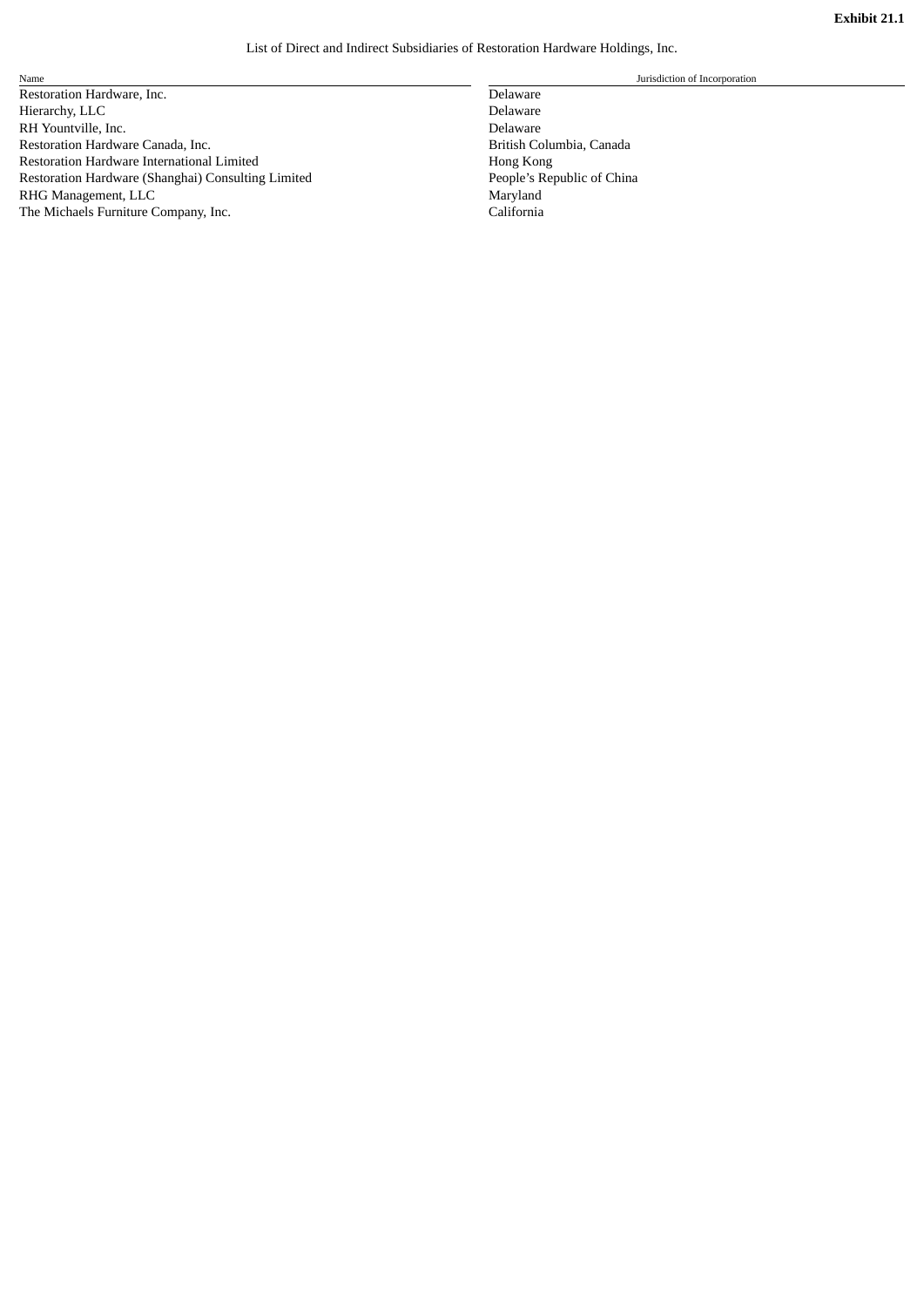### **CONSENT OF INDEPENDENT REGISTERED PUBLIC ACCOUNTING FIRM**

We hereby consent to the incorporation by reference in the Registration Statement on Form S-8 (No. 333-191194) of Restoration Hardware Holdings, Inc. of our report dated March 28, 2014 relating to the financial statements and the effectiveness of internal control over financial reporting, which appears in this Form 10- K.

/s/ PricewaterhouseCoopers LLP

San Francisco, California March 28, 2014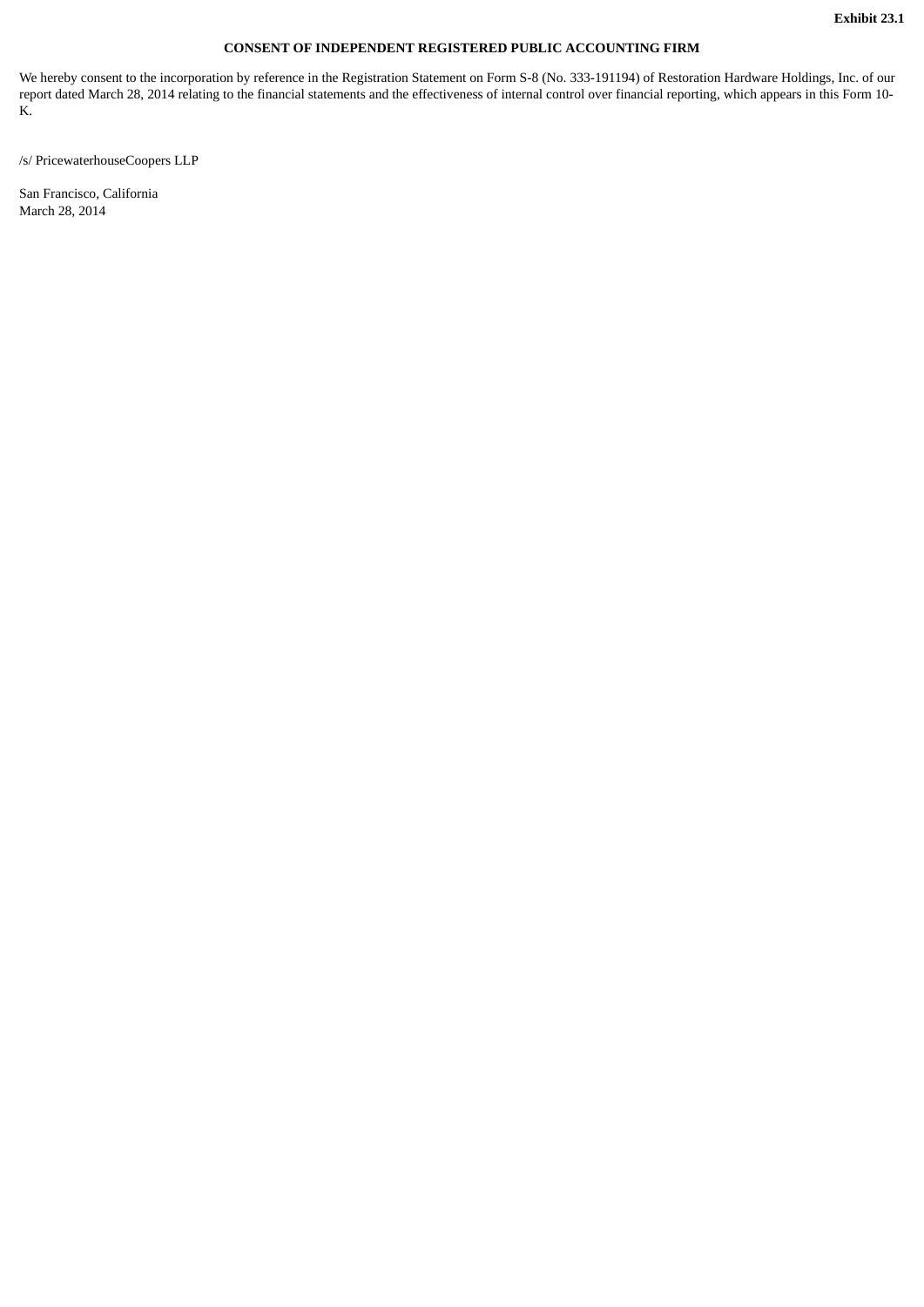# **CERTIFICATION OF PERIODIC REPORT UNDER SECTION 302 OF THE SARBANES-OXLEY ACT OF 2002**

I, Gary Friedman, certify that:

- 1. I have reviewed this Annual Report on Form 10-K of Restoration Hardware Holdings, Inc.;
- 2. Based on my knowledge, this report does not contain any untrue statement of a material fact or omit to state a material fact necessary to make the statements made, in light of the circumstances under which such statements were made, not misleading with respect to the period covered by this report;
- 3. Based on my knowledge, the financial statements, and other financial information included in this report, fairly present in all material respects the financial condition, results of operations and cash flows of the registrant as of, and for, the periods presented in this report;
- 4. The registrant's other certifying officers and I are responsible for establishing and maintaining disclosure controls and procedures (as defined in Exchange Act Rules 13a–15(e) and 15d–15(e)) and internal control over financial reporting (as defined in Exchange Act Rules 13a-15(f) and 15d-15(f)) for the registrant and have:
	- a. Designed such disclosure controls and procedures, or caused such disclosure controls and procedures to be designed under our supervision, to ensure that material information relating to the registrant, including its consolidated subsidiaries, is made known to us by others within those entities, particularly during the period in which this report is being prepared;
	- b. Designed such internal control over financial reporting, or caused such internal control over financial reporting to be designed under our supervision, to provide reasonable assurance regarding the reliability of financial reporting and the preparation of financial statements for external purposes in accordance with generally accepted accounting principles
	- c. Evaluated the effectiveness of the registrant's disclosure controls and procedures and presented in this report our conclusions about the effectiveness of the disclosure controls and procedures, as of the end of the period covered by this report based on such evaluation; and
	- d. Disclosed in this report any change in the registrant's internal control over financial reporting that occurred during the registrant's most recent fiscal quarter (the registrant's fourth fiscal quarter in the case of an annual report) that has materially affected, or is reasonably likely to materially affect, the registrant's internal control over financial reporting; and
- 5. The registrant's other certifying officers and I have disclosed, based on our most recent evaluation of internal control over financial reporting, to the registrant's auditors and the audit committee of the registrant's board of directors (or persons performing the equivalent functions):
	- a. All significant deficiencies and material weaknesses in the design or operation of internal control over financial reporting which are reasonably likely to adversely affect the registrant's ability to record, process, summarize and report financial information; and
	- b. Any fraud, whether or not material, that involves management or other employees who have a significant role in the registrant's internal control over financial reporting.

Date: March 28, 2014

/s/ Gary Friedman

Gary Friedman Chairman and Chief Executive Officer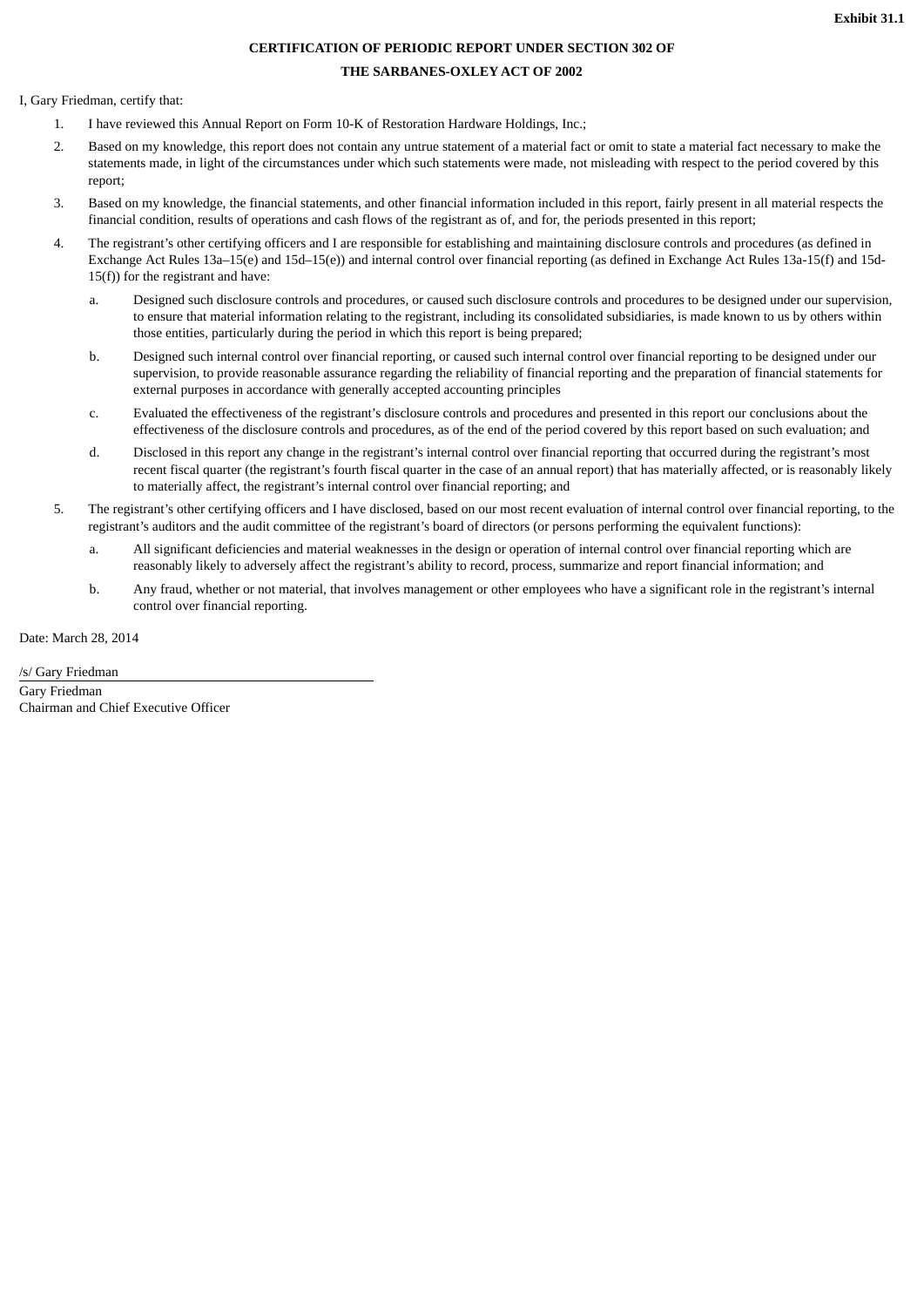# **CERTIFICATION OF PERIODIC REPORT UNDER SECTION 302 OF THE SARBANES-OXLEY ACT OF 2002**

I, Karen Boone, certify that:

- 1. I have reviewed this Annual Report on Form 10-K of Restoration Hardware Holdings, Inc.;
- 2. Based on my knowledge, this report does not contain any untrue statement of a material fact or omit to state a material fact necessary to make the statements made, in light of the circumstances under which such statements were made, not misleading with respect to the period covered by this report;
- 3. Based on my knowledge, the financial statements, and other financial information included in this report, fairly present in all material respects the financial condition, results of operations and cash flows of the registrant as of, and for, the periods presented in this report;
- 4. The registrant's other certifying officers and I are responsible for establishing and maintaining disclosure controls and procedures (as defined in Exchange Act Rules 13a–15(e) and 15d–15(e)) and internal control over financial reporting (as defined in Exchange Act Rules 13a-15(f) and 15d-15(f)) for the registrant and have:
	- a. Designed such disclosure controls and procedures, or caused such disclosure controls and procedures to be designed under our supervision, to ensure that material information relating to the registrant, including its consolidated subsidiaries, is made known to us by others within those entities, particularly during the period in which this report is being prepared;
	- b. Designed such internal control over financial reporting, or caused such internal control over financial reporting to be designed under our supervision, to provide reasonable assurance regarding the reliability of financial reporting and the preparation of financial statements for external purposes in accordance with generally accepted accounting principles
	- c. Evaluated the effectiveness of the registrant's disclosure controls and procedures and presented in this report our conclusions about the effectiveness of the disclosure controls and procedures, as of the end of the period covered by this report based on such evaluation; and
	- d. Disclosed in this report any change in the registrant's internal control over financial reporting that occurred during the registrant's most recent fiscal quarter (the registrant's fourth fiscal quarter in the case of an annual report) that has materially affected, or is reasonably likely to materially affect, the registrant's internal control over financial reporting; and
- 5. The registrant's other certifying officers and I have disclosed, based on our most recent evaluation of internal control over financial reporting, to the registrant's auditors and the audit committee of the registrant's board of directors (or persons performing the equivalent functions):
	- a. All significant deficiencies and material weaknesses in the design or operation of internal control over financial reporting which are reasonably likely to adversely affect the registrant's ability to record, process, summarize and report financial information; and
	- b. Any fraud, whether or not material, that involves management or other employees who have a significant role in the registrant's internal control over financial reporting.

Date: March 28, 2014

/s/ Karen Boone

Karen Boone Chief Financial Officer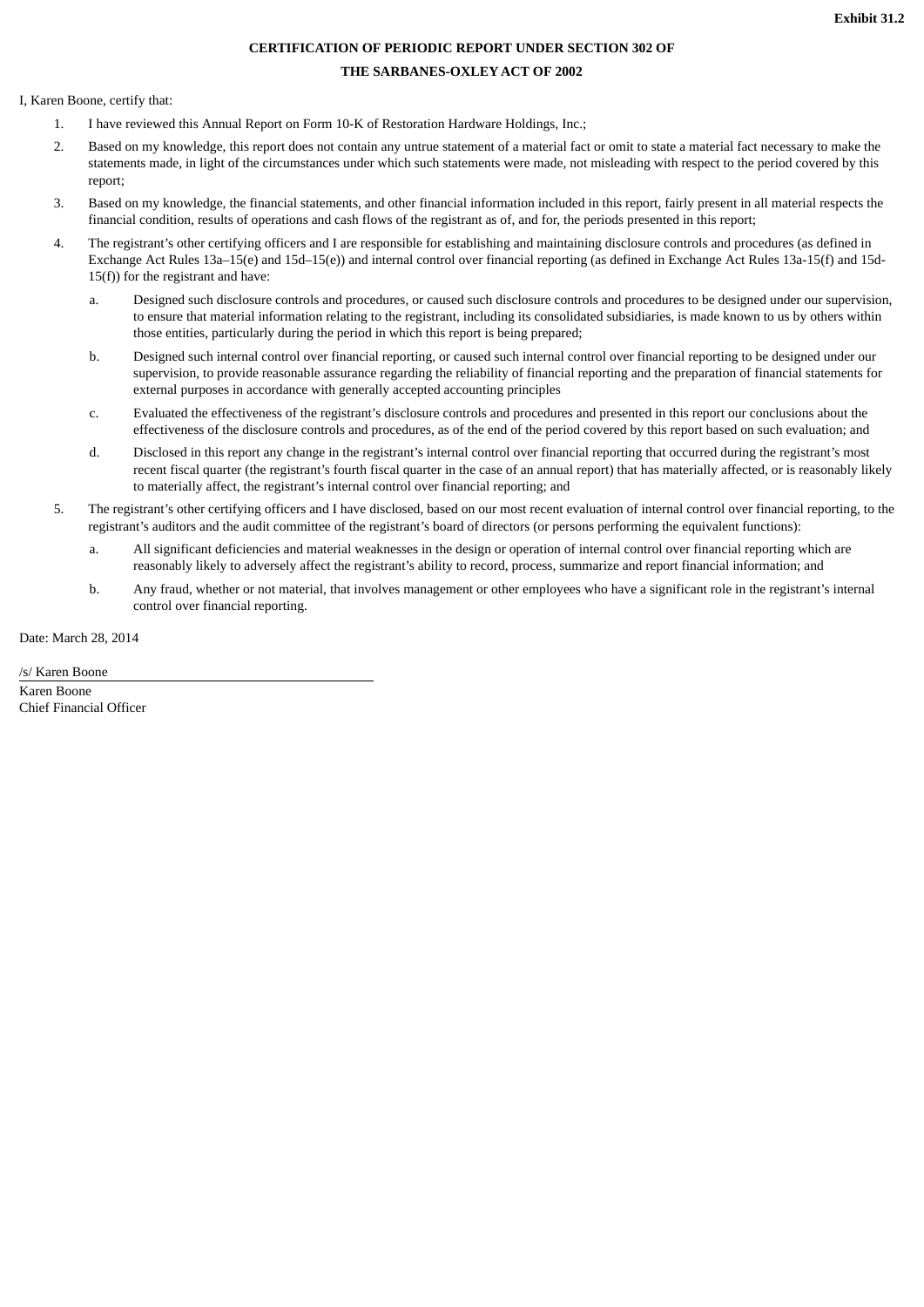## **CERTIFICATION OF CHIEF EXECUTIVE OFFICER**

### **PURSUANT TO**

# **18 U.S.C. SECTION 1350,**

## **AS ADOPTED PURSUANT TO**

### **SECTION 906 OF THE SARBANES-OXLEY ACT OF 2002**

I, Gary Friedman, Chief Executive Officer of Restoration Hardware Holdings, Inc. (the "Company"), do hereby certify, pursuant to 18 U.S.C. Section 1350, as adopted pursuant to Section 906 of the Sarbanes-Oxley Act of 2002, that to the best of my knowledge:

- the Annual Report of the Company on Form 10-K for the fiscal year ended February 1, 2014 fully complies with the requirements of Section 13(a) or 15(d) of the Securities Exchange Act of 1934; and
- the information contained in such Annual Report on Form 10-K fairly presents, in all material respects, the financial condition and results of operations of the Company for the periods presented therein.

Date: March 28, 2014

By: /s/ Gary Friedman

Name: Gary Friedman Title: Chairman and Chief Executive Officer

This certification accompanies this Annual Report on Form 10-K pursuant to Section 906 of the Sarbanes-Oxley Act of 2002 and shall not be deemed filed by the Company for purposes of Section 18 of the Securities Exchange Act of 1934, as amended (the "Exchange Act"). Such certification will not be deemed to be incorporated by reference into any filing under the Securities Act of 1933, as amended, or the Exchange Act, except to the extent that the Company specifically incorporates it by reference.